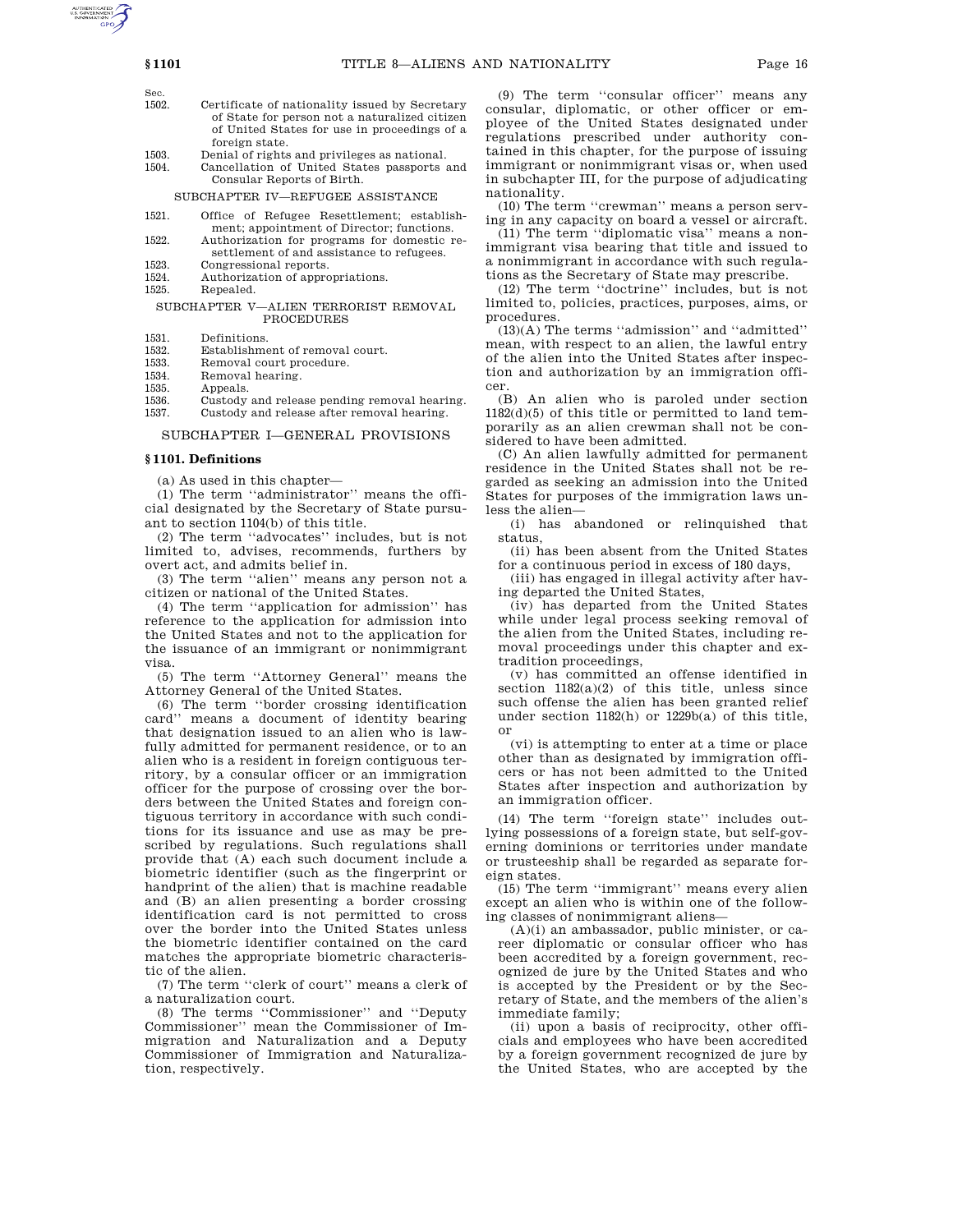Secretary of State, and the members of their immediate families; and

(iii) upon a basis of reciprocity, attendants, servants, personal employees, and members of their immediate families, of the officials and employees who have a nonimmigrant status under (i) and (ii) above;

(B) an alien (other than one coming for the purpose of study or of performing skilled or unskilled labor or as a representative of foreign press, radio, film, or other foreign information media coming to engage in such vocation) having a residence in a foreign country which he has no intention of abandoning and who is visiting the United States temporarily for business or temporarily for pleasure;

(C) an alien in immediate and continuous transit through the United States, or an alien who qualifies as a person entitled to pass in transit to and from the United Nations Headquarters District and foreign countries, under the provisions of paragraphs (3), (4), and (5) of section 11 of the Headquarters Agreement with the United Nations (61 Stat. 758);

(D)(i) an alien crewman serving in good faith as such in a capacity required for normal operation and service on board a vessel, as defined in section 1288(a) of this title (other than a fishing vessel having its home port or an operating base in the United States), or aircraft, who intends to land temporarily and solely in pursuit of his calling as a crewman and to depart from the United States with the vessel or aircraft on which he arrived or some other vessel or aircraft;

(ii) an alien crewman serving in good faith as such in any capacity required for normal operations and service aboard a fishing vessel having its home port or an operating base in the United States who intends to land temporarily in Guam or the Commonwealth of the Northern Mariana Islands and solely in pursuit of his calling as a crewman and to depart from Guam or the Commonwealth of the Northern Mariana Islands with the vessel on which he arrived;

(E) an alien entitled to enter the United States under and in pursuance of the provisions of a treaty of commerce and navigation between the United States and the foreign state of which he is a national, and the spouse and children of any such alien if accompanying or following to join him; (i) solely to carry on substantial trade, including trade in services or trade in technology, principally between the United States and the foreign state of which he is a national; (ii) solely to develop and direct the operations of an enterprise in which he has invested, or of an enterprise in which he is actively in the process of investing, a substantial amount of capital; or (iii) solely to perform services in a specialty occupation in the United States if the alien is a national of the Commonwealth of Australia and with respect to whom the Secretary of Labor determines and certifies to the Secretary of Homeland Security and the Secretary of State that the intending employer has filed with the Secretary of Labor an attestation under section  $1182(t)(1)$  of this title;

 $(F)(i)$  an alien having a residence in a foreign country which he has no intention of abandon-

ing, who is a bona fide student qualified to pursue a full course of study and who seeks to enter the United States temporarily and solely for the purpose of pursuing such a course of study consistent with section 1184(*l*) 1 of this title at an established college, university, seminary, conservatory, academic high school, elementary school, or other academic institution or in an accredited language training program in the United States, particularly designated by him and approved by the Attorney General after consultation with the Secretary of Education, which institution or place of study shall have agreed to report to the Attorney General the termination of attendance of each nonimmigrant student, and if any such institution of learning or place of study fails to make reports promptly the approval shall be withdrawn, (ii) the alien spouse and minor children of any alien described in clause (i) if accompanying or following to join such an alien, and (iii) an alien who is a national of Canada or Mexico, who maintains actual residence and place of abode in the country of nationality, who is described in clause (i) except that the alien's qualifications for and actual course of study may be full or part-time, and who commutes to the United States institution or place of study from Canada or Mexico;

(G)(i) a designated principal resident representative of a foreign government recognized de jure by the United States, which foreign government is a member of an international organization entitled to enjoy privileges, exemptions, and immunities as an international organization under the International Organizations Immunities Act (59 Stat. 669) [22 U.S.C. 288 et seq.], accredited resident members of the staff of such representatives, and members of his or their immediate family;

(ii) other accredited representatives of such a foreign government to such international organizations, and the members of their immediate families;

(iii) an alien able to qualify under (i) or (ii) above except for the fact that the government of which such alien is an accredited representative is not recognized de jure by the United States, or that the government of which he is an accredited representative is not a member of such international organization; and the members of his immediate family;

(iv) officers, or employees of such international organizations, and the members of their immediate families;

(v) attendants, servants, and personal employees of any such representative, officer, or employee, and the members of the immediate families of such attendants, servants, and personal employees;

(H) an alien (i) [(a) Repealed. Pub. L. 106–95, §2(c), Nov. 12, 1999, 113 Stat. 1316] (b) subject to section  $1182(j)(2)$  of this title, who is coming temporarily to the United States to perform services (other than services described in subclause (a) during the period in which such subclause applies and other than services described in subclause (ii)(a) or in subparagraph (O) or (P)) in a specialty occupation described

<sup>1</sup>See References in Text note below.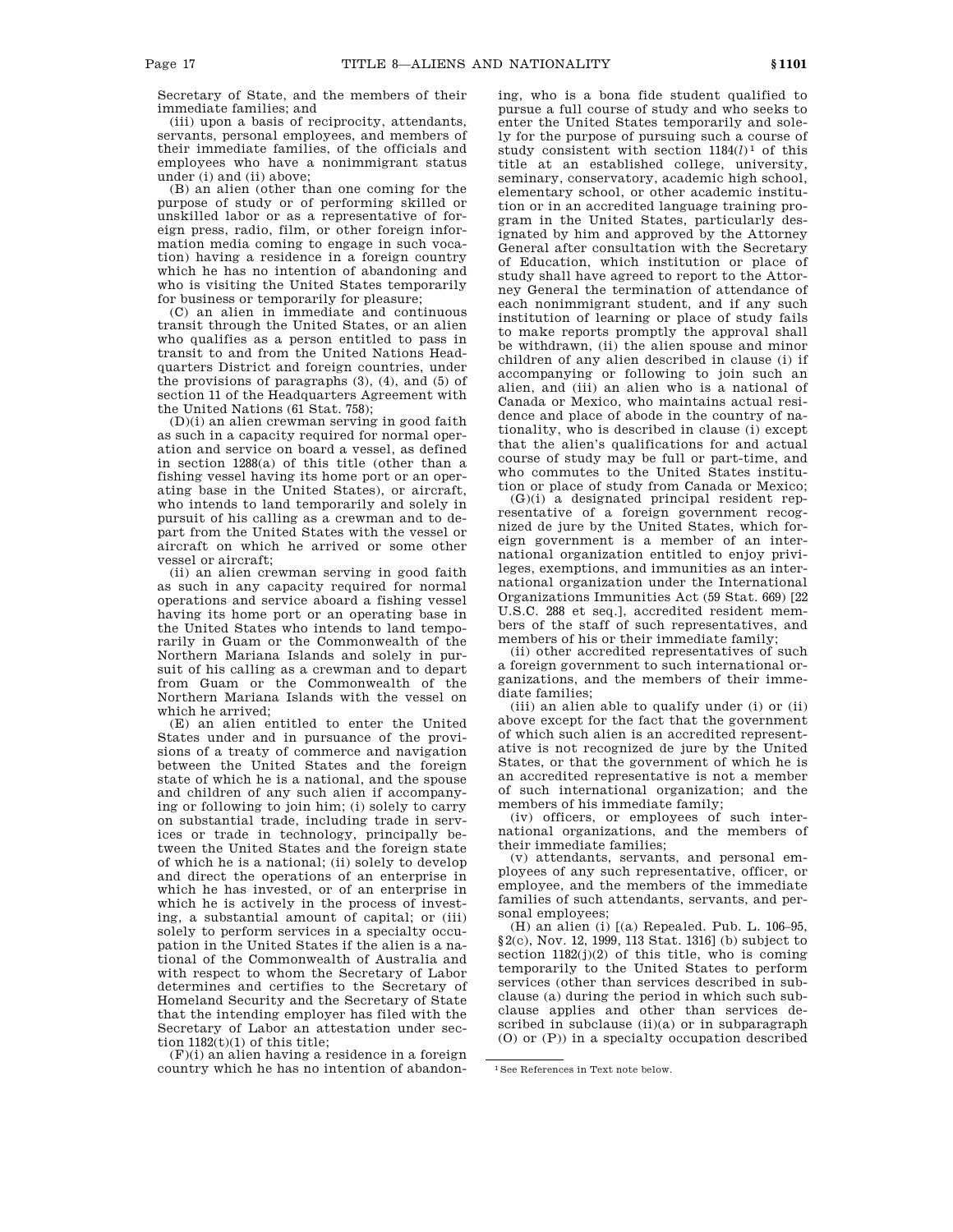in section 1184(i)(1) of this title or as a fashion model, who meets the requirements for the occupation specified in section  $1184(i)(2)$  of this title or, in the case of a fashion model, is of distinguished merit and ability, and with respect to whom the Secretary of Labor determines and certifies to the Attorney General that the intending employer has filed with the Secretary an application under section  $1182(n)(1)$  of this title, or (b1) who is entitled to enter the United States under and in pursuance of the provisions of an agreement listed in section  $1184(g)(8)(A)$  of this title, who is engaged in a specialty occupation described in section  $1184(i)(3)$  of this title, and with respect to whom the Secretary of Labor determines and certifies to the Secretary of Homeland Security and the Secretary of State that the intending employer has filed with the Secretary of Labor an attestation under section  $1182(t)(1)$ of this title, or (c) who is coming temporarily to the United States to perform services as a registered nurse, who meets the qualifications described in section 1182(m)(1) of this title, and with respect to whom the Secretary of Labor determines and certifies to the Attorney General that an unexpired attestation is on file and in effect under section 1182(m)(2) of this title for the facility (as defined in section 1182(m)(6) of this title) for which the alien will perform the services; or (ii)(a) having a residence in a foreign country which he has no intention of abandoning who is coming temporarily to the United States to perform agricultural labor or services, as defined by the Secretary of Labor in regulations and including agricultural labor defined in section 3121(g) of title 26, agriculture as defined in section 203(f) of title 29, and the pressing of apples for cider on a farm, of a temporary or seasonal nature, or (b) having a residence in a foreign country which he has no intention of abandoning who is coming temporarily to the United States to perform other temporary service or labor if unemployed persons capable of performing such service or labor cannot be found in this country, but this clause shall not apply to graduates of medical schools coming to the United States to perform services as members of the medical profession; or (iii) having a residence in a foreign country which he has no intention of abandoning who is coming temporarily to the United States as a trainee, other than to receive graduate medical education or training, in a training program that is not designed primarily to provide productive employment; and the alien spouse and minor children of any such alien specified in this paragraph if accompanying him or following to join him;

(I) upon a basis of reciprocity, an alien who is a bona fide representative of foreign press, radio, film, or other foreign information media, who seeks to enter the United States solely to engage in such vocation, and the spouse and children of such a representative, if accompanying or following to join him;

(J) an alien having a residence in a foreign country which he has no intention of abandoning who is a bona fide student, scholar, trainee, teacher, professor, research assistant, specialist, or leader in a field of specialized knowledge or skill, or other person of similar description, who is coming temporarily to the United States as a participant in a program designated by the Director of the United States Information Agency, for the purpose of teaching, instructing or lecturing, studying, observing, conducting research, consulting, demonstrating special skills, or receiving training and who, if he is coming to the United States to participate in a program under which he will receive graduate medical education or training, also meets the requirements of section 1182(j) of this title, and the alien spouse and minor children of any such alien if accompanying him or following to join him;

 $(K)$  subject to subsections (d) and  $(p)^1$  of section 1184 of this title, an alien who—

(i) is the fiancee or fiance of a citizen of the United States (other than a citizen described in section  $1154(a)(1)(A)(viii)(I)$  of this title) and who seeks to enter the United States solely to conclude a valid marriage with the petitioner within ninety days after admission;

(ii) has concluded a valid marriage with a citizen of the United States (other than a citizen described in section  $1154(a)(1)(A)(viii)(I)$  of this title) who is the petitioner, is the beneficiary of a petition to accord a status under section  $1151(b)(2)(A)(i)$ of this title that was filed under section 1154 of this title by the petitioner, and seeks to enter the United States to await the approval of such petition and the availability to the alien of an immigrant visa; or

(iii) is the minor child of an alien described in clause (i) or (ii) and is accompanying, or following to join, the alien;

(L) subject to section 1184(c)(2) of this title, an alien who, within 3 years preceding the time of his application for admission into the United States, has been employed continuously for one year by a firm or corporation or other legal entity or an affiliate or subsidiary thereof and who seeks to enter the United States temporarily in order to continue to render his services to the same employer or a subsidiary or affiliate thereof in a capacity that is managerial, executive, or involves specialized knowledge, and the alien spouse and minor children of any such alien if accompanying him or following to join him;

(M)(i) an alien having a residence in a foreign country which he has no intention of abandoning who seeks to enter the United States temporarily and solely for the purpose of pursuing a full course of study at an established vocational or other recognized nonacademic institution (other than in a language training program) in the United States particularly designated by him and approved by the Attorney General, after consultation with the Secretary of Education, which institution shall have agreed to report to the Attorney General the termination of attendance of each nonimmigrant nonacademic student and if any such institution fails to make reports promptly the approval shall be withdrawn, (ii) the alien spouse and minor children of any alien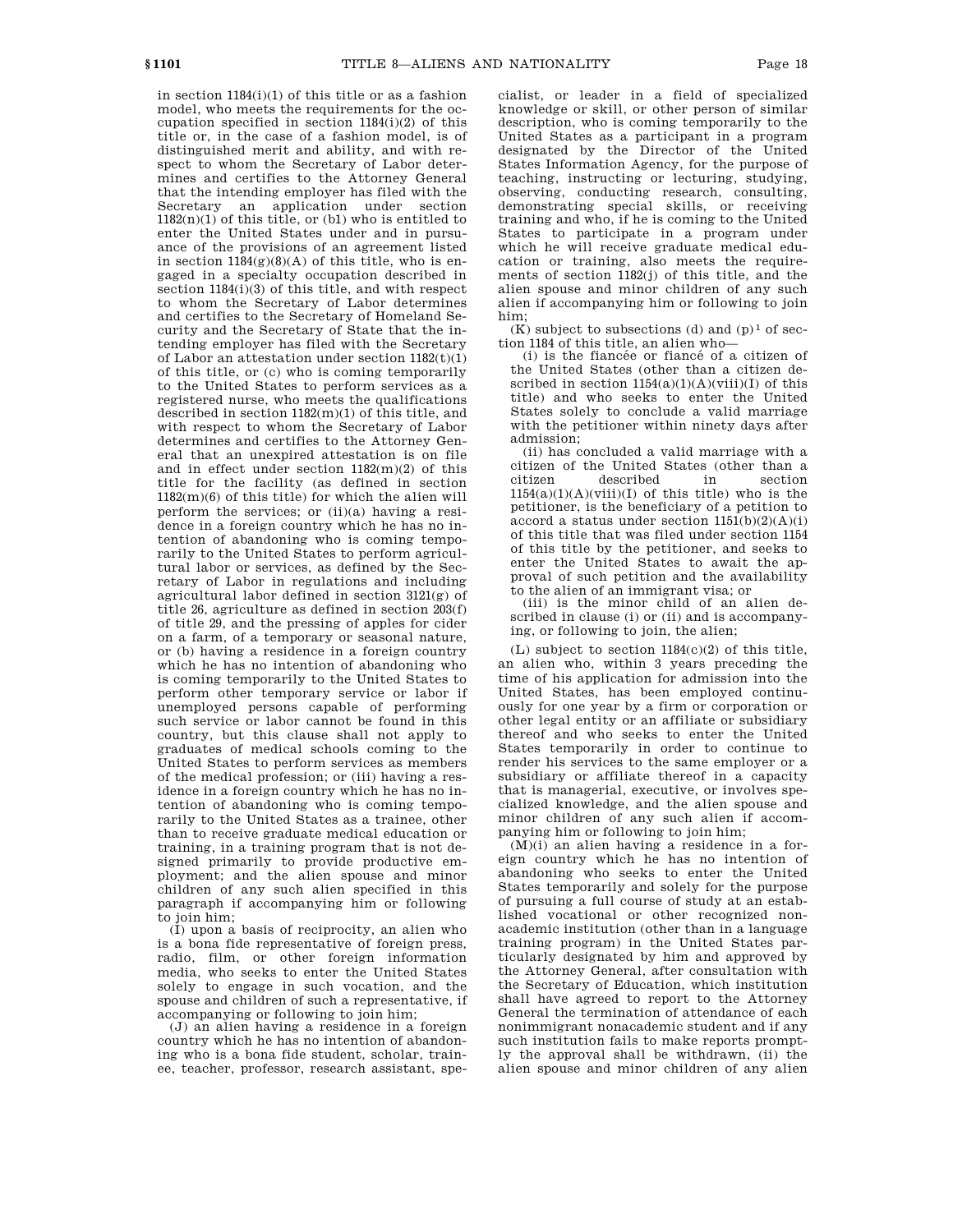described in clause (i) if accompanying or following to join such an alien, and (iii) an alien who is a national of Canada or Mexico, who maintains actual residence and place of abode in the country of nationality, who is described in clause (i) except that the alien's course of study may be full or part-time, and who commutes to the United States institution or place of study from Canada or Mexico;

(N)(i) the parent of an alien accorded the status of special immigrant under paragraph  $(27)(I)(i)$  (or under analogous authority under paragraph  $(27)(L)$ , but only if and while the alien is a child, or

(ii) a child of such parent or of an alien accorded the status of a special immigrant under clause (ii), (iii), or (iv) of paragraph  $(27)(I)$  (or under analogous authority under paragraph  $(27)(L))$ ;

(O) an alien who—

(i) has extraordinary ability in the sciences, arts, education, business, or athletics which has been demonstrated by sustained national or international acclaim or, with regard to motion picture and television productions a demonstrated record of extraordinary achievement, and whose achievements have been recognized in the field through extensive documentation, and seeks to enter the United States to continue work in the area of extraordinary ability; or

(ii)(I) seeks to enter the United States temporarily and solely for the purpose of accompanying and assisting in the artistic or athletic performance by an alien who is admitted under clause (i) for a specific event or events,

(II) is an integral part of such actual performance,

(III)(a) has critical skills and experience with such alien which are not of a general nature and which cannot be performed by other individuals, or (b) in the case of a motion picture or television production, has skills and experience with such alien which are not of a general nature and which are critical either based on a pre-existing longstanding working relationship or, with respect to the specific production, because significant production (including pre- and postproduction work) will take place both inside and outside the United States and the continuing participation of the alien is essential to the successful completion of the production, and

(IV) has a foreign residence which the alien has no intention of abandoning; or

(iii) is the alien spouse or child of an alien described in clause (i) or (ii) and is accompanying, or following to join, the alien;

(P) an alien having a foreign residence which the alien has no intention of abandoning who—

 $(i)(a)$  is described in section  $1184(c)(4)(A)$  of this title (relating to athletes), or (b) is described in section 1184(c)(4)(B) of this title (relating to entertainment groups);

(ii)(I) performs as an artist or entertainer, individually or as part of a group, or is an integral part of the performance of such a group, and

(II) seeks to enter the United States temporarily and solely for the purpose of performing as such an artist or entertainer or with such a group under a reciprocal exchange program which is between an organization or organizations in the United States and an organization or organizations in one or more foreign states and which provides for the temporary exchange of artists and entertainers, or groups of artists and entertainers;

(iii)(I) performs as an artist or entertainer, individually or as part of a group, or is an integral part of the performance of such a group, and

(II) seeks to enter the United States temporarily and solely to perform, teach, or coach as such an artist or entertainer or with such a group under a commercial or noncommercial program that is culturally unique; or

(iv) is the spouse or child of an alien described in clause (i), (ii), or (iii) and is accompanying, or following to join, the alien;

(Q) an alien having a residence in a foreign country which he has no intention of abandoning who is coming temporarily (for a period not to exceed 15 months) to the United States as a participant in an international cultural exchange program approved by the Secretary of Homeland Security for the purpose of providing practical training, employment, and the sharing of the history, culture, and traditions of the country of the alien's nationality and who will be employed under the same wages and working conditions as domestic workers;

(R) an alien, and the spouse and children of the alien if accompanying or following to join the alien, who—

(i) for the 2 years immediately preceding the time of application for admission, has been a member of a religious denomination having a bona fide nonprofit, religious organization in the United States; and

(ii) seeks to enter the United States for a period not to exceed 5 years to perform the work described in subclause (I), (II), or (III) of paragraph  $(27)(C)(ii)$ ;

(S) subject to section 1184(k) of this title, an alien—

(i) who the Attorney General determines—

(I) is in possession of critical reliable information concerning a criminal organization or enterprise;

(II) is willing to supply or has supplied such information to Federal or State law enforcement authorities or a Federal or State court; and

(III) whose presence in the United States the Attorney General determines is essential to the success of an authorized criminal investigation or the successful prosecution of an individual involved in the criminal organization or enterprise; or

(ii) who the Secretary of State and the Attorney General jointly determine—

(I) is in possession of critical reliable information concerning a terrorist organization, enterprise, or operation;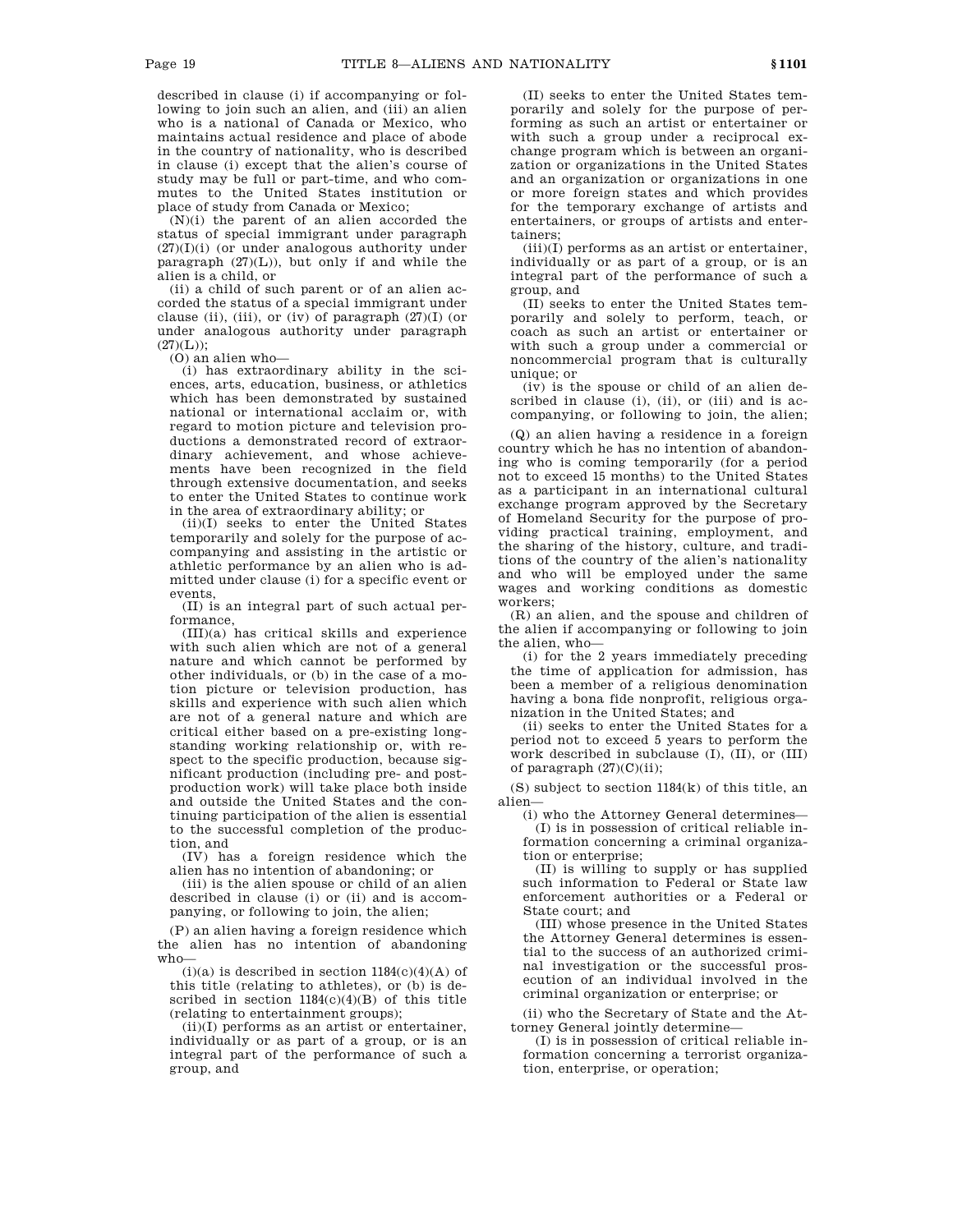(II) is willing to supply or has supplied such information to Federal law enforcement authorities or a Federal court;

(III) will be or has been placed in danger as a result of providing such information; and

(IV) is eligible to receive a reward under section 2708(a) of title 22,

and, if the Attorney General (or with respect to clause (ii), the Secretary of State and the Attorney General jointly) considers it to be appropriate, the spouse, married and unmarried sons and daughters, and parents of an alien described in clause (i) or (ii) if accompanying, or following to join, the alien;

(T)(i) subject to section 1184(*o*) of this title, an alien who the Secretary of Homeland Security, or in the case of subclause (III)(aa) the Secretary of Homeland Security, in consultation with the Attorney General, determines—

(I) is or has been a victim of a severe form of trafficking in persons, as defined in section 7102 of title  $22$ ;

(II) is physically present in the United States, American Samoa, or the Commonwealth of the Northern Mariana Islands, or at a port of entry thereto, on account of such trafficking, including physical presence on account of the alien having been allowed entry into the United States for participation in investigative or judicial processes associated with an act or a perpetrator of trafficking;

(III)(aa) has complied with any reasonable request for assistance in the Federal, State, or local investigation or prosecution of acts of trafficking or the investigation of crime where acts of trafficking are at least one central reason for the commission of that crime;

(bb) in consultation with the Attorney General, as appropriate, is unable to cooperate with a request described in item (aa) due to physical or psychological trauma; or

(cc) has not attained 18 years of age; and

 $(IV)$  the alien<sup>2</sup> would suffer extreme hardship involving unusual and severe harm upon removal; and

(ii) if accompanying, or following to join, the alien described in clause (i)—

(I) in the case of an alien described in clause (i) who is under 21 years of age, the spouse, children, unmarried siblings under 18 years of age on the date on which such alien applied for status under such clause, and parents of such alien;

(II) in the case of an alien described in clause (i) who is 21 years of age or older, the spouse and children of such alien; or

(III) any parent or unmarried sibling under 18 years of age, or any adult or minor children of a derivative beneficiary of the alien, as of an alien described in subclause (I) or (II) who the Secretary of Homeland Security, in consultation with the law enforcement officer investigating a severe form of trafficking, determines faces a present danger of retaliation as a result of the alien's escape from the severe form of trafficking or cooperation with law enforcement.

(U)(i) subject to section 1184(p) of this title, an alien who files a petition for status under this subparagraph, if the Secretary of Homeland Security determines that—

(I) the alien has suffered substantial physical or mental abuse as a result of having been a victim of criminal activity described in clause (iii);

(II) the alien (or in the case of an alien child under the age of 16, the parent, guardian, or next friend of the alien) possesses information concerning criminal activity described in clause (iii);

(III) the alien (or in the case of an alien child under the age of 16, the parent, guardian, or next friend of the alien) has been helpful, is being helpful, or is likely to be helpful to a Federal, State, or local law enforcement official, to a Federal, State, or local prosecutor, to a Federal or State judge, to the Service, or to other Federal, State, or local authorities investigating or prosecuting criminal activity described in clause (iii); and

(IV) the criminal activity described in clause (iii) violated the laws of the United States or occurred in the United States (including in Indian country and military installations) or the territories and possessions of the United States;

(ii) if accompanying, or following to join, the alien described in clause (i)—

(I) in the case of an alien described in clause (i) who is under 21 years of age, the spouse, children, unmarried siblings under 18 years of age on the date on which such alien applied for status under such clause, and parents of such alien; or

(II) in the case of an alien described in clause (i) who is 21 years of age or older, the spouse and children of such alien; and

(iii) the criminal activity referred to in this clause is that involving one or more of the following or any similar activity in violation of Federal, State, or local criminal law: rape; torture; trafficking; incest; domestic violence; sexual assault; abusive sexual contact; prostitution; sexual exploitation; stalking; female genital mutilation; being held hostage; peonage; involuntary servitude; slave trade; kidnapping; abduction; unlawful criminal restraint; false imprisonment; blackmail; extortion; manslaughter; murder; felonious assault; witness tampering; obstruction of justice; perjury; fraud in foreign labor contracting (as defined in section 1351 of title 18); or attempt, conspiracy, or solicitation to commit any of the above mentioned crimes; or

(V) subject to section 1184(q) of this title, an alien who is the beneficiary (including a child of the principal alien, if eligible to receive a visa under section 1153(d) of this title) of a petition to accord a status under section  $1153(a)(2)(A)$  of this title that was filed with the Attorney General under section 1154 of this title on or before December 21, 2000, if—

(i) such petition has been pending for 3 years or more; or

<sup>2</sup>So in original. The words ''the alien'' probably should not appear.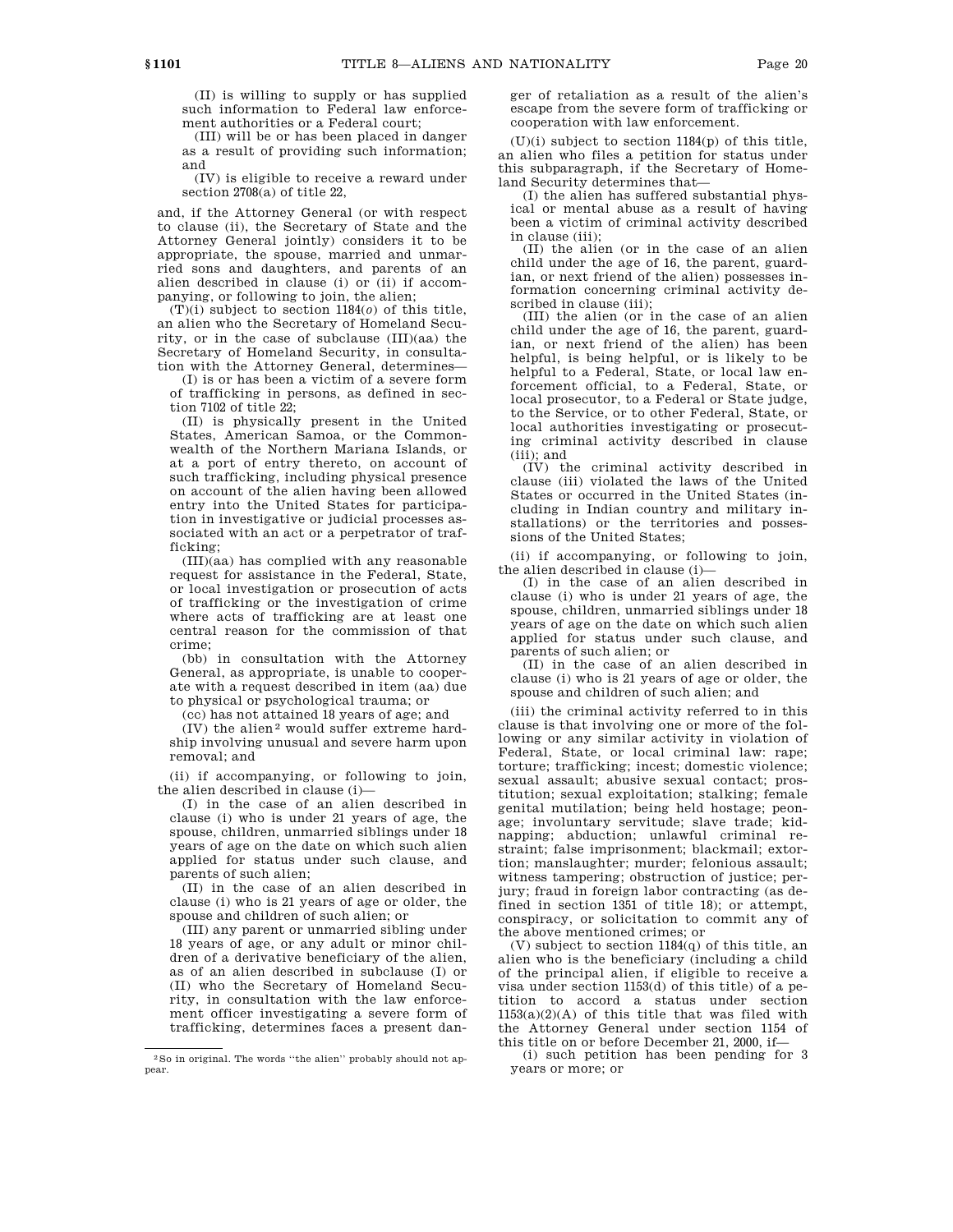(ii) such petition has been approved, 3 years or more have elapsed since such filing date, and—

(I) an immigrant visa is not immediately available to the alien because of a waiting list of applicants for visas under section  $1153(a)(2)(A)$  of this title; or

(II) the alien's application for an immigrant visa, or the alien's application for adjustment of status under section 1255 of this title, pursuant to the approval of such petition, remains pending.

(16) The term ''immigrant visa'' means an immigrant visa required by this chapter and properly issued by a consular officer at his office outside of the United States to an eligible immigrant under the provisions of this chapter.

(17) The term ''immigration laws'' includes this chapter and all laws, conventions, and treaties of the United States relating to the immigration, exclusion, deportation, expulsion, or removal of aliens.

(18) The term ''immigration officer'' means any employee or class of employees of the Service or of the United States designated by the Attorney General, individually or by regulation, to perform the functions of an immigration officer specified by this chapter or any section of this title.

(19) The term ''ineligible to citizenship,'' when used in reference to any individual, means, notwithstanding the provisions of any treaty relating to military service, an individual who is, or was at any time permanently debarred from becoming a citizen of the United States under section 3(a) of the Selective Training and Service Act of 1940, as amended (54 Stat. 885; 55 Stat. 844), or under section 4(a) of the Selective Service Act of 1948, as amended (62 Stat. 605; 65 Stat. 76) [50 U.S.C. 3803(a)], or under any section of this chapter, or any other Act, or under any law amendatory of, supplementary to, or in substitution for, any of such sections or Acts.

(20) The term ''lawfully admitted for permanent residence'' means the status of having been lawfully accorded the privilege of residing permanently in the United States as an immigrant in accordance with the immigration laws, such status not having changed.

(21) The term ''national'' means a person owing permanent allegiance to a state.

(22) The term ''national of the United States'' means (A) a citizen of the United States, or (B) a person who, though not a citizen of the United States, owes permanent allegiance to the United **States** 

(23) The term ''naturalization'' means the conferring of nationality of a state upon a person after birth, by any means whatsoever.

(24) Repealed. Pub. L. 102–232, title III, §305(m)(1), Dec. 12, 1991, 105 Stat. 1750.

(25) The term ''noncombatant service'' shall not include service in which the individual is not subject to military discipline, court martial, or does not wear the uniform of any branch of the armed forces.

(26) The term ''nonimmigrant visa'' means a visa properly issued to an alien as an eligible nonimmigrant by a competent officer as provided in this chapter.

(27) The term ''special immigrant'' means—

(A) an immigrant, lawfully admitted for permanent residence, who is returning from a temporary visit abroad;

(B) an immigrant who was a citizen of the United States and may, under section 1435(a) or 1438 of this title, apply for reacquisition of citizenship;

(C) an immigrant, and the immigrant's spouse and children if accompanying or following to join the immigrant, who—

(i) for at least 2 years immediately preceding the time of application for admission, has been a member of a religious denomination having a bona fide nonprofit, religious organization in the United States;

(ii) seeks to enter the United States—

(I) solely for the purpose of carrying on the vocation of a minister of that religious denomination,

(II) before September 30, 2015,3 in order to work for the organization at the request of the organization in a professional capacity in a religious vocation or occupation, or

(III) before September 30, 2015,3 in order to work for the organization (or for a bona fide organization which is affiliated with the religious denomination and is exempt from taxation as an organization described in section  $501(c)(3)$  of title 26) at the request of the organization in a religious vocation or occupation; and

(iii) has been carrying on such vocation, professional work, or other work continuously for at least the 2-year period described in clause (i);

(D) an immigrant who is an employee, or an honorably retired former employee, of the United States Government abroad, or of the American Institute in Taiwan, and who has performed faithful service for a total of fifteen years, or more, and his accompanying spouse and children: *Provided*, That the principal officer of a Foreign Service establishment (or, in the case of the American Institute in Taiwan, the Director thereof), in his discretion, shall have recommended the granting of special immigrant status to such alien in exceptional circumstances and the Secretary of State approves such recommendation and finds that it is in the national interest to grant such status;

(E) an immigrant, and his accompanying spouse and children, who is or has been an employee of the Panama Canal Company or Canal Zone Government before the date on which the Panama Canal Treaty of 1977 (as described in section  $3602(a)(1)$  of title 22) enters into force [October 1, 1979], who was resident in the Canal Zone on the effective date of the exchange of instruments of ratification of such Treaty [April 1, 1979], and who has performed faithful service as such an employee for one year or more;

(F) an immigrant, and his accompanying spouse and children, who is a Panamanian national and (i) who, before the date on which such Panama Canal Treaty of 1977 enters into

<sup>3</sup>See Availability of Funds note below.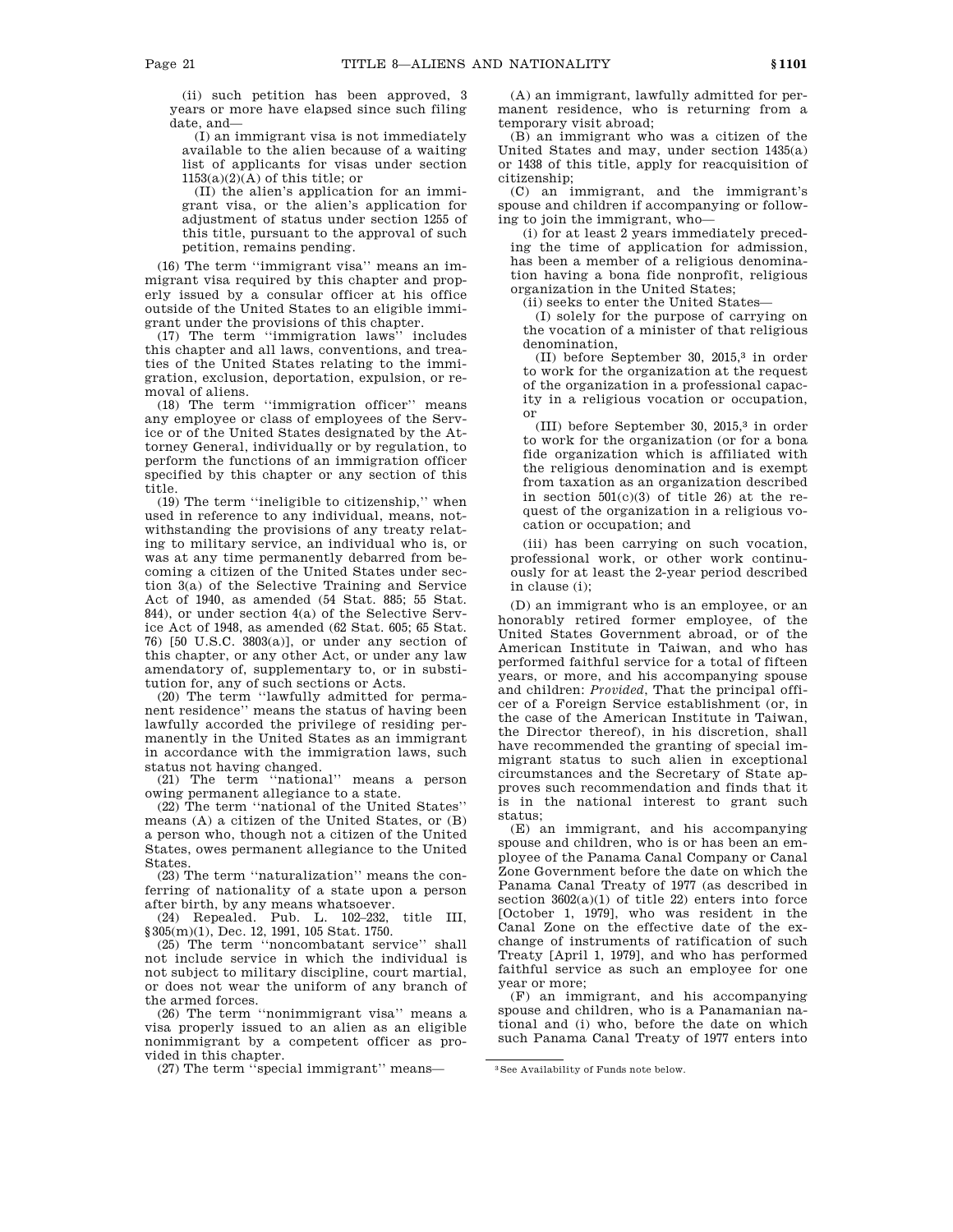force [October 1, 1979], has been honorably retired from United States Government employment in the Canal Zone with a total of 15 years or more of faithful service, or (ii) who, on the date on which such Treaty enters into force, has been employed by the United States Government in the Canal Zone with a total of 15 years or more of faithful service and who subsequently is honorably retired from such employment or continues to be employed by the United States Government in an area of the former Canal Zone;

(G) an immigrant, and his accompanying spouse and children, who was an employee of the Panama Canal Company or Canal Zone Government on the effective date of the exchange of instruments of ratification of such Panama Canal Treaty of 1977 [April 1, 1979], who has performed faithful service for five years or more as such an employee, and whose personal safety, or the personal safety of whose spouse or children, as a direct result of such Treaty, is reasonably placed in danger because of the special nature of any of that employment;

(H) an immigrant, and his accompanying spouse and children, who—

(i) has graduated from a medical school or has qualified to practice medicine in a foreign state,

(ii) was fully and permanently licensed to practice medicine in a State on January 9, 1978, and was practicing medicine in a State on that date,

(iii) entered the United States as a nonimmigrant under subsection (a)(15)(H) or  $(a)(15)(J)$  before January 10, 1978, and

(iv) has been continuously present in the United States in the practice or study of medicine since the date of such entry;

(I)(i) an immigrant who is the unmarried son or daughter of an officer or employee, or of a former officer or employee, of an international organization described in paragraph  $(15)(G)(i)$ , and who (I) while maintaining the status of a nonimmigrant under paragraph  $(15)(G)(iv)$  or paragraph (15)(N), has resided and been physically present in the United States for periods totaling at least one-half of the seven years before the date of application for a visa or for adjustment of status to a status under this subparagraph and for a period or periods aggregating at least seven years between the ages of five and 21 years, and (II) applies for a visa or adjustment of status under this subparagraph no later than his twenty-fifth birthday or six months after October 24, 1988, whichever is later;

(ii) an immigrant who is the surviving spouse of a deceased officer or employee of such an international organization, and who (I) while maintaining the status of a nonimmigrant under paragraph (15)(G)(iv) or paragraph (15)(N), has resided and been physically present in the United States for periods totaling at least one-half of the seven years before the date of application for a visa or for adjustment of status to a status under this subparagraph and for a period or periods aggregating at least 15 years before the date of the death of such officer or employee, and (II) files a petition for status under this subparagraph no later than six months after the date of such death or six months after October 24, 1988, whichever is later;

(iii) an immigrant who is a retired officer or employee of such an international organization, and who (I) while maintaining the status of a nonimmigrant under paragraph  $(15)(G)(iv)$ , has resided and been physically present in the United States for periods totaling at least onehalf of the seven years before the date of application for a visa or for adjustment of status to a status under this subparagraph and for a period or periods aggregating at least 15 years before the date of the officer or employee's retirement from any such international organization, and (II) files a petition for status under this subparagraph no later than six months after the date of such retirement or six months after October 25, 1994, whichever is later; or

(iv) an immigrant who is the spouse of a retired officer or employee accorded the status of special immigrant under clause (iii), accompanying or following to join such retired officer or employee as a member of his immediate family;

(J) an immigrant who is present in the United States—

(i) who has been declared dependent on a juvenile court located in the United States or whom such a court has legally committed to, or placed under the custody of, an agency or department of a State, or an individual or entity appointed by a State or juvenile court located in the United States, and whose reunification with 1 or both of the immigrant's parents is not viable due to abuse, neglect, abandonment, or a similar basis found under State law;

(ii) for whom it has been determined in administrative or judicial proceedings that it would not be in the alien's best interest to be returned to the alien's or parent's previous country of nationality or country of last habitual residence; and

(iii) in whose case the Secretary of Homeland Security consents to the grant of special immigrant juvenile status, except that—

(I) no juvenile court has jurisdiction to determine the custody status or placement of an alien in the custody of the Secretary of Health and Human Services unless the Secretary of Health and Human Services specifically consents to such jurisdiction; and

(II) no natural parent or prior adoptive parent of any alien provided special immigrant status under this subparagraph shall thereafter, by virtue of such parentage, be accorded any right, privilege, or status under this chapter;

(K) an immigrant who has served honorably on active duty in the Armed Forces of the United States after October 15, 1978, and after original lawful enlistment outside the United States (under a treaty or agreement in effect on October 1, 1991) for a period or periods aggregating—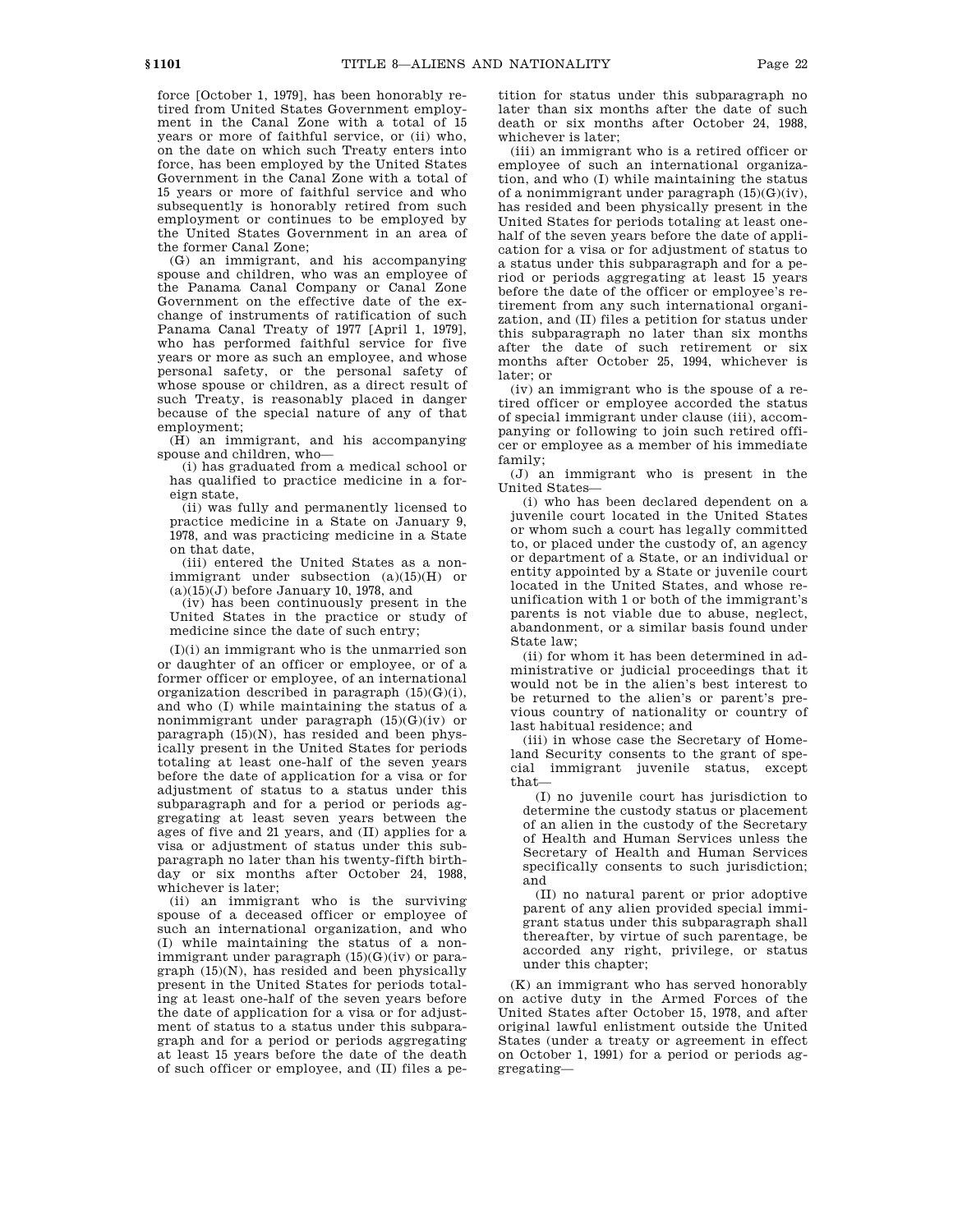(i) 12 years and who, if separated from such service, was never separated except under honorable conditions, or

(ii) 6 years, in the case of an immigrant who is on active duty at the time of seeking special immigrant status under this subparagraph and who has reenlisted to incur a total active duty service obligation of at least 12 years,

and the spouse or child of any such immigrant if accompanying or following to join the immigrant, but only if the executive department under which the immigrant serves or served recommends the granting of special immigrant status to the immigrant;

(L) an immigrant who would be described in clause (i), (ii), (iii), or (iv) of subparagraph  $(I)$ if any reference in such a clause—

(i) to an international organization described in paragraph  $(15)(G)(i)$  were treated as a reference to the North Atlantic Treaty Organization (NATO);

(ii) to a nonimmigrant under paragraph  $(15)(G)(iv)$  were treated as a reference to a nonimmigrant classifiable under NATO–6 (as a member of a civilian component accompanying a force entering in accordance with the provisions of the NATO Status-of-Forces Agreement, a member of a civilian component attached to or employed by an Allied Headquarters under the ''Protocol on the Status of International Military Headquarters'' set up pursuant to the North Atlantic Treaty, or as a dependent); and

(iii) to the Immigration Technical Corrections Act of 1988 or to the Immigration and Nationality Technical Corrections Act of 1994 were a reference to the American Competitiveness and Workforce Improvement Act of 1998 4

(M) subject to the numerical limitations of section 1153(b)(4) of this title, an immigrant who seeks to enter the United States to work as a broadcaster in the United States for the International Broadcasting Bureau of the Broadcasting Board of Governors, or for a grantee of the Broadcasting Board of Governors, and the immigrant's accompanying spouse and children.

(28) The term ''organization'' means, but is not limited to, an organization, corporation, company, partnership, association, trust, foundation or fund; and includes a group of persons, whether or not incorporated, permanently or temporarily associated together with joint action on any subject or subjects.

(29) The term ''outlying possessions of the United States'' means American Samoa and Swains Island.

(30) The term ''passport'' means any travel document issued by competent authority showing the bearer's origin, identity, and nationality if any, which is valid for the admission of the bearer into a foreign country.

(31) The term ''permanent'' means a relationship of continuing or lasting nature, as distinguished from temporary, but a relationship may be permanent even though it is one that may be dissolved eventually at the instance either of the United States or of the individual, in accordance with law.

(32) The term ''profession'' shall include but not be limited to architects, engineers, lawyers, physicians, surgeons, and teachers in elementary or secondary schools, colleges, academies, or seminaries.

(33) The term ''residence'' means the place of general abode; the place of general abode of a person means his principal, actual dwelling place in fact, without regard to intent.

(34) The term ''Service'' means the Immigration and Naturalization Service of the Department of Justice.

(35) The term ''spouse'', ''wife'', or ''husband'' do not include a spouse, wife, or husband by reason of any marriage ceremony where the contracting parties thereto are not physically present in the presence of each other, unless the marriage shall have been consummated.

(36) The term ''State'' includes the District of Columbia, Puerto Rico, Guam, the Virgin Islands of the United States, and the Commonwealth of the Northern Mariana Islands.

(37) The term ''totalitarian party'' means an organization which advocates the establishment in the United States of a totalitarian dictatorship or totalitarianism. The terms ''totalitarian dictatorship'' and ''totalitarianism'' mean and refer to systems of government not representative in fact, characterized by (A) the existence of a single political party, organized on a dictatorial basis, with so close an identity between such party and its policies and the governmental policies of the country in which it exists, that the party and the government constitute an indistinguishable unit, and (B) the forcible suppression of opposition to such party.

(38) The term ''United States'', except as otherwise specifically herein provided, when used in a geographical sense, means the continental United States, Alaska, Hawaii, Puerto Rico, Guam, the Virgin Islands of the United States, and the Commonwealth of the Northern Mariana Islands.

(39) The term ''unmarried'', when used in reference to any individual as of any time, means an individual who at such time is not married, whether or not previously married.

(40) The term ''world communism'' means a revolutionary movement, the purpose of which is to establish eventually a Communist totalitarian dictatorship in any or all the countries of the world through the medium of an internationally coordinated Communist political movement.

(41) The term ''graduates of a medical school'' means aliens who have graduated from a medical school or who have qualified to practice medicine in a foreign state, other than such aliens who are of national or international renown in the field of medicine.

(42) The term ''refugee'' means (A) any person who is outside any country of such person's nationality or, in the case of a person having no nationality, is outside any country in which such person last habitually resided, and who is unable or unwilling to return to, and is unable or unwilling to avail himself or herself of the protection of, that country because of persecu-

<sup>4</sup>So in original. Probably should be followed by ''; or''.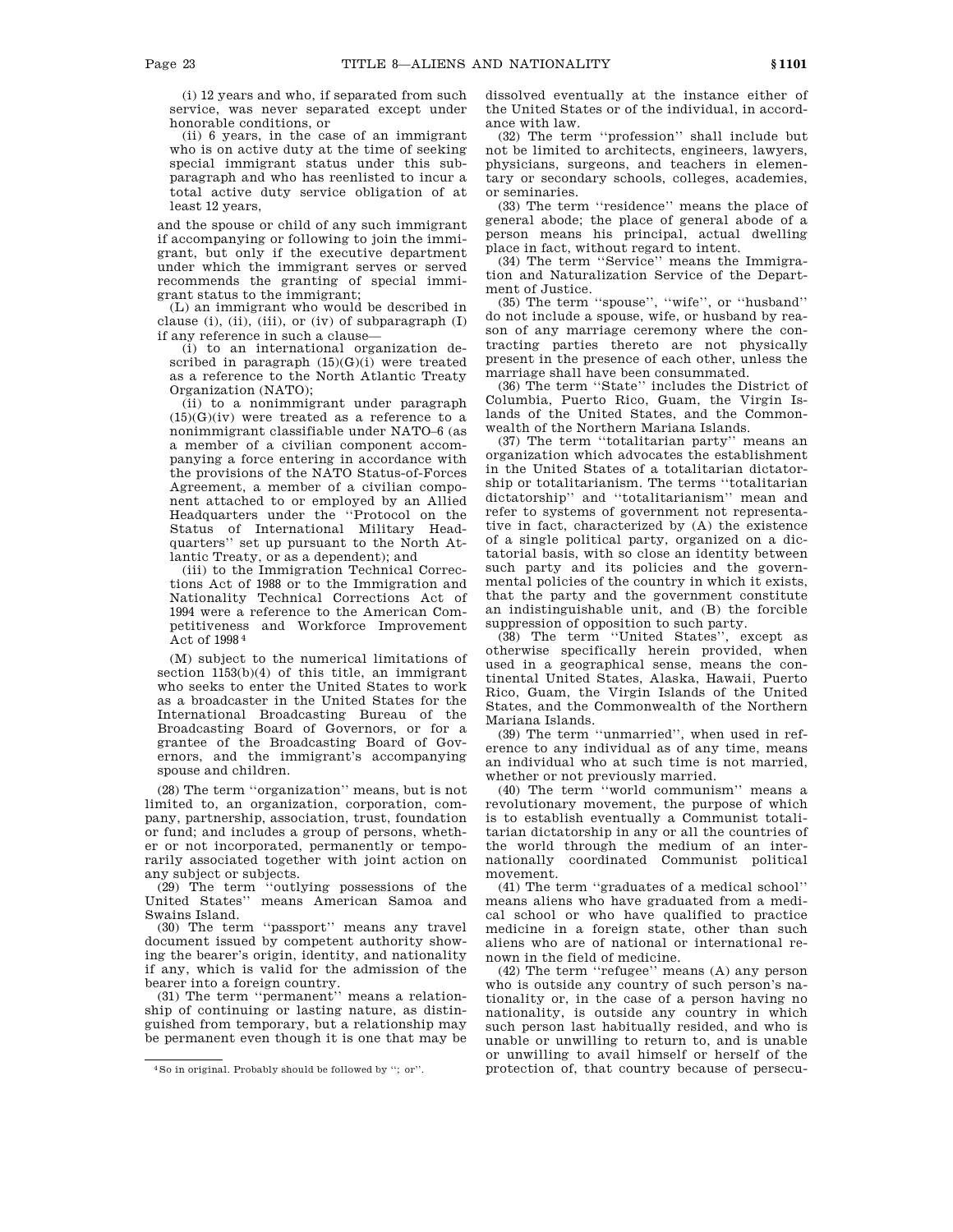tion or a well-founded fear of persecution on account of race, religion, nationality, membership in a particular social group, or political opinion, or (B) in such special circumstances as the President after appropriate consultation (as defined in section 1157(e) of this title) may specify, any person who is within the country of such person's nationality or, in the case of a person having no nationality, within the country in which such person is habitually residing, and who is persecuted or who has a well-founded fear of persecution on account of race, religion, nationality, membership in a particular social group, or political opinion. The term ''refugee'' does not include any person who ordered, incited, assisted, or otherwise participated in the persecution of any person on account of race, religion, nationality, membership in a particular social group, or political opinion. For purposes of determinations under this chapter, a person who has been forced to abort a pregnancy or to undergo involuntary sterilization, or who has been persecuted for failure or refusal to undergo such a procedure or for other resistance to a coercive population control program, shall be deemed to have been persecuted on account of political opinion, and a person who has a well founded fear that he or she will be forced to undergo such a procedure or subject to persecution for such failure, refusal, or resistance shall be deemed to have a well founded fear of persecution on account of political opinion.

(43) The term ''aggravated felony'' means—

(A) murder, rape, or sexual abuse of a minor; (B) illicit trafficking in a controlled substance (as defined in section 802 of title 21), including a drug trafficking crime (as defined in section  $924(c)$  of title  $18$ );

(C) illicit trafficking in firearms or destructive devices (as defined in section 921 of title 18) or in explosive materials (as defined in section 841(c) of that title);

(D) an offense described in section 1956 of title 18 (relating to laundering of monetary instruments) or section 1957 of that title (relating to engaging in monetary transactions in property derived from specific unlawful activity) if the amount of the funds exceeded \$10,000;

(E) an offense described in—

(i) section  $842(h)$  or (i) of title 18, or section 844(d), (e), (f), (g), (h), or (i) of that title (relating to explosive materials offenses);

(ii) section  $922(g)(1)$ ,  $(2)$ ,  $(3)$ ,  $(4)$ , or  $(5)$ ,  $(j)$ , (n), (*o*), (p), or (r) or 924(b) or (h) of title 18 (relating to firearms offenses); or

(iii) section 5861 of title 26 (relating to firearms offenses);

(F) a crime of violence (as defined in section 16 of title 18, but not including a purely political offense) for which the term of imprisonment at<sup>5</sup> least one year;

(G) a theft offense (including receipt of stolen property) or burglary offense for which the term of imprisonment at<sup>5</sup> least one year;

(H) an offense described in section 875, 876, 877, or 1202 of title 18 (relating to the demand for or receipt of ransom);

(I) an offense described in section 2251, 2251A, or 2252 of title 18 (relating to child pornography);

(J) an offense described in section 1962 of title 18 (relating to racketeer influenced corrupt organizations), or an offense described in section 1084 (if it is a second or subsequent offense) or 1955 of that title (relating to gambling offenses), for which a sentence of one year imprisonment or more may be imposed;

(K) an offense that—

(i) relates to the owning, controlling, managing, or supervising of a prostitution business;

(ii) is described in section 2421, 2422, or 2423 of title 18 (relating to transportation for the purpose of prostitution) if committed for commercial advantage; or

(iii) is described in any of sections 1581–1585 or 1588–1591 of title 18 (relating to peonage, slavery, involuntary servitude, and trafficking in persons);

(L) an offense described in—

(i) section 793 (relating to gathering or transmitting national defense information), 798 (relating to disclosure of classified information), 2153 (relating to sabotage) or 2381 or 2382 (relating to treason) of title 18;

(ii) section 3121 of title 50 (relating to protecting the identity of undercover intelligence agents); or

(iii) section 3121 of title 50 (relating to protecting the identity of undercover agents);

(M) an offense that—

(i) involves fraud or deceit in which the loss to the victim or victims exceeds \$10,000; or

(ii) is described in section 7201 of title 26 (relating to tax evasion) in which the revenue loss to the Government exceeds \$10,000;

 $(N)$  an offense described in paragraph  $(1)(A)$ or (2) of section 1324(a) of this title (relating to alien smuggling), except in the case of a first offense for which the alien has affirmatively shown that the alien committed the offense for the purpose of assisting, abetting, or aiding only the alien's spouse, child, or parent (and no other individual) to violate a provision of this chapter 6

(O) an offense described in section 1325(a) or 1326 of this title committed by an alien who was previously deported on the basis of a conviction for an offense described in another subparagraph of this paragraph;

(P) an offense (i) which either is falsely making, forging, counterfeiting, mutilating, or altering a passport or instrument in violation of section 1543 of title 18 or is described in section 1546(a) of such title (relating to document fraud) and (ii) for which the term of imprisonment is at least 12 months, except in the case of a first offense for which the alien has affirmatively shown that the alien committed the offense for the purpose of assisting, abetting, or aiding only the alien's spouse, child, or parent (and no other individual) to violate a provision of this chapter;

(Q) an offense relating to a failure to appear by a defendant for service of sentence if the

<sup>5</sup>So in original. Probably should be preceded by ''is''. 6So in original. Probably should be followed by a semicolon.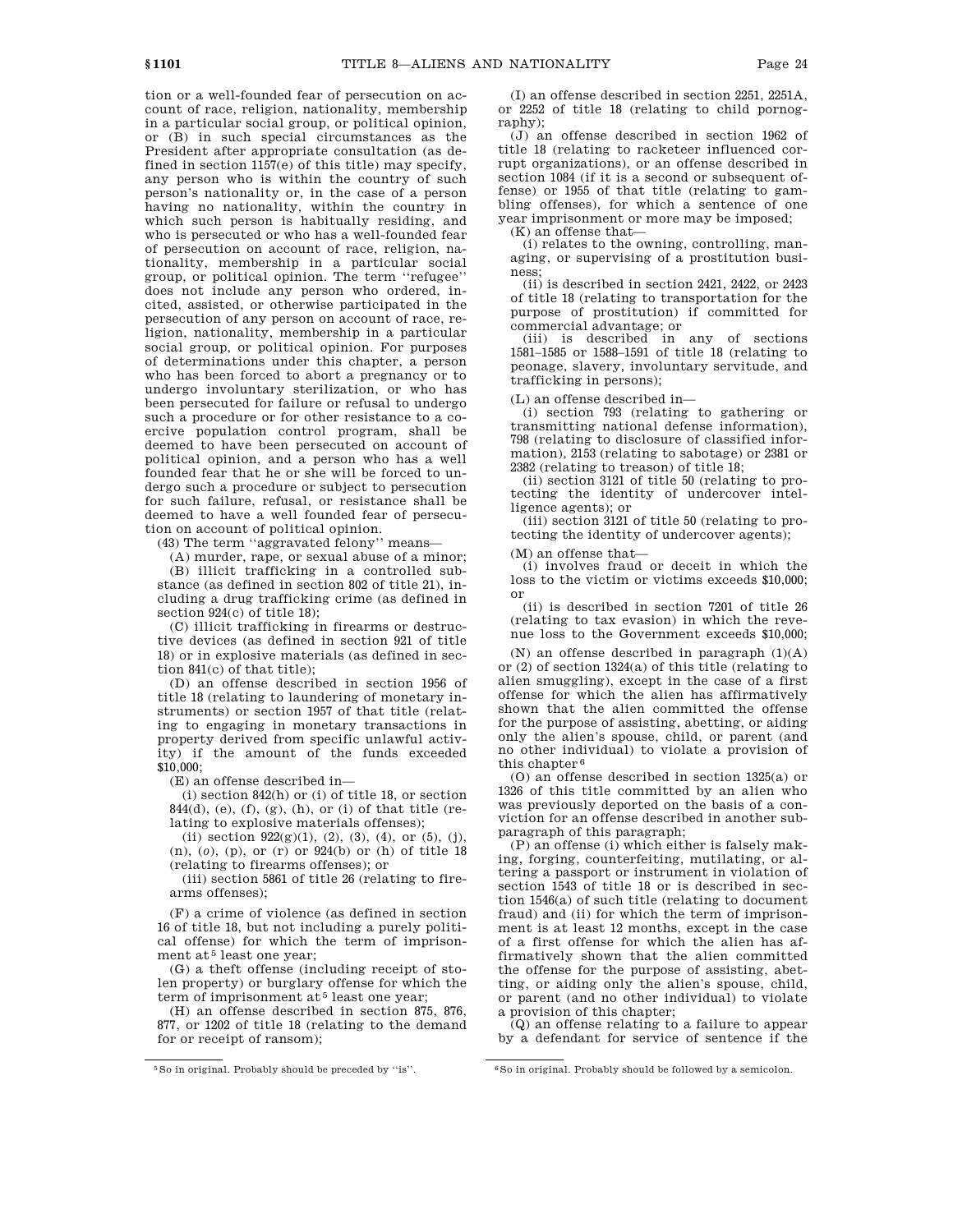underlying offense is punishable by imprisonment for a term of 5 years or more;

(R) an offense relating to commercial bribery, counterfeiting, forgery, or trafficking in vehicles the identification numbers of which have been altered for which the term of imprisonment is at least one year;

(S) an offense relating to obstruction of justice, perjury or subornation of perjury, or bribery of a witness, for which the term of imprisonment is at least one year;

(T) an offense relating to a failure to appear before a court pursuant to a court order to answer to or dispose of a charge of a felony for which a sentence of 2 years' imprisonment or more may be imposed; and

(U) an attempt or conspiracy to commit an offense described in this paragraph.

The term applies to an offense described in this paragraph whether in violation of Federal or State law and applies to such an offense in violation of the law of a foreign country for which the term of imprisonment was completed within the previous 15 years. Notwithstanding any other provision of law (including any effective date), the term applies regardless of whether the conviction was entered before, on, or after September 30, 1996.

(44)(A) The term ''managerial capacity'' means an assignment within an organization in which the employee primarily—

(i) manages the organization, or a department, subdivision, function, or component of the organization;

(ii) supervises and controls the work of other supervisory, professional, or managerial employees, or manages an essential function within the organization, or a department or subdivision of the organization;

(iii) if another employee or other employees are directly supervised, has the authority to hire and fire or recommend those as well as other personnel actions (such as promotion and leave authorization) or, if no other employee is directly supervised, functions at a senior level within the organizational hierarchy or with respect to the function managed; and

(iv) exercises discretion over the day-to-day operations of the activity or function for which the employee has authority.

A first-line supervisor is not considered to be acting in a managerial capacity merely by virtue of the supervisor's supervisory duties unless the employees supervised are professional.

(B) The term ''executive capacity'' means an assignment within an organization in which the employee primarily—

(i) directs the management of the organization or a major component or function of the organization;

(ii) establishes the goals and policies of the organization, component, or function;

(iii) exercises wide latitude in discretionary decision-making; and

(iv) receives only general supervision or direction from higher level executives, the board of directors, or stockholders of the organization.

(C) If staffing levels are used as a factor in determining whether an individual is acting in a managerial or executive capacity, the Attorney General shall take into account the reasonable needs of the organization, component, or function in light of the overall purpose and stage of development of the organization, component, or function. An individual shall not be considered to be acting in a managerial or executive capacity (as previously defined) merely on the basis of the number of employees that the individual supervises or has supervised or directs or has directed.

(45) The term ''substantial'' means, for purposes of paragraph (15)(E) with reference to trade or capital, such an amount of trade or capital as is established by the Secretary of State, after consultation with appropriate agencies of Government.

(46) The term ''extraordinary ability'' means, for purposes of subsection  $(a)(15)(0)(i)$ , in the case of the arts, distinction.

(47)(A) The term ''order of deportation'' means the order of the special inquiry officer, or other such administrative officer to whom the Attorney General has delegated the responsibility for determining whether an alien is deportable, concluding that the alien is deportable or ordering deportation.

(B) The order described under subparagraph (A) shall become final upon the earlier of—

(i) a determination by the Board of Immigration Appeals affirming such order; or

(ii) the expiration of the period in which the alien is permitted to seek review of such order by the Board of Immigration Appeals.

(48)(A) The term ''conviction'' means, with respect to an alien, a formal judgment of guilt of the alien entered by a court or, if adjudication of guilt has been withheld, where—

(i) a judge or jury has found the alien guilty or the alien has entered a plea of guilty or nolo contendere or has admitted sufficient facts to warrant a finding of guilt, and

(ii) the judge has ordered some form of punishment, penalty, or restraint on the alien's liberty to be imposed.

(B) Any reference to a term of imprisonment or a sentence with respect to an offense is deemed to include the period of incarceration or confinement ordered by a court of law regardless of any suspension of the imposition or execution of that imprisonment or sentence in whole or in part.

(49) The term ''stowaway'' means any alien who obtains transportation without the consent of the owner, charterer, master or person in command of any vessel or aircraft through concealment aboard such vessel or aircraft. A passenger who boards with a valid ticket is not to be considered a stowaway.

(50) The term ''intended spouse'' means any alien who meets the criteria set forth in section  $1154(a)(1)(A)(iii)(II)(aa)(BB),$ 

 $1154(a)(1)(B)(ii)(II)(aa)(BB)$ , or

 $1229b(b)(2)(A)(i)(III)$  of this title.

(51) The term ''VAWA self-petitioner'' means an alien, or a child of the alien, who qualifies for relief under—

(A) clause (iii), (iv), or (vii) of section  $1154(a)(1)(A)$  of this title;

(B) clause (ii) or (iii) of section  $1154(a)(1)(B)$ of this title;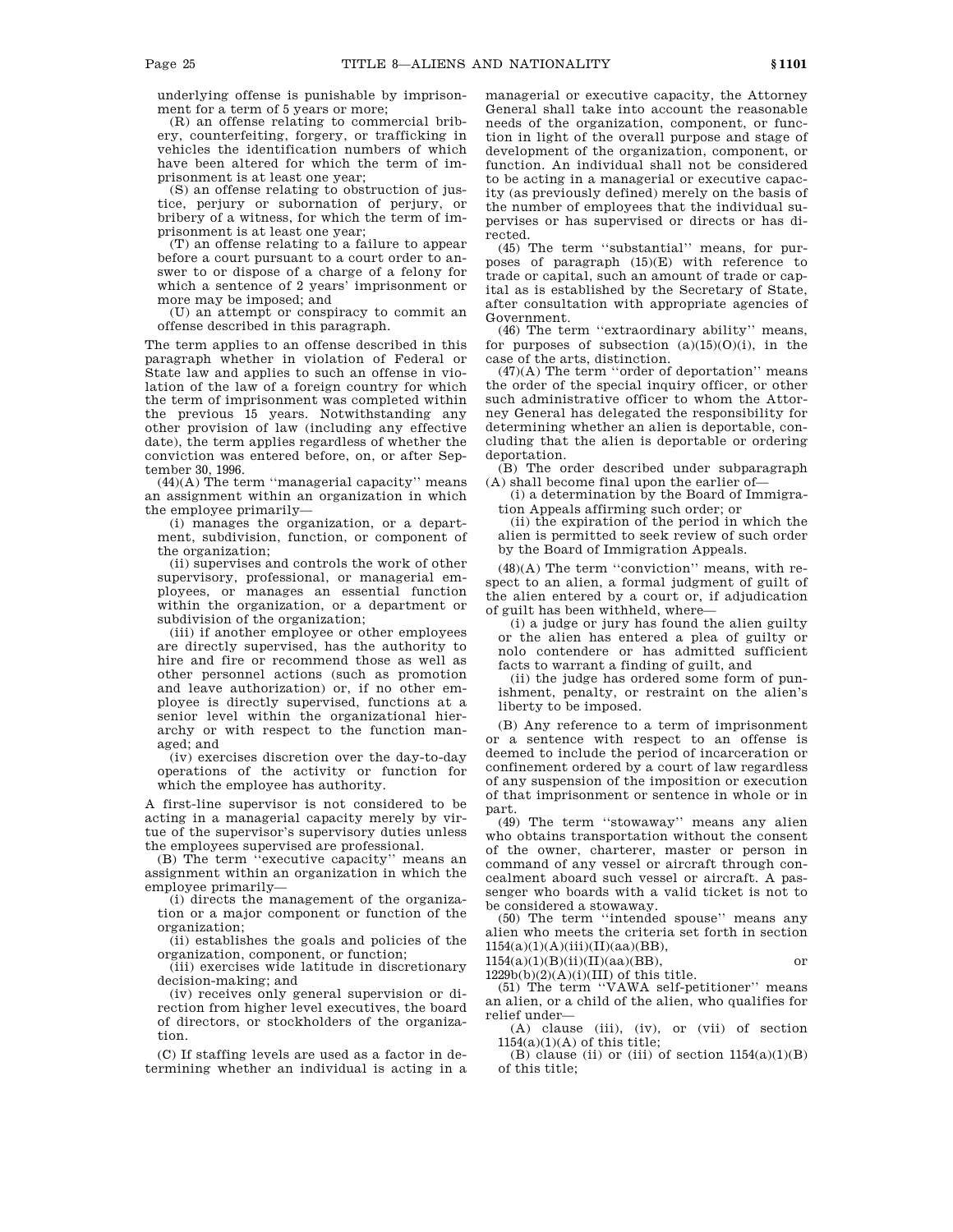$(C)$  section 1186a $(c)(4)(C)$  of this title; (D) the first section of Public Law 89–732 (8 U.S.C. 1255 note) (commonly known as the Cuban Adjustment Act) as a child or spouse who has been battered or subjected to extreme

cruelty;  $(E)$  section 902 $(d)(1)(B)$  of the Haitian Refugee Immigration Fairness Act of 1998 (8 U.S.C. 1255 note);

(F) section 202(d)(1) of the Nicaraguan Ad-

justment and Central American Relief Act; or (G) section 309 of the Illegal Immigration Reform and Immigrant Responsibility Act of 1996 (division C of Public Law 104–208).

(52) The term ''accredited language training program'' means a language training program that is accredited by an accrediting agency recognized by the Secretary of Education.

(b) As used in subchapters I and II—

(1) The term ''child'' means an unmarried person under twenty-one years of age who is—

(A) a child born in wedlock;

(B) a stepchild, whether or not born out of wedlock, provided the child had not reached the age of eighteen years at the time the marriage creating the status of stepchild occurred;

(C) a child legitimated under the law of the child's residence or domicile, or under the law of the father's residence or domicile, whether in or outside the United States, if such legitimation takes place before the child reaches the age of eighteen years and the child is in the legal custody of the legitimating parent or parents at the time of such legitimation;

(D) a child born out of wedlock, by, through whom, or on whose behalf a status, privilege, or benefit is sought by virtue of the relationship of the child to its natural mother or to its natural father if the father has or had a bona fide parent-child relationship with the person;

 $(E)(i)$  a child adopted while under the age of sixteen years if the child has been in the legal custody of, and has resided with, the adopting parent or parents for at least two years or if the child has been battered or subject to extreme cruelty by the adopting parent or by a family member of the adopting parent residing in the same household: *Provided*, That no natural parent of any such adopted child shall thereafter, by virtue of such parentage, be accorded any right, privilege, or status under this chapter; or

(ii) subject to the same proviso as in clause (i), a child who: (I) is a natural sibling of a child described in clause (i) or subparagraph (F)(i); (II) was adopted by the adoptive parent or parents of the sibling described in such clause or subparagraph; and (III) is otherwise described in clause (i), except that the child was adopted while under the age of 18 years;

(F)(i) a child, under the age of sixteen at the time a petition is filed in his behalf to accord a classification as an immediate relative under section 1151(b) of this title, who is an orphan because of the death or disappearance of, abandonment or desertion by, or separation or loss from, both parents, or for whom the sole or surviving parent is incapable of providing the proper care and has in writing irrevocably released the child for emigration and adoption; who has been adopted abroad by a United States citizen and spouse jointly, or by an unmarried United States citizen who is at least 25 years of age, at least 1 of whom personally saw and observed the child before or during the adoption proceedings; or who is coming to the United States for adoption by a United States citizen and spouse jointly, or by an unmarried United States citizen at least twentyfive years of age, who have or has complied with the preadoption requirements, if any, of the child's proposed residence; *Provided*, That the Attorney General is satisfied that proper care will be furnished the child if admitted to the United States: *Provided further*, That no natural parent or prior adoptive parent of any such child shall thereafter, by virtue of such parentage, be accorded any right, privilege, or status under this chapter; or

(ii) subject to the same provisos as in clause (i), a child who: (I) is a natural sibling of a child described in clause (i) or subparagraph (E)(i); (II) has been adopted abroad, or is coming to the United States for adoption, by the adoptive parent (or prospective adoptive parent) or parents of the sibling described in such clause or subparagraph; and (III) is otherwise described in clause (i), except that the child is under the age of 18 at the time a petition is filed in his or her behalf to accord a classification as an immediate relative under section 1151(b) of this title; or

(G)(i) a child, younger than 16 years of age at the time a petition is filed on the child's behalf to accord a classification as an immediate relative under section 1151(b) of this title, who has been adopted in a foreign state that is a party to the Convention on Protection of Children and Co-operation in Respect of Intercountry Adoption, done at The Hague on May 29, 1993, or who is emigrating from such a foreign state to be adopted in the United States by a United States citizen and spouse jointly or by an unmarried United States citizen who is at least 25 years of age, Provided, That—

(I) the Secretary of Homeland Security is satisfied that proper care will be furnished the child if admitted to the United States;

(II) the child's natural parents (or parent, in the case of a child who has one sole or surviving parent because of the death or disappearance of, abandonment or desertion by, the other parent), or other persons or institutions that retain legal custody of the child, have freely given their written irrevocable consent to the termination of their legal relationship with the child, and to the child's emigration and adoption;

(III) in the case of a child having two living natural parents, the natural parents are incapable of providing proper care for the child;

(IV) the Secretary of Homeland Security is satisfied that the purpose of the adoption is to form a bona fide parent-child relationship, and the parent-child relationship of the child and the natural parents has been terminated (and in carrying out both obligations under this subclause the Secretary of Homeland Security may consider whether there is a petition pending to confer immi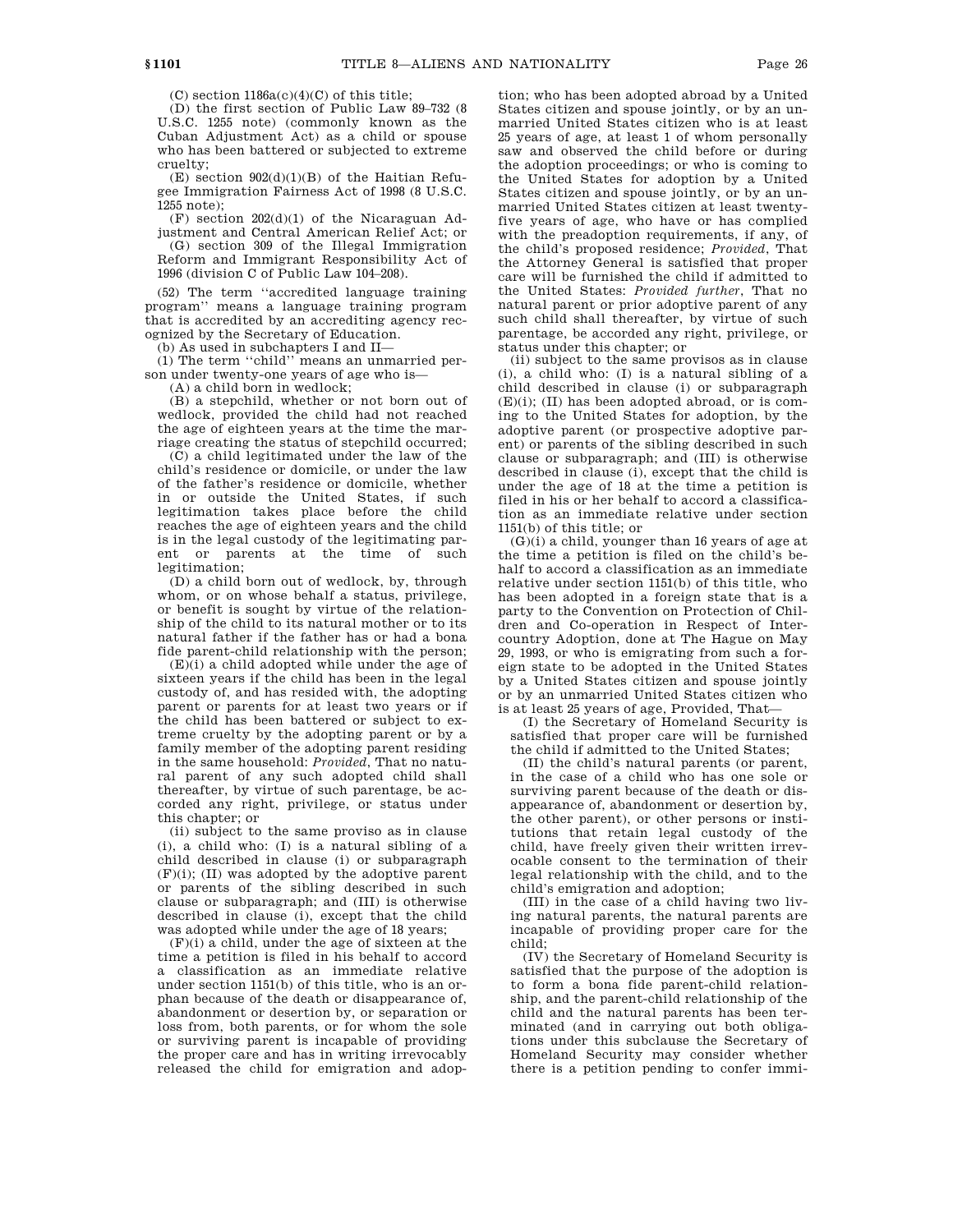grant status on one or both of such natural parents); and

(V) in the case of a child who has not been adopted—

(aa) the competent authority of the foreign state has approved the child's emigration to the United States for the purpose of adoption by the prospective adoptive parent or parents; and

(bb) the prospective adoptive parent or parents has or have complied with any preadoption requirements of the child's proposed residence; and

(ii) except that no natural parent or prior adoptive parent of any such child shall thereafter, by virtue of such parentage, be accorded any right, privilege, or status under this chapter; or

(iii) subject to the same provisos as in clauses (i) and (ii), a child who—

(I) is a natural sibling of a child described in clause (i), subparagraph (E)(i), or subparagraph (F)(i);

(II) was adopted abroad, or is coming to the United States for adoption, by the adoptive parent (or prospective adoptive parent) or parents of the sibling described in clause  $(i)$ , subparagraph  $(E)(i)$ , or subparagraph  $(F)(i)$ ; and

(III) is otherwise described in clause (i), except that the child is younger than 18 years of age at the time a petition is filed on his or her behalf for classification as an immediate relative under section 1151(b) of this title.

(2) The terms ''parent'', ''father'', or ''mother'' mean a parent, father, or mother only where the relationship exists by reason of any of the circumstances set forth in subdivision (1) of this subsection, except that, for purposes of para $graph (1)(F)$  (other than the second proviso therein) and paragraph  $(1)(G)(i)$  in the case of a child born out of wedlock described in paragraph  $(1)(D)$  (and not described in paragraph  $(1)(C)$ ), the term ''parent'' does not include the natural father of the child if the father has disappeared or abandoned or deserted the child or if the father has in writing irrevocably released the child for emigration and adoption.

(3) The term ''person'' means an individual or an organization.

(4) The term ''immigration judge'' means an attorney whom the Attorney General appoints as an administrative judge within the Executive Office for Immigration Review, qualified to conduct specified classes of proceedings, including a hearing under section 1229a of this title. An immigration judge shall be subject to such supervision and shall perform such duties as the Attorney General shall prescribe, but shall not be employed by the Immigration and Naturalization Service.

(5) The term ''adjacent islands'' includes Saint Pierre, Miquelon, Cuba, the Dominican Republic, Haiti, Bermuda, the Bahamas, Barbados, Jamaica, the Windward and Leeward Islands, Trinidad, Martinique, and other British, French, and Netherlands territory or possessions in or bordering on the Caribbean Sea.

(c) As used in subchapter III—

(1) The term ''child'' means an unmarried person under twenty-one years of age and includes a child legitimated under the law of the child's residence or domicile, or under the law of the father's residence or domicile, whether in the United States or elsewhere, and, except as otherwise provided in sections 1431 and 1432<sup>1</sup> of this title, a child adopted in the United States, if such legitimation or adoption takes place before the child reaches the age of 16 years (except to the extent that the child is described in subparagraph  $(E)(ii)$  or  $(F)(ii)$  of subsection  $(b)(1)$ ), and the child is in the legal custody of the legitimating or adopting parent or parents at the time of such legitimation or adoption.

(2) The terms ''parent'', ''father'', and ''mother'' include in the case of a posthumous child a deceased parent, father, and mother.

(d) Repealed. Pub. L. 100–525, §9(a)(3), Oct. 24, 1988, 102 Stat. 2619.

(e) For the purposes of this chapter—

(1) The giving, loaning, or promising of support or of money or any other thing of value to be used for advocating any doctrine shall constitute the advocating of such doctrine; but nothing in this paragraph shall be construed as an exclusive definition of advocating.

(2) The giving, loaning, or promising of support or of money or any other thing of value for any purpose to any organization shall be presumed to constitute affiliation therewith; but nothing in this paragraph shall be construed as an exclusive definition of affiliation.

(3) Advocating the economic, international, and governmental doctrines of world communism means advocating the establishment of a totalitarian Communist dictatorship in any or all of the countries of the world through the medium of an internationally coordinated Communist movement.

(f) For the purposes of this chapter—

No person shall be regarded as, or found to be, a person of good moral character who, during the period for which good moral character is required to be established is, or was—

(1) a habitual drunkard;

(2) Repealed. Pub. L. 97–116, §2(c)(1), Dec. 29, 1981, 95 Stat. 1611.

(3) a member of one or more of the classes of persons, whether inadmissible or not, described in paragraphs  $(2)(D)$ ,  $(6)(E)$ , and  $(10)(A)$ of section 1182(a) of this title; or subparagraphs  $(A)$  and  $(B)$  of section  $1182(a)(2)$  of this title and subparagraph (C) thereof of such section7 (except as such paragraph relates to a single offense of simple possession of 30 grams or less of marihuana), if the offense described therein, for which such person was convicted or of which he admits the commission, was committed during such period;

(4) one whose income is derived principally from illegal gambling activities;

(5) one who has been convicted of two or more gambling offenses committed during such period;

(6) one who has given false testimony for the purpose of obtaining any benefits under this chapter;

<sup>7</sup>So in original. The phrase ''of such section'' probably should not appear.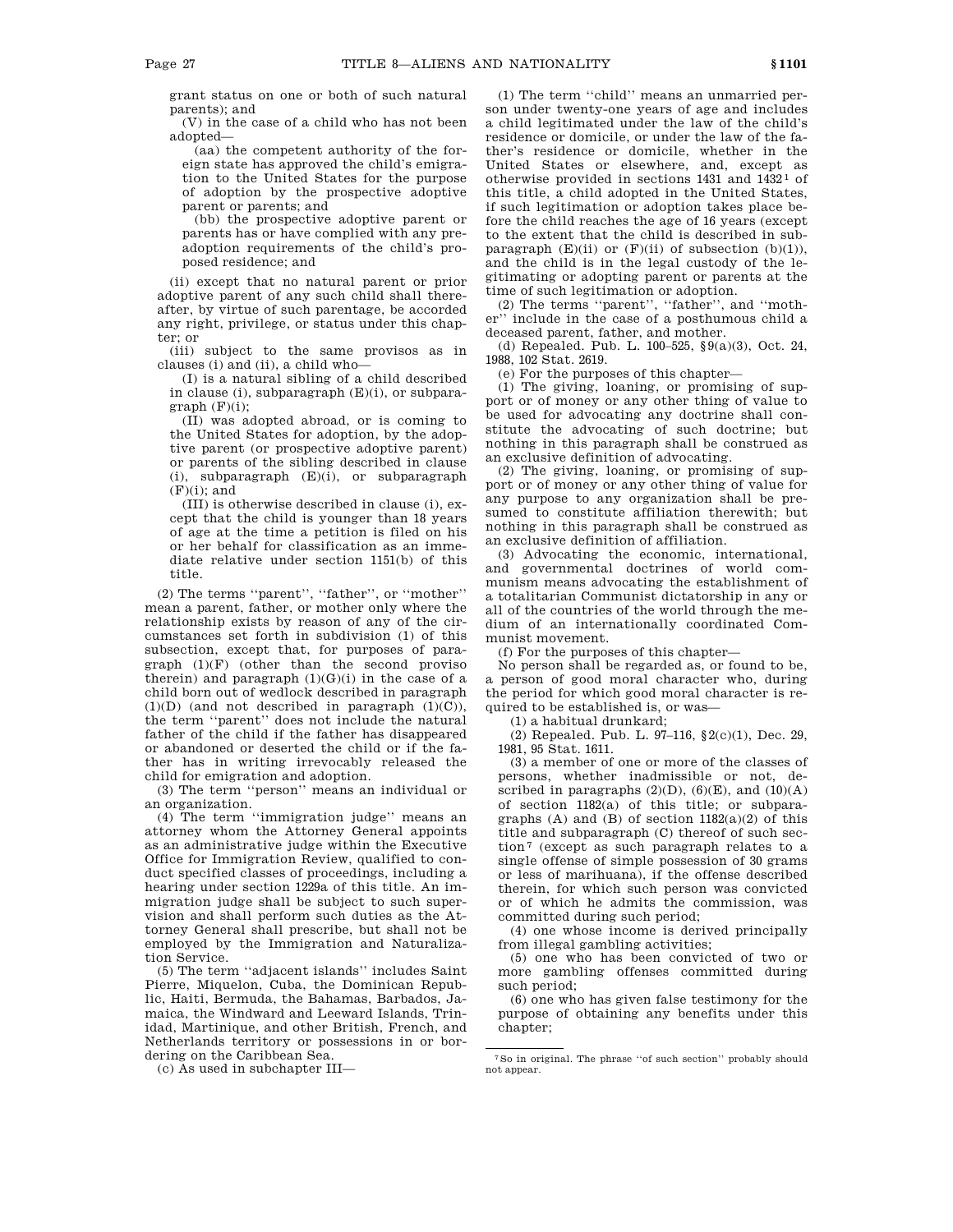(7) one who during such period has been confined, as a result of conviction, to a penal institution for an aggregate period of one hundred and eighty days or more, regardless of whether the offense, or offenses, for which he has been confined were committed within or without such period;

(8) one who at any time has been convicted of an aggravated felony (as defined in subsection  $(a)(43)$ ; or

(9) one who at any time has engaged in conduct described in section  $1182(a)(3)(E)$  of this title (relating to assistance in Nazi persecution, participation in genocide, or commission of acts of torture or extrajudicial killings) or  $1182(a)(2)(G)$  of this title (relating to severe violations of religious freedom).

The fact that any person is not within any of the foregoing classes shall not preclude a finding that for other reasons such person is or was not of good moral character. In the case of an alien who makes a false statement or claim of citizenship, or who registers to vote or votes in a Federal, State, or local election (including an initiative, recall, or referendum) in violation of a lawful restriction of such registration or voting to citizens, if each natural parent of the alien (or, in the case of an adopted alien, each adoptive parent of the alien) is or was a citizen (whether by birth or naturalization), the alien permanently resided in the United States prior to attaining the age of 16, and the alien reasonably believed at the time of such statement, claim, or violation that he or she was a citizen, no finding that the alien is, or was, not of good moral character may be made based on it.

(g) For the purposes of this chapter any alien ordered deported or removed (whether before or after the enactment of this chapter) who has left the United States, shall be considered to have been deported or removed in pursuance of law, irrespective of the source from which the expenses of his transportation were defrayed or of the place to which he departed.

(h) For purposes of section  $1182(a)(2)(E)$  of this title, the term ''serious criminal offense'' means—

(1) any felony;

(2) any crime of violence, as defined in section 16 of title 18; or

(3) any crime of reckless driving or of driving while intoxicated or under the influence of alcohol or of prohibited substances if such crime involves personal injury to another.

(i) With respect to each nonimmigrant alien described in subsection  $(a)(15)(T)(i)$ –

(1) the Secretary of Homeland Security, the Attorney General, and other Government officials, where appropriate, shall provide the alien with a referral to a nongovernmental organization that would advise the alien regarding the alien's options while in the United States and the resources available to the alien; and

(2) the Secretary of Homeland Security shall, during the period the alien is in lawful temporary resident status under that subsection, grant the alien authorization to engage in employment in the United States and provide the alien with an ''employment authorized'' endorsement or other appropriate work permit.

(June 27, 1952, ch. 477, title I, §101, 66 Stat. 166; Pub. L. 85–316, §§1, 2, Sept. 11, 1957, 71 Stat. 639; Pub. L. 85–508, §22, July 7, 1958, 72 Stat. 351; Pub. L. 86–3, §20(a), Mar. 18, 1959, 73 Stat. 13; Pub. L. 87–256, §109(a), (b), Sept. 21, 1961, 75 Stat. 534; Pub. L. 87–301, §§1, 2, 7, Sept. 26, 1961, 75 Stat. 650, 653; Pub. L. 89–236, §§8, 24, Oct. 3, 1965, 79 Stat. 916, 922; Pub. L. 89–710, Nov. 2, 1966, 80 Stat. 1104; Pub. L. 91–225, §1, Apr. 7, 1970, 84 Stat. 116; Pub. L. 94–155, Dec. 16, 1975, 89 Stat. 824; Pub. L. 94–484, title VI, §601(b), (e), Oct. 12, 1976, 90 Stat. 2301, 2302; Pub. L. 94–571, §7(a), Oct. 20, 1976, 90 Stat. 2706; Pub. L. 94–484, title VI, §602(c), Oct. 12, 1976, as added Pub. L. 95–83, title III, §307(q)(3), Aug. 1, 1977, 91 Stat. 395; Pub. L. 95–105, title I, §109(b)(3), Aug. 17, 1977, 91 Stat. 847; Pub. L. 96–70, title III, §3201(a), Sept. 27, 1979, 93 Stat. 496; Pub. L. 96–212, title II, §201(a), Mar. 17, 1980, 94 Stat. 102; Pub. L. 97–116, §§2, 5(d)(1), 18(a), Dec. 29, 1981, 95 Stat. 1611, 1614, 1619; Priv. L. 98–47, §3, Oct. 30, 1984, 98 Stat. 3435; Pub. L. 99–505, §1, Oct. 21, 1986, 100 Stat. 1806; Pub. L. 99–603, title III, §§301(a), 312, 315(a), Nov. 6, 1986, 100 Stat. 3411, 3434, 3439; Pub. L. 99–653, §§2, 3, Nov. 14, 1986, 100 Stat. 3655; Pub. L. 100–459, title II, §210(a), Oct. 1, 1988, 102 Stat. 2203; Pub. L. 100–525, §§2(*o*)(1), 8(b), 9(a), Oct. 24, 1988, 102 Stat. 2613, 2617, 2619; Pub. L. 100–690, title VII, §7342, Nov. 18, 1988, 102 Stat. 4469; Pub. L. 101–162, title VI, §611(a), Nov. 21, 1989, 103 Stat. 1038; Pub. L. 101–238, §3(a), Dec. 18, 1989, 103 Stat. 2100; Pub. L. 101–246, title I, §131(b), Feb. 16, 1990, 104 Stat. 31; Pub. L. 101–649, title I, §§123, 151(a), 153(a), 162(f)(2)(A), title II, §§203(c), 204(a), (c), 205(c)(1), (d), (e), 206(c), 207(a), 208, 209(a), title IV,  $§407(a)(2)$ , title V,  $§§501(a)$ , 509(a), title VI, §603(a)(1), Nov. 29, 1990, 104 Stat. 4995, 5004, 5005, 5012, 5018–5020, 5022, 5023, 5026, 5027, 5040, 5048, 5051, 5082; Pub. L. 102–110, §2(a), Oct. 1, 1991, 105 Stat. 555; Pub. L. 102–232, title II, §§203(a),  $205(a)-(c)$ ,  $206(b)$ ,  $(c)(1)$ ,  $(d)$ ,  $207(b)$ , title III,  $\S\$ 302(e)(8)(A), 303(a)(5)(A), (7)(A), (14), 305(m)(1), 306(a)(1), 309(b)(1), (4), Dec. 12, 1991, 105 Stat. 1737, 1740, 1741, 1746–1748, 1750, 1751, 1758; Pub. L. 103–236, title I, §162(h)(1), Apr. 30, 1994, 108 Stat. 407; Pub. L. 103–322, title XIII, §130003(a), Sept. 13, 1994, 108 Stat. 2024; Pub. L. 103–337, div. C, title XXXVI, §3605, Oct. 5, 1994, 108 Stat. 3113; Pub. L. 103–416, title II, §§201, 202, 214, 219(a), 222(a), Oct. 25, 1994, 108 Stat. 4310, 4311, 4314, 4316, 4320; Pub. L. 104–51, §1, Nov. 15, 1995, 109 Stat. 467; Pub. L. 104–132, title IV, §440(b), (e), Apr. 24, 1996, 110 Stat. 1277; Pub. L. 104–208, div. C, title I, §104(a), title III, §§301(a), 308(d)(3)(A), (4)(A), (e)(3), (f)(1)(A), (B), 321(a), (b), 322(a)(1), (2)(A), 361(a),  $371(a)$ , title VI,  $\$ §601(a)(1), 625(a)(2), 671(a)(3)(B), (b)(5), (e)(2), Sept. 30, 1996, 110 Stat. 3009–555, 3009–575, 3009–617, 3009–620, 3009–621, 3009–627 to 3009–629, 3009–644, 3009–645, 3009–689, 3009–700, 3009–721 to 3009–723; Pub. L. 105–54, §1(a), Oct. 6, 1997, 111 Stat. 1175; Pub. L. 105–119, title I, §113, Nov. 26, 1997, 111 Stat. 2460; Pub. L. 105–277, div. C, title IV, §421, div. G, title XXII, §2222(e), Oct. 21, 1998, 112 Stat. 2681–657, 2681–819; Pub. L. 105-319,  $\S2(b)(1)$ ,  $(e)(2)$ , formerly  $(d)(2)$ , Oct. 30, 1998, 112 Stat. 3014, 3015, renumbered §2(e)(2), Pub. L. 108–449, §1(a)(3)(A), Dec. 10, 2004, 118 Stat. 3470; Pub. L. 106–95, §2(a), (c), Nov. 12, 1999, 113 Stat. 1312, 1316; Pub. L. 106–139, §1(a),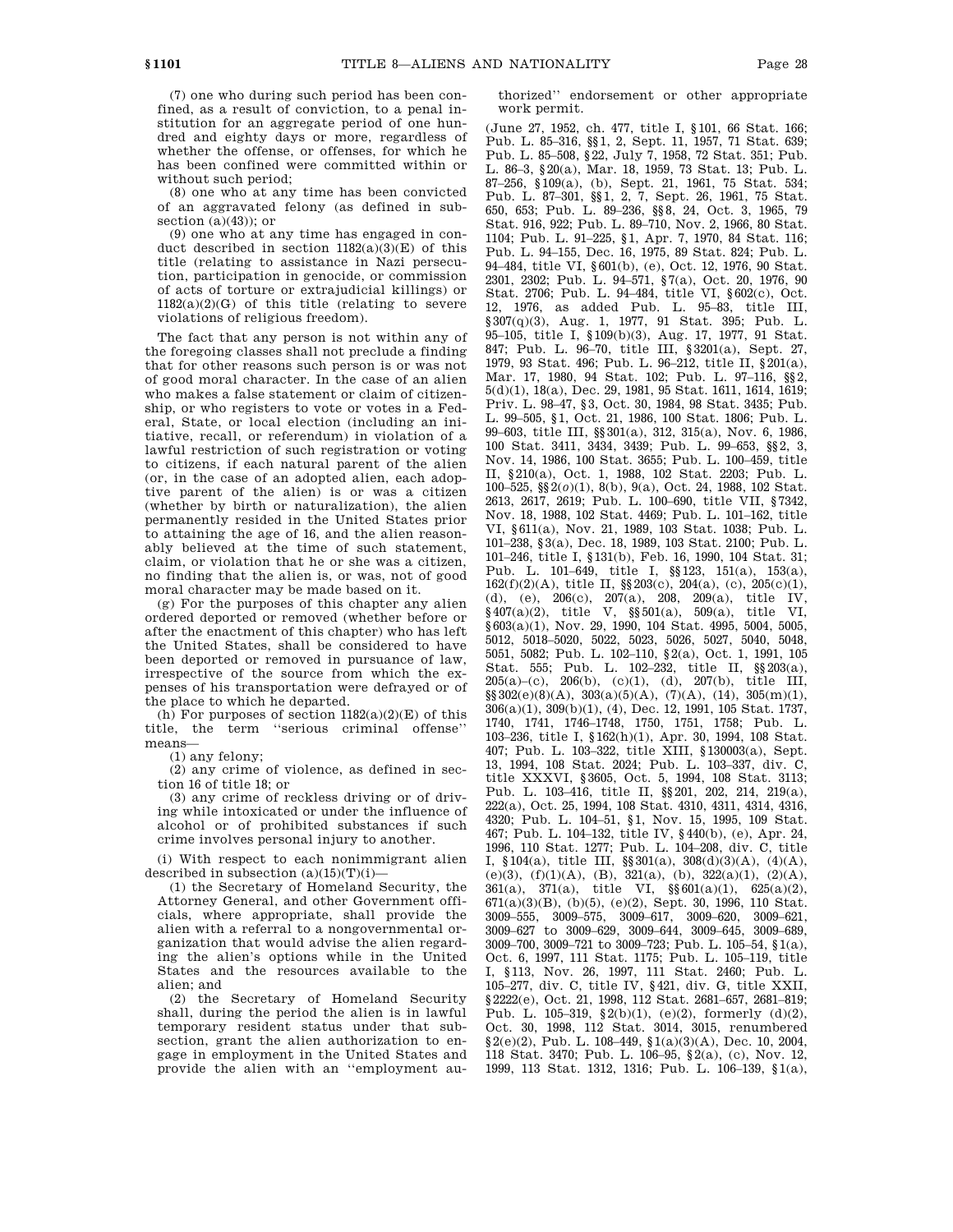(b)(1), Dec. 7, 1999, 113 Stat. 1696; Pub. L. 106–279, title III, §302(a), (c), Oct. 6, 2000, 114 Stat. 838, 839; Pub. L. 106–386, div. A, §107(e)(1), (4), div. B, title V, §§1503(a), §1513(b), Oct. 28, 2000, 114 Stat. 1477, 1479, 1518, 1534; Pub. L. 106–395, title II, §201(a)(1), Oct. 30, 2000, 114 Stat. 1633; Pub. L. 106–409, §2(a), Nov. 1, 2000, 114 Stat. 1787; Pub. L. 106–536, §1(a), Nov. 22, 2000, 114 Stat. 2560; Pub. L. 106–553, §1(a)(2) [title XI, §§1102(a), 1103(a)], Dec. 21, 2000, 114 Stat. 2762, 2762A–142, 2762A–144; Pub. L. 107–125, §2(b), Jan. 16, 2002, 115 Stat. 2403; Pub. L. 107–274, §2(a), (b), Nov. 2, 2002, 116 Stat. 1923; Pub. L. 108–77, title IV, §402(a)(1), Sept. 3, 2003, 117 Stat. 939; Pub. L. 108–99, §1, Oct. 15, 2003, 117 Stat. 1176; Pub. L. 108–193, §§4(b)(1), (5), 8(a)(1), Dec. 19, 2003, 117 Stat. 2878, 2879, 2886; Pub. L. 108–449, §1(a)(2)(B), (b)(1), Dec. 10, 2004, 118 Stat. 3469, 3470; Pub. L. 108–458, title V, §5504, Dec. 17, 2004, 118 Stat. 3741; Pub. L. 109–13, div. B, title V, §501(a), May 11, 2005, 119 Stat. 321; Pub. L. 109–90, title V, §536, Oct. 18, 2005, 119 Stat. 2087; Pub. L. 109–162, title VIII, §§801, 805(d), 811, 822(c)(1), Jan. 5, 2006, 119 Stat. 3053, 3056, 3057, 3063; Pub. L. 109–248, title IV, §402(b), July 27, 2006, 120 Stat. 623; Pub. L. 110–229, title VII, §702(j)(1)–(3), May 8, 2008, 122 Stat. 866; Pub. L. 110–391, §2(a), Oct. 10, 2008, 122 Stat. 4193; Pub. L. 110–457, title II, §§201(a), 235(d)(1), Dec. 23, 2008, 122 Stat. 5052, 5079; Pub. L. 111–9, §1, Mar. 20, 2009, 123 Stat. 989; Pub. L. 111–83, title V, §568(a)(1), Oct. 28, 2009, 123 Stat. 2186; Pub. L. 111–287, §3, Nov. 30, 2010, 124 Stat. 3058; Pub. L. 111–306, §1(a), Dec. 14, 2010, 124 Stat. 3280; Pub. L. 112–176, §3, Sept. 28, 2012, 126 Stat. 1325; Pub. L. 113–4, title VIII, §801, title XII, §§1221, 1222, Mar. 7, 2013, 127 Stat. 110, 144; Pub. L. 113–76, div. K, title VII, §7083, Jan. 17, 2014, 128 Stat. 567.)

### AMENDMENT OF SUBSECTION  $(a)(15)(H)(i)$

*For termination of amendment by section 107(c) of Pub. L. 108–77, see Effective and Termination Dates of 2003 Amendment note below.*

#### **Editorial Notes**

### REFERENCES IN TEXT

This chapter, referred to in subsecs. (a), (b) (except par.  $(1)(G)(ii)$ ,  $(c)$ , and  $(e)-(g)$ , was in the original, "this Act'', meaning act June 27, 1952, ch. 477, 66 Stat. 163, known as the Immigration and Nationality Act, which is classified principally to this chapter. For complete classification of this Act to the Code, see Short Title note set out below and Tables.

The Headquarters Agreement with the United Nations (61 Stat. 758), referred to in subsec.  $(a)(15)(C)$ , is set out as a note under section 287 of Title 22, Foreign Relations and Intercourse.

Section 1184(*l*) of this title, referred to in subsec. (a)(15)(F)(i), probably means the subsec. (*l*) of section 1184 which relates to nonimmigrant elementary and secondary school students and was added by Pub. L. 104–208, div. C, title VI, §625(a)(1), Sept. 30, 1996, 110 Stat. 3009–699, and redesignated subsec. (m) of section 1184 by Pub. L. 106–386, div. A, §107(e)(2)(A), Oct. 28, 2000, 114 Stat. 1478.

The International Organizations Immunities Act (59 Stat. 669), referred to in subsec.  $(a)(15)(G)(i)$ , is act Dec. 29, 1945, ch. 652, title I, 59 Stat. 669, which is classified principally to subchapter XVIII (§288 et seq.) of chapter 7 of Title 22, Foreign Relations and Intercourse. For complete classification of this Act to the Code, see Short Title note set out under section 288 of Title 22 and Tables.

Subsection (p) of section 1184 of this title, referred to in subsec.  $(a)(15)(K)$ , was redesignated as subsec. (r) of section 1184 by Pub. L. 108–193, §8(a)(3), Dec. 19, 2003, 117 Stat. 2886.

Section 3(a) of the Selective Training and Service Act of 1940, as amended (54 Stat. 885; 55 Stat. 844), referred to in subsec. (a)(19), was classified to section 303 of the former Appendix to Title 50, War and National Defense, and was omitted from the Code as obsolete.

The Selective Service Act of 1948, referred to in subsec. (a)(19), was redesignated the Universal Military Training and Service Act by act June 19, 1951, 65 Stat. 75, and then redesignated the Military Selective Service Act of 1967 by act June 30, 1967, Pub. L. 90–40, 81 Stat. 100, and subsequently redesignated the Military Selective Service Act by Pub. L. 92–129, title I, §101(a)(1), Sept. 28, 1971, 85 Stat. 348.

The Immigration Technical Corrections Act of 1988, referred to in subsec.  $(a)(27)(L)(iii)$ , is Pub. L. 100-525, Oct. 24, 1988, 102 Stat. 2609. For complete classification of this Act to the Code, see Short Title of 1988 Amendments note set out below and Tables.

The Immigration and Nationality Technical Corrections Act of 1994, referred to in subsec.  $(a)(27)(L)(iii)$ , is Pub. L. 103–416, Oct. 25, 1994, 108 Stat. 4305. For complete classification of this Act to the Code, see Short Title of 1994 Amendment note set out below and Tables.

The American Competitiveness and Workforce Improvement Act of 1998, referred to in subsec. (a)(27)(L)(iii), is Pub. L. 105–277, div. C, title IV, Oct. 21, 1998, 112 Stat. 2681–641. For complete classification of this Act to the Code, see Short Title of 1998 Amendment note set out below and Tables.

Section 902(d)(1)(B) of the Haitian Refugee Immigration Fairness Act of 1998, referred to in subsec.  $(a)(51)(E)$ , is Pub. L. 105-277, div. A, §101(h) [title IX, §902(d)(1)(B)], which is set out as a note under section 1255 of this title.

Section 202(d)(1) of the Nicaraguan Adjustment and Central American Relief Act, referred to in subsec.  $(a)(51)(F)$ , is section  $202(d)(1)$  of Pub. L. 105–100, which is set out as a note under section 1255 of this title.

Section 309 of the Illegal Immigration Reform and Immigrant Responsibility Act of 1996, referred to in subsec.  $(a)(51)(\tilde{G})$ , is section 309 of div. C of Pub. L. 104–208, which is set out as a note under this section.

Section 1432 of this title, referred to in subsec. (c)(1), was repealed by Pub. L. 106–395, title I, §103(a), Oct. 30, 2000, 114 Stat. 1632.

#### CODIFICATION

September 30, 1996, referred to in the concluding provisions of subsec. (a)(43), was in the original ''the date of enactment of this paragraph'', which was translated as meaning the date of enactment of section 321(b) of Pub. L. 104–208, which inserted that language, to reflect the probable intent of Congress.

#### **AMENDMENTS**

2014—Subsec. (b)(1)(F)(i). Pub. L. 113–76 substituted ''who is at least 25 years of age, at least 1 of whom personally saw and observed the child before or during the adoption proceedings;'' for ''at least twenty-five years of age, who personally saw and observed the child prior to or during the adoption proceedings;'

2013—Subsec. (a)(15)(T)(ii)(III). Pub. L. 113–4, §1221, inserted '', or any adult or minor children of a derivative beneficiary of the alien, as" after "18 years of age"

Subsec. (a)(15)(U)(iii). Pub. L. 113–4, §§801, 1222, inserted "stalking;" after "sexual exploitation;" and ''fraud in foreign labor contracting (as defined in section 1351 of title 18);" after "perjury;"

2012—Subsec. (a)(27)(C)(ii)(II), (III). Pub. L. 112–176 substituted ''September 30, 2015'' for ''September 30, 2012''.

2010—Subsec. (a)(15)(F)(i). Pub. L. 111–306, §1(a)(1), substituted ''an accredited language'' for ''a language''. Subsec. (a)(52). Pub. L. 111–306, §1(a)(2), added par. (52).

Subsec. (b) $(1)(G)$ . Pub. L. 111–287 amended subpar.  $(G)$ generally. Prior to amendment, subpar. (G) provided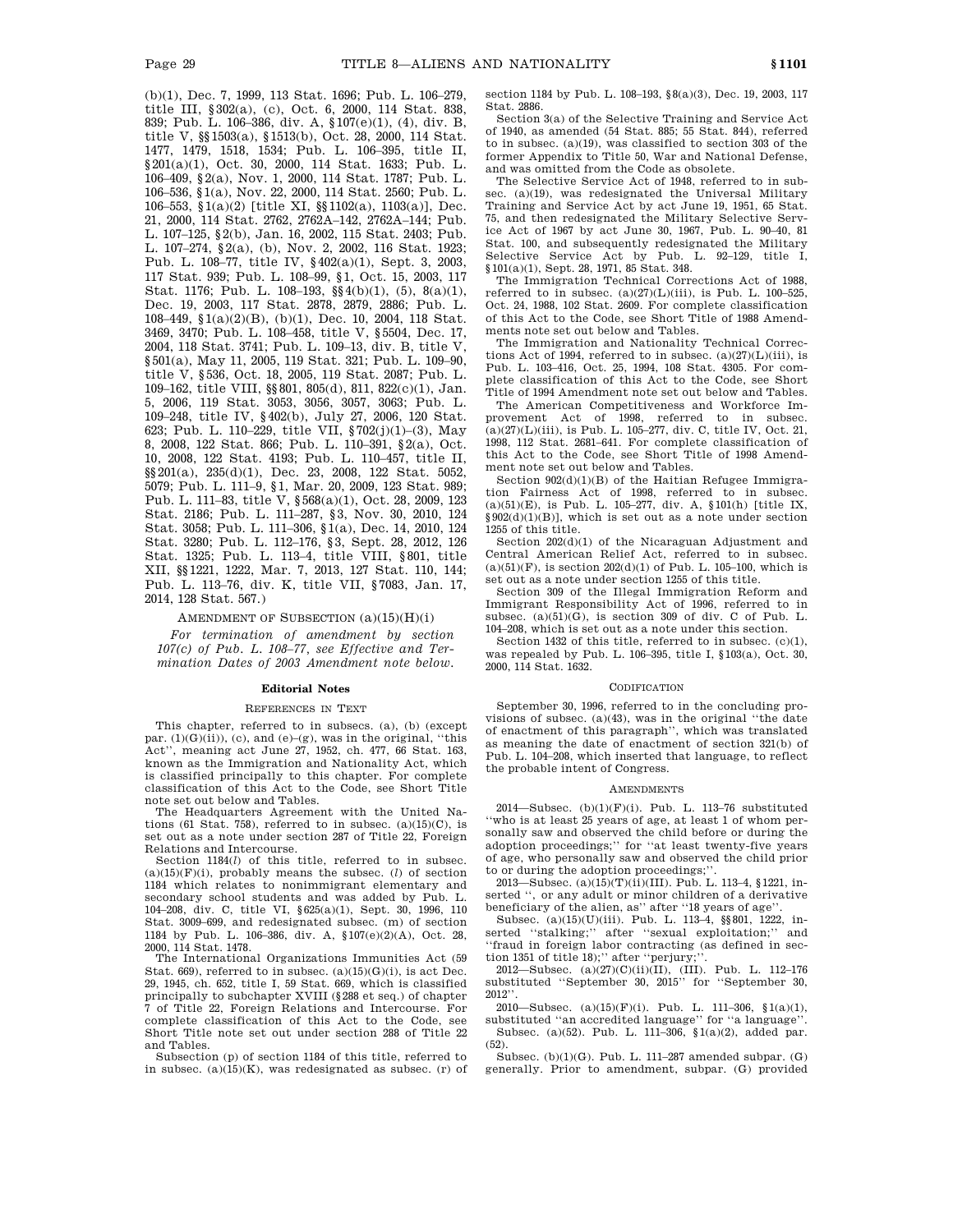that the term ''child'' includes a child who is migrating from certain foreign states to the United States to be adopted if the Attorney General is satisfied that certain criteria are met.

2009—Subsec. (a)(27)(C)(ii)(II), (III). Pub. L. 111–83 substituted ''September 30, 2012,'' for ''September 30,  $2009.$ 

Pub. L. 111–9 substituted ''September 30, 2009,'' for "March 6, 2009,"

2008—Subsec. (a)(15)(D)(ii). Pub. L. 110–229, §702(j)(1), inserted ''or the Commonwealth of the Northern Mariana Islands'' after ''Guam'' in two places.

Subsec. (a)(15)(T)(i). Pub. L. 110–457, §201(a)(1)(A), substituted ''Security, in consultation with the Attorney General,'' for ''Security and the Attorney General jointly;'' in introductory provisions.

Subsec. (a)(15)(T)(i)(I). Pub. L. 110–457, §201(a)(1)(B), substituted semicolon for comma at end.

Subsec. (a)(15)(T)(i)(II). Pub. L. 110–457, §201(a)(1)(C), inserted at end ''including physical presence on account of the alien having been allowed entry into the United States for participation in investigative or judicial processes associated with an act or a perpetrator of trafficking;''.

Subsec. (a)(15)(T)(i)(III)(bb). Pub. L. 110–457, §201(a)(1)(D)(i), (iii), added item (bb). Former item (bb) redesignated (cc).<br>Subsec. (a)(1)

 $(a)(15)(T)(i)(III)(cc)$ . Pub. L. 110–457,  $§201(a)(1)(D)(ii)$ , (iv), redesignated item (bb) as (cc) and substituted "; and" for ", and"

Subsec. (a) $(15)(T)(ii)(III)$ . Pub. L. 110-457, §201(a)(2), added subcl. (III).

Subsec. (a)(15)(T)(iii). Pub. L. 110-457,  $§201(a)(1)(E)$ , (3), struck out cl. (iii) which read as follows: ''if the Secretary of Homeland Security, in his or her discretion and with the consultation of the Attorney General, determines that a trafficking victim, due to psychological or physical trauma, is unable to cooperate with a request for assistance described in clause (i)(III)(aa), the request is unreasonable.''

Subsec.  $(a)(27)(C)(ii)(II)$ , (III). Pub. L. 110-391 substituted "March 6, 2009," for "October 1, 2008,"

Subsec. (a)(27)(J)(i). Pub. L. 110–457,  $§235(d)(1)(A)$ , substituted ''State, or an individual or entity appointed by a State or juvenile court located in the United States, and whose reunification with 1 or both of the immigrant's parents is not viable due to abuse, neglect, abandonment, or a similar basis found under State law;'' for ''State and who has been deemed eligible by that court for long-term foster care due to abuse, neglect, or abandonment;''.

Subsec. (a)(27)(J)(iii). Pub. L. 110–457, §235(d)(1)(B)(i), substituted "the Secretary of Homeland Security consents to the grant of special immigrant juvenile status,'' for ''the Attorney General expressly consents to the dependency order serving as a precondition to the grant of special immigrant juvenile status;'' in introductory provisions.<br>Subsec.  $(a)(27)(J)$ 

 $(a)(27)(J)(iii)(I)$ . Pub. L. 110–457, §235(d)(1)(B)(ii), substituted ''in the custody of the Secretary of Health and Human Services unless the Secretary of Health and Human Services specifically consents to such jurisdiction;'' for ''in the actual or constructive custody of the Attorney General unless the Attorney General specifically consents to such jurisdiction;''.

Subsec. (a)(36), (38). Pub. L. 110–229, §702(j)(2), (3), substituted ''the Virgin Islands of the United States, and the Commonwealth of the Northern Mariana Islands'' for ''and the Virgin Islands of the United States''.

2006—Subsec.  $(a)(15)(K)(i)$ , (ii). Pub. L. 109–248, which directed insertion of ''(other than a citizen described in section 1154(a)(1)(A)(viii)(I) of this title)'' after ''citizen of the United States'' each place appearing in section  $101(a)(15)(\mathrm{K}),$  without specifying the Act to be amended, was executed to subsec.  $(a)(15)(K)$  of this section, which is section 101 of the Immigration and Nationality Act, to reflect the probable intent of Congress.

Subsec. (a)(15)(T)(i). Pub. L. 109–162,  $8801(a)(1)(A)$ , substituted ''Secretary of Homeland Security, or in the case of subclause (III)(aa) the Secretary of Homeland Security and the Attorney General jointly;'' for ''Attorney General''.

 $(a)(15)(T)(i)(III)(aa)$ . Pub. L. 109-162, §801(a)(1)(B)(i), inserted ''Federal, State, or local'' before "investigation"

Pub. L. 109-162, §801(a)(1)(B)(ii), which directed substitution of ''or the investigation of crime where acts of trafficking are at least one central reason for the commission of that crime; or'' for '', or'', was executed by making the substitution for '', or'' the second time appearing to reflect the probable intent of Congress.

Subsec. (a)(15)(T)(i)(IV). Pub. L. 109-162,  $\sqrt[8]{801(a)(1)(C)}$ , struck out ''and'' at end.

Subsec.  $(a)(15)(T)(ii)$ . Pub. L.  $109-162$ , §801 $(a)(2)$ , amended cl. (ii) generally. Prior to amendment, cl. (ii) read as follows: ''if the Attorney General considers it necessary to avoid extreme hardship—

 $(1)$  in the case of an alien described in clause (i) who is under 21 years of age, the spouse, children, unmarried siblings under 18 years of age on the date on which such alien applied for status under such clause, and parents of such alien; and

''(II) in the case of an alien described in clause (i) who is 21 years of age or older, the spouse and children of such alien,

if accompanying, or following to join, the alien described in clause (i);"

Subsec. (a)(15)(T)(iii). Pub. L. 109–162, §801(a)(3), added cl. (iii).

Subsec. (a)(15)(U)(i). Pub. L. 109–162, §801(b)(1), substituted ''Secretary of Homeland Security'' for ''Attor-

ney General''. Subsec. (a)(15)(U)(ii). Pub. L. 109–162, §801(b)(2), amended cl. (ii) generally. Prior to amendment, cl. (ii) read as follows: ''if the Attorney General considers it necessary to avoid extreme hardship to the spouse, the child, or, in the case of an alien child, the parent of the alien described in clause (i), the Attorney General may also grant status under this paragraph based upon certification of a government official listed in clause (i)(III) that an investigation or prosecution would be harmed without the assistance of the spouse, the child, or, in the case of an alien child, the parent of the alien; and''.

Subsec. (a)(51). Pub. L. 109–162, §811, added par. (51).

Subsec. (b)(1)(E)(i). Pub. L. 109–162, §805(d), inserted before colon ''or if the child has been battered or subject to extreme cruelty by the adopting parent or by a family member of the adopting parent residing in the same household"

Subsec. (f)(3). Pub. L. 109–162, §822(c)(1), substituted  $``(10)(A)"$  for  $``(9)(A)"$ .

Subsec. (i)(1). Pub. L. 109–162, §801(c)(1), substituted ''Secretary of Homeland Security, the Attorney General," for "Attorney General"

Subsec. (i)(2). Pub. L. 109–162, §801(c)(2), substituted ''Secretary of Homeland Security'' for ''Attorney General''.

2005—Subsec. (a)(15)(E)(iii). Pub. L. 109–13 added cl. (iii).

Subsec. (a)(15)(H)(ii)(a). Pub. L. 109–90 substituted '', agriculture as defined in section 203(f) of title 29, and the pressing of apples for cider on a farm,'' for ''and agriculture as defined in section 203(f) of title 29,'' and made technical amendment to reference in original act which appears in text as reference to section 3121(g) of title 26.

2004—Subsec. (a)(15)(Q). Pub. L. 108–449, §1(b)(1), substituted ''Secretary of Homeland Security'' for ''Attorney General'' in two places, ''citizen of the United Kingdom or the Republic of Ireland, 21 to 35 years of age, unemployed for not less than 12 months, and having a residence for not less than 18 months'' for ''35 years of age or younger having a residence'', and ''24 months)" for "36 months)".

Pub. L. 108–449, §1(a)(2)(B), amended Pub. L. 105–319,  $\S 2(\mathrm{d})(2).$  See 1998 Amendment note below.

Subsec. (f)(9). Pub. L. 108–458 added par. (9).

2003—Subsec. (a)(15)(H)(i). Pub. L. 108–77, §§107(c), 402(a)(1), temporarily substituted  $"1182(n)(1)$  of this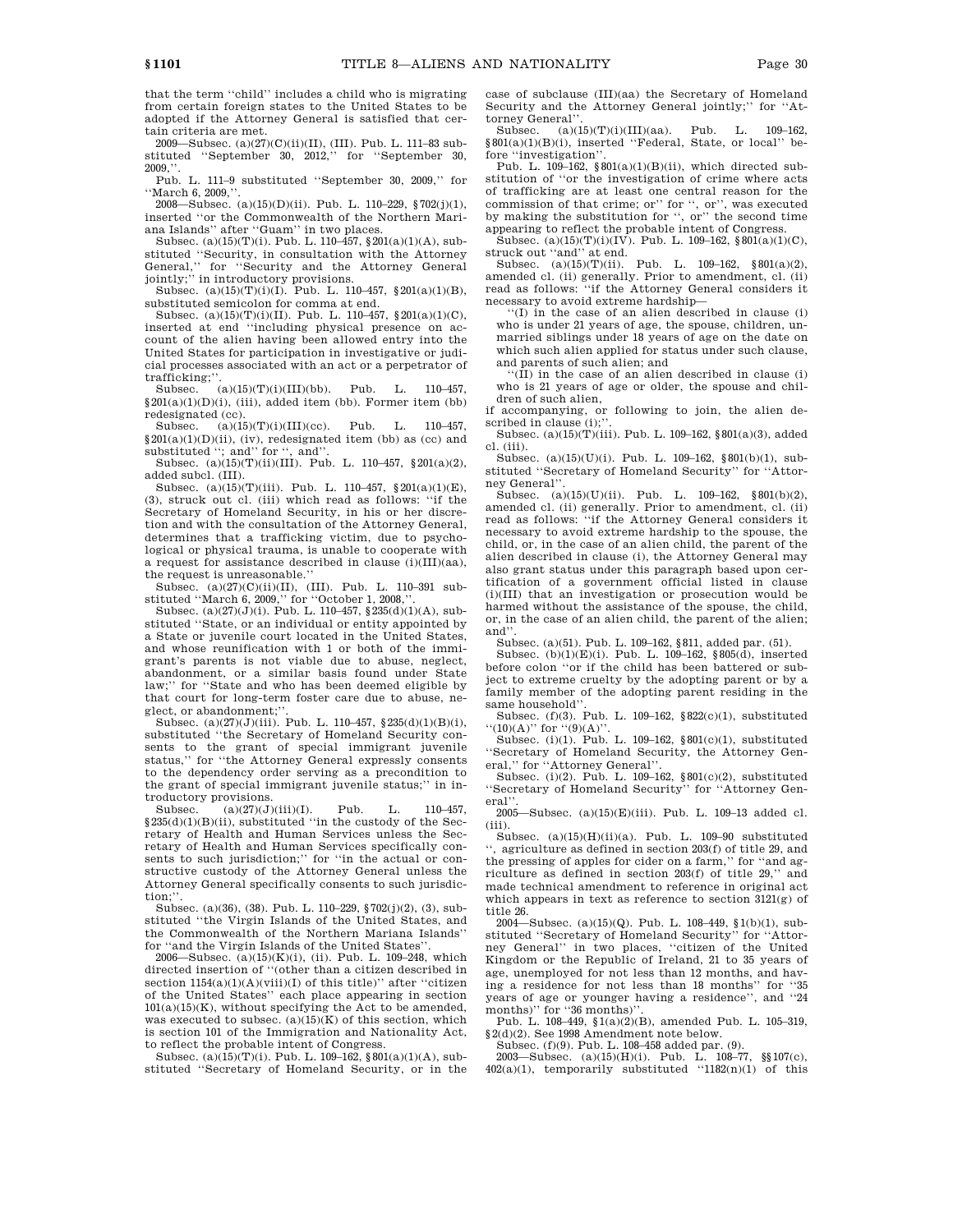title, or (b1) who is entitled to enter the United States under and in pursuance of the provisions of an agreement listed in section  $1184(g)(8)(A)$  of this title, who is engaged in a specialty occupation described in section 1184(i)(3) of this title, and with respect to whom the Secretary of Labor determines and certifies to the Secretary of Homeland Security and the Secretary of State that the intending employer has filed with the Secretary of Labor an attestation under section  $1182(t)(1)$  of this title, or (c)" for " $1182(n)(1)$  of this title, or (c)''. See Effective and Termination Dates of 2003 Amendment note below.

Subsec. (a)(15)(T). Pub. L. 108–193, §8(a)(1)(A), (B), sub-<br>stituted ''1184(*o*) of this title,'' for ''1184(n) of this title," and realigned margins.<br>Subsec.  $(a)(15)(T)(i)(III)(b)$ 

 $(a)(15)(T)(i)(III)(bb)$ . Pub. L. 108–193,  $§4(b)(1)(A)$ , substituted "18 years of age," for "15 years" of age,''.

Subsec. (a)(15)(T)(ii)(I). Pub. L. 108–193, §4(b)(1)(B), inserted ''unmarried siblings under 18 years of age on the date on which such alien applied for status under such clause,'' before ''and parents''.

Subsec. (a)(15)(U). Pub. L. 108–193,  $\S 8(a)(1)(A)$ , (C), substituted ''1184(p) of this title,'' for ''1184(*o*) of this title,'' in cl. (i) and realigned margins.

Subsec. (a)(15)(V). Pub. L. 108–193, §8(a)(1)(D), sub-stituted ''1184(q) of this title,'' for ''1184(*o*) of this title,'' in introductory provisions.

Subsec.  $(a)(27)(C)(ii)(II)$ , (III). Pub. L. 108-99 substituted  $'2008$ , for  $'2003$ ,

Subsec. (a)(43)(K)(iii). Pub. L. 108–193, §4(b)(5), amended cl. (iii) generally. Prior to amendment, cl. (iii) read as follows: ''is described in section 1581, 1582, 1583, 1584, 1585, or 1588 of title 18 (relating to peonage, slavery, and involuntary servitude);''.

2002—Subsec.  $(a)(15)(F)(ii)$ , (iii). Pub. L. 107–274, §2(a), added cls. (ii) and (iii) and struck out former cl. (ii) which read as follows: ''and (ii) the alien spouse and minor children of any such alien if accompanying him or following to join him;'

Subsec.  $(a)(15)(L)$ . Pub. L. 107-125 inserted "subject to section 1184(c)(2) of this title," before "an alien who".<br>Subsec.  $(a)(15)(M)(ii)$ , (iii). Pub. L. 107–274, §2(b),

added cls. (ii) and (iii) and struck out former cl. (ii) which read as follows: ''and (ii) the alien spouse and minor children of any such alien if accompanying him or following to join him;''.

2000—Subsec. (a)(15)(K). Pub. L. 106–553, §1(a)(2) [title XI, §1103(a)], amended subpar. (K) generally. Prior to amendment, subpar. (K) read as follows: ''an alien who is the fiancee or fiance of a citizen of the United States and who seeks to enter the United States solely to conclude a valid marriage with the petitioner within ninety days after admission, and the minor children of such fiancée or fiancé accompanying him or following to join him;''.

Subsec. (a)(15)(T). Pub. L. 106–386, §107(e)(1), added subpar. (T).

Subsec. (a)(15)(U). Pub. L. 106–386, §1513(b), added subpar. (U).

Subsec. (a)(15)(V). Pub. L. 106–553, §1(a)(2) [title XI, §1102(a)], added subpar. (V).

Subsec.  $(a)(27)(C)(ii)(II)$ , (III). Pub. L. 106-409 sub-

stituted ''2003,'' for ''2000,''. Subsec. (a)(27)(M). Pub. L. 106–536 added subpar. (M). Subsec. (a)(50). Pub. L. 106–386, §1503(a), added par. (50).

Subsec. (b)(1)(G). Pub. L. 106–279, §302(a), added subpar. (G).

Subsec. (b)(2). Pub. L. 106–279, §302(c), inserted ''and paragraph  $(1)(G)(i)$ " after "second proviso therein)".

Subsec. (f). Pub. L. 106–395 inserted at end: ''In the case of an alien who makes a false statement or claim of citizenship, or who registers to vote or votes in a Federal, State, or local election (including an initiative, recall, or referendum) in violation of a lawful restriction of such registration or voting to citizens, if each natural parent of the alien (or, in the case of an adopted alien, each adoptive parent of the alien) is or was a citizen (whether by birth or naturalization), the

alien permanently resided in the United States prior to attaining the age of 16, and the alien reasonably believed at the time of such statement, claim, or violation that he or she was a citizen, no finding that the alien is, or was, not of good moral character may be made based on it.''

Subsec. (i). Pub. L. 106–386, §107(e)(4), added subsec. (i).

1999—Subsec. (a)(15)(H)(i)(a). Pub. L. 106–95, §2(c), struck out subcl. (a) which read as follows: ''who is coming temporarily to the United States to perform services as a registered nurse, who meets the qualifications described in section 1182(m)(1) of this title, and with respect to whom the Secretary of Labor determines and certifies to the Attorney General that an unexpired attestation is on file and in effect under section 1182(m)(2) of this title for each facility (which facility shall include the petitioner and each worksite, other than a private household worksite, if the worksite is not the alien's employer or controlled by the employer) for which the alien will perform the services, or'

Subsec.  $(a)(15)(H)(i)(c)$ . Pub. L. 106-95, §2(a), added subcl. (c).

Subsec. (b)(1)(E). Pub. L. 106–139, §1(a)(1), designated existing provisions as cl. (i) and added cl. (ii).

Subsec. (b)(1)(F). Pub. L. 106–139, §1(a)(2), designated existing provisions as cl. (i), substituted ''; or'' for period at end, and added cl. (ii).

Subsec. (c)(1). Pub. L. 106–139, §1(b)(1), substituted ''16 years (except to the extent that the child is described in subparagraph  $(E)(ii)$  or  $(F)(ii)$  of subsection  $(b)(1))$ ," for "sixteen years."

1998—Subsec. (a)(9). Pub. L. 105–277, §2222(e), inserted ''or employee'' after ''other officer'' and ''or, when used in subchapter III, for the purpose of adjudicating nationality'' before period at end.

Subsec. (a)(15)(N). Pub. L. 105–277, §421(b), inserted ''(or under analogous authority under paragraph  $(27)(L)$ )'' after  $(27)(I)(i)$ '' in cl. (i) and after  $(27)(I)$ '' in cl. (ii).

Subsec. (a)(15)(Q). Pub. L. 105–319, §2(e)(2), formerly  $$2(d)(2)$ , renumbered  $$2(e)(2)$  and amended Pub. L. 108–449, §1(a)(2)(B), (3)(A), struck out cl. (i) designation before ''an alien having a residence'' and struck out at end: ''or (ii)(I) an alien citizen of the United Kingdom or the Republic of Ireland, 21 to 35 years of age, unemployed for not less than 12 months, and having a residence for not less than 18 months in Northern Ireland, or the counties of Louth, Monaghan, Cavan, Leitrim, Sligo, and Donegal within the Republic of Ireland, which the alien has no intention of abandoning who is coming temporarily (for a period not to exceed 24 months) to the United States as a participant in a cultural and training program approved by the Secretary of State and the Secretary of Homeland Security under section 2(a) of the Irish Peace Process Cultural and Training Program Act of 1998 for the purpose of providing practical training, employment, and the experience of coexistence and conflict resolution in a diverse society, and (II) the alien spouse and minor children of any such alien if accompanying the alien or following to join the alien;

Pub. L. 105–319, §2(b)(1), designated existing provisions as cl. (i) and added cl. (ii).

Subsec. (a)(27)(L). Pub. L. 105–277, §421(a), added subpar. (L).

1997—Subsec. (a)(27)(C)(ii)(II), (III). Pub. L. 105–54 substituted ''2000'' for ''1997''.

Subsec. (a)(27)(J). Pub. L. 105–119 amended subpar. (J) generally. Prior to amendment, subpar. (J) read as follows: "an immigrant (i) who has been declared dependent on a juvenile court located in the United States or whom such a court has legally committed to, or placed under the custody of, an agency or department of a State and who has been deemed eligible by that court for long-term foster care, and (ii) for whom it has been determined in administrative or judicial proceedings that it would not be in the alien's best interest to be returned to the alien's or parent's previous country of nationality or country of last habitual residence; ex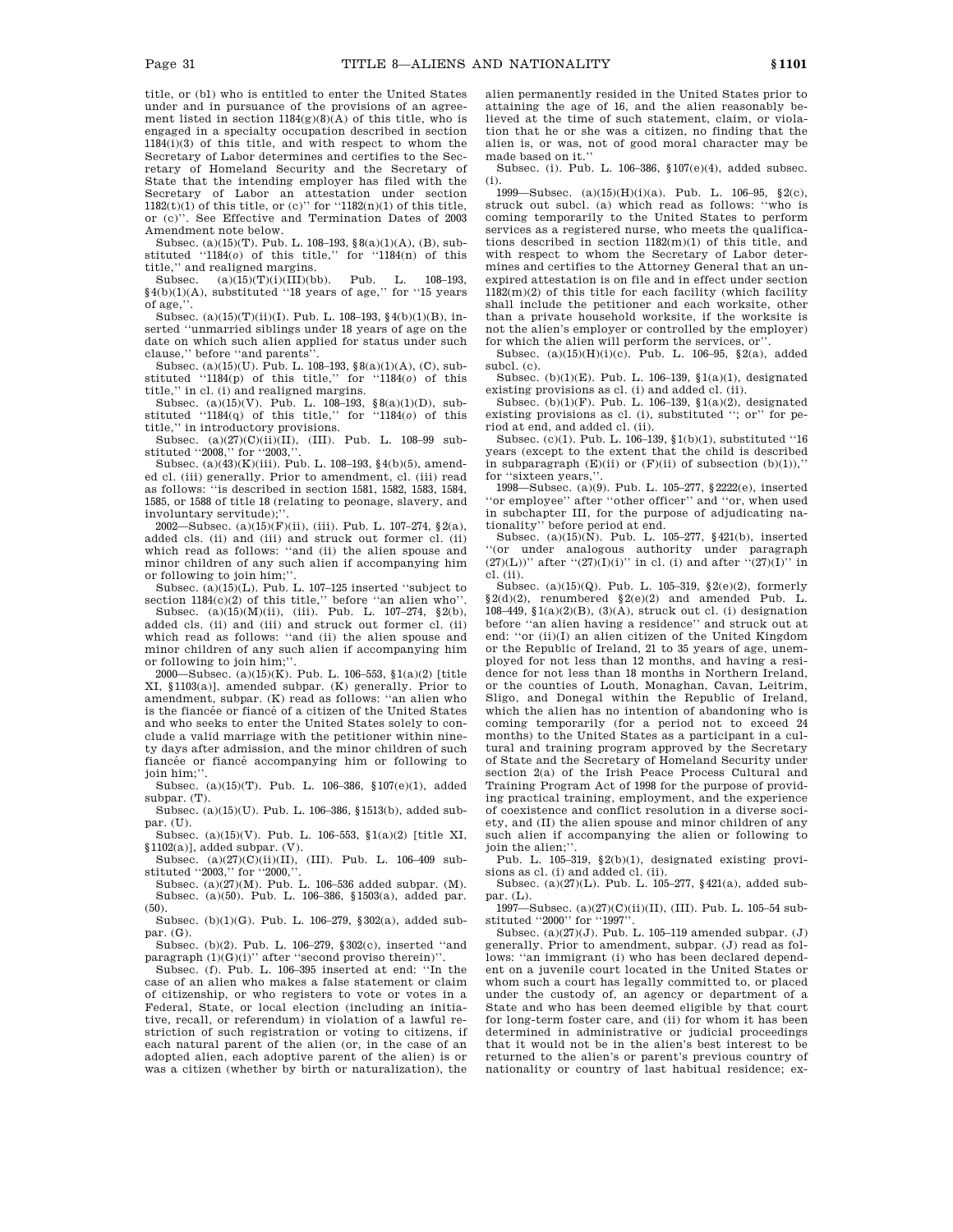cept that no natural parent or prior adoptive parent of any alien provided special immigrant status under this subparagraph shall thereafter, by virtue of such parentage, be accorded any right, privilege, or status under this chapter; or''.

1996—Subsec. (a)(6). Pub. L. 104–208, §104(a), inserted at end ''Such regulations shall provide that (A) each such document include a biometric identifier (such as the fingerprint or handprint of the alien) that is machine readable and (B) an alien presenting a border crossing identification card is not permitted to cross over the border into the United States unless the biometric identifier contained on the card matches the appropriate biometric characteristic of the alien.''

Subsec. (a)(13). Pub. L. 104–208, §301(a), amended par. (13) generally. Prior to amendment, par. (13) read as follows: ''The term 'entry' means any coming of an alien into the United States, from a foreign port or place or from an outlying possession, whether voluntarily or otherwise, except that an alien having a lawful permanent residence in the United States shall not be regarded as making an entry into the United States for the purposes of the immigration laws if the alien proves to the satisfaction of the Attorney General that his departure to a foreign port or place or to an outlying possession was not intended or reasonably to be expected by him or his presence in a foreign port or place or in an outlying possession was not voluntary: *Provided*, That no person whose departure from the United States was occasioned by deportation proceedings, extradition, or other legal process shall be held to

be entitled to such exception.''<br>Subsec.  $(a)(15)(F)(i)$ . Pub. L. 104–208, §625(a)(2), inserted ''consistent with section 1184(*l*) of this title'' after ''such a course of study''.

Subsec. (a) $(15)(K)$ . Pub. L. 104–208, §308 $(f)(1)(A)$ , sub-

stituted ''admission'' for ''entry''. Subsec. (a)(15)(S). Pub. L. 104–208, §671(a)(3)(B), substituted ''section 1184(k)'' for ''section 1184(j)'' in introductory provisions.

Subsec. (a)(17). Pub. L. 104–208, §308(d)(4)(A), substituted ''expulsion, or removal'' for ''or expulsion''.

Subsec. (a)(30). Pub. L.  $104-208$ ,  $$308(f)(1)(B)$ , substituted "admission" for "entry"

Subsec. (a)(42). Pub. L. 104–208, §601(a)(1), inserted at end ''For purposes of determinations under this chapter, a person who has been forced to abort a pregnancy or to undergo involuntary sterilization, or who has been persecuted for failure or refusal to undergo such a procedure or for other resistance to a coercive population control program, shall be deemed to have been persecuted on account of political opinion, and a person who has a well founded fear that he or she will be forced to undergo such a procedure or subject to persecution for such failure, refusal, or resistance shall be deemed to have a well founded fear of persecution on account of political opinion.''

Subsec. (a)(43). Pub. L. 104–208, §321(b), inserted at end of concluding provisions ''Notwithstanding any other provision of law (including any effective date), the term applies regardless of whether the conviction was entered before, on, or after September 30, 1996.''

Subsec. (a)(43)(A). Pub. L. 104–208, §321(a)(1), inserted '', rape, or sexual abuse of a minor'' after ''murder''.

Subsec. (a)(43)(D). Pub. L. 104–208, §321(a)(2), substituted ''\$10,000'' for ''\$100,000''.

Subsec. (a)(43)(F). Pub. L. 104–208, §322(a)(2)(A), struck out ''imposed (regardless of any suspension of imprisonment)'' after ''term of imprisonment''.

Pub. L. 104-208,  $§321(a)(3)$ , substituted "at least one year" for "is at least 5 years"

Subsec. (a)(43)(G). Pub. L. 104–208, §322(a)(2)(A), which directed amendment of subpar. (G) by striking out ''imposed (regardless of any suspension of imprisonment)'', was executed by striking out ''imposed (regardless of any suspension of such imprisonment)'' after ''term of imprisonment'' to reflect the probable intent of Congress.

Pub. L. 104–208, §321(a)(3), substituted ''at least one year'' for ''is at least 5 years''.

Subsec. (a)(43)(J). Pub. L. 104–208, §321(a)(4), substituted ''sentence of one year imprisonment'' for ''sentence of 5 years' imprisonment''.

Pub. L. 104–132,  $\frac{4}{40(e)(1)}$ , inserted ", or an offense described in section 1084 (if it is a second or subsequent offense) or 1955 of that title (relating to gambling offenses)," after "corrupt organizations)

Subsec. (a)(43)(K)(i). Pub. L. 104–132, §440(e)(2)(A), struck out ''or'' at end.

Subsec. (a)(43)(K)(ii). Pub. L. 104–208, §671(b)(5), struck out comma after ''1588''. Pub. L. 104–208,  $$321(a)(5)$ , inserted "if committed" be-

fore ''for commercial advantage''. Pub. L. 104–132, §440(e)(2)(C), added cl. (ii). Former cl.

(ii) redesignated (iii). Subsec.  $(a)(43)(K)(iii)$ . Pub. L. 104-132, §440(e)(2)(B), re-

designated cl. (ii) as (iii). Subsec. (a)(43)(L)(iii). Pub. L. 104–208, §321(a)(6), added cl. (iii).

Subsec. (a)(43)(M). Pub. L. 104–208, §321(a)(7), substituted ''\$10,000'' for ''\$200,000'' in cls. (i) and (ii).

Subsec. (a)(43)(N). Pub. L. 104–208,  $\sqrt{$}322(a)(2)(A)$ , which directed amendment of subpar. (N) by striking ''imposed (regardless of any suspension of imprisonment)'', could not be executed because that phrase did not appear subsequent to amendment by Pub. L. 104–208, §321(a)(8). See below.

Pub. L. 104–208,  $\S 321(a)(8),$  substituted '', except in the case of a first offense for which the alien has affirmatively shown that the alien committed the offense for the purpose of assisting, abetting, or aiding only the alien's spouse, child, or parent (and no other individual) to violate a provision of this chapter'' for ''for which the term of imprisonment imposed (regardless of any suspension of imprisonment) at least one year;'

Pub. L. 104–208, §321(a)(3), substituted ''at least one year'' for ''is at least 5 years''.

Pub. L. 104–132, §440(e)(3), amended subpar. (N) generally. Prior to amendment, subpar. (N) read as follows: 'an offense described in section  $274(a)(1)$  of title 18. United States Code (relating to alien smuggling) for the purpose of commercial advantage;'

Subsec. (a)(43)(O). Pub. L. 104–132, §440(e)(7), added subpar. (O).

Pub. L. 104–132, §440(e)(6), redesignated subpar. (O) as (P).

Pub. L. 104–132, §440(e)(4), amended subpar. (O) generally. Prior to amendment subpar. (O) read as follows: ''an offense described in section 1546(a) of title 18 (relating to document fraud) which constitutes trafficking in the documents described in such section for which the term of imprisonment imposed (regardless of any suspicion of such imprisonment) is at least 5 years;'

Subsec. (a)(43)(P). Pub. L. 104–208, §322(a)(2)(A), which directed amendment of subpar. (P) by striking out ''imposed (regardless of any suspension of imprisonment)" was executed by striking out ''imposed (regardless of any suspension of such imprisonment)'' after ''term of imprisonment'' to reflect the probable intent of Congress.

Pub. L. 104–208, §321(a)(9), substituted ''12 months, except in the case of a first offense for which the alien has affirmatively shown that the alien committed the offense for the purpose of assisting, abetting, or aiding only the alien's spouse, child, or parent (and no other individual) to violate a provision of this chapter'' for ''18 months''.

Pub. L. 104–208, §321(a)(3), which directed amendment of subpar. (P) by substituting ''at least one year'' for ''is at least 5 years'', could not be executed because ''is at least 5 years'' did not appear subsequent to amendments by Pub. L. 104–132, §440(e)(4), (6). See above.

Pub. L. 104-132,  $§440(e)(6)$ , redesignated subpar. (O) as (P). Former subpar. (P) redesignated (Q).

Pub. L. 104–132, §440(e)(5), substituted ''5 years or more;'' for ''15 years or more; and''.

Subsec. (a)(43)(Q). Pub. L. 104–132, §440(e)(6), redesignated subpar. (P) as (Q). Former subpar. (Q) redesignated (U).

Subsec. (a)(43)(R). Pub. L. 104–208, §321(a)(10), substituted ''for which the term of imprisonment is at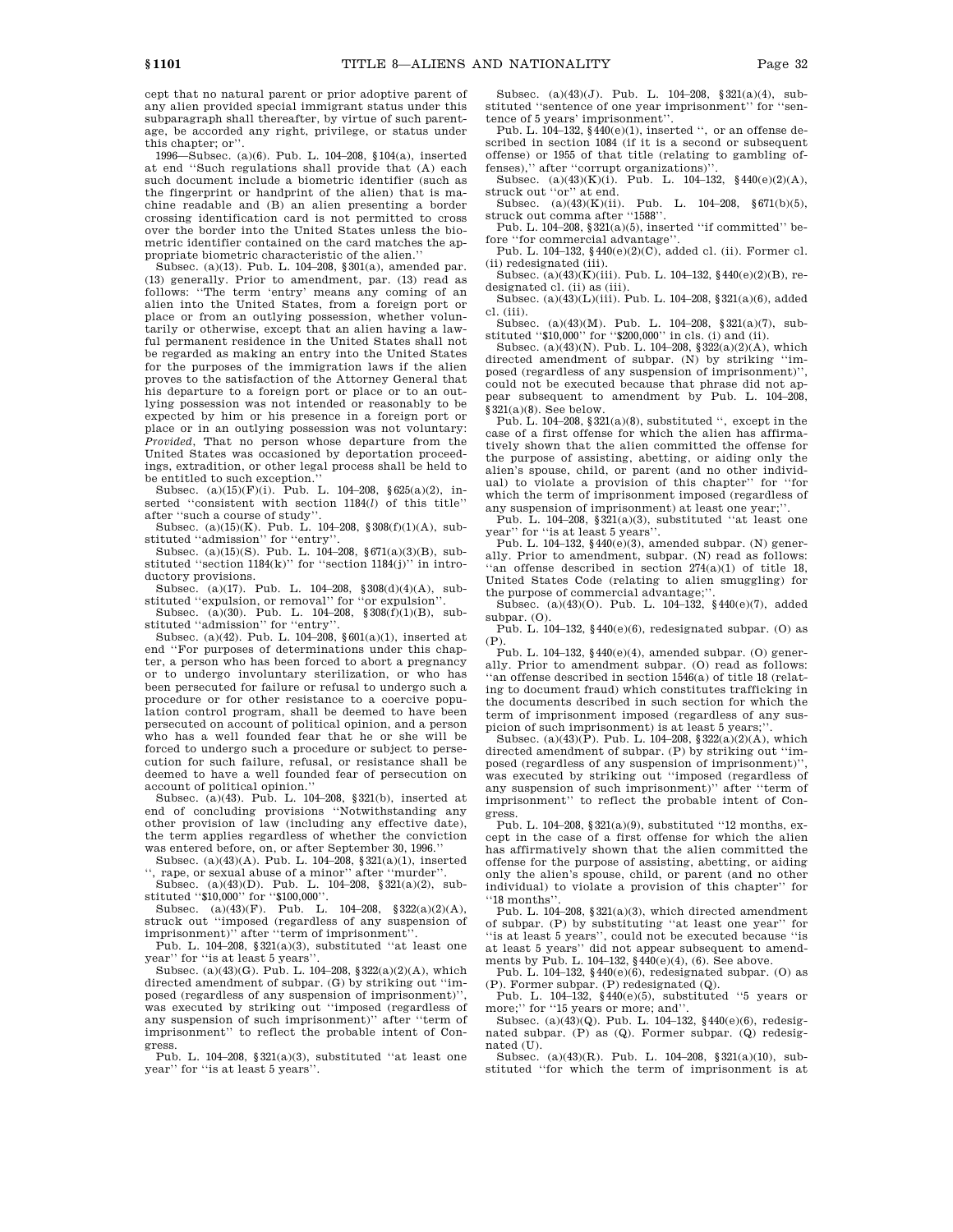least one year'' for ''for which a sentence of 5 years' imprisonment or more may be imposed''.

Pub. L. 104–132, §440(e)(8), added subpar. (R).

Subsec. (a)(43)(S). Pub. L. 104–208, §321(a)(11), substituted ''for which the term of imprisonment is at least one year'' for ''for which a sentence of 5 years' imprisonment or more may be imposed''.

Pub. L. 104–132, §440(e)(8), added subpar. (S).

Subsec. (a)(43)(T). Pub. L. 104–132, §440(e)(8), added subpar. (T).

Subsec. (a)(43)(U). Pub. L. 104–132, §440(e)(6), redesignated subpar. (Q) as (U).

Subsec. (a)(47). Pub. L. 104–132, §440(b), added par. (47). Subsec. (a)(48). Pub. L. 104–208, §322(a)(1), added par. (48).

Subsec. (a)(49). Pub. L. 104–208, §361(a), added par. (49). Subsec. (b)(4). Pub. L. 104–208, §371(a), amended par. (4) generally. Prior to amendment, par. (4) read as follows: ''The term 'special inquiry officer' means any immigration officer who the Attorney General deems specially qualified to conduct specified classes of proceedings, in whole or in part, required by this chapter to be conducted by or before a special inquiry officer and who is designated and selected by the Attorney General, individually or by regulation, to conduct such proceedings. Such special inquiry officer shall be subject to such supervision and shall perform such duties, not inconsistent with this chapter, as the Attorney General shall prescribe.''

Subsec. (c)(1). Pub. L. 104–208, §671(e)(2), substituted ''and 1432'' for '', 1432, and 1433''.

Subsec.  $(f)(3)$ . Pub. L. 104-208, §308 $(d)(3)(A)$ , substituted ''inadmissible'' for ''excludable''.

Subsec. (g). Pub. L. 104–208, §308(e)(3), substituted ''deported or removed'' for ''deported'' in two places.

1995—Subsec. (b)(1)(A). Pub. L. 104–51, §1(1)(A), substituted ''child born in wedlock'' for ''legitimate child''.

Subsec. (b)(1)(D). Pub. L. 104–51, §1(1)(B), substituted "a child born out of wedlock" for "an illegitimate child''.

Subsec. (b)(2). Pub. L.  $104-51$ ,  $1(2)$  substituted "a child born out of wedlock'' for ''an illegitimate child''.

1994—Subsec. (a)(1). Pub. L. 103–236 substituted ''official designated by the Secretary of State pursuant to section 1104(b) of this title'' for ''Assistant Secretary of State for Consular Affairs''.

Subsec. (a)(15)(S). Pub. L. 103–322 added subpar. (S).

Subsec. (a)(27)(C)(ii)(II), (III). Pub. L. 103–416, §214, substituted ''1997,'' for ''1994,''.

Subsec. (a)(27)(D). Pub. L. 103–416, §201, inserted ''or of the American Institute in Taiwan,'' after ''Government abroad,'' and ''(or, in the case of the American Institute in Taiwan, the Director thereof)'' after ''Service establishment''.

Subsec. (a)(27)(F)(ii). Pub. L. 103–337 inserted ''or continues to be employed by the United States Government in an area of the former Canal Zone'' after ''employment''.

Subsec. (a)(27)(I)(iii)(II). Pub. L. 103–416, §202, added subcl. (II) and struck out former subcl. (II) which read as follows: ''files a petition for status under this subparagraph before January 1, 1993, and no later than six months after the date of such retirement or six months after October 24, 1988, whichever is later; or'

Subsec.  $(a)(27)(J)(i)$ . Pub. L. 103-416, §219(a), substituted ''or whom such a court has legally committed to, or placed under the custody of, an agency or department of a State and who has'' for ''and has'' before ''been deemed''.

Subsec. (a)(43). Pub. L. 103–416, §222(a), amended par. (43) generally. Prior to amendment, par. (43) read as follows: ''The term 'aggravated felony' means murder, any illicit trafficking in any controlled substance (as defined in section 802 of title 21), including any drug trafficking crime as defined in section  $924(c)(2)$  of title 18, or any illicit trafficking in any firearms or destructive devices as defined in section 921 of such title, any offense described in section 1956 of title 18 (relating to laundering of monetary instruments), or any crime of violence (as defined in section 16 of title 18, not including a purely political offense) for which the term of imprisonment imposed (regardless of any suspension of such imprisonment) is at least 5 years, or any attempt or conspiracy to commit any such act. Such term applies to offenses described in the previous sentence whether in violation of Federal or State law and also applies to offenses described in the previous sentence in violation of foreign law for which the term of imprisonment was completed within the previous 15 years.

1991—Subsec. (a)(15)(D)(i). Pub. L. 102–232, §309(b)(1), inserted a comma after ''States)''.

Subsec. (a) $(15)(H)(i)$ , Pub. L. 102–232, §303(a)(7)(A), struck out '', and had approved by,'' after ''has filed with''.

Pub. L. 102–232,  $\S 303(a)(5)(A)$ , inserted "subject to section  $1182(j)(2)$  of this title," after "or (b)".

Pub. L. 102–232, §207(b), inserted ''or as a fashion model'' after ''section 1184(i)(1) of this title'' and ''or, in the case of a fashion model, is of distinguished merit and ability'' after ''section 1184(i)(2) of this title''.

Subsec. (a)(15)(O)(i). Pub. L. 102–232, §205(b), struck out before semicolon at end '', but only if the Attorney General determines that the alien's entry into the United States will substantially benefit prospectively the United States'

Subsec. (a)(15)(O)(ii)(III)(b). Pub. L. 102–232, §205(c), substituted ''significant production (including pre- and post-production work)'' for ''significant principal photography''.

Subsec. (a)(15)(P)(i). Pub. L. 102–232, §203(a), amended cl. (i) generally. Prior to amendment, cl. (i) read as follows:

''(I) performs as an athlete, individually or as part of a group or team, at an internationally recognized level of performance, or performs as part of an entertainment group that has been recognized internationally as being outstanding in the discipline for a sustained and substantial period of time and has had a sustained and substantial relationship with that group over a period of at least 1 year and provides functions integral to the performance of the group, and

''(II) seeks to enter the United States temporarily and solely for the purpose of performing as such an athlete or entertainer with respect to a specific athletic competition or performance;'

Subsec. (a)(15)(P)(ii)(II). Pub. L. 102–232, §206(b), (c)(1), inserted ''or organizations'' after ''and an organization'' and struck out before semicolon at end '', between the United States and the foreign states involved''.

Subsec. (a)(15)(P)(iii)(II). Pub. L. 102–232, §206(d), substituted "to perform, teach, or coach" for "for the purpose of performing'' and inserted ''commercial or noncommercial'' before ''program''.

Subsec. (a)(15)(Q). Pub. L. 102–232, §303(a)(14), substituted ''approved'' for ''designated''.

Subsec. (a)(24). Pub. L. 102–232, §305(m)(1), struck out par. (24) which defined ''naturalization court''.

Subsec. (a)(27)(I)(ii)(II), (iii)(II). Pub. L. 102–232, §302(e)(8)(A), substituted ''files a petition for status'' for ''applies for a visa or adjustment of status''.

Subsec. (a)(27)(K). Pub. L. 102–110 added subpar. (K).

Subsec. (a)(43). Pub. L. 102–232, §306(a)(1), struck out comma before period at end of first sentence.

Subsec. (a)(46). Pub. L. 102–232, §205(a), added par. (46). Subsec. (c)(1). Pub. L. 102–232, §309(b)(4), struck out reference to section 1434.

1990—Subsec. (a)(15)(D)(i). Pub. L. 101–649, §203(c), substituted "a capacity" for "any capacity" and inserted ", as defined in section 1288(a) of this title" after ''on board a vessel''.

Subsec. (a)(15)(E)(i). Pub. L. 101–649, §204(a), inserted '', including trade in services or trade in technology'' after ''substantial trade''.

Subsec. (a)(15)(H). Pub. L. 101–649,  $\${\bf 205}({\bf e})(1),$  struck out ''having a residence in a foreign country which he has no intention of abandoning'' after ''an alien''.

Subsec. (a)(15)(H)(i)(a). Pub. L. 101–649, §162(f)(2)(A), substituted ''for each facility (which facility shall in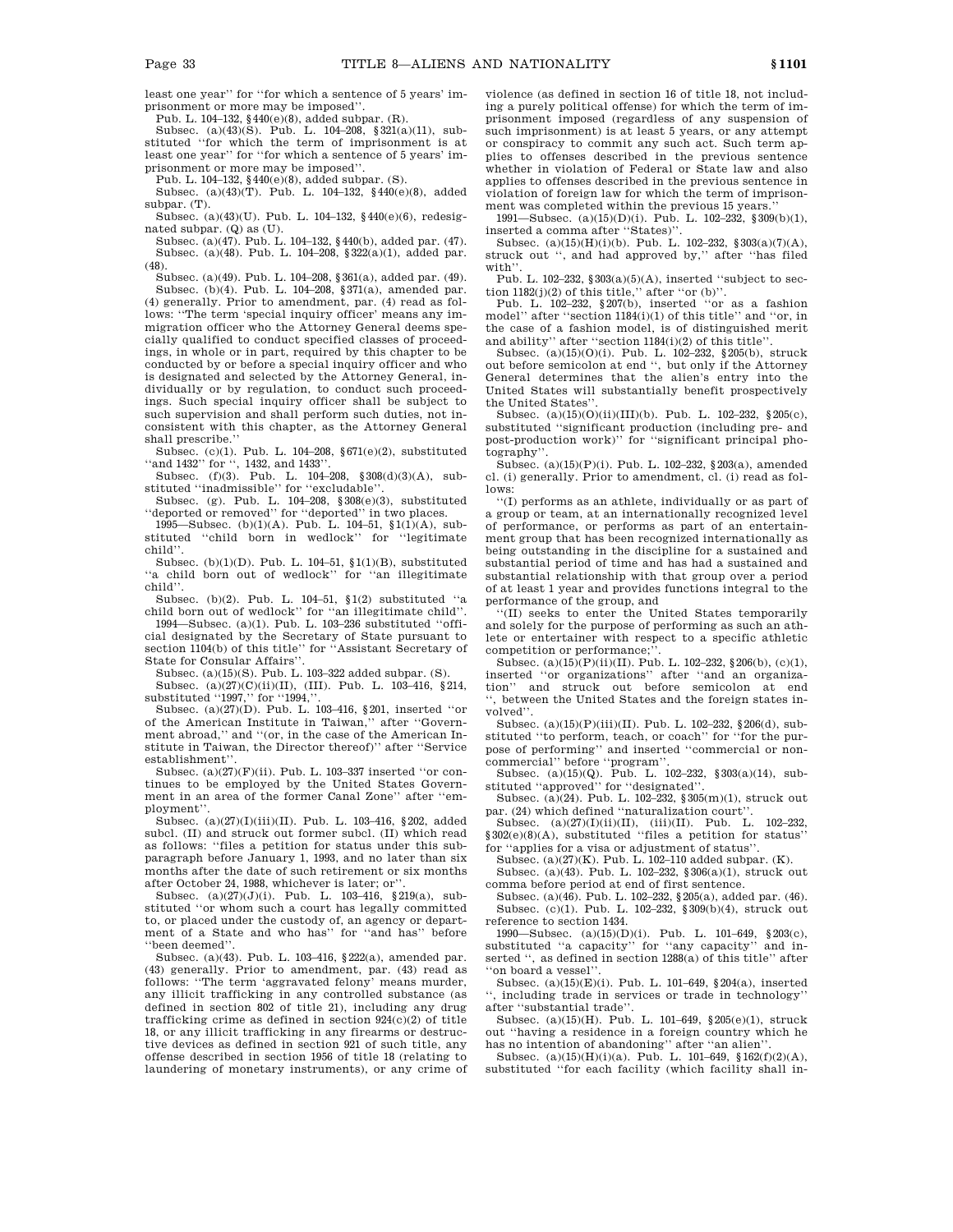clude the petitioner and each worksite, other than a private household worksite, if the worksite is not the alien's employer or controlled by the employer) for which the alien will perform the services, or'' for ''for the facility for which the alien will perform the services, or''.

Subsec. (a)(15)(H)(i)(b). Pub. L. 101–649, §205(c)(1), substituted ''who is coming temporarily to the United States to perform services (other than services described in subclause (a) during the period in which such subclause applies and other than services described in subclause (ii)(a) or in subparagraph  $(O)$  or  $(P)$ ) in a specialty occupation described in section 1184(i)(1) of this title, who meets the requirements for the occupation specified in section 1184(i)(2) of this title, and with respect to whom the Secretary of Labor determines and certifies to the Attorney General that the intending employer has filed with, and had approved by, the Secretary an application under section 1182(n)(1) of this title'' for ''who is of distinguished merit and ability and who is coming temporarily to the United States to perform services (other than services as a registered nurse) of an exceptional nature requiring such merit and ability, and who, in the case of a graduate of a medical school coming to the United States to perform services as a member of the medical profession, is coming pursuant to an invitation from a public or nonprofit private educational or research institution or agency in the United States to teach or conduct research, or both, at or for such institution or agency".<br>Subsec.  $(a)(15)(H)(ii)$ . Pub. L.  $101-649$ ,  $205(e)(2)$ , (3),

substituted "(a) having a residence in a foreign country which he has no intention of abandoning who is coming temporarily to the United States'' for ''who is coming temporarily to the United States (a)'', and in subcl. (b) inserted ''having a residence in a foreign country which he has no intention of abandoning who is coming temporarily to the United States" after "(b)"

Subsec. (a)(15)(H)(iii). Pub. L. 101–649,  $$205(e)(4)$ , inserted ''having a residence in a foreign country which

he has no intention of abandoning'' after ''(iii)''. Pub. L. 101–649, §205(d), inserted '', in a training program that is not designed primarily to provide productive employment'' before semicolon at end.

Subsec. (a)(15)(L). Pub. L. 101–649, §206(c), substituted ''within 3 years preceding'' for ''immediately preceding''.

Subsec. (a)(15)(O), (P). Pub. L. 101–649, §207(a), added subpars. (O) and (P).

Subsec. (a)(15)(Q). Pub. L. 101–649, §208, added subpar. (Q).

Subsec. (a)(15)(R). Pub. L. 101–649, §209(a), added sub-

par. (R). Subsec. (a)(27)(C). Pub. L. 101–649, §151(a), amended subpar. (C) generally. Prior to amendment, subpar. (C) read as follows: ''(i) an immigrant who continuously for at least two years immediately preceding the time of his application for admission to the United States has been, and who seeks to enter the United States solely for the purpose of carrying on the vocation of minister of a religious denomination, and whose services are needed by such religious denomination having a bona fide organization in the United States; and (ii) the spouse or the child of any such immigrant, if accom-

panying or following to join him;''. Subsec. (a)(27)(J). Pub. L. 101–649, §153(a), added subpar. (J).

Subsec. (a)(36). Pub. L. 101–649, §407(a)(2), struck out ''(except as used in section 1421(a) of this title)'' after ''includes''.

Subsec. (a)(43). Pub. L. 101–649, §501(a)(6), inserted ''and also applies to offenses described in the previous sentence in violation of foreign law for which the term of imprisonment was completed within the previous 15 years'' after ''Federal or State law''.

Pub. L. 101–649, §501(a)(5), inserted at end ''Such term applies to offenses described in the previous sentence whether in violation of Federal or State law.''

Pub. L. 101–649, §501(a)(4), struck out ''committed within the United States'' after ''to commit any such act,''.

Pub. L. 101–649, §501(a)(3), inserted ''any offense described in section 1956 of title 18 (relating to laundering of monetary instruments), or any crime of violence (as defined in section 16 of title 18, not including a purely political offense) for which the term of imprisonment imposed (regardless of any suspension of such imprisonment) is at least 5 years," after "section 921 of such title,

Pub. L. 101–649, §501(a)(2), inserted ''any illicit trafficking in any controlled substance (as defined in section  $802$  of title 21), including" after "murder,"

Pub. L. 101–649, §501(a)(1), aligned margin of par. (43). Subsec. (a)(44). Pub. L. 101–649, §123, added par. (44).

Subsec. (a)(45). Pub. L. 101–649, §204(c), added par. (45). Subsec. (f)(3). Pub. L. 101–649, §603(a)(1)(A), substituted "paragraphs  $(2)(D)$ ,  $(6)(E)$ , and  $(9)(A)$ " for 'paragraphs (11), (12), and (31)'

Pub. L. 101–649, §603(a)(1)(B), substituted ''subparagraphs (A) and (B) of section 1182(a)(2) of this title and subparagraph (C) thereof'' for ''paragraphs (9) and (10) of section 1182(a) of this title and paragraph (23)''.

Subsec. (f)(8). Pub. L. 101–649, §509(a), substituted ''an aggravated felony (as defined in subsection  $(a)(43)$ )" for 'the crime of murder''

Subsec. (h). Pub. L. 101–649, §603(a)(1)(C), substituted  $``1182(a)(2)(E)$  of this title" for  $``1182(a)(34)$  of this title". Pub. L. 101–246 added subsec. (h).

1989—Subsec. (a)(15)(H)(i). Pub. L. 101–238 added subcl. (a), designated existing provisions as subcl. (b), and inserted ''(other than services as a registered nurse)'' after ''to perform services''.

Subsec. (b)(2). Pub. L. 101–162 inserted before period at end ", except that, for purposes of paragraph  $(1)(F)$ (other than the second proviso therein) in the case of an illegitimate child described in paragraph (1)(D) (and not described in paragraph  $(1)(C)$ , the term 'parent' does not include the natural father of the child if the father has disappeared or abandoned or deserted the child or if the father has in writing irrevocably released the child for emigration and adoption''.

1988—Subsec. (a)(15)(J). Pub. L. 100–525, §9(a)(1), substituted ''Director of the United States Information Agency'' for ''Secretary of State''.

Subsec.  $(a)(27)(I)(i)(II)$ ,  $(ii)(II)$ ,  $(iii)(II)$ . Pub. L. 100-525, §2(*o*)(1), substituted ''October 24, 1988'' for ''November 6, 1986'' and ''applies for a visa or adjustment of status'' for ''applies for admission''.

Subsec. (a)(38). Pub. L. 100–525, §9(a)(2), struck out ''For the purpose of issuing certificates of citizenship to persons who are citizens of the United States, the term 'United States' as used in section 1452 of this title includes the Canal Zone.''

Subsec. (a)(43). Pub. L. 100–690 added par. (43).

Subsec. (b)(2). Pub. L. 100–459, temporarily inserted before period at end '', except that, for purposes of paragraph (1)(F) in the case of an illegitimate child described in paragraph (1)(D) (and not described in paragraph (1)(C)), the term 'parent' does not include the natural father of the child if the father has disappeared or abandoned or deserted the child or if the father has in writing irrevocably released the child for emigration and adoption''. See Effective and Termination Dates of 1988 Amendments note below.

Subsec.  $(c)(1)$ . Pub. L. 100–525, §8(b), repealed Pub. L. 99–653, §3. See 1986 Amendment note below.

Subsec. (d). Pub. L. 100–525, §9(a)(3), struck out subsec. (d) defining ''veteran'', ''Spanish-American War'', ''World War I'', ''World War II'', and ''Korean hos-tilities'' as those terms were used in part III of subchapter III of this chapter.

 $1986$ —Subsec. (a)(15)(D). Pub. L. 99–505 designated existing provisions as cl. (i) and added cl. (ii).

Subsec. (a)(15)(H). Pub. L. 99–603, §301(a), designated existing provisions of cl. (ii) as subcl. (b) and added subcl. (a) relating to persons performing agricultural labor or services as defined by the Secretary of Labor in regulations and including agricultural labor as defined in section 3121(g) of title 26 and agriculture as defined in section 203(f) of title 29 of a temporary or seasonal nature.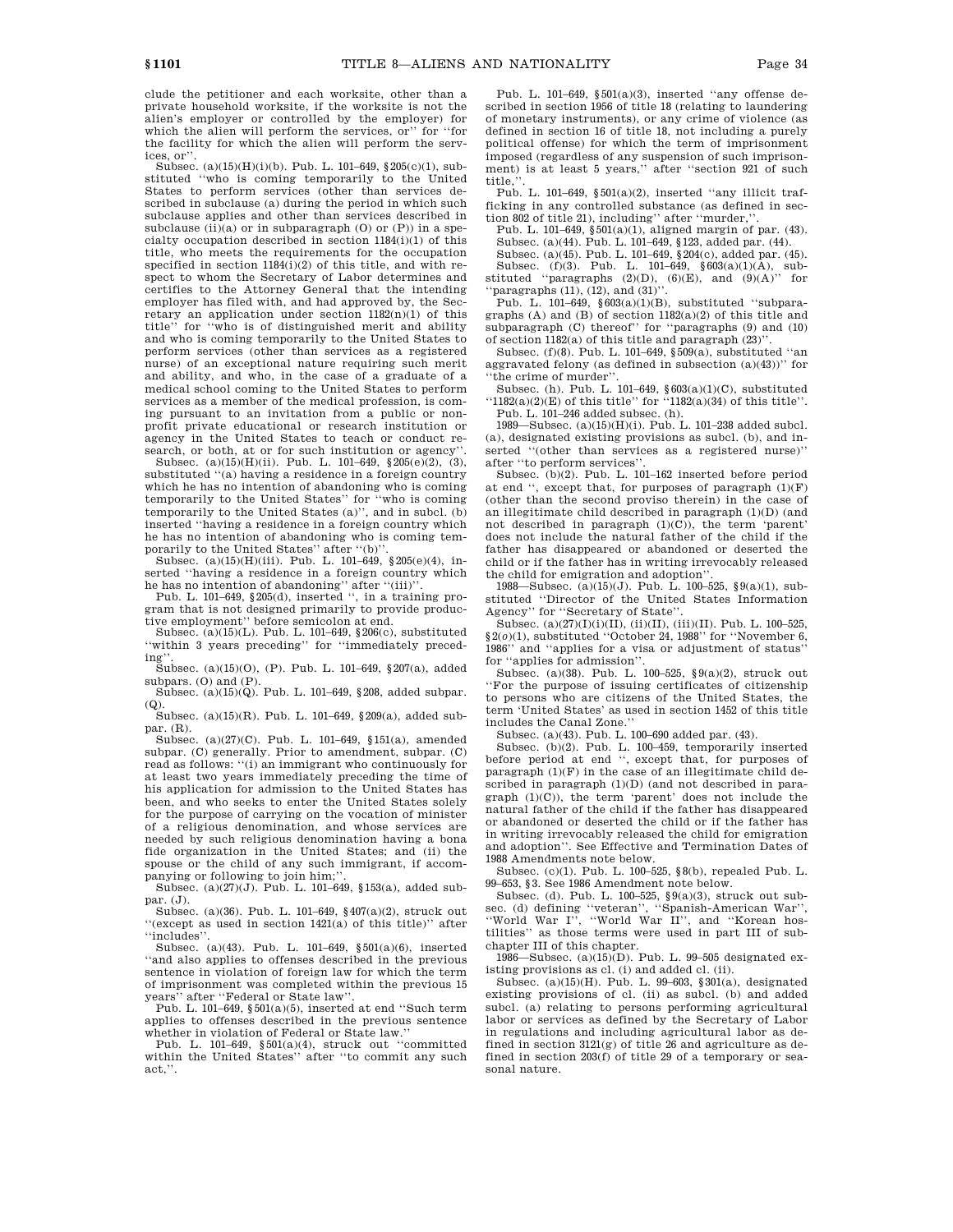Subsec. (a)(15)(N). Pub. L. 99–603, §312(b), added subpar. (N).

Subsec. (a)(27)(I). Pub. L. 99–603, §312(a), added subpar. (I).

Subsec. (b)(1)(D). Pub. L. 99–603, §315(a), inserted ''or to its natural father if the father has or had a bona fide parent-child relationship with the person''.

Subsec. (b)(1)(E). Pub. L. 99–653, §2, struck out ''thereafter'' after ''the child has''. Subsec. (c)(1). Pub. L. 99–653, §3, which struck out

par. (1) defining ''child'', was repealed by Pub. L. 100–525,  $\S(6)$ , and such par. (1) was revived as of Nov. 14, 1986, see Repeal and Revival note below.

1984—Subsec. (a)(9). Priv. L. 98–47 struck out provisions which directed that in Canal Zone and outlying possessions of the United States ''consular officer'' meant an officer designated by the Governor of the Canal Zone, or the governors of the outlying possessions for purposes of issuing immigrant or nonimmigrant visas under this chapter.

1981—Subsec. (a)(15)(F). Pub. L. 97–116, §§2(a)(1),  $18(a)(1)$ , substituted in cl. (i) "college, university, seminary, conservatory, academic high school, elementary school, or other academic institution or in a language training program'' for ''institution of learning or other recognized place of study'', and ''Secretary of Education'' for ''Office of Education of the United States''.

Subsec. (a)(15)(H), (J), (K), (L). Pub. L. 97–116, §18(a)(2), substituted a semicolon for a period at end of subpars. (H), (J), (K), and (L) and inserted ''or'' at end of subpar. (L).

Subsec. (a)(15)(M). Pub. L. 97–116, §2(a)(2), added subpar. (M).

Subsec. (a)(27)(H). Pub. L. 97–116, §5(d)(1), added subpar. (H).

Subsec. (a)(33). Pub. L. 97–116, §18(a)(3), struck out provision that residence be considered continuous for the purposes of sections 1482 and 1484 of this title where there is a continuity of stay but not necessarily an uninterrupted physical presence in a foreign state or states or outside the United States.

Subsec. (b)(1)(A), (B). Pub. L. 97-116,  $$18(a)(5)(A)$ , struck out ''or'' at the end.

Subsec. (b)(1)(C). Pub. L. 97–116,  $$18(a)(5)(B)$ , substituted a semicolon for the period at end.

Subsec. (b)(1)(E). Pub. L. 97-116,  $\S\S 2(b)$ , 18(a)(5)(C), substituted ''sixteen'' for ''fourteen'', and ''; or'' for the period at the end.

Subsec.  $(b)(1)(F)$ . Pub. L. 97-116, §2(b), substituted ''sixteen'' for ''fourteen''.

Subsec. (f). Pub. L. 97–116, §2(c), struck out par. (2) which provided that a person not be considered a person of good moral character if within the period for which good moral character is required to be established the person commits adultery, and substituted in par. (3) ''paragraphs (9) and (10) of section 1182(a) of this title and paragraph (23) of such section (except as such paragraph relates to a single offense of simple possession of 30 grams or less of marihuana)'' for ''paragraphs  $(9)$ ,  $(10)$ , and  $(23)$  of section 1182 $(a)$  of this title''.

1980—Subsec. (a)(42). Pub. L. 96–212 added par. (42).

1979—Subsec. (a)(27)(E) to (G). Pub. L. 96–70 added subpars. (E) to (G).

1977—Subsec. (a)(1). Pub. L. 95–105 substituted ''Assistant Secretary of State for Consular Affairs'' for ''administrator of the Bureau of Security and Consular Affairs of the Department of State''.

Subsec. (a)(41). Pub. L. 95–83 inserted ''a'' after ''graduates of'' and '', other than such aliens who are of national or international renown in the field of medicine'' after ''in a foreign state''.

1976—Subsec. (a)(15)(H)(i). Pub. L. 94–484, §601(b)(1), inserted '', and who, in the case of a graduate of a medical school coming to the United States to perform services as a member of the medical profession, is coming pursuant to an invitation from a public or nonprofit private educational or research institution or agency in the United States to teach or conduct re-

search, or both, at or for such institution or agency".<br>Subsec.  $(a)(15)(H)(ii)$ . Pub. L. 94–484, §601(b)(2), inserted '', but this clause shall not apply to graduates of medical schools coming to the United States to perform services as members of the medical profession'

Subsec. (a)(15)(H)(iii). Pub. L. 94–484, §601(b)(3), inserted '', other than to receive graduate medical education or training''.

Subsec. (a)(15)(J). Pub. L. 94–484, §601(b)(4), inserted 'and who, if he is coming to the United States to participate in a program under which he will receive graduate medical education or training, also meets the requirements of section 1182(j) of this title''.

Subsec. (a)(27). Pub. L. 94–571 struck out subpar.  $(A)$ provision defining term ''special immigrant'' to include an immigrant born in any independent foreign country of the Western Hemisphere or in the Canal Zone and the spouse and children of any such immigrant, if accompanying, or following to join him and restricting issuance of an immigrant visa until consular officer was in receipt of a determination made by the Secretary of Labor pursuant to former provisions of section 1182(a)(14) of this title; and redesignated as subpars. (A) to (D) former subpars. (B) to (E).

Subsec. (a)(41). Pub. L. 94–484, §601(e), added par. (41). 1975—Subsec. (b)(1)(F). Pub. L. 94–155 provided for adoption of alien children under the age of fourteen by unmarried United States citizens who are at least twenty-five years of age and inserted requirement that before adoption the Attorney General be satisfied that proper care will be provided the child after admission.

1970—Subsec. (a)(15)(H). Pub. L. 91–225, §1(a), provided for nonimmigrant alien status for alien spouse and minor children of any alien specified in par. (H) if accompanying him or following to join him and struck out ''temporary'', ''other'', and ''industrial'' before "services", "temporary services", and "trainee" in cls. (i) to (iii), respectively.

Subsec. (a)(15)(K), (L). Pub. L. 91–225, §1(b), added subpars. (K) and (L).

1966—Subsec. (a)(38). Pub. L. 89–710 inserted sentence providing that term ''United States'' as used in section 1452 of this title, for the purpose of issuing certificates of citizenship to persons who are citizens of the United States, shall include the Canal Zone.

1965—Subsec. (a)(27). Pub. L. 89–236, §8(a), substituted ''special immigrant'' for ''nonquota immigrant'' as term being defined.

Subsec. (a)(32). Pub. L. 89–236, §8(b), substituted term ''profession'' and its definition for term ''quota immigrant'' and its definition.

Subsec. (b)(1)(F). Pub. L. 89–236, §8(c), expanded definition to include a child, under the age of 14 at the time a petition is filed in his behalf to accord a classification as an immediate relative or who is an orphan because of the death or disappearance of, abandonment or desertion by, or separation or loss from, both parents, or for whom the sole or surviving parent is incapable of providing the proper care which will be provided the child if admitted to the United States and who has in writing irrevocably released the child for emigration and adoption, and made minor amendments in the existing definition.

Subsec. (b)(6). Pub. L. 89–236, §24, struck out par. (6) which defined term ''eligible orphan''.

1961—Subsec. (a)(15). Pub. L. 87–256 included the alien spouse and minor children of any such alien if accompanying him or following to join him in subpar. (F), and added subpar. (J).

Subsec. (b)(1)(F). Pub. L. 87–301, §2, added subpar. (F). Subsec. (b)(6). Pub. L. 87–301, §1, added par. (6).

Subsec. (d)(1). Pub. L. 87–301, §7(a), inserted ''or from June 25, 1950, to July 1, 1955,''.

Subsec. (d)(2). Pub. L. 87–301, §7(b), inserted definition of ''Korean hostilities''.

1959—Subsec. (a)(36). Pub. L. 86–3 struck out reference to Hawaii.

1958—Subsec. (a)(36). Pub. L. 85–508 struck out reference to Alaska.

1957—Subsec. (b)(1). Pub. L. 85–316 inserted ''whether or not born out of wedlock'' in subpar. (B), and added subpars. (D) and (E).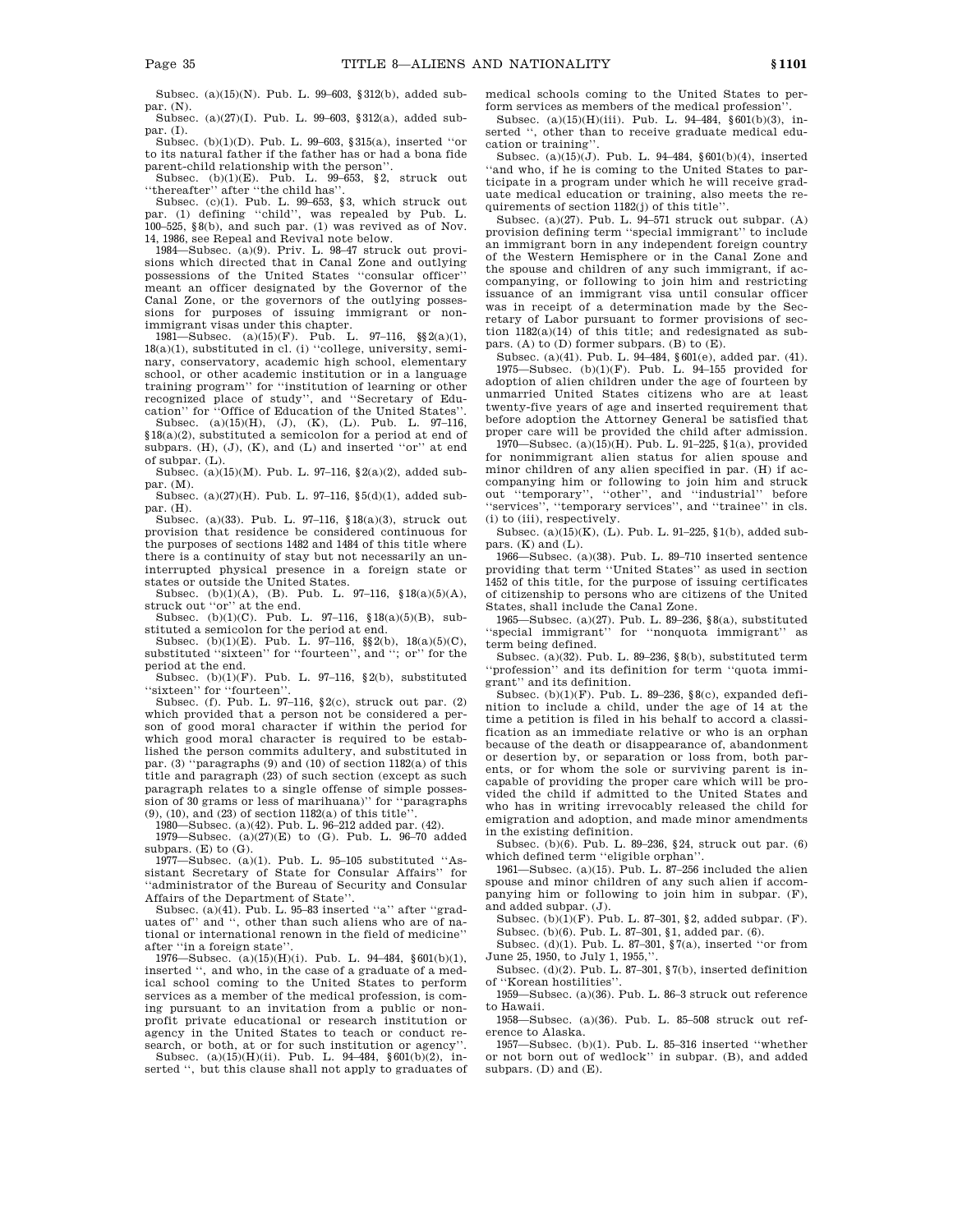### CHANGE OF NAME

Broadcasting Board of Governors renamed United States Agency for Global Media pursuant to section 6204(a)(22) of Title 22, Foreign Relations and Intercourse. The renaming was effectuated by notice to congressional appropriations committees dated May 24, 2018, and became effective Aug. 22, 2018.

### **Statutory Notes and Related Subsidiaries**

#### EFFECTIVE DATE OF 2010 AMENDMENT

Pub. L. 111–306, §1(b), Dec. 14, 2010, 124 Stat. 3280, provided that:

''(1) IN GENERAL.—Except as provided in paragraph (2), the amendments made by subsection (a) [amending this section] shall—

''(A) take effect on the date that is 180 days after the date of the enactment of this Act [Dec. 14, 2010]; and

''(B) apply with respect to applications for a nonimmigrant visa under section  $101(a)(15)(F)(i)$  of the Immigration and Nationality Act (8 U.S.C. Immigration and Nationality Act (8  $1101(a)(15)(F)(i)$ ) that are filed on or after the effective date described in subparagraph (A).

"(2) TEMPORARY EXCEPTION.-<br>"(A) IN GENERAL.—N GENERAL.—Notwithstanding section  $101(a)(15)(F)(i)$  of the Immigration and Nationality Act, as amended by subsection (a), during the 3-year period beginning on the date of the enactment of this Act, an alien seeking to enter the United States to pursue a course of study at a language training program that has been certified by the Secretary of Homeland Security and has not been accredited or denied accreditation by an entity described in section 101(a)(52) of such Act [8 U.S.C. 1101(a)(52)] may be granted a nonimmigrant visa under such section  $101(a)(15)(F)(i)$ .

''(B) ADDITIONAL REQUIREMENT.—An alien may not be granted a nonimmigrant visa under subparagraph (A) if the sponsoring institution of the language training program to which the alien seeks to enroll does not—

''(i) submit an application for the accreditation of such program to a regional or national accrediting agency recognized by the Secretary of Education within 1 year after the date of the enactment of this Act; and

''(ii) comply with the applicable accrediting requirements of such agency.

Pub. L. 111–287, §4, Nov. 30, 2010, 124 Stat. 3059, provided that:

''(a) IN GENERAL.—Except as provided in subsection (b), the amendments made by this Act [amending this section and section 1182 of this title] shall take effect on the date of the enactment of this Act [Nov. 30, 2010].

''(b) EXCEPTION.—An alien who is described in section  $101(b)(1)(G)(iii)$  of the Immigration and Nationality Act  $[8 \text{ U.S.C. } 1101(b)(1)(G)(iii)]$ , as added by section 3, and attained 18 years of age on or after April 1, 2008, shall be deemed to meet the age requirement specified in subclause (III) of such section if a petition for classification of the alien as an immediate relative under section 201(b) of the Immigration and Nationality Act (8 U.S.C. 1151(b)) is filed not later than 2 years after the date of the enactment of this Act.''

#### EFFECTIVE DATE OF 2008 AMENDMENT

Pub. L. 110–457, title II, §201(f), Dec. 23, 2008, 122 Stat. 5054, provided that: ''The amendments made by this section [amending this section and sections 1184 and 1255 of this title] shall—

''(1) take effect on the date of enactment of the Act [Dec. 23, 2008]; and

''(2) apply to applications for immigration benefits filed on or after such date.

Pub. L. 110–391, §2(d), Oct. 10, 2008, 122 Stat. 4193, provided that: ''The amendments made by subsection (a) [amending this section] shall take effect on the date that the Secretary of Homeland Security submits the

certification described in subsection (b)(2) [set out as a note below] stating that the final regulations required by subsection (b)(1) [set out as a note below] have been issued and are in effect [Notice that the regulations have been issued and are in effect Nov. 26, 2008, was published in the Federal Register, Nov. 26, 2008. See 73 F.R. 72298.].''

Amendment by Pub. L. 110–229 effective on the transition program effective date described in section 1806 of Title 48, Territories and Insular Possessions, see section 705(b) of Pub. L. 110–229, set out as an Effective Date note under section 1806 of Title 48.

### EFFECTIVE DATE OF 2006 AMENDMENT

Pub. L. 109–162, title VIII, §822(c)(2), Jan. 5, 2006, 119 Stat. 3063, provided that: ''The amendment made by paragraph (1) [amending this section] shall be effective as if included in section  $603(a)(1)$  of the Immigration Act of 1990 (Public Law 101–649; 104 Stat. 5082).''

### EFFECTIVE AND TERMINATION DATES OF 2003 AMENDMENT

Pub. L. 108–99, §2, Oct. 15, 2003, 117 Stat. 1176, provided that: ''The amendment made by section 1 [amending this section] shall take effect on October 1, 2003.''

Amendment by Pub. L. 108–77 effective on the date the United States-Chile Free Trade Agreement enters into force (Jan. 1, 2004), and ceases to be effective on the date the Agreement ceases to be in force, see section 107 of Pub. L. 108–77, set out in a note under section 3805 of Title 19, Customs Duties.

#### EFFECTIVE DATE OF 2000 AMENDMENT

Pub. L. 106–553, §1(a)(2) [title XI, §1102(e)], Dec. 21, 2000, 114 Stat. 2762, 2762A–144, provided that: ''The amendments made by this section [amending this section and sections 1184 and 1255 of this title] shall take effect on the date of the enactment of this Act [Dec. 21, 2000] and shall apply to an alien who is the beneficiary of a classification petition filed under section 204 of the Immigration and Nationality Act [8 U.S.C. 1154] on or before the date of the enactment of this Act.

Pub. L. 106–553, §1(a)(2) [title XI, §1103(d)], Dec. 21, 2000, 114 Stat. 2762, 2762A–146, provided that: ''The amendments made by this section [amending this section and sections 1184, 1186a, and 1255 of this title] shall take effect on the date of the enactment of this Act [Dec. 21, 2000] and shall apply to an alien who is the beneficiary of a classification petition filed under section 204 of the Immigration and Nationality Act [8 U.S.C. 1154] before, on, or after the date of the enactment of this Act.''

Pub. L. 106–409, §2(b), Nov. 1, 2000, 114 Stat. 1787, pro-vided that: ''The amendment made by subsection (a) [amending this section] shall take effect on October 1, 2000.''

Pub. L. 106–395, title II, §201(a)(2), Oct. 30, 2000, 114 Stat. 1633, provided that: ''The amendment made by paragraph (1) [amending this section] shall be effective as if included in the enactment of the Illegal Immigration Reform and Immigrant Responsibility Act of 1996 (Public Law 104–208; 110 Stat. 3009–546) and shall apply to individuals having an application for a benefit under the Immigration and Nationality Act [8 U.S.C. 1101 et seq.] pending on or after September 30, 1996.''

Amendment by Pub. L. 106–279 effective Apr. 1, 2008, see section  $505(a)(2)$ , (b) of Pub. L. 106-279, set out as an Effective Dates; Transition Rule note under section 14901 of Title 42, The Public Health and Welfare.

### EFFECTIVE DATE OF 1999 AMENDMENT

Amendment by Pub. L. 106–95 applicable to classification petitions filed for nonimmigrant status only beginning on the date that interim or final regulations are first promulgated and ending on the date 3 years after Dec. 20, 2006, see section 2(e) of Pub. L. 106–95, as amended, set out as a note under section 1182 of this title.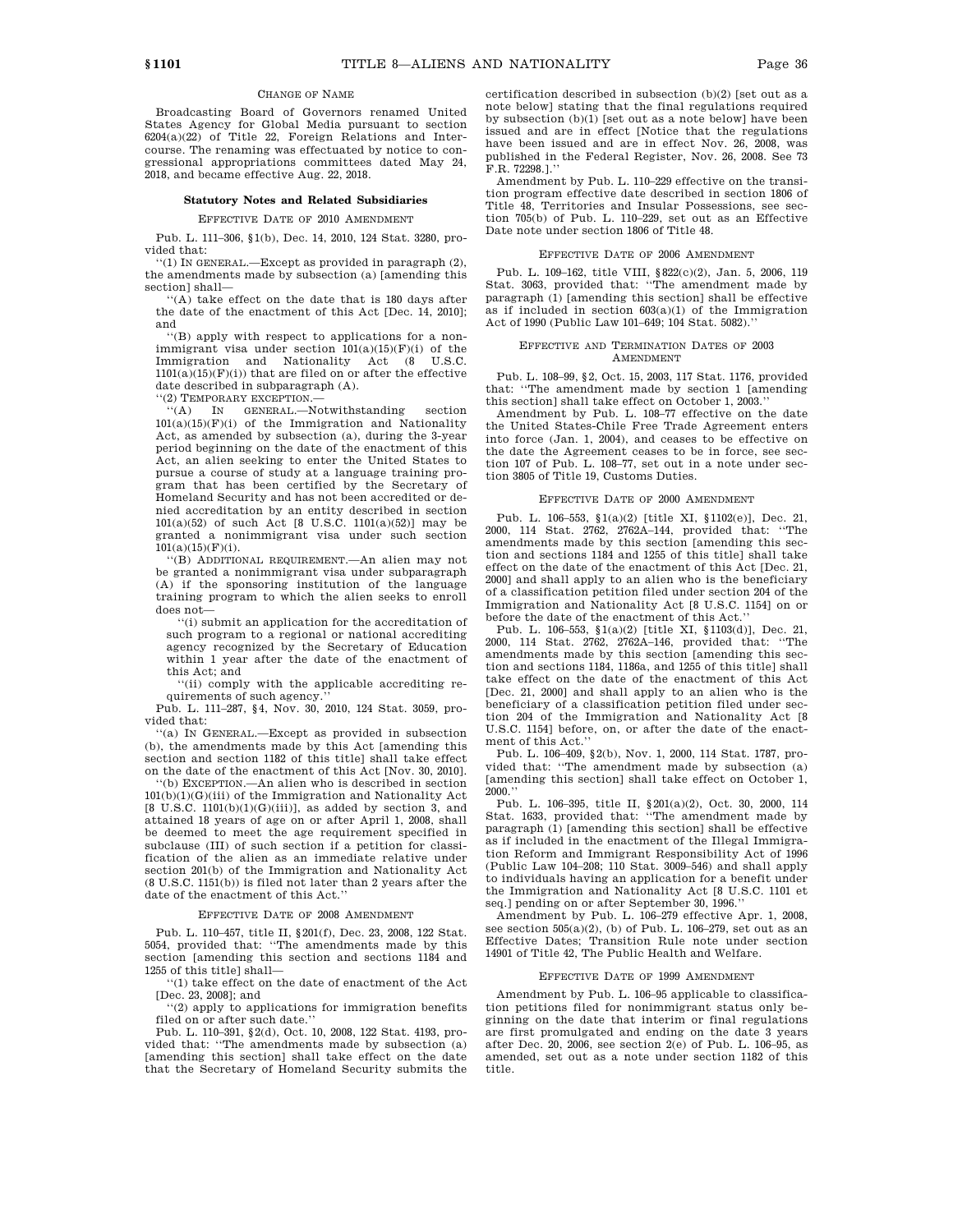### EFFECTIVE DATE OF 1998 AMENDMENT

Amendment by section 2(e)(2) of Pub. L. 105–319 effective Oct. 1, 2008, see section 2(e)(2) of Pub. L. 105–319, formerly set out in an Irish Peace Process Cultural and Training Program note below.

### EFFECTIVE DATE OF 1997 AMENDMENT

Pub. L. 105–139, §1(f), Dec. 2, 1997, 111 Stat. 2645, provided that: ''The amendments made by this section [amending provisions set out as notes under this section and sections 1151, 1153, and 1255 of this title]—

''(1) shall take effect upon the enactment of the Nicaraguan Adjustment and Central American Relief Act [title II of Pub. L. 105–100, approved Nov. 19, 1997] (as contained in the District of Columbia Appropriations Act, 1998); and

''(2) shall be effective as if included in the enactment of such Act.''

Pub. L. 105–54, §1(b), Oct. 6, 1997, 111 Stat. 1175, provided that: ''The amendment made by subsection (a) [amending this section] shall take effect on the date of the enactment of this Act [Oct. 6, 1997].''

### EFFECTIVE DATE OF 1996 AMENDMENT

Pub. L. 104–208, div. C, title I, §104(b), Sept. 30, 1996, 110 Stat. 3009–556, as amended by Pub. L. 105–277, div. A, §101(b) [title IV, §410(c)], Oct. 21, 1998, 112 Stat. 2681–50, 2681–104; Pub. L. 107–173, title VI, §601, May 14, 2002, 116 Stat. 564, provided that:

 $(1)$  CLAUSE A.—Clause (A) of the sentence added by the amendment made by subsection (a) [amending this section] shall apply to documents issued on or after 18 months after the date of the enactment of this Act [Sept. 30, 1996].

''(2) CLAUSE B.—Clause (B) of such sentence shall apply to cards presented on or after 6 years after the date of the enactment of this Act.''

Pub. L. 104–208, div. C, title III, §309, Sept. 30, 1996, 110 Stat. 3009–625, as amended by Pub. L. 104–302, §2(2), (3), Oct. 11, 1996, 110 Stat. 3657; Pub. L. 105–100, title II, §§203(a)–(c), 204(d), Nov. 19, 1997, 111 Stat. 2196–2199, 2201; Pub. L. 105–139, §1(c), Dec. 2, 1997, 111 Stat. 2644; Pub. L. 106–386, div. B, title V, §§1506(b)(3), 1510(b), Oct. 28, 2000, 114 Stat. 1527, 1531; Pub. L. 106–554, §1(a)(4) [div. B, title XV, §1505(c)], Dec. 21, 2000, 114 Stat. 2763, 2763A–327, provided that:

''(a) IN GENERAL.—Except as provided in this section and sections 303(b)(2), 306(c), 308(d)(2)(D), or 308(d)(5) of this division [amending sections 1225, 1227, and 1251 of this title, enacting provisions set out as notes under sections 1225, 1226, 1227, and 1252 of this title, and repealing provisions set out as a note under section 1225 of this title], this subtitle [subtitle A (§§301–309) of title III of div. C of Pub. L. 104–208, see Tables for classification] and the amendments made by this subtitle shall take effect on the first day of the first month beginning more than 180 days after the date of the enactment of this Act [Sept. 30, 1996] (in this title [see Tables for classification] referred to as the 'title III–A effective date').

''(b) PROMULGATION OF REGULATIONS.—The Attorney General shall first promulgate regulations to carry out this subtitle by not later than 30 days before the title III–A effective date.

'(c) TRANSITION FOR CERTAIN ALIENS.

''(1) GENERAL RULE THAT NEW RULES DO NOT APPLY.— Subject to the succeeding provisions of this subsection, in the case of an alien who is in exclusion or deportation proceedings before the title III–A effective date—

''(A) the amendments made by this subtitle shall not apply, and

''(B) the proceedings (including judicial review thereof) shall continue to be conducted without regard to such amendments.

''(2) ATTORNEY GENERAL OPTION TO ELECT TO APPLY NEW PROCEDURES.—In a case described in paragraph (1) in which an evidentiary hearing under section 236 or 242 and 242B of the Immigration and Nationality Act [8 U.S.C. 1226, 1252, former 1252b] has not commenced as of the title III–A effective date, the Attorney General may elect to proceed under chapter 4 of title II of such Act [8 U.S.C. 1221 et seq.] (as amended by this subtitle). The Attorney General shall provide notice of such election to the alien involved not later than 30 days before the date any evidentiary hearing is commenced. If the Attorney General makes such election, the notice of hearing provided to the alien under section 235 or 242(a) of such Act [8 U.S.C. 1225, 1252(a)] shall be valid as if provided under section 239 of such Act [8 U.S.C. 1229] (as amended by this subtitle) to confer jurisdiction on the immigration judge.

''(3) ATTORNEY GENERAL OPTION TO TERMINATE AND REINITIATE PROCEEDINGS.—In the case described in paragraph (1), the Attorney General may elect to terminate proceedings in which there has not been a final administrative decision and to reinitiate proceedings under chapter 4 of title II [of] the Immigration and Nationality Act [8 U.S.C. 1221 et seq.] (as amended by this subtitle). Any determination in the terminated proceeding shall not be binding in the reinitiated proceeding.

''(4) TRANSITIONAL CHANGES IN JUDICIAL REVIEW.—In the case in which a final order of exclusion or deportation is entered more than 30 days after the date of the enactment of this Act [Sept. 30, 1996], notwith-standing any provision of section 106 of the Immigration and Nationality Act [former 8 U.S.C. 1105a] (as in effect as of the date of the enactment of this Act) to the contrary—

 $'(A)$  in the case of judicial review of a final order of exclusion, subsection (b) of such section shall not apply and the action for judicial review shall be governed by the provisions of subsections (a) and (c) of such [section] in the same manner as they apply to judicial review of orders of deportation;

''(B) a court may not order the taking of additional evidence under section 2347(c) of title 28, United States Code;

''(C) the petition for judicial review must be filed not later than 30 days after the date of the final order of exclusion or deportation;

''(D) the petition for review shall be filed with the court of appeals for the judicial circuit in which the administrative proceedings before the special inquiry officer or immigration judge were completed;

''(E) there shall be no appeal of any discretionary decision under section 212(c), 212(h), 212(i), 244, or 245 of the Immigration and Nationality Act [8 U.S.C. former 1182(c), 1182(h), (i), former 1254, 1255] (as in effect as of the date of the enactment of this Act [Sept. 30, 1996]);

''(F) service of the petition for review shall not stay the deportation of an alien pending the court's decision on the petition, unless the court orders otherwise; and

''(G) there shall be no appeal permitted in the case of an alien who is inadmissible or deportable by reason of having committed a criminal offense covered in section  $212(a)(2)$  or section section  $212(a)(2)$  $241(a)(2)(A)(iii)$ , (B), (C), or (D) of the Immigration and Nationality Act [8 U.S.C. 1182(a)(2), former  $1251(a)(2)(A)(iii)$ , (B), (C), (D)] (as in effect as of the date of the enactment of this Act), or any offense covered by section 241(a)(2)(A)(ii) of such Act (as in effect on such date) for which both predicate offenses are, without regard to their date of commission, otherwise covered by section  $241(a)(2)(A)(i)$  of such Act (as so in effect).

'(5) TRANSITIONAL RULES WITH REGARD TO SUSPEN-SION OF DEPORTATION.—

 $(A)$  IN GENERAL.—Subject to subparagraphs  $(B)$ and  $(C)$ , paragraphs  $(1)$  and  $(2)$  of section 240A $(d)$  of the Immigration and Nationality Act [8 U.S.C. 1229b(d)(1), (2)] (relating to continuous residence or physical presence) shall apply to orders to show cause (including those referred to in section 242B(a)(1) of the Immigration and Nationality Act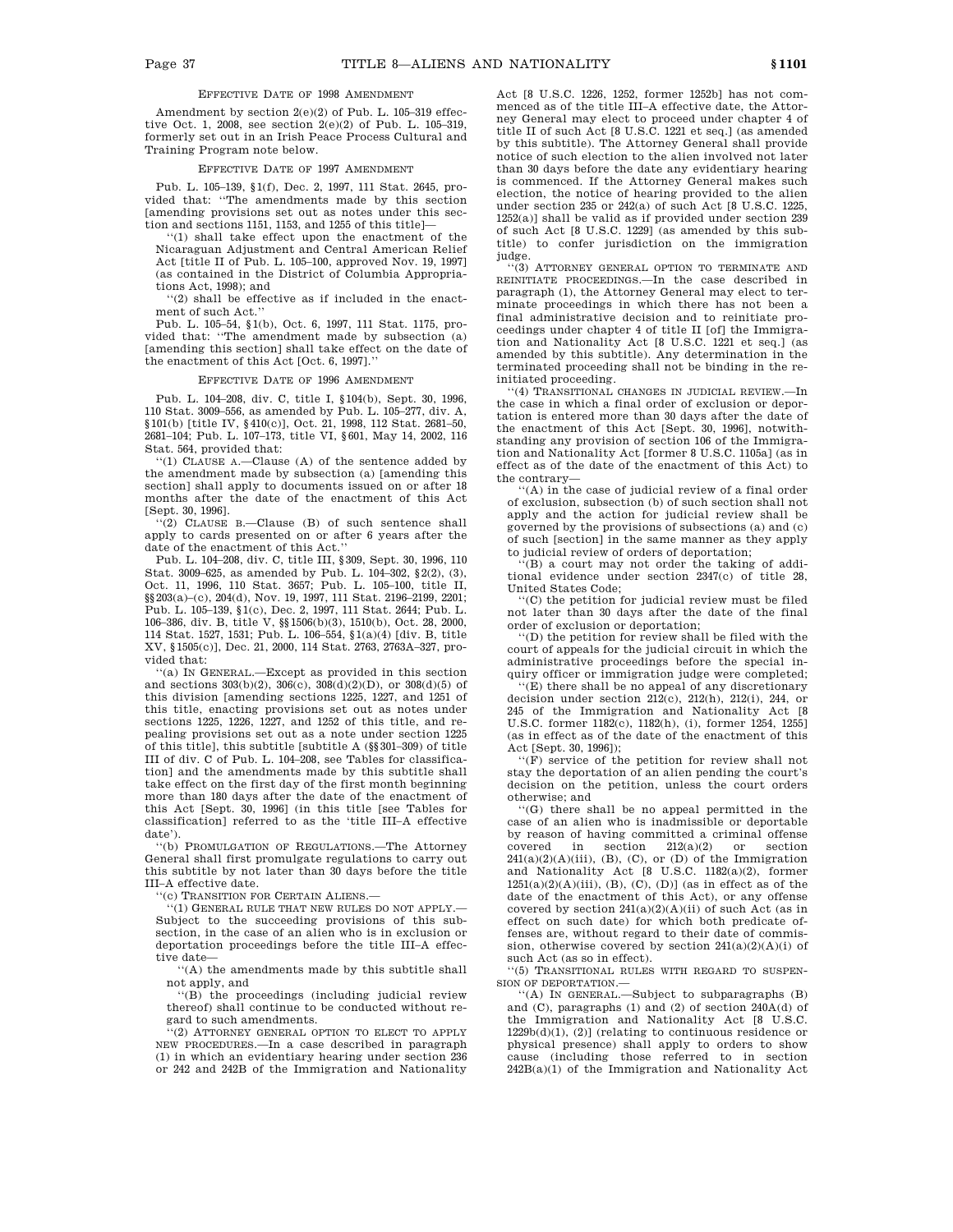[former 8 U.S.C.  $1252b(a)(1)$ ], as in effect before the title III–A effective date), issued before, on, or after the date of the enactment of this Act [Sept. 30, 1996].

''(B) EXCEPTION FOR CERTAIN ORDERS.—In any case in which the Attorney General elects to terminate and reinitiate proceedings in accordance with paragraph (3) of this subsection, paragraphs (1) and (2) of section 240A(d) of the Immigration and Nationality Act  $[8 \text{ U.S.C. } 1229b(d)(1), (2)]$  shall not apply to an order to show cause issued before April 1, 1997.

''(C) SPECIAL RULE FOR CERTAIN ALIENS GRANTED TEMPORARY PROTECTION FROM DEPORTATION AND FOR BATTERED SPOUSES AND CHILDREN.—

'(i) IN GENERAL.-For purposes of calculating the period of continuous physical presence under section 244(a) of the Immigration and Nationality Act [former 8 U.S.C. 1254(a)] (as in effect before the title III–A effective date) or section 240A of such Act [8 U.S.C. 1229b] (as in effect after the title III–A effective date), subparagraph (A) of this paragraph and paragraphs  $(1)$  and  $(2)$  of section 240A(d) of the Immigration and Nationality Act shall not apply in the case of an alien, regardless of whether the alien is in exclusion or deportation proceedings before the title III–A effective date, who has not been convicted at any time of an aggravated felony (as defined in section 101(a) of the Immigration and Nationality Act [8 U.S.C. 1101(a)]) and—

''(I) was not apprehended after December 19, 1990, at the time of entry, and is—

''(aa) a Salvadoran national who first entered the United States on or before September 19, 1990, and who registered for benefits pursuant to the settlement agreement in American Baptist Churches, et al. v. Thornburgh (ABC), 760 F. Supp. 796 (N.D. Cal. 1991) on or before October 31, 1991, or applied for temporary protected status on or before October 31, 1991; or

''(bb) a Guatemalan national who first entered the United States on or before October 1, 1990, and who registered for benefits pursuant to such settlement agreement on or before December 31, 1991;

''(II) is a Guatemalan or Salvadoran national who filed an application for asylum with the Immigration and Naturalization Service on or

before April 1, 1990;<br>"(III) is the spouse or child (as defined in section 101(b)(1) of the Immigration and Nationality Act  $[8 \text{ U.S.C. } 1101(b)(1)]$  of an individual, at the time a decision is rendered to suspend the deportation, or cancel the removal, of such individual, if the individual has been determined to be described in this clause (excluding this subclause and subclause (IV));

''(IV) is the unmarried son or daughter of an alien parent, at the time a decision is rendered to suspend the deportation, or cancel the removal, of such alien parent, if—

''(aa) the alien parent has been determined to be described in this clause (excluding this subclause and subclause (III)); and

''(bb) in the case of a son or daughter who is 21 years of age or older at the time such decision is rendered, the son or daughter entered the United States on or before October 1, 1990;

''(V) is an alien who entered the United States on or before December 31, 1990, who filed an application for asylum on or before December 31, 1991, and who, at the time of filing such application, was a national of the Soviet Union, Russia, any republic of the former Soviet Union, Latvia, Estonia, Lithuania, Poland, Czechoslovakia, Romania, Hungary, Bulgaria, Albania, East Germany, Yugoslavia, or any state of the former Yugoslavia; or

''(VI) is an alien who was issued an order to show cause or was in deportation proceedings before April 1, 1997, and who applied for suspension of deportation under section 244(a)(3) of the Immigration and Nationality Act [former 8 U.S.C. 1254(a)(3)] (as in effect before the date of the enactment of this Act [Sept. 30, 1996]); or

''(VII)(aa) was the spouse or child of an alien described in subclause  $(I)$ ,  $(II)$ , or  $(V)$ -

''(AA) at the time at which a decision is rendered to suspend the deportation or cancel the removal of the alien;

''(BB) at the time at which the alien filed an application for suspension of deportation or cancellation of removal; or

''(CC) at the time at which the alien registered for benefits under the settlement agreement in American Baptist Churches, et. al. v. Thornburgh (ABC), applied for temporary protected status, or applied for asy-

lum; and ''(bb) the spouse, child, or child of the spouse has been battered or subjected to extreme cruelty by the alien described in subclause (I), (II), or  $(V)$ .

''(ii) LIMITATION ON JUDICIAL REVIEW.—A determination by the Attorney General as to whether an alien satisfies the requirements of clause (i) is final and shall not be subject to review by any court. Nothing in the preceding sentence shall be construed as limiting the application of section  $242(a)(2)(B)$  of the Immigration and Nationality Act  $[8 \text{ U.S.C. } 1252(a)(2)(B)]$  (as in effect after the title III–A effective date) to other eligibility determinations pertaining to discretionary relief under this Act [probably should be ''division'', see Short Title of 1996 Amendment note below].

(iii) CONSIDERATION OF PETITIONS.—In acting on a petition filed under subclause (VII) of clause (i) the provisions set forth in section  $204(a)(1)(H)$ [probably means section  $204(a)(1)(H)$  of the Immigration and Nationality Act, which is classified to section 1154(a)(1)(H) of this title] shall apply.

''(iv) RESIDENCE WITH SPOUSE OR PARENT NOT RE-QUIRED.—For purposes of the application of clause (i)(VII), a spouse or child shall not be required to demonstrate that he or she is residing with the

spouse or parent in the United States. ''(6) TRANSITION FOR CERTAIN FAMILY UNITY ALIENS.—The Attorney General may waive the application of section 212(a)(9) of the Immigration and Nationality Act [8 U.S.C. 1182(a)(9)], as inserted by sec-tion 301(b)(1) of this division, in the case of an alien who is provided benefits under the provisions of section 301 of the Immigration Act of 1990 [Pub. L. 101–649, set out as a note under section 1255a of this title] (relating to family unity).

''(7) LIMITATION ON SUSPENSION OF DEPORTATION.— After April 1, 1997, the Attorney General may not suspend the deportation and adjust the status under section 244 of the Immigration and Nationality Act [former 8 U.S.C. 1254] (as in effect before the title III–A effective date) of any alien in any fiscal year, except in accordance with section 240A(e) of such Act [8 U.S.C. 1229b(e)]. The previous sentence shall apply regardless of when an alien applied for such suspension and adjustment.

'(d) TRANSITIONAL REFERENCES.—For purposes of carrying out the Immigration and Nationality Act [8 U.S.C. 1101 et seq.], as amended by this subtitle—

 $(1)$  any reference in section  $212(a)(1)(A)$  of such Act  $[8 \text{ U.S.C. } 1182(a)(1)(\text{A})]$  to the term 'inadmissible' is deemed to include a reference to the term 'excludable', and

''(2) any reference in law to an order of removal shall be deemed to include a reference to an order of exclusion and deportation or an order of deportation.

''(e) TRANSITION.—No period of time before the date of the enactment of this Act [Sept. 30, 1996] shall be included in the period of 1 year described in section 212(a)(6)(B)(i) of the Immigration and Nationality Act  $[8 \, \mathrm{U.S.C.} \, \, 1182(a)(6)(B)(i)]$  (as amended by section  $301(c)$ of this division).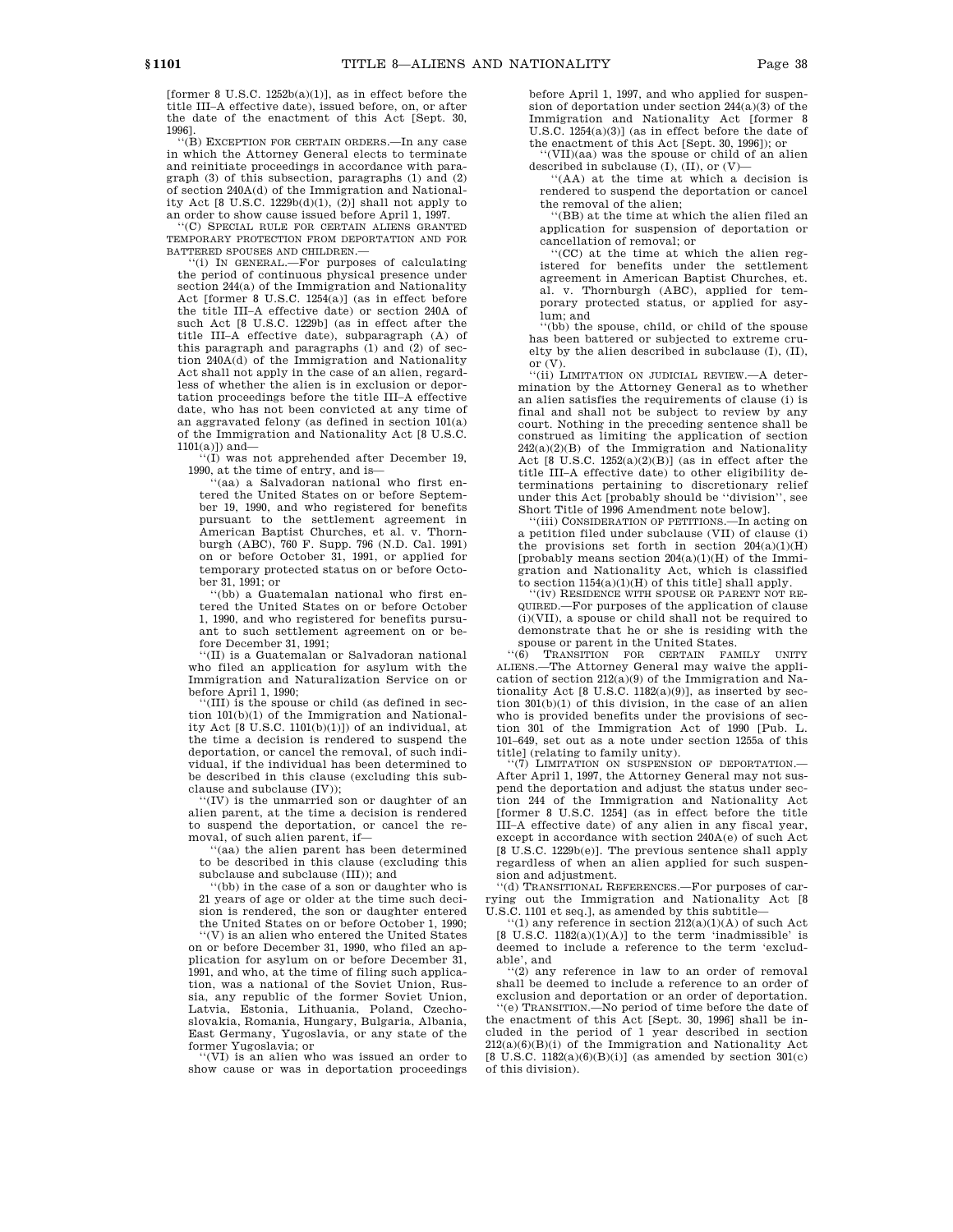''(f) SPECIAL RULE FOR CANCELLATION OF REMOVAL.—

''(1) IN GENERAL.—Subject to the provisions of the Immigration and Nationality Act [8 U.S.C. 1101 et seq.] (as in effect after the title III–A effective date), other than subsections (b)(1), (d)(1), and (e) of section 240A of such Act [8 U.S.C. 1229b(b)(1), (d)(1), (e)] (but including section  $242(a)(2)(B)$  of such Act [8 U.S.C. 1252(a)(2)(B)]), the Attorney General may, under section 240A of such Act, cancel removal of, and adjust to the status of an alien lawfully admitted for permanent residence, an alien who is inadmissible or deportable from the United States, if the alien applies for such relief, the alien is described in subsection  $(c)(5)(C)(i)$  of this section, and—

'(A) the alien-

''(i) is not inadmissible or deportable under paragraph (2) or (3) of section 212(a) or paragraph  $(2)$ ,  $(3)$ , or  $(4)$  of section  $237(a)$  of the Immigration and Nationality Act [8 U.S.C. 1182(a)(2), (3),  $1227(a)(3)$ ,  $(4)$ ] and is not an alien described in section  $241(b)(3)(B)(i)$  of such Act  $[8$  U.S.C. 1231(b)(3)(B)(i)];

''(ii) has been physically present in the United States for a continuous period of not less than 7 years immediately preceding the date of such application;

''(iii) has been a person of good moral character during such period; and

''(iv) establishes that removal would result in extreme hardship to the alien or to the alien's spouse, parent, or child, who is a citizen of the United States or an alien lawfully admitted for permanent residence; or

''(B) the alien—

''(i) is inadmissible or deportable under section  $212(a)(2)$ ,  $237(a)(2)$  (other than  $237(a)(2)(A)(iii)$ ), or 237(a)(3) of the Immigration and Nationality Act [8 U.S.C. 1182(a)(2), 1227(a)(2), (3)];

''(ii) is not an alien described in section 241(b)(3)(B)(i) or 101(a)(43) of such Act [8 U.S.C. 1231(b)(3)(B)(i), 1101(a)(43)];

''(iii) has been physically present in the United States for a continuous period of not less than 10 years immediately following the commission of an act, or the assumption of a status, constituting a ground for removal;

''(iv) has been a person of good moral character during such period; and

''(v) establishes that removal would result in exceptional and extremely unusual hardship to the alien or to the alien's spouse, parent, or child, who is a citizen of the United States or an alien lawfully admitted for permanent residence.

''(2) TREATMENT OF CERTAIN BREAKS IN PRESENCE.— Section  $240A(d)(2)$  [8 U.S.C.  $1229b(d)(2)$ ] shall apply for purposes of calculating any period of continuous physical presence under this subsection, except that the reference to subsection (b)(1) in such section shall be considered to be a reference to paragraph (1) of this section.

''(g) MOTIONS TO REOPEN DEPORTATION OR REMOVAL PROCEEDINGS.—Notwithstanding any limitation imposed by law on motions to reopen removal or deportation proceedings (except limitations premised on an alien's conviction of an aggravated felony (as defined in section 101(a) of the Immigration and Nationality Act  $[8 \text{ U.S.C. } 1101(a)]$ ), any alien who has become eligible for cancellation of removal or suspension of deportation as a result of the amendments made by section 203 of the Nicaraguan Adjustment and Central American Relief Act [Pub. L. 105–100, amending this note] may file one motion to reopen removal or deportation proceedings to apply for cancellation of removal or suspension of deportation. The Attorney General shall designate a specific time period in which all such motions to reopen are required to be filed. The period shall begin not later than 60 days after the date of the enactment of the Nicaraguan Adjustment and Central American Relief Act [Nov. 19, 1997] and shall extend for a period not to exceed 240 days.

''(h) RELIEF AND MOTIONS TO REOPEN.—

''(1) RELIEF.—An alien described in subsection  $(c)(5)(C)(i)$  who is otherwise eligible for-

'(A) suspension of deportation pursuant to section 244(a) of the Immigration and Nationality Act [8 U.S.C. 1254a(a)], as in effect before the title III–A effective date; or

''(B) cancellation of removal, pursuant to section 240A(b) of the Immigration and Nationality Act [8 U.S.C. 1229b(b)] and subsection (f) of this section;

shall not be barred from applying for such relief by operation of section 241(a)(5) of the Immigration and Nationality Act [8 U.S.C. 1231(a)(5)], as in effect after the title III–A effective date.

''(2) ADDITIONAL MOTION TO REOPEN PERMITTED.— Notwithstanding any limitation imposed by law on motions to reopen removal or deportation proceedings (except limitations premised on an alien's conviction of an aggravated felony (as defined by section 101(a) of the Immigration and Nationality Act [8 U.S.C. 1101(a)])), any alien who is described in subsection  $(c)(5)(C)(i)$  and who has become eligible for cancellation of removal or suspension of deportation as a result of the enactment of paragraph (1) may file one motion to reopen removal or deportation proceedings in order to apply for cancellation of removal or suspension of deportation. The scope of any proceeding reopened on this basis shall be limited to a determination of the alien's eligibility for cancellation of removal or suspension of deportation. The Attorney General shall designate a specific time period in which all such motions to reopen are required to be filed. The period shall begin not later than 60 days after the date of the enactment of this subsection [Dec. 21, 2000] and shall extend for a period not to exceed 240 days.

''(3) CONSTRUCTION.—Nothing in this subsection shall preclude an alien from filing a motion to reopen pursuant to section  $240(b)(5)(C)(ii)$  of the Immigration and Nationality Act [8 U.S.C. 1229a(b)(5)(C)(ii)], or section  $242B(c)(3)(B)$  of such Act  $[8 \text{ U.S.C.}]$  $1252b(c)(3)(B)$ ] (as in effect before the title III-A effective date).

[Pub. L. 106–386, div. B, title V, §1506(b)(4), Oct. 28, 2000, 114 Stat. 1528, provided that: ''The amendments made by paragraph (3) [amending section 309 of Pub. L. 104–208, div. C, set out above] shall take effect as if included in the enactment of section 309 of the Illegal Immigration Reform and Immigrant Responsibility Act of 1996 [Pub. L. 104–208] (8 U.S.C. 1101 note).'']

[Pub. L. 106–386, div. B, §1510(c), Oct. 28, 2000, 114 Stat. 1532, provided that: ''The amendments made by subsections (a) [amending section 202 of Pub. L. 105–100, set out as a note under section 1255 of this title] and (b) [amending section 309 of Pub. L. 104–208, div. C, set out above] shall be effective as if included in the Nicaraguan Adjustment and Central American Relief Act (8  $U.S.C.$  1255 note: Public Law 105–100, as amended). $"$ 

[Pub. L. 105–100, title II, §203(f), Nov. 19, 1997, 111 Stat. 2200, provided that: ''The amendments made by this section to the Illegal Immigration Reform and Immigrant Responsibility Act of 1996 [amending section 309 of Pub. L. 104–208, div. C, set out above] shall take effect as if included in the enactment of such Act."

[Pub. L. 104–302, §2, Oct. 11, 1996, 110 Stat. 3657, provided that the amendment made by section 2(2), (3) to section 309 of Pub. L. 104–208, set out above, is effective Sept. 30, 1996.]

Pub. L. 104–208, div. C, title III, §321(c), Sept. 30, 1996, 110 Stat. 3009–628, provided that: ''The amendments made by this section [amending this section] shall apply to actions taken on or after the date of the enactment of this Act [Sept. 30, 1996], regardless of when the conviction occurred, and shall apply under section 276(b) of the Immigration and Nationality Act [8 U.S.C. 1326(b)] only to violations of section 276(a) of such Act occurring on or after such date.''

Pub. L. 104–208, div. C, title III, §322(c), Sept. 30, 1996, 110 Stat. 3009–629, provided that: ''The amendments made by subsection (a) [amending this section and sec-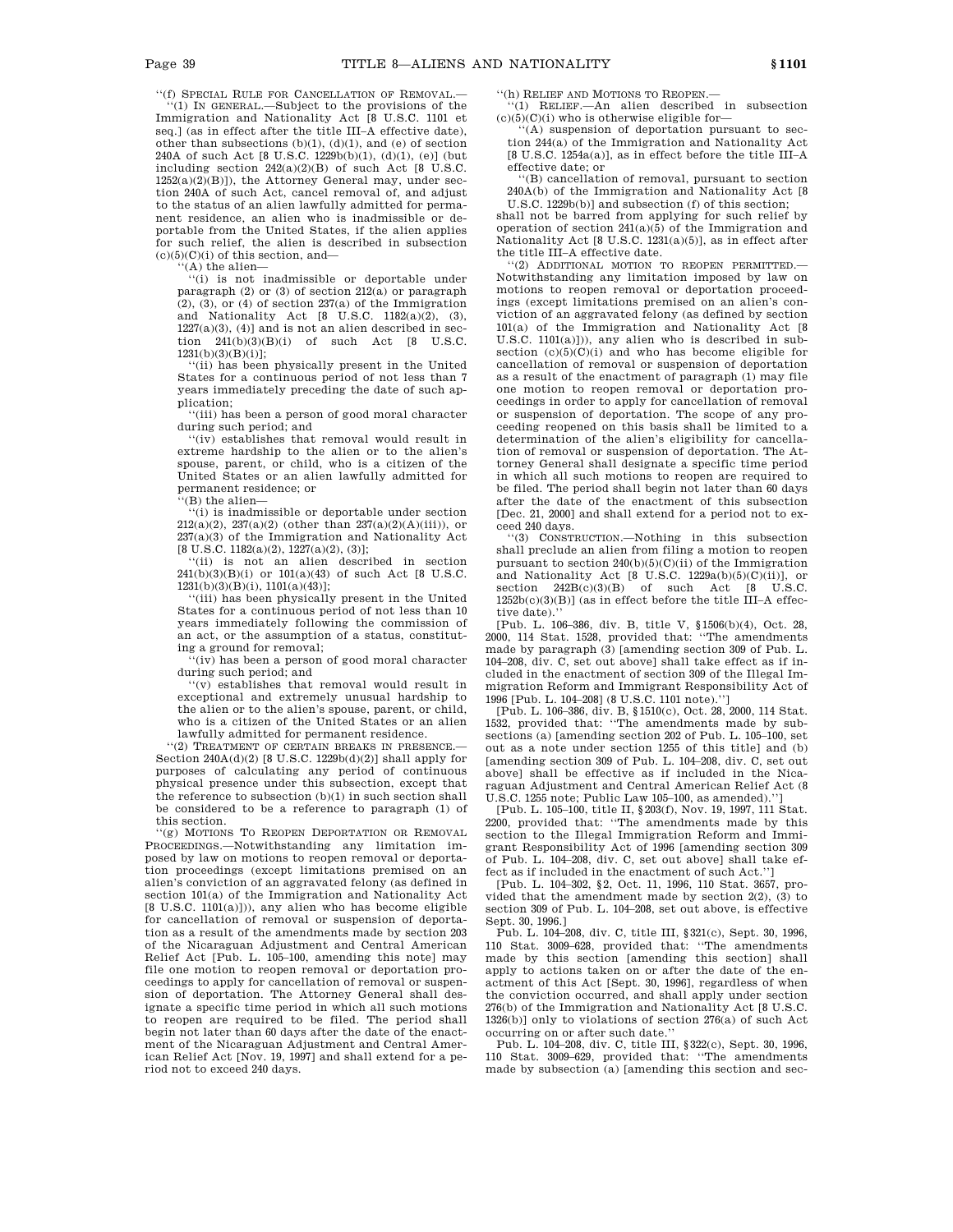tion 1182 of this title] shall apply to convictions and sentences entered before, on, or after the date of the enactment of this Act [Sept. 30, 1996]. Subparagraphs (B) and (C) of section 240(c)(3) of the Immigration and Nationality Act [8 U.S.C. 1229a(c)(3)(B), (C)], as inserted by section 304(a)(3) of this division, shall apply to proving such convictions.''

Pub. L. 104–208, div. C, title III, §361(b), Sept. 30, 1996, 110 Stat. 3009–645, provided that: ''The amendment made by subsection (a) [amending this section] shall take effect on the date of the enactment of this Act [Sept. 30, 1996].''

Pub. L. 104–208, div. C, title III, §371(d)(1), Sept. 30, 1996, 110 Stat. 3009–646, provided that: ''Subsections (a) and (b) [amending this section and sections 1105a, 1159, 1224, 1225, 1226, 1252, 1252b, 1323, and 1362 of this title] shall take effect on the date of the enactment of this Act [Sept. 30, 1996].''

Pub. L. 104–208, div. C, title V, §591, Sept. 30, 1996, 110 Stat. 3009–688, provided that: ''Except as provided in this title [enacting sections 1369 to 1371 and 1623 and 1624 of this title, amending sections 1182, 1183, 1183a, 1612, 1631, 1632, 1641, and 1642 of this title, section 506 of Title 18, Crimes and Criminal Procedure, section 1091 of Title 20, Education, and sections 402, 1320b–7, and 1436a of Title 42, The Public Health and Welfare, enacting provisions set out as notes under this section, sections 1182, 1183a, 1611, 1612, and 1621 of this title, and sections 402 and 1436a of Title 42, and repealing provisions set out as a note under section 1183a of this title], this title and the amendments made by this title shall take effect on the date of the enactment of this Act [Sept. 30, 1996].''

Pub. L. 104–208, div. C, title VI, §625(c), Sept. 30, 1996, 110 Stat. 3009–700, provided that: ''The amendments made by subsection (a) [amending this section and section 1184 of this title] shall apply to individuals who obtain the status of a nonimmigrant under section  $101(a)(15)(F)$  of the Immigration and Nationality Act [8] U.S.C. 1101(a)(15)(F)] after the end of the 60-day period beginning on the date of the enactment of this Act [Sept. 30, 1996], including aliens whose status as such a nonimmigrant is extended after the end of such period.''

Pub. L. 104–208, div. C, title VI, §671(a)(7), Sept. 30, 1996, 110 Stat. 3009–721, provided that: ''The amendments made by this subsection [amending this section, sections 1184, 1251, 1255, 1258, and 1324 of this title, and provisions set out as a note under section 1252 of this title] shall be effective as if included in the enactment

of the VCCLEA [Pub. L. 103–322].'' Pub. L. 104–208, div. C, title VI, §671(b)(14), Sept. 30, 1996, 110 Stat. 3009–722, provided that: ''Except as otherwise provided in this subsection [amending this section and sections 1252a, 1255b, 1323, 1356, and 1483 of this title, enacting provisions set out as notes under sections 1161 and 1433 of this title, and amending provisions set out as notes under this section and sections 1255a, 1323, and 1401 of this title], the amendments made by this subsection shall take effect as if included in the enactment of INTCA [Pub. L. 103–416].''

Pub. L. 104–132, title IV, §440(f), Apr. 24, 1996, 110 Stat. 1278, provided that: ''The amendments made by subsection (e) [amending this section] shall apply to convictions entered on or after the date of the enactment of this Act [Apr. 24, 1996], except that the amendment made by subsection (e)(3) [amending this section] shall take effect as if included in the enactment of section 222 of the Immigration and Nationality Technical Corrections Act of 1994 [Pub. L. 103-416].

### EFFECTIVE DATE OF 1994 AMENDMENTS

Pub. L. 103–416, title II, §219(dd), Oct. 25, 1994, 108 Stat. 4319, provided that: ''Except as otherwise specifically provided in this section, the amendments made by this section [amending this section and sections 1151, 1153, 1154, 1160, 1182, 1188, 1251, 1252, 1252b, 1254a, 1255, 1255a, 1256, 1288, 1302, 1322, 1323, 1324a, 1324b, 1324c, 1330, 1356, 1421, 1424, 1444, 1449, and 1522 of this title, repealing section 1161 of this title, amending provisions set out as notes under this section and sections 1182, 1254a, 1255, 1255a, and 1356 of this title, and repealing provisions set out as a note under section 1288 of this title] shall be effective as if included in the enactment of the Immigration Act of 1990 [Pub. L. 101–649].''

Pub. L. 103–416, title II, §222(b), Oct. 25, 1994, 108 Stat. 4322, provided that: ''The amendments made by this section [amending this section] shall apply to convictions entered on or after the date of enactment of this Act [Oct. 25, 1994].''

Amendment by Pub. L. 103–236 applicable with respect to officials, offices, and bureaus of Department of State when executive orders, regulations, or departmental directives implementing the amendments by sections 161 and 162 of Pub. L. 103–236 become effective, or 90 days after Apr. 30, 1994, whichever comes earlier, see section 161(b) of Pub. L. 103–236, as amended, set out as a note under section 2651a of Title 22, Foreign Relations and Intercourse.

### EFFECTIVE DATE OF 1991 AMENDMENT

Pub. L. 102–232, title II, §208, Dec. 12, 1991, 105 Stat. 1742, provided that: ''The provisions of, and amendments made by, this title [amending this section and section 1184 of this title and enacting provisions set out as notes under this section and section 1184 of this title] shall take effect on April 1, 1992.''

Pub. L. 102–232, title III, §302(e)(8), Dec. 12, 1991, 105 Stat. 1746, provided that the amendments made by section 302(e)(8)(A) are effective as if included in section 162(e) of the Immigration Act of 1990, Pub. L. 101–649.

Pub. L. 102–232, title III, §305(m), Dec. 12, 1991, 105 Stat. 1750, provided that the amendments made by section 305(m)(1) are effective as if included in section 407(d) of the Immigration Act of 1990, Pub. L. 101–649.

Pub. L. 102–232, title III, §310, Dec. 12, 1991, 105 Stat. 1759, as amended by Pub. L. 103–416, title II, §219(z)(9), Oct. 25, 1994, 108 Stat. 4318, provided that: ''Except as otherwise specifically provided, the amendments made by (and provisions of)—

''(1) sections 302 through 308 [amending this section, sections 1102, 1105a, 1151 to 1154, 1157, 1159 to 1161, 1182, 1184, 1186a to 1188, 1201, 1221, 1226, 1227, 1229, 1251, 1252, 1252b, 1254 to 1255a, 1281, 1282, 1284, 1288, 1322, 1323, 1324a to 1324c, 1325, 1357, 1421, 1423, 1433, 1439 to 1441, 1443, 1445 to 1449, 1451, 1452, and 1455 of this title, and section 3753 of Title 42, The Public Health and Welfare, enacting provisions set out as notes under this section and sections 1151, 1157, 1160, 1182, 1251, 1252, 1254a, and 1255 of this title, and amending provisions set out as notes under this section and sections 1105a, 1153, 1158, 1160, 1184, 1201, 1251, 1254a, 1255, and 1421 of this title] shall take effect as if included in the enactment of the Immigration Act of 1990 [Pub. L. 101–649], and

''(2) section 309(b) [amending this section and sections 1154, 1160, 1182, 1188, 1252, 1252a, 1324a, 1356, 1424, and 1455 of this title and enacting provisions set out as a note under this section] shall take effect on the date of the enactment of this Act [Dec. 12, 1991].

Pub. L. 102–110, §2(d), Oct. 1, 1991, 105 Stat. 557, provided that: ''This section [amending this section and sections 1153 and 1255 of this title] shall take effect 60 days after the date of the enactment of this Act [Oct. 1, 1991].''

### EFFECTIVE DATE OF 1990 AMENDMENT

Pub. L. 101–649, title I, §161, Nov. 29, 1990, 104 Stat. 5008, as amended by Pub. L. 102–110, §4, Oct. 1, 1991, 105 Stat. 557; Pub. L. 102–232, title III, §302(e)(1), (2), Dec. 12, 1991, 105 Stat. 1745; Pub. L. 103–416, title II, §§218, 219(aa), Oct. 25, 1994, 108 Stat. 4316, 4319; Pub. L. 104–208, div. C, title VI, §671(f), Sept. 30, 1996, 110 Stat. 3009–724, provided that:

''(a) IN GENERAL.—Except as otherwise provided in this title, this title and the amendments made by this title [enacting section 1186b of this title, amending this section, sections 1103, 1151 to 1154, 1157, 1159, 1182, 1251, 1254, 1255, and 1325 of this title, section 3304 of Title 26,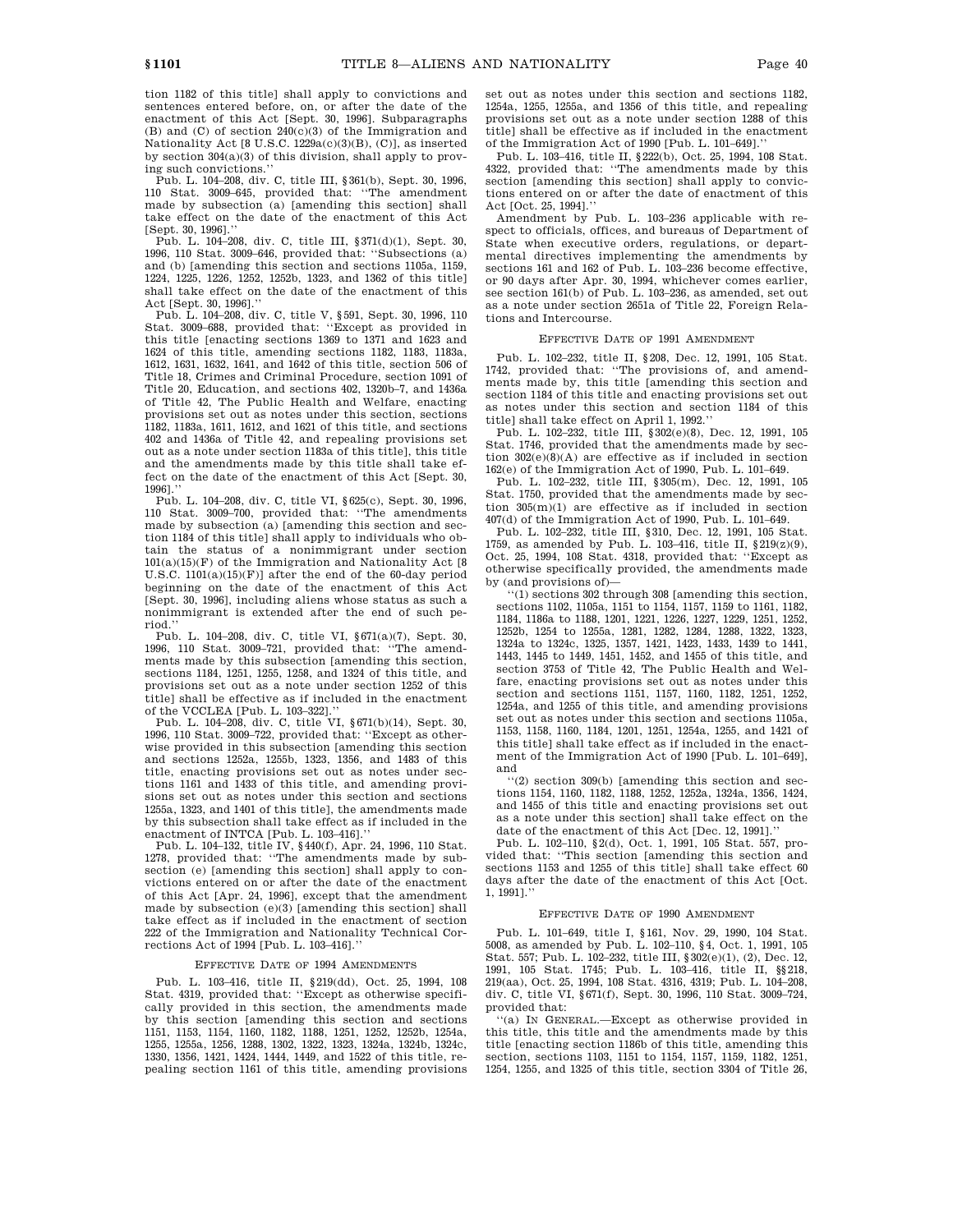Internal Revenue Code, and section 1382c of Title 42, The Public Health and Welfare, enacting provisions set out as notes under this section and sections 1152, 1153, 1159, 1182, 1201, and 1251 of this title, and amending provisions set out as notes under section 1255 of this title] shall take effect on October 1, 1991, and apply beginning with fiscal year 1992.

'(b) PROVISIONS TAKING EFFECT UPON ENACTMENT.-The following sections (and amendments made by such sections) shall take effect on the date of the enactment of this Act [Nov. 29, 1990] and (unless otherwise provided) apply to fiscal year 1991:

''(1) Section 103 [enacting provisions set out as a note under section 1152 of this title] (relating to per country limitation for Hong Kong).

''(2) Section 104 [amending sections 1157 and 1159 of this title and enacting provisions set out as notes under section 1159 of this title] (relating to asylee adjustments).

'(3) Section 124 [enacting provisions set out as a note under section 1153 of this title] (relating to transition for employees of certain U.S. businesses in Hong Kong).

 $(4)$  Section 133 [enacting provisions set out as a note under section 1153 of this title] (relating to oneyear diversity transition for aliens who have been notified of availability of NP–5 visas).

''(5) Section 134 [enacting provisions set out as a note under section 1153 of this title] (relating to transition for displaced Tibetans).

'(6) Section 153 [amending this section and section 1251 of this title and enacting provisions set out as a note under section 1251 of this title] (relating to special immigrants who are dependent on a juvenile court).

'(7) Section 154 [enacting provisions set out as a note under section 1201 of this title] (permitting extension of validity of visas for certain residents of Hong Kong).

 $(8)$  Section 155 [enacting provisions set out as a note under section 1153 of this title] (relating to expedited issuance of Lebanese second and fifth preference visas).

 $(9)$  Section 162(b) [amending section 1154 of this title] (relating to immigrant visa petitioning process), but only insofar as such section relates to visas for fiscal years beginning with fiscal year 1992.

''(c) GENERAL TRANSITIONS.—

''(1) In the case of a petition filed under section 204(a) of the Immigration and Nationality Act [8 U.S.C. 1154(a)] before October 1, 1991, for preference status under section 203(a)(3) or section 203(a)(6) of such Act [8 U.S.C. 1153(a)(3), (6)] (as in effect before such date)—

''(A) in order to maintain the priority date with respect to such a petition, the petitioner must file (by not later than October 1, 1993) a new petition for classification of the employment under paragraph (1), (2), or (3) of section 203(b) of such Act (as amended by this title), and

''(B) any labor certification under section  $212(a)(5)(A)$  of such Act required with respect to the new petition shall be deemed approved if the labor certification with respect to the previous petition was previously approved under section 212(a)(14) of such Act.

In the case of a petition filed under section 204(a) of such Act before October 1, 1991, but which is not described in paragraph (4), and for which a filing fee was paid, any additional filing fee shall not exceed onehalf of the fee for the filing of the new petition referred to in subparagraph (A).

''(2) Any petition filed under section 204(a) of the Immigration and Nationality Act before October 1, 1991, for preference status under section 203(a)(4) or section 203(a)(5) of such Act (as in effect before such date) shall be deemed, as of such date, to be a petition filed under such section for preference status under section 203(a)(3) or section 203(a)(4), respectively, of such Act (as amended by this title).

''(3) In the case of an alien who is described in section 203(a)(8) of the Immigration and Nationality Act (as in effect before October 1, 1991) as the spouse or child of an alien admitted for permanent residence as a preference immigrant under section 203(a)(3) or  $203(a)(6)$  of such  $\operatorname{Act}$  (as in effect before such date) and who would be entitled to enter the United States under such section 203(a)(8) but for the amendments made by this title [see subsec. (a) above], such an alien shall be deemed to be described in section 203(d) of such Act as the spouse or child of an alien described in section  $203(b)(2)$  or  $203(b)(3)(A)(i)$ , respectively, of such Act with the same priority date as that of the principal alien.

''(4)(A) Subject to subparagraph (B), any petition filed before October 1, 1991, and approved on any date, to accord status under section  $203(a)(3)$  or  $203(a)(6)$  of the Immigration and Nationality Act (as in effect before such date) shall be deemed, on and after October 1, 1991 (or, if later, the date of such approval), to be a petition approved to accord status under section 203(b)(2) or under the appropriate classification under section 203(b)(3), respectively, of such Act (as in effect on and after such date). Nothing in this subparagraph shall be construed as exempting the beneficiaries of such petitions from the numerical limitations under section 203(b)(2) or 203(b)(3) of such Act.

''(B) Subparagraph (A) shall not apply more than two years after the date the priority date for issuance of a visa on the basis of such a petition has been reached.

''(d) ADMISSIBILITY STANDARDS.—When an immigrant, in possession of an unexpired immigrant visa issued before October 1, 1991, makes application for admission, the immigrant's admissibility under paragraph (7)(A) of section 212(a) of the Immigration and Nationality Act  $[8 \text{ U.S.C. } 1182(a)(7)(\text{A})]$  shall be determined under the provisions of law in effect on the date of the issuance of such visa.

''(e) CONSTRUCTION.—Nothing in this title [see subsec. (a) above] shall be construed as affecting the provisions of section 19 of Public Law 97–116 [8 U.S.C. 1151 note], section 2(c)(1) of Public Law 97–271 [8 U.S.C. 1255 note], or section 202(e) of Public Law 99–603 [8 U.S.C. 1255a note].

[Pub. L. 103–416, title II, §219(aa), Oct. 25, 1994, 108 Stat. 4319, provided that the amendment made by section  $219(aa)$  to section  $161(c)(3)$  of Pub. L.  $101-649$ , set out above, is effective as if included in section 4 of Pub. L. 102–110, see below.]

[Pub. L. 102–110, §4, Oct. 1, 1991, 105 Stat. 557, provided that the amendment made by section 4, adding pars. (3) and (4) to section 161(c) of Pub. L. 101–649, set out above, is effective as if included in the Immigration Act of 1990, Pub. L. 101–649.]

Pub. L. 101–649, title I, §162(f)(3), Nov. 29, 1990, 104 Stat. 5012, provided that: ''The amendments made by this subsection [amending this section, section 1182 of this title, and provisions set out as a note under section 1255 of this title] shall apply as though included in the enactment of the Immigration Nursing Relief Act

of 1989 [Pub. L. 101–238].'' Pub. L. 101–649, title II, §203(d), Nov. 29, 1990, 104 Stat. 5019, provided that: ''The amendments made by this section [enacting section 1288 of this title and amending this section and section 1281 of this title] shall apply to services performed on or after 180 days after the date of the enactment of this Act [Nov. 29, 1990].

Pub. L. 101–649, title II, §231, Nov. 29, 1990, 104 Stat. 5028, provided that: ''Except as otherwise provided in this title, this title, and the amendments made by this title [enacting section 1288 of this title, amending this section and sections 1182, 1184, 1187, 1281, and 1323 of this title, and enacting provisions set out as notes under this section and sections 1182, 1184, 1187, and 1288 of this title], shall take effect on October 1, 1991, except that sections 222 and 223 [enacting provisions set out as notes under this section] shall take effect on the date

of the enactment of this Act [Nov. 29, 1990].'' Amendment by section 407(a)(2) of Pub. L. 101–649 effective Nov. 29, 1990, with general savings provisions,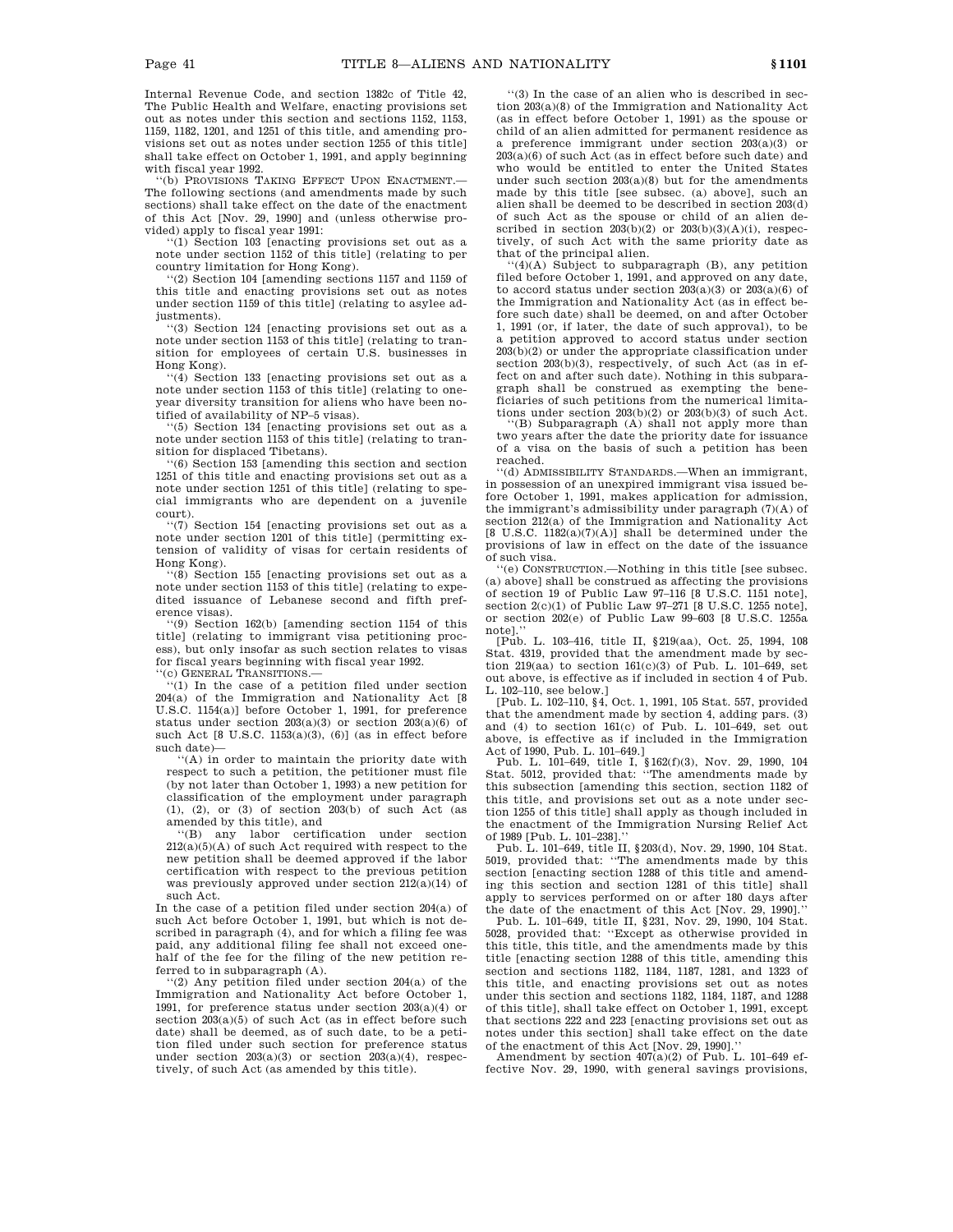see section 408(a)(3), (d) of Pub. L. 101–649, set out as an Effective Date of 1990 Amendment; Savings Provisions note under section 1421 of this title.

Pub. L. 101–649, title V, §501(b), Nov. 29, 1990, 104 Stat. 5048, provided that: ''The amendments made by subsection (a) [amending this section] shall apply to offenses committed on or after the date of the enactment of this Act [Nov. 29, 1990], except that the amendments made by paragraphs (2) and (5) of subsection (a) shall be effective as if included in the enactment of section 7342 of the Anti-Drug Abuse Act of 1988 [Pub. L. 100–690].''

Pub. L. 101–649, title V, §509(b), Nov. 29, 1990, 104 Stat. 5051, as amended by Pub. L. 102–232, title III, §306(a)(7), Dec. 12, 1991, 105 Stat. 1751, provided that: ''The amendment made by subsection (a) [amending this section] shall take effect on the date of the enactment of this Act [Nov. 29, 1990] and shall apply to convictions occurring on or after such date, except with respect to conviction for murder which shall be considered a bar to good moral character regardless of the date of the conviction.''

Pub. L. 101–649, title VI, §601(e), Nov. 29, 1990, 104 Stat. 5077, provided that:

''(1) Except as provided in paragraph (2), the amendments made by this section [amending section 1182 of this title] and by section 603(a) of this Act [amending this section and sections 1102, 1153, 1157, 1159, 1160, 1161, 1181, 1183, 1201, 1224, 1225, 1226, 1254a, 1255a, 1259, 1322, and 1327 of this title, repealing section 2691 of Title 22, Foreign Relations and Intercourse, amending provisions set out as notes under this section and sections 1255 and 1255a of this title, and repealing provisions set out as notes under section 1182 of this title] shall apply to individuals entering the United States on or after June 1, 1991.

''(2) The amendments made by paragraphs (5) and (13) of section 603(a) [amending sections 1160 and 1255a of this title] shall apply to applications for adjustment of status made on or after June 1, 1991.''

### EFFECTIVE DATE OF 1989 AMENDMENT

Amendment by Pub. L. 101–238 applicable to classification petitions filed for nonimmigrant status only during the 5-year period beginning on the first day of the 9th month beginning after Dec. 18, 1989, see section 3(d) of Pub. L. 101–238, set out as a note under section 1182 of this title.

Pub. L. 101–162, title VI, §611(b), Nov. 21, 1989, 103 Stat. 1039, provided that: ''The amendment made by subsection (a) [amending this section] shall take effect on October 1, 1989, upon the expiration of the similar amendment made by section 210(a) of the Department of Justice Appropriations Act, 1989 (title II of Public Law 100–459, 102 Stat. 2203).''

### EFFECTIVE AND TERMINATION DATES OF 1988 AMENDMENT

Pub. L. 100–525, §2(s), Oct. 24, 1988, 102 Stat. 2614, provided that: ''The amendments made by this section [amending this section, sections 1160, 1161, 1184, 1186, 1187, 1188, 1251, 1254, 1255, 1255a, 1259, 1324, 1324a, 1324b, and 1357 of this title, section 1546 of Title 18, Crimes and Criminal Procedure, and section 1091 of Title 20, Education, amending provisions set out as notes under this section and sections 1188 and 1255a of this title and section 1802 of Title 29, Labor, and repealing provisions set out as a note under section 1255a of this title] shall be effective as if they were included in the enactment of the Immigration Reform and Control Act of 1986 [Pub. L. 99–603].''

Pub. L. 102–232, title III, §309(b)(15), Dec. 12, 1991, 105 Stat. 1759, provided that: ''The amendments made by section 8 of the Immigration Technical Corrections Act of 1988 [Pub. L. 100–525, amending this section, sections 1152, 1182, 1201 to 1202, 1301, 1302, 1304, 1356, 1409, 1431 to 1433, 1452, 1481, and 1483 of this title, and section 4195 of Title 22, Foreign Relations and Intercourse, enacting provisions set out as notes under this section, sections 1153, 1201, 1401, 1409, 1451, and 1481 of this title, and section 4195 of Title 22, and amending provisions set out as notes under this section and section 1153 of this title] shall be effective as if included in the enactment of the Immigration and Nationality Act Amendments of 1986 (Public Law 99–653).''

Pub. L. 100–459, title II, §210(b), Oct. 1, 1988, 102 Stat. 2203, provided that: ''The amendment made by subsection (a) [amending this section] shall take effect as if included in the enactment of section 315 of the Immigration Reform and Control Act of 1986 [Pub. L. 99–603] and shall expire on October 1, 1989.''

### EFFECTIVE DATE OF 1986 AMENDMENT

Pub. L. 99–653, §23(a), as added by Pub. L. 100–525, §8(r), Oct. 24, 1988, 102 Stat. 2618, provided that: ''The amendments made by sections 2, 4, and 7 [amending this section and sections 1152, 1182, 1228, 1251, and 1356 of this title] apply to visas issued, and admissions occurring, on or after November 14, 1986.''

Amendment by section 301(a) of Pub. L. 99–603 applicable to petitions and applications filed under sections 1184(c) and 1188 of this title on or after the first day of the seventh month beginning after Nov. 6, 1986, see section 301(d) of Pub. L. 99–603, as amended, set out as an Effective Date note under section 1188 of this title.

#### EFFECTIVE DATE OF 1981 AMENDMENT

Pub. L. 97–116, §21, Dec. 29, 1981, 95 Stat. 1622, provided that:

''(a) Except as provided in subsection (b) and in section 5(c) [set out as a note under section 1182 of this title], the amendments made by this Act [see Short Title of 1981 Amendment note below] shall take effect on the date of the enactment of this Act [Dec. 29, 1981].

 $'(b)(1)$  The amendments made by section  $2(a)$  [amending this section] shall apply on and after the first day of the sixth month beginning after the date of the enactment of this Act [Dec. 29, 1981].

''(2) The amendment made by section 16 [amending section 1455 of this title] shall apply to fiscal years beginning on or after October 1, 1981.''

### EFFECTIVE DATE OF 1980 AMENDMENT

Pub. L. 96–212, title II, §204(a)–(c), Mar. 17, 1980, 94 Stat. 108, provided that:

 $'(a)$  Except as provided in subsections (b) and (c), this title and the amendments made by this title [enacting sections 1157, 1158, and 1159 of this title, amending this section and sections 1151 to 1153, 1181, 1182, 1253, and 1254 of this title, enacting provisions set out as notes under sections 1153, 1157, 1158, 1182, and 1521 of this title, and amending provisions set out as a note under sections 1182 and 1255 of this title] shall take effect on the date of the enactment of this Act [Mar. 17, 1980], and shall apply to fiscal years beginning with the fiscal year beginning October 1, 1979.

''(b)(1)(A) Section 207(c) of the Immigration and Nationality Act (as added by section 201(b) of this Act) [section 1157(c) of this title] and the amendments made by subsections (b), (c), and (d) of section 203 of this Act  $I$ amending sections 1152, 1153, 1182, and 1254 of this title] shall take effect on April 1, 1980.

''(B) The amendments made by section 203(f) [amending section 1182 of this title] shall apply to aliens paroled into the United States on or after the sixtieth day after the date of the enactment of this Act [Mar. 17, 1980].

 $\cdot$ <sup>'</sup> $\cdot$ (C) The amendments made by section 203(i) [amending section 1153 of this title and provisions set out as notes under section 1255 of this title] shall take effect immediately before April 1, 1980.

''(2) Notwithstanding sections 207(a) and 209(b) of the Immigration and Nationality Act (as added by section  $201(b)$  of this Act) [sections 1157(a) and 1159(b) of this title], the fifty thousand and five thousand numerical limitations specified in such respective sections shall, for fiscal year 1980, be equal to 25,000 and 2,500, respectively.

''(3) Notwithstanding any other provision of law, for fiscal year 1980—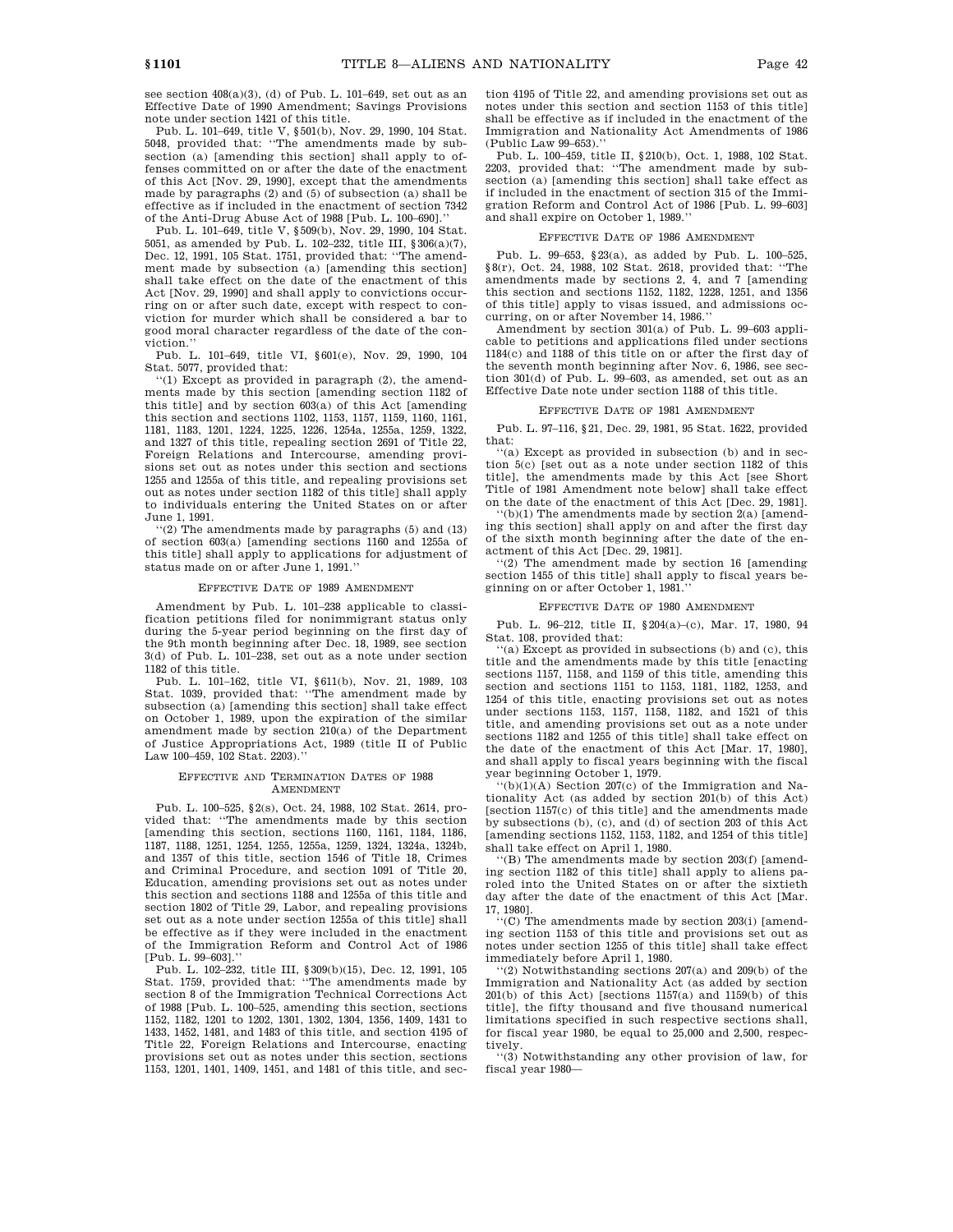''(A) the fiscal year numerical limitation specified in section 201(a) of the Immigration and Nationality Act [section 1151(a) of this title] shall be equal to 280,000, and

''(B) for the purpose of determining the number of immigrant visa and adjustments of status which may be made available under sections 203(a)(2) and  $202(e)(2)$  of such Act [sections  $1153(a)(2)$  and  $1152(e)(2)$ of this title], the granting of a conditional entry or adjustment of status under section 203(a)(7) or  $202(e)(7)$  of such Act after September 30, 1979, and before April 1, 1980, shall be considered to be the granting of an immigrant visa under section  $203(a)(2)$  or 202(e)(2), respectively, of such Act during such period.

 $''(c)(1)$  The repeal of subsections (g) and (h) of section 203 of the Immigration and Nationality Act, made by section  $203(c)(8)$  of this title [section  $1153(g)$  and (h) of this title], shall not apply with respect to any individual who before April 1, 1980, was granted a conditional entry under section 203(a)(7) of the Immigration and Nationality Act (and under section 202(e)(7) of such Act [section 1152(e)(7) of this title], if applicable), as in effect immediately before such date, and it shall not apply to any alien paroled into the United States be-fore April 1, 1980, who is eligible for the benefits of section 5 of Public Law 95–412 [set out as a note under sec-

tion 1182 of this title]. ''(2) An alien who, before April 1, 1980, established a date of registration at an immigration office in a foreign country on the basis of entitlement to a conditional entrant status under section 203(a)(7) of the Immigration and Nationality Act (as in effect before such date) [section  $1153(a)(7)$  of this title], shall be deemed to be entitled to refugee status under section 207 of such Act (as added by section 201(b) of this title) [section 1157 of this title] and shall be accorded the date of registration previously established by that alien. Nothing in this paragraph shall be construed to preclude the acquisition by such an alien of a preference status under section 203(a) of such Act.

 $\lq(3)$  The provisions of paragraphs  $(14)$ ,  $(15)$ ,  $(20)$ ,  $(21)$ , (25), and (32) if section 212(a) of the Immigration and Nationality Act [former section 1182(a)(14), (15), (20), (21), (25), and (32) of this title] shall not be applicable to any alien who has entered the United States before April 1, 1980, pursuant to section 203(a)(7) of such Act [section 1153(a)(7) of this title] or who has been paroled as a refugee into the United States under section 212(d)(5) of such Act, and who is seeking adjustment of status, and the Attorney General may waive any other provision of section 212(a) of such Act (other than paragraph (27), (29), or (33) and other than so much of paragraph (23) as relates to trafficking in narcotics) with respect to such an alien for humanitarian purposes, to assure family unity, or when it is otherwise in the public interest.

#### EFFECTIVE DATE OF 1979 AMENDMENT

Pub. L. 96–70, title III, §3201(d)(1), Sept. 27, 1979, 93 Stat. 497, provided that: ''The amendments made by this section [amending this section and section 1182 of this title] shall take effect on the date of the enactment of this Act [Sept. 27, 1979].''

### EFFECTIVE DATE OF 1977 AMENDMENT

Pub. L. 94–484, title VI, §602(d), as added by Pub. L. 95–83, title III, §307(q)(3), Aug. 1, 1977, 91 Stat. 395, pro-vided that: ''This section [amending this section and enacting provisions set out as a note under section 1182 of this title] and the amendment made by subsection (c) [amending this section] are effective January 10, 1977, and the amendments made by subsections (b)(4) and (d) of section 601 [amending this section and section 1182 of this title] shall apply only on and after January 10, 1978, notwithstanding subsection (f) of such section [set out as an Effective Date of 1976 Amendments note under section 1182 of this title].''

#### EFFECTIVE DATE OF 1976 AMENDMENT

Pub. L. 94–571, §10, Oct. 20, 1976, 90 Stat. 2707, provided that: ''The foregoing provisions of this Act, including the amendments made by such provisions [see Short Title of 1976 Amendment note below], shall become effective on the first day of the first month which begins more than sixty days after the date of enactment of this Act [Oct. 20, 1976].''

Amendment by section 601(b)(4) of Pub. L. 94–484 applicable only on and after Jan. 10, 1978, notwithstanding section 601(f) of Pub. L. 94–484, see section 602(d) of Pub. L. 94–484, as added by section 307(q)(3) of Pub. L. 95–83, set out as an Effective Date of 1977 Amendment note above.

Amendment by Pub. L. 94–484 effective ninety days after Oct. 12, 1976, see section 601(f) of Pub. L. 94–484, set out as a note under section 1182 of this title.

### EFFECTIVE DATE OF 1965 AMENDMENT

For effective date of amendment by Pub. L. 89–236, see section 20 of Pub. L. 89–236, set out as a note under section 1151 of this title.

### EFFECTIVE DATE

Act June 27, 1952, ch. 477, title IV, §407, 66 Stat. 281, provided that: ''Except as provided in subsection (k) of section 401 [former section 1106(k) of this title], this Act [this chapter] shall take effect at 12:01 ante meridian United States Eastern Standard Time on the one hundred eightieth day immediately following the date of its enactment [June 27, 1952].''

### SHORT TITLE OF 2020 AMENDMENT

Pub. L. 116–159, div. D, title I, §4101, Oct. 1, 2020, 134 Stat. 738, provided that: ''This title [amending section 1356 of this title and enacting provisions set out as notes under sections 1103 and 1356 of this title] may be cited as the 'Emergency Stopgap USCIS Stabilization Act'.

Pub. L. 116–133, §1, Mar. 26, 2020, 134 Stat. 274, provided that: ''This Act [amending section 1431 of this title] may be cited as the 'Citizenship for Children of Military Members and Civil Servants Act'.

### SHORT TITLE OF 2018 AMENDMENT

Pub. L. 115–226, §1, Aug. 1, 2018, 132 Stat. 1625, provided that: ''This Act [enacting provisions set out as a note under this section] may be cited as the 'Knowledgeable Innovators and Worthy Investors Act' or the 'KIWI Act'.''

#### SHORT TITLE OF 2015 AMENDMENT

Pub. L. 114–113, div. O, title II, §201, Dec. 18, 2015, 129 Stat. 2988, provided that: ''This title [enacting section 1187a of this title, amending sections 1187 and 1732 of this title, and enacting provisions set out as a note under section 1187 of this title] may be cited as the 'Visa Waiver Program Improvement and Terrorist Travel Prevention Act of 2015'.

Pub. L. 114–70, §1, Oct. 16, 2015, 129 Stat. 561, provided that: ''This Act [amending section 1201 of this title] may be cited as the 'Adoptive Family Relief Act'.''

#### SHORT TITLE OF 2014 AMENDMENT

Pub. L. 113–74, §1, Jan. 16, 2014, 127 Stat. 1212, provided that: ''This Act [amending section 1431 of this title] may be cited as the 'Accuracy for Adoptees Act'.''

#### SHORT TITLE OF 2010 AMENDMENT

Pub. L. 111–287, §1, Nov. 30, 2010, 124 Stat. 3058, provided that: ''This Act [amending this section and section 1182 of this title and enacting provisions set out as a note under this section] may be cited as [the] 'International Adoption Simplification Act'.''

### SHORT TITLE OF 2008 AMENDMENT

Pub. L. 110–391, §1, Oct. 10, 2008, 122 Stat. 4193, provided that: ''This Act [amending this section and enacting provisions set out as notes under this section] may be cited as [the] 'Special Immigrant Nonminister Religious Worker Program Act'.''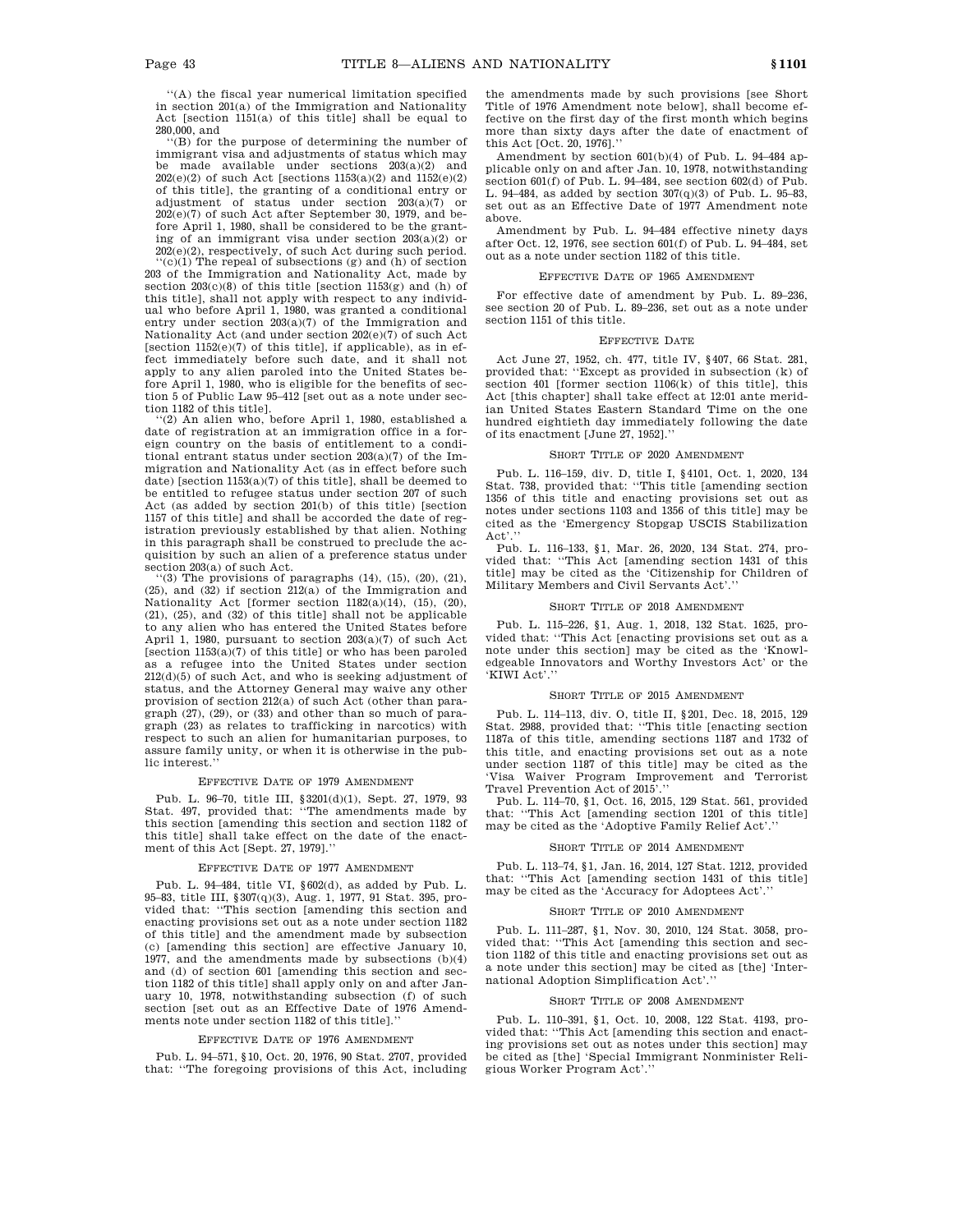Pub. L. 110–382, §1, Oct. 9, 2008, 122 Stat. 4087, which provided that Pub. L. 110–382 could be cited as the ''Military Personnel Citizenship Processing Act'', was repealed by Pub. L. 110–382, §4, Oct. 9, 2008, 122 Stat. 4089, effective 5 years after Oct. 9, 2008.

Pub. L. 110–251, §1, June 26, 2008, 122 Stat. 2319, provided that: ''This Act [enacting sections 1440f and 1440g of this title] may be cited as the 'Kendell Frederick Citizenship Assistance Act'.''

### SHORT TITLE OF 2007 AMENDMENT

Pub. L. 110–53, title VII, §711(a), Aug. 3, 2007, 121 Stat. 338, provided that: ''This section [amending section 1187 of this title and enacting provisions set out as notes under section 1187 of this title] may be cited as the 'Secure Travel and Counterterrorism Partnership Act of 2007'.''

Pub. L. 109–477, §1, Jan. 12, 2007, 120 Stat. 3572, provided that: ''This Act [enacting and amending provisions set out as notes under section 1182 of this title] may be cited as the 'Physicians for Underserved Areas Act'.''

#### SHORT TITLE OF 2006 AMENDMENT

Pub. L. 109–463, §1, Dec. 22, 2006, 120 Stat. 3477, provided that: ''This Act [amending section 1184 of this title] may be cited as either the 'Creating Opportunities for Minor League Professionals, Entertainers, and Teams through Legal Entry Act of 2006' or the 'COM-PETE Act of 2006'.

Pub. L. 109–423, §1, Dec. 20, 2006, 120 Stat. 2900, provided that: ''This Act [enacting and amending provisions set out as notes under section 1182 of this title] may be cited as the 'Nursing Relief for Disadvantaged Areas Reauthorization Act of 2005'.''

Pub. L. 109–367, §1, Oct. 26, 2006, 120 Stat. 2638, provided that: ''This Act [enacting provisions set out as a note under section 1701 of this title and amending provisions set out as a note under section 1103 of this title] may be cited as the 'Secure Fence Act of 2006'.

Pub. L. 109–162, title VIII, §831, Jan. 5, 2006, 119 Stat. 3066, provided that: ''This subtitle [subtitle D (§§831–834) of title VIII of Pub. L. 109–162, enacting section 1375a of this title, amending section 1184 of this title, repealing section 1375 of this title, and enacting provisions set out as notes under sections 1184 and 1202 of this title] may be cited as the 'International Marriage Broker Regulation Act of 2005'.''

### SHORT TITLE OF 2005 AMENDMENT

Pub. L. 109–13, div. B, §1, May 11, 2005, 119 Stat. 302, provided that: ''This division [enacting section 1778 of this title, amending this section, sections 1157 to 1159, 1182, 1184, 1227, 1229a, 1231, 1252, and 1356 of this title, and section 1028 of Title 18, Crimes and Criminal Procedure, enacting provisions set out as notes under this section, sections 1157, 1158, 1182, 1184, 1227, 1252, 1712, and 1721 of this title, and section 30301 of Title 49, Transportation, amending provisions set out as notes under sections 1103, 1153, and 1184 of this title, and repealing provisions set out as a note under section 30301

of Title 49] may be cited as the 'REAL ID Act of 2005'.'' Pub. L. 109–13, div. B, title IV, §401, May 11, 2005, 119 Stat. 318, provided that: ''This title [amending sections 1184 and 1356 of this title and enacting and amending provisions set out as notes under section 1184 of this title] may be cited as the 'Save Our Small and Seasonal Businesses Act of 2005'.''

### SHORT TITLE OF 2004 AMENDMENT

Pub. L. 108–447, div. J, title IV, §401, Dec. 8, 2004, 118 Stat. 3351, provided that: ''This title [enacting sections 1380 and 1381 of this title, amending sections 1182, 1184, and 1356 of this title, section 2916a of Title 29, Labor, and section 1869c of Title 42, The Public Health and Welfare, and enacting provisions set out as notes under this section and sections 1182 and 1184 of this title] may

be cited as the 'L–1 Visa and H–1B Visa Reform Act'.'' Pub. L. 108–447, div. J, title IV, §411, Dec. 8, 2004, 118 Stat. 3351, provided that: ''This subtitle [subtitle A (§§411–417) of title IV of div. J of Pub. L. 108–447, enacting section 1380 of this title, amending section 1184 of this title, and enacting provisions set out as notes under section 1184 of this title] may be cited as the 'L–1 Visa (Intracompany Transferee) Reform Act of 2004'.''

Pub. L. 108–447, div. J, title IV, §421, Dec. 8, 2004, 118 Stat. 3353, provided that: ''This subtitle [subtitle B (§§421–430) of title IV of div. J of Pub. L. 108–447, enacting section 1381 of this title, amending sections 1182, 1184, and 1356 of this title, section 2916a of Title 29, Labor, and section 1869c of Title 42, The Public Health and Welfare, and enacting provisions set out as notes under sections 1182 and 1184 of this title] may be cited as the 'H–1B Visa Reform Act of 2004'.''

### SHORT TITLE OF 2003 AMENDMENT

Pub. L. 108–156, §1, Dec. 3, 2003, 117 Stat. 1944, provided that: ''This Act [enacting provisions set out as a note under section 1153 of this title and amending provisions set out as notes under sections 1153, 1324a, and 1360 of this title] may be cited as the 'Basic Pilot Program Extension and Expansion Act of 2003'.''

### SHORT TITLE OF 2002 AMENDMENT

Pub. L. 107–274, §1, Nov. 2, 2002, 116 Stat. 1923, provided that: "This Act [amending this section and section 1184 of this title] may be cited as the 'Border Commuter Student Act of 2002'.''

Pub. L. 107–273, div. C, title I, §11030(a), Nov. 2, 2002, 116 Stat. 1836, provided that: ''This section [amending section 1440–1 of this title] may be cited as the 'Posthumous Citizenship Restoration Act of 2002'.

Pub. L. 107–258, §1, Oct. 29, 2002, 116 Stat. 1738, provided that: ''This Act [amending provisions set out as a note under section 1157 of this title] may be cited as the 'Persian Gulf War POW/MIA Accountability Act of 2002'.''

Pub. L. 107–208, §1, Aug. 6, 2002, 116 Stat. 927, provided that: ''This Act [amending sections 1151, 1153, 1154, 1157, and 1158 of this title and enacting provisions set out as a note under section 1151 of this title] may be cited as the 'Child Status Protection Act'.''

Pub. L. 107–150, §1, Mar. 13, 2002, 116 Stat. 74, provided that: ''This Act [amending sections 1182 and 1183a of this title and enacting provisions set out as a note under section 1182 of this title] may be cited as the 'Family Sponsor Immigration Act of 2002'.''

Pub. L. 107–128, §1, Jan. 16, 2002, 115 Stat. 2407, provided that: ''This Act [enacting and amending provisions set out as notes under section 1324a of this title] may be cited as the 'Basic Pilot Extension Act of 2001'.''

### SHORT TITLE OF 2000 AMENDMENT

Pub. L. 106–554, §1(a)(4) [div. B, title XV, §1501], Dec. 21, 2000, 114 Stat. 2763, 2763A–324, provided that: ''This title [amending section 1255 of this title, enacting provisions set out as notes under section 1255 of this title, and amending provisions set out as notes under this section and section 1255 of this title] may be cited as the 'LIFE Act Amendments of 2000'.''

Pub. L. 106–553, §1(a)(2) [title XI, §1101], Dec. 21, 2000, 114 Stat. 2762, 2762A–142, provided that: ''This title [amending this section and sections 1184, 1186a, and 1255 of this title, and enacting provisions set out as notes under this section] may be cited as—

''(1) the 'Legal Immigration Family Equity Act'; or ''(2) the 'LIFE Act'.''

Pub. L. 106–409, §1, Nov. 1, 2000, 114 Stat. 1787, provided that: ''This Act [amending this section and enacting provisions set out as a note under this section] may be cited as the 'Religious Workers Act of 2000'.''

Pub. L. 106–406, §1, Nov. 1, 2000, 114 Stat. 1755, provided that: ''This Act [amending section 1229c of this title] may be cited as the 'International Patient Act of  $2000'$ .

Pub. L. 106–396, §1, Oct. 30, 2000, 114 Stat. 1637, pro-vided that: ''This Act [amending sections 1182, 1184, 1187, and 1372 of this title, enacting provisions set out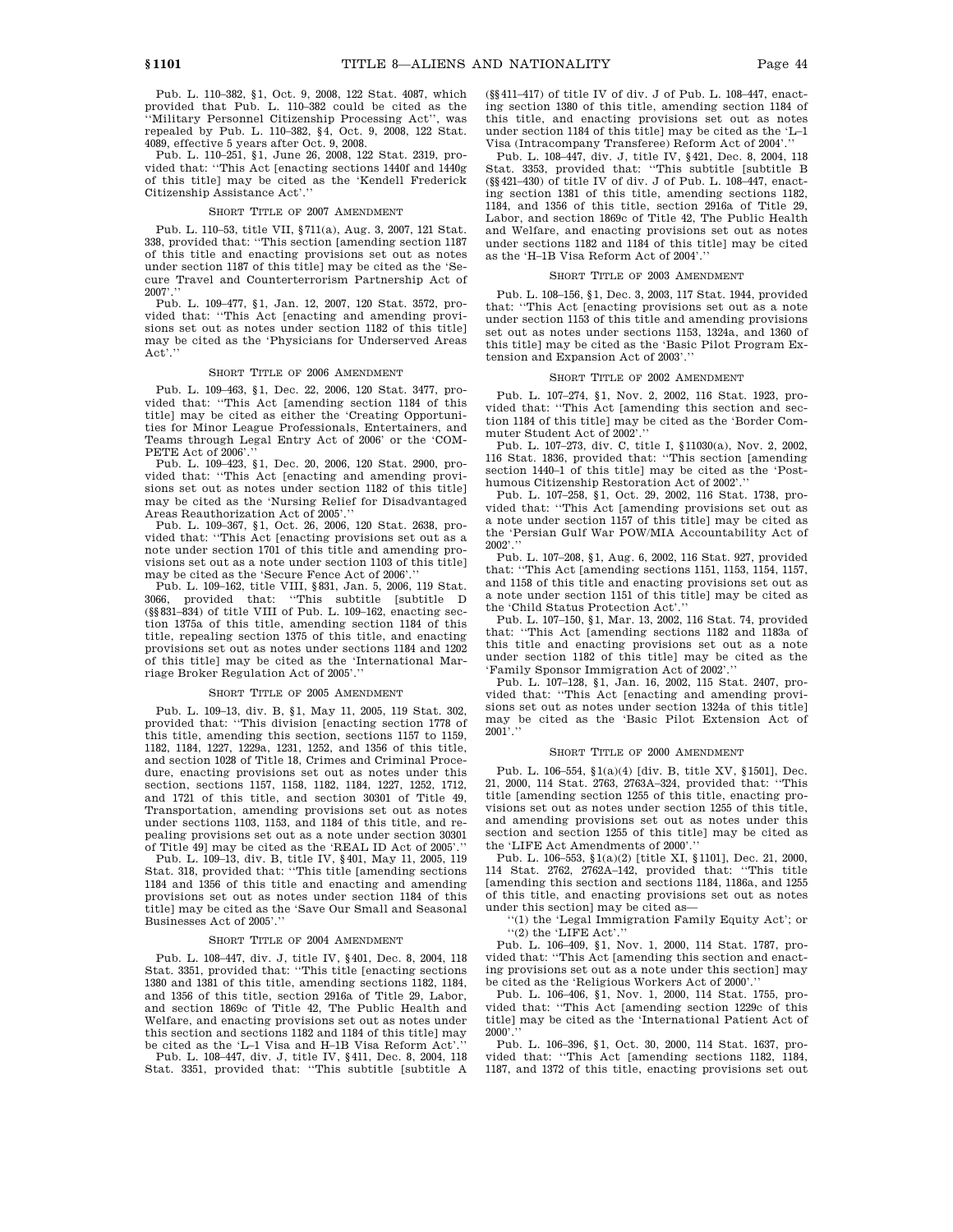as a note under section 1187 of this title and classified as a note under section 763 of Title 47, Telecommunications, and amending provisions set out as a note under section 1153 of this title] may be cited as the 'Visa Waiver Permanent Program Act'.''

Pub. L. 106–395, §1, Oct. 30, 2000, 114 Stat. 1631, provided that: ''This Act [amending this section, sections 1182, 1227, 1431, and 1433 of this title, and sections 611 and 1015 of Title 18, Crimes and Criminal Procedure, repealing section 1432 of this title, and enacting provisions set out as notes under this section, sections 1182, 1227, and 1431 of this title, and section 611 of Title 18] may be cited as the 'Child Citizenship Act of 2000'.''

Pub. L. 106–386, div. B, title V, §1501, Oct. 28, 2000, 114 Stat. 1518, provided that: ''This title [amending this section, sections 1151, 1154, 1182, 1184, 1227, 1229a, 1229b, 1255, 1367, 1430, and 1641 of this title, section 1152 of Title 20, Education, and sections 3796gg, 3796hh, and 1397*l* of Title 42, The Public Health and Welfare, enacting provisions set out as notes under this section and sections 1229a, 1229b, and 1255 of this title, and amending provisions set out as notes under this section and section 1255 of this title] may be cited as the 'Battered Immigrant Women Protection Act of 2000'.

Pub. L. 106–313, title I, §101, Oct. 17, 2000, 114 Stat. 1251, provided that: ''This title [amending sections 1152, 1154, 1182, 1184, and 1356 of this title, section 2916a of Title 29, Labor, and section 1869c of Title 42, The Public Health and Welfare, enacting provisions set out as notes under this section, sections 1153, 1184, and 1356 of this title, section 2701 of Title 29, and sections 1862 and 13751 of Title 42, and amending provisions set out as a note under section 1182 of this title] may be cited as the 'American Competitiveness in the Twenty-first Century Act of 2000'.

Pub. L. 106–215, §1, June 15, 2000, 114 Stat. 337, provided that: ''This Act [amending section 1365a of this title and enacting provisions set out as a note under section 1365a of this title] may be cited as the 'Immigration and Naturalization Service Data Management Improvement Act of 2000'.''

### SHORT TITLE OF 1999 AMENDMENT

Pub. L. 106–95, §1, Nov. 12, 1999, 113 Stat. 1312, provided that: ''This Act [amending this section and sections 1153 and 1182 of this title, enacting provisions set out as a note under section 1182 of this title, and amending provisions set out as a note under this section] may be cited as the 'Nursing Relief for Disadvantaged Areas Act of 1999'.''

### SHORT TITLE OF 1998 AMENDMENT

Pub. L. 105–277, div. A, §101(h) [title IX, §901], Oct. 21, 1998, 112 Stat. 2681–480, 2681–538, provided that: ''This title [enacting sections 1377 and 1378 of this title and provisions set out as a note under section 1255 of this title] may be cited as the 'Haitian Refugee Immigration Fairness Act of 1998'.

Pub. L. 105–277, div. C, title IV, §401(a), Oct. 21, 1998, 112 Stat. 2681–641, provided that: ''This title [enacting section 1869c of Title 42, The Public Health and Welfare, amending this section and sections 1182, 1184, and 1356 of this title, and enacting provisions set out as notes under sections 1182 and 1184 of this title and sections 2701 and 2916 of Title 29, Labor] may be cited as the 'American Competitiveness and Workforce Improvement Act of 1998'.

### SHORT TITLE OF 1997 AMENDMENT

Pub. L. 105–119, title I, §112(a), Nov. 26, 1997, 111 Stat. 2459, provided that: ''This section [enacting, amending, and repealing provisions set out as notes under section 1440 of this title] may be cited as the 'Philippine Army, Scouts, and Guerilla Veterans of World War II Naturalization Act of 1997'

Pub. L. 105–100, title II, §201, Nov. 19, 1997, 111 Stat. 2193, provided that: ''This title [amending section 1229b of this title, enacting provisions set out as notes under this section and sections 1151, 1153, 1229b, and 1255 of this title, and amending provisions set out as a note under this section] may be cited as the 'Nicaraguan Adjustment and Central American Relief Act'.''

#### SHORT TITLE OF 1996 AMENDMENT

Pub. L. 104–208, div. C, §1(a), Sept. 30, 1996, 110 Stat. 3009–546, provided that: ''This division [see Tables for classification] may be cited as the 'Illegal Immigration Reform and Immigrant Responsibility Act of 1996'.

### SHORT TITLE OF 1994 AMENDMENT

Pub. L. 103–416, §1, Oct. 25, 1994, 108 Stat. 4305, provided that: ''This Act [see Tables for classification] may be cited as the 'Immigration and Nationality Technical Corrections Act of 1994'.''

### SHORT TITLE OF 1991 AMENDMENT

Pub. L. 102–232, §1(a), Dec. 12, 1991, 105 Stat. 1733, provided that: ''This Act [amending this section, sections 1102, 1105a, 1151 to 1154, 1157, 1159 to 1161, 1182, 1184, 1186a to 1188, 1201, 1221, 1226, 1227, 1229, 1251, 1252, 1252a, 1252b, 1254 to 1255a, 1281, 1282, 1284, 1288, 1322, 1323, 1324a to 1324c, 1325, 1356, 1357, 1421, 1423, 1424, 1433, 1439 to 1441, 1443, 1445 to 1452, and 1455 of this title, and section 3753 of Title 42, The Public Health and Welfare, enacting provisions set out as notes under this section and sections 1151, 1157, 1160, 1182, 1184, 1251, 1252, 1254a, 1255, 1356, and 1421 of this title, and amending provisions set out as notes under this section and sections 1105a, 1153, 1158, 1160, 1184, 1201, 1251, 1254a, 1255, and 1421 of this title] may be cited as the 'Miscellaneous and Technical Immigration and Naturalization Amendments of 1991'.

Pub. L. 102–232, title I, §101, Dec. 12, 1991, 105 Stat. 1733, provided that: ''This title [amending sections 1421, 1448, 1450, and 1455 of this title and enacting provisions set out as a note under section 1421 of this title] may be cited as the 'Judicial Naturalization Ceremonies Amendments of 1991'.''

Pub. L. 102–232, title II, §201, Dec. 12, 1991, 105 Stat. 1736, provided that: ''This title [amending this section and section 1184 of this title and enacting provisions set out as notes under this section and section 1184 of this title] may be cited as the 'O and P Nonimmigrant Amendments of 1991'.''

Pub. L. 102–232, title III, §301(a), Dec. 12, 1991, 105 Stat. 1742, provided that: ''This title [amending this section, sections 1102, 1105a, 1151 to 1154, 1157, 1159 to 1161, 1182, 1184, 1186a to 1188, 1201, 1221, 1226, 1227, 1229, 1251, 1252, 1252a, 1252b, 1254 to 1255a, 1281, 1282, 1284, 1288, 1322, 1323, 1324a to 1324c, 1325, 1356, 1357, 1421, 1423, 1424, 1433, 1439 to 1441, 1443, 1445 to 1449, 1451, 1452, and 1455 of this title, and section 3753 of Title 42, The Public Health and Welfare, enacting provisions set out as notes under this section and sections 1151, 1157, 1160, 1182, 1251, 1252, 1254a, 1255, and 1356 of this title, and amending provisions set out as notes under this section and sections 1105a, 1153, 1158, 1160, 1184, 1201, 1251, 1254a, 1255, and 1421 of this title] may be cited as the 'Immigration Technical Corrections Act of 1991'.''

Pub. L. 102–110, §1, Oct. 1, 1991, 105 Stat. 555, provided that: ''This Act [amending this section and sections 1153, 1255, and 1524 of this title and enacting and amending provisions set out as notes under this section] may be cited as the 'Armed Forces Immigration Adjustment Act of 1991'.''

### SHORT TITLE OF 1990 AMENDMENT

Pub. L. 101–649, §1(a), Nov. 29, 1990, 104 Stat. 4978, provided that: ''This Act [see Tables for classification] may be cited as the 'Immigration Act of 1990'.''

Pub. L. 101–249, §1, Mar. 6, 1990, 104 Stat. 94, provided that: ''This Act [enacting section 1440–1 of this title] may be cited as the 'Posthumous Citizenship for Active Duty Service Act of 1989'.''

#### SHORT TITLE OF 1989 AMENDMENT

Pub. L. 101–238, §1, Dec. 18, 1989, 103 Stat. 2099, provided that: ''This Act [amending this section and sections 1160 and 1182 of this title, enacting provisions set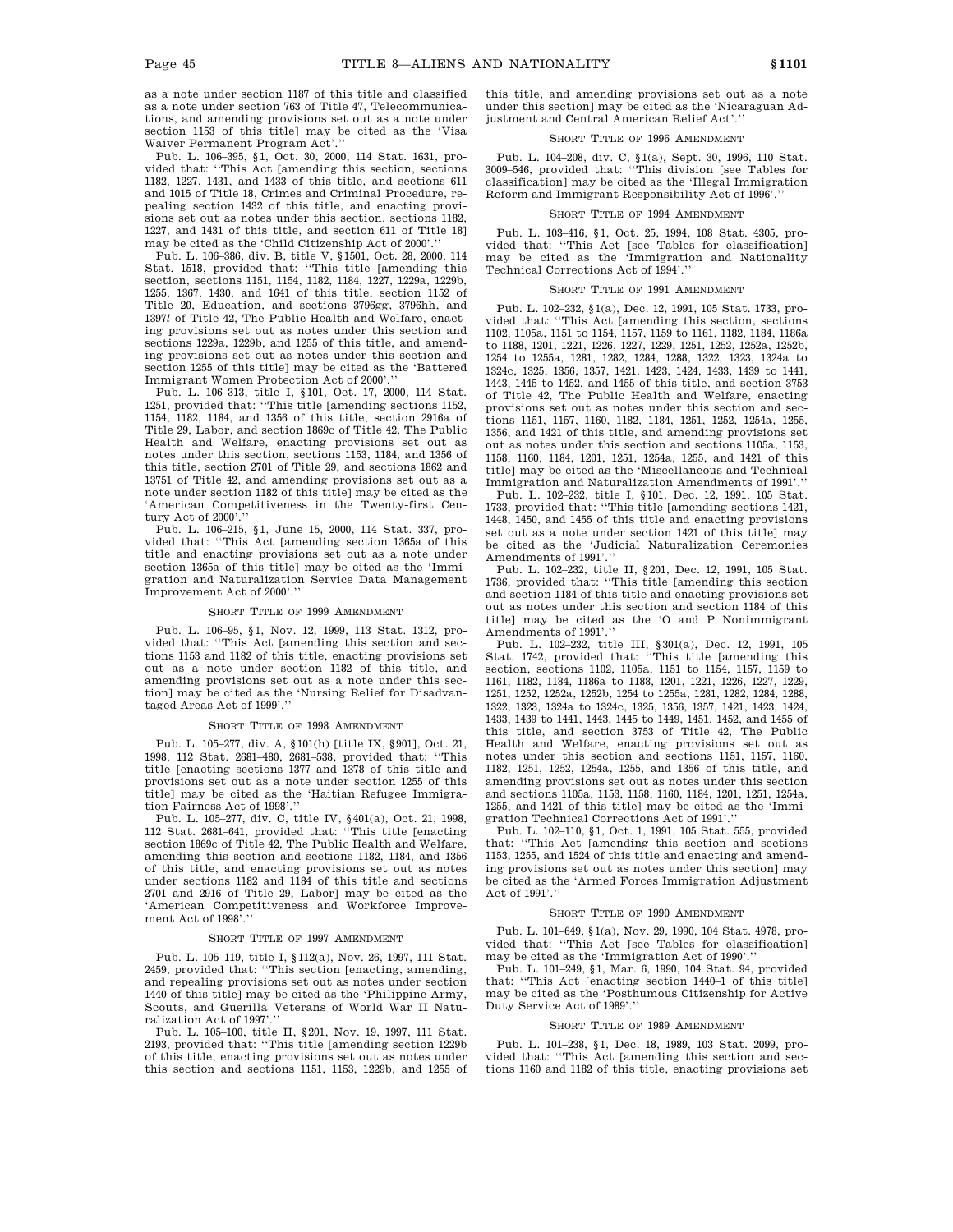out as notes under sections 1182, 1255, 1255a, and 1324a of this title, and amending provisions set out as a note under section 1255a of this title] may be cited as the 'Immigration Nursing Relief Act of 1989'.''

### SHORT TITLE OF 1988 AMENDMENT

Pub. L. 100–658, §1, Nov. 15, 1988, 102 Stat. 3908, provided that: ''This Act [enacting provisions set out as notes under this section and section 1153 of this title and amending provisions set out as a note under section 1153 of this title] may be cited as the 'Immigration Amendments of 1988'.

Pub. L. 100–525, §1(a), Oct. 24, 1988, 102 Stat. 2609, provided that: ''This Act [amending this section, sections 1102, 1103, 1104, 1105a, 1152, 1154, 1157, 1160, 1161, 1182, 1184, 1186, 1186a, 1187, 1188, 1201, 1201a, 1202, 1222, 1223, 1224, 1227, 1251, 1252, 1254, 1255, 1255a, 1255b, 1259, 1301, 1302, 1304, 1305, 1324, 1324a, 1324b, 1353, 1356, 1357, 1360, 1408, 1409, 1421, 1422, 1424, 1426, 1431, 1432, 1433, 1435, 1440, 1441, 1446, 1447, 1451, 1452, 1454, 1455, 1459, 1481, 1483, 1489, 1522, 1523, and 1524 of this title, section 1546 of Title 18, Crimes and Criminal Procedure, section 1091 of Title 20, Education, and section 4195 of Title 22, Foreign Relations and Intercourse, enacting provisions set out as notes under this section and sections 1153, 1182, 1201, 1227, 1254, 1255, 1356, 1401, 1409, 1451, 1481, and 1522 of this title and section 4195 of Title 22, amending provisions set out as notes under this section and sections 1153, 1182, 1188, and 1255a of this title and section 1802 of Title 29, Labor, and repealing provisions set out as a note under section 1255a of this title] may be cited as the 'Immigration Technical Corrections Act of 1988'.''

### SHORT TITLE OF 1986 AMENDMENT

Pub. L. 99–653, §1(a), formerly §1, Nov. 14, 1986, 100 Stat. 3655, as renumbered by Pub. L. 100–525,  $\S 8(a)(1)$ , Oct. 24, 1988, 102 Stat. 2617, provided that: ''this Act [amending this section, sections 1152, 1182, 1201, 1202, 1228, 1251, 1301, 1302, 1304, 1401, 1409, 1431 to 1433, 1451, 1452, 1481, and 1483 of this title, and section 4195 of Title 22, Foreign Relations and Intercourse, and repealing section 1201a of this title and provisions set out as notes under section 1153 of this title] may be cited as the 'Immigration and Nationality Act Amendments of 1986'.''

Pub. L. 99–639, §1, Nov. 10, 1986, 100 Stat. 3537, provided that: ''This Act [enacting section 1186a of this title, amending sections 1154, 1182, 1184, 1251, 1255, and 1325 of this title, and enacting provisions set out as notes under sections 1154, 1182, 1184, and 1255 of this title] may be cited as the 'Immigration Marriage Fraud Amendments of 1986'.

Pub. L. 99–605, §1(a), Nov. 6, 1986, 100 Stat. 3449, provided that: ''This Act [amending sections 1522 to 1524 of this title and enacting provisions set out as notes under section 1522 of this title] may be cited as the 'Refugee Assistance Extension Act of 1986'.''

Pub. L. 99–603, §1(a), Nov. 6, 1986, 100 Stat. 3359, provided that: ''This Act [enacting sections 1160, 1161, 1186, 1187, 1255a, 1324a, 1324b, 1364, and 1365 of this title and section 1437r of Title 42, The Public Health and Welfare, amending this section, sections 1152, 1184, 1251, 1252, 1254, 1255, 1258, 1259, 1321, 1324, and 1357 of this title, section 2025 of Title 7, Agriculture, section 1546 of Title 18, Crimes and Criminal Procedure, sections 1091 and 1096 of Title 20, Education, sections 1802, 1813, and 1851 of Title 29, Labor, and sections 303, 502, 602, 603, 672, 673, 1203, 1320b–7, 1353, 1396b, and 1436a of Title 42, repealing section 1816 of Title 29, enacting provisions set out as notes under this section and sections 1152, 1153, 1160, 1186, 1187, 1253, 1255a, 1259, 1324a, and 1324b of this title, section 1802 of Title 29, and sections 405, 502, and 1320b–7 of Title 42, and amending provisions set out as notes under this section and section 1383 of Title 42] may be cited as the 'Immigration Reform and Control Act of 1986'.''

#### SHORT TITLE OF 1982 AMENDMENT

Pub. L. 97–363, §1, Oct. 25, 1982, 96 Stat. 1734, provided that: ''This Act [amending sections 1522, 1523, and 1524 of this title and enacting provisions set out as a note under section 1522 of this title] may be cited as the 'Refugee Assistance Amendments of 1982'.

#### SHORT TITLE OF 1981 AMENDMENT

Pub. L. 97–116, §1(a), Dec. 29, 1981, 95 Stat. 1611, provided that: ''this Act [amending this section, sections 1105a, 1151, 1152, 1154, 1182, 1201, 1203, 1221, 1227, 1251, 1252, 1253, 1254, 1255, 1255b, 1258, 1305, 1324, 1356, 1361, 1401a, 1409, 1427, 1431, 1432, 1433, 1439, 1440, 1445, 1446, 1447, 1448, 1452, 1455, 1481, and 1483 of this title, and section 1429 of Title 18, Crimes and Criminal Procedure, enacting provisions set out as notes under this section and sections 1151 and 1182 of this title, amending a provision set out as a note under this section, and repealing a provision set out as a note under section 1182 of this title] may be cited as the 'Immigration and Nationality Act Amendments of 1981'.''

#### SHORT TITLE OF 1980 AMENDMENT

Pub. L. 96–212, §1, Mar. 17, 1980, 94 Stat. 102, provided: ''That this Act [enacting sections 1157 to 1159 and 1521 to 1525 of this title, amending this section, sections 1151 to 1153, 1181, 1182, 1253, and 1254 of this title, and section 2601 of Title 22, Foreign Relations and Intercourse, enacting provision set out as notes under this section and sections 1153, 1157, 1158, 1521, and 1522 of this title, amending provisions set out as notes under sections 1182 and 1255 of this title, and repealing provisions set out as a note under section 2601 of Title 22] may be cited as the 'Refugee Act of 1980'.''

### SHORT TITLE OF 1976 AMENDMENT

Pub. L. 94–571, §1, Oct. 20, 1976, 90 Stat. 2703, provided: ''That this Act [amending this section and sections 1151, 1152 to 1154, 1181, 1182, 1251, 1254, and 1255 of this title and enacting provisions set out as notes under this section and sections 1153 and 1255 of this title] may be cited as the 'Immigration and Nationality Act Amendments of 1976'.''

#### SHORT TITLE

Act June 27, 1952, ch. 477, §1, 66 Stat. 163, provided that such act, enacting this chapter, section 1429 of Title 18, Crimes and Criminal Procedure, amending sections 1353a, 1353d, 1552 of this title, sections 342b, 342c, 342e of former Title 5, Executive Departments and Government Officers and Employees, sections 1114, 1546 of Title 18, sections 618, 1446 of Title 22, Foreign Relations and Intercourse, sections 1, 177 of former Title 49, Transportation, sections 1952 to 1955 and 1961 of the former Appendix to Title 50, War and National Defense, repealing section 530 of former Title 31, Money and Finance, enacting provisions set out as notes under this section and amending provisions set out as notes under sections 1435 and 1440 of this title, may be cited as the ''Immigration and Nationality Act''.

#### REPEAL AND REVIVAL

Pub. L. 100–525, §8(b), Oct. 24, 1988, 102 Stat. 2617, provided that: ''Section 3 of INAA [Pub. L. 99–653, repealing subsec. (c)(1) of this section] is repealed and the language stricken by such section is revived as of November 14, 1986.''

#### REPEALS

Act June 27, 1952, ch. 477, title IV, §403(b), 66 Stat. 280, provided that: ''Except as otherwise provided in section 405 [set out below], all other laws, or parts of laws, in conflict or inconsistent with this Act [this chapter] are, to the extent of such conflict or inconsistency, repealed.''

#### REGULATIONS

Pub. L. 110–391, §2(b), Oct. 10, 2008, 122 Stat. 4193, provided that: ''Not later than 30 days after the date of the enactment of this Act [Oct. 10, 2008], the Secretary of Homeland Security shall—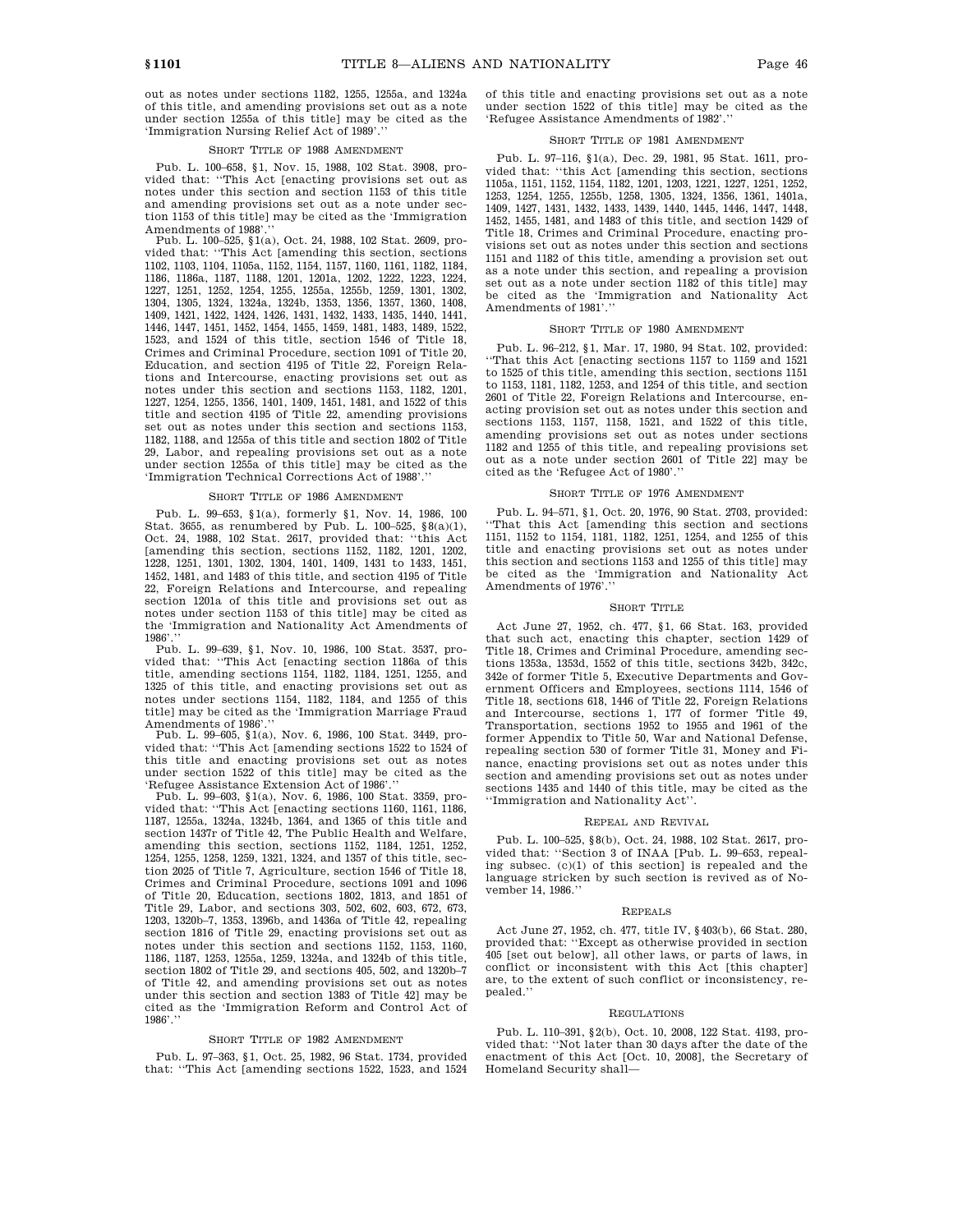''(1) issue final regulations to eliminate or reduce fraud related to the granting of special immigrant status for special immigrants described in subclause (II) or (III) of section  $101(a)(27)(C)(ii)$  of the Immigration and Nationality Act (8 U.S.C. 1101(a)(27)(C)(ii)); and

''(2) submit a certification to Congress and publish notice in the Federal Register that such regulations have been issued and are in effect.'' Pub. L. 109–162, title VIII, §828, Jan. 5, 2006, 119 Stat.

3066, provided that: ''Not later than 180 days after the date of enactment of this Act [Jan. 5, 2006], the Attorney General, the Secretary of Homeland Security, and the Secretary of State shall promulgate regulations to implement the provisions contained in the Battered Immigrant Women Protection Act of 2000 (title V of Public Law 106–386) [see section 1501 of Pub. L. 106–386, set out as a Short Title of 2000 Amendments note under this section], this Act [see Tables for classification], and the amendments made by this Act.''

Pub. L. 102–232, title III, §303(a)(8), Dec. 12, 1991, 105 Stat. 1748, provided that: ''The Secretary of Labor shall issue final or interim final regulations to implement the changes made by this section to section  $101(a)(15)(H)(i)(b)$  and section  $212(n)$  of the Immigration and Nationality Act  $[8$  U.S.C.  $1101(a)(15)(H)(i)(b)$ , 1182(n)] no later than January 2, 1992.''

Pub. L. 102–140, title VI, §610, Oct. 28, 1991, 105 Stat. 832, as amended by Pub. L. 103–416, title II, §219(*l*)(2), Oct. 25, 1994, 108 Stat. 4317, provided that:

''(a) The Attorney General shall prescribe regulations under title 5, United States Code, to carry out section 404(b)(1) of the Immigration and Nationality Act [act June 27, 1952, as amended, set out as a note above], including a delineation of (1) scenarios that constitute an immigration emergency, (2) the process by which the President declares an immigration emergency, (3) the role of the Governor and local officials in requesting a declaration of emergency, (4) a definition of 'assistance as required by the Attorney General', and (5) the process by which States and localities are to be reimbursed.

''(b) The Attorney General shall prescribe regulations under title 5, United States Code, to carry out section 404(b)(2) of such Act, including providing a definition of the terms in section  $404(b)(2)(A)(ii)$  and a delineation of 'in any other circumstances' in section 404(b)(2)(A)(iii) of such Act.

'(c) The regulations under this section shall be published for comment not later than 30 days after the date of enactment of this Act [Oct. 28, 1991] and issued in final form not later than 15 days after the end of the comment period.''

#### SAVINGS CLAUSE

Act June 27, 1952, ch. 477, title IV, §405, 66 Stat. 280, provided in part that:

''(a) Nothing contained in this Act [this chapter], unless otherwise specifically provided therein, shall be construed to affect the validity of any declaration of intention, petition for naturalization, certificate of naturalization, certificate of citizenship, warrant of arrest, order or warrant of deportation, order of exclusion, or other document or proceeding which shall be valid at the time this Act [this chapter] shall take effect; or to affect any prosecution, suit, action, or proceedings, civil or criminal, brought, or any status, condition, right in process of acquisition, act, thing, liability, obligation, or matter, civil or criminal done or existing, at the time this Act [this chapter] shall take effect; but as to all such prosecutions, suits, actions, proceedings, statutes, conditions, rights, acts, things, liabilities, obligations, or matters the statutes or parts of statutes repealed by this Act [this chapter] are, unless otherwise specifically provided therein, hereby continued in force and effect. When an immigrant, in possession of an unexpired immigrant visa issued prior to the effective date of this Act [this chapter], makes application for admission, his admissibility shall be determined under the provisions of law in effect on the date of the issuance of such visa. An application for

suspension of deportation under section 19 of the Immigration Act of 1917, as amended [former section 155 of this title], or for adjustment of status under section 4 of the Displaced Persons Act of 1948, as amended [former section 1953 of the former Appendix to Title 50], which is pending on the date of enactment of this Act [June 27, 1952], shall be regarded as a proceeding within the meaning of this subsection.

(b) Except as otherwise specifically provided in title III [subchapter III of this chapter], any petition for naturalization heretofore filed which may be pending at the time this Act [this chapter] shall take effect shall be heard and determined in accordance with the requirements of law in effect when such petition was filed.

''(c) Except as otherwise specifically provided in this Act [this chapter], the repeal of any statute by this Act [this chapter] shall not terminate nationality heretofore lawfully acquired nor restore nationality heretofore lost under any law of the United States or any treaty to which the United States may have been a party.

''(d) Except as otherwise specifically provided in this Act [this chapter], or any amendment thereto, fees, charges and prices for purposes specified in title V of the Independent Offices Appropriation Act, 1952 (Public Law 137, Eighty-second Congress, approved August 31, 1951), may be fixed and established in the manner and by the head of any Federal Agency as specified in that Act.

''(e) This Act [this chapter] shall not be construed to repeal, alter, or amend section 231(a) of the Act of April 30, 1946 (60 Stat. 148; [section 1281(a) of title 22]), the Act of June 20, 1949 (Public Law 110, section 8, Eighty-first Congress, first session; 63 Stat. 208 [section 3508 of title 50]), the Act of June 5, 1950 (Public Law 535, Eightyfirst Congress, second session [former section 1501 et seq. of title 22]), nor title V of the Agricultural Act of 1949, as amended (Public Law 78, Eighty-second Congress, first session [former sections 1461 to 1468 of title  $\bar{7}$ ]).''

#### **SEPARABILITY**

Pub. L. 106–313, title I, §116, Oct. 17, 2000, 114 Stat. 1262, provided that: ''If any provision of this title [see Short Title of 2000 Amendments note above] (or any amendment made by this title) or the application thereof to any person or circumstance is held invalid, the remainder of the title (and the amendments made by this title) and the application of such provision to any other person or circumstance shall not be affected thereby. This section be enacted [sic] 2 days after effective date.''

Pub. L. 104–208, div. C, §1(e), Sept. 30, 1996, 110 Stat. 3009–553, provided that: ''If any provision of this division [see Tables for classification] or the application of such provision to any person or circumstances is held to be unconstitutional, the remainder of this division and the application of the provisions of this division to any person or circumstance shall not be affected thereby.

Act June 27, 1952, ch. 477, title IV, §406, 66 Stat. 281, provided that: ''If any particular provision of this Act [this chapter], or the application thereof to any person or circumstance, is held invalid, the remainder of the Act [this chapter] and the application of such provision to other persons or circumstances shall not be affected thereby.''

### TRANSFER OF FUNCTIONS

United States Information Agency (other than Broadcasting Board of Governors and International Broadcasting Bureau) abolished and functions transferred to Secretary of State, see sections 6531 and 6532 of Title 22, Foreign Relations and Intercourse.

### ABOLITION OF IMMIGRATION AND NATURALIZATION SERVICE AND TRANSFER OF FUNCTIONS

For abolition of Immigration and Naturalization Service, transfer of functions, and treatment of related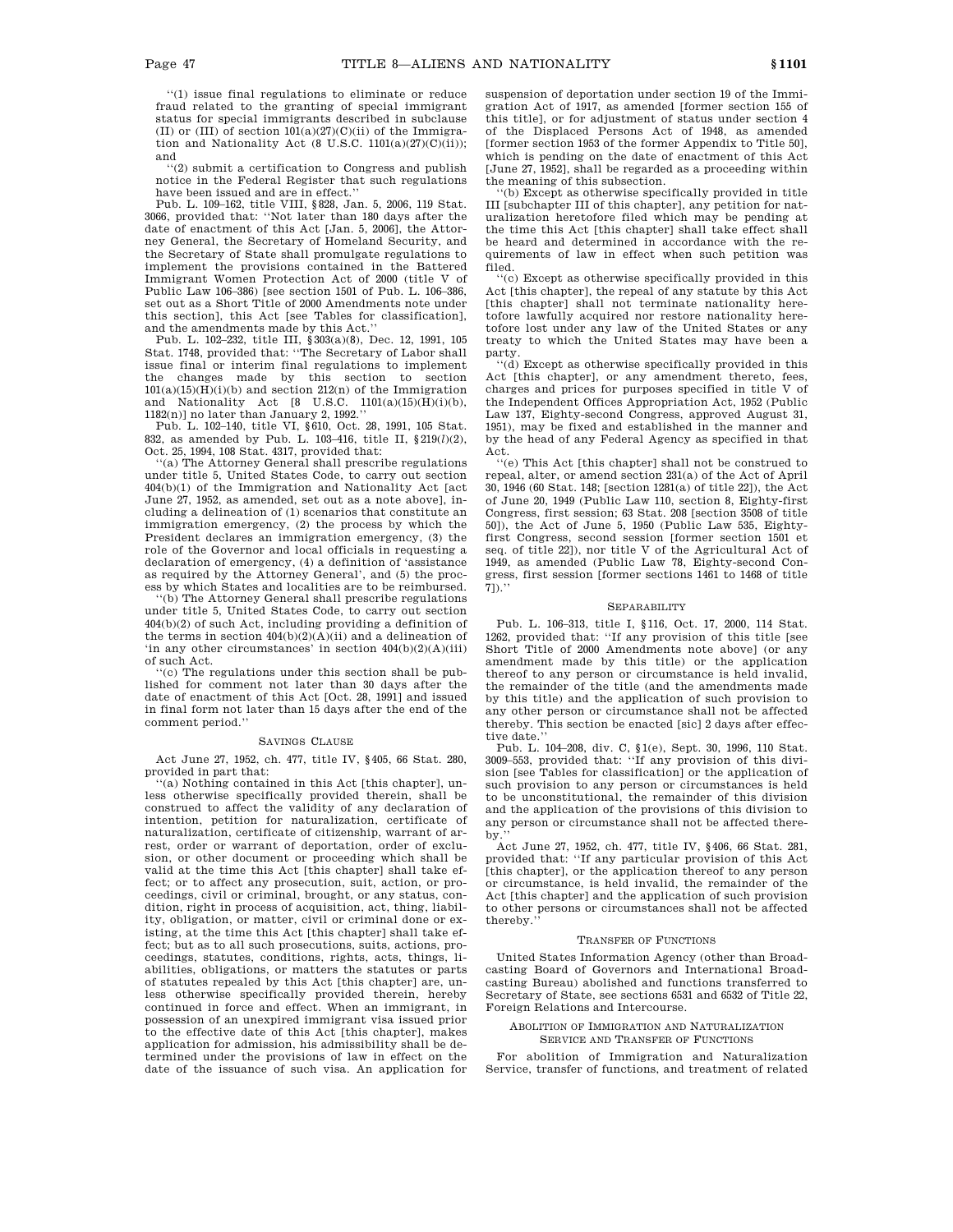references, see note set out under section 1551 of this title.

### ADMISSION OF ALASKA AS STATE

Effectiveness of amendment of this section by Pub. L. 85–508 as dependent on admission of State of Alaska into the Union, see section 8(b) of Pub. L. 85–508, set out as a note preceding section 21 of Title 48, Territories and Insular Possessions.

#### ADMISSION OF HAWAII AS STATE

Admission of Hawaii into the Union was accomplished Aug. 21, 1959, on issuance of Proc. No. 3309, Aug. 25, 1959, 25 F.R. 6868, 73 Stat. c74, as required by sections 1 and 7(c) of Pub. L. 86–3, Mar. 18, 1959, 73 Stat. 4, set out as notes preceding former section 491 of Title 48, Territories and Insular Possessions.

#### APPROPRIATIONS

Act June 27, 1952, ch. 477, title IV, §404, 66 Stat. 280, as amended by Pub. L. 97–116, §18(s), Dec. 29, 1981, 95 Stat. 1621; Pub. L. 99–603, title I, §113, Nov. 6, 1986, 100 Stat. 3383; Pub. L. 101–649, title VII, §705(a), Nov. 29, 1990, 104 Stat. 5087; Pub. L. 102–232, title III, §308(d), Dec. 12, 1991, 105 Stat. 1757, provided that:

''(a) There are authorized to be appropriated such sums as may be necessary to carry out the provisions of this Act [this chapter] (other than chapter 2 of title IV) [subchapter IV of this chapter].

 $\sqrt{(b)}(1)$  There are authorized to be appropriated (for fiscal year 1991 and any subsequent fiscal year) to an immigration emergency fund, to be established in the Treasury, an amount sufficient to provide for a balance of \$35,000,000 in such fund, to be used to carry out paragraph (2) and to provide for an increase in border patrol or other enforcement activities of the Service and for reimbursement of State and localities in providing assistance as requested by the Attorney General in meeting an immigration emergency, except that no amounts may be withdrawn from such fund with respect to an emergency unless the President has determined that the immigration emergency exists and has certified such fact to the Judiciary Committees of the House of Representatives and of the Senate.

 $f(2)(A)$  Funds which are authorized to be appropriated by paragraph (1), subject to the dollar limitation contained in subparagraph (B), shall be available, by application for the reimbursement of States and localities providing assistance as required by the Attorney General, to States and localities whenever—

''(i) a district director of the Service certifies to the Commissioner that the number of asylum applications filed in the respective district during a calendar quarter exceeds by at least 1,000 the number of such applications filed in that district during the preceding calendar quarter,

''(ii) the lives, property, safety, or welfare of the residents of a State or locality are endangered, or

''(iii) in any other circumstances as determined by the Attorney General.

In applying clause (i), the providing of parole at a point of entry in a district shall be deemed to constitute an application for asylum in the district.

 $f(B)$  Not more than \$20,000,000 shall be made available for all localities under this paragraph.

''(C) For purposes of subparagraph (A), the requirement of paragraph (1) that an immigration emergency be determined shall not apply.

 $f(D)$  A decision with respect to an application for reimbursement under subparagraph (A) shall be made by the Attorney General within 15 days after the date of receipt of the application.''

[Pub. L. 101–649, title VII, §705(b), Nov. 29, 1990, 104 Stat. 5087, provided that: ''Section 404(b)(2)(A)(i) of the Immigration and Nationality Act [act June 27, 1952, set out above], as added by the amendment made by subsection (a)(5), shall apply with respect to increases in the number of asylum applications filed in a calendar quarter beginning on or after January 1, 1989. The Attorney General may not spend any amounts from the immigration emergency fund pursuant to the amendments made by subsection (a) [amending section 404 of act June 27, 1952, set out above] before October 1, 1991.'']

[Determination of President of the United States, No. 97–16, Feb. 12, 1997, 62 F.R. 13981, provided that immigration emergency determined by President in 1995 to exist with respect to smuggling into United States of illegal aliens persisted and directed use of Immigration Emergency Fund established by section 404(b)(1) of act June 27, 1952, set out above.

[Prior determination was contained in the following: [Determination of President of the United States, No. 95–49, Sept. 28, 1995, 60 F.R. 53677.]

### AVAILABILITY OF FUNDS

Pub. L. 116–260, div. O, title I, §102, Dec. 27, 2020, 134 Stat. 2148, provided that: ''Subclauses (II) and (III) of section  $101(a)(27)(C)(ii)$  of the Immigration and Nationality Act (8 U.S.C. 1101(a)(27)(C)(ii)) shall be applied by substituting 'September 30, 2021' for 'September 30,  $2015'$ .

Similar provisions were contained in the following prior appropriation acts:

Pub. L. 116–94, div. I, title I, §102, Dec. 20, 2019, 133 Stat. 3019.

Pub. L. 116–6, div. H, title I, §102, Feb. 15, 2019, 133 Stat. 475.

Pub. L. 115–141, div. M, title II, §202, Mar. 23, 2018, 132 Stat. 1049.

Pub. L. 115–31, div. F, title V, §540, May 5, 2017, 131 Stat. 432.

Pub. L. 114–113, div. F, title V, §573, Dec. 18, 2015, 129 Stat. 2526.

#### ANNUAL REPORT ON IMMIGRATION APPLICATIONS MADE BY VICTIMS OF ABUSE

Pub. L. 113–4, title VIII, §802, Mar. 7, 2013, 127 Stat. 110, provided that: ''Not later than December 1, 2014, and annually thereafter, the Secretary of Homeland Security shall submit to the Committee on the Judiciary of the Senate and the Committee on the Judiciary of the House of Representatives a report that includes the following:

''(1) The number of aliens who—

''(A) submitted an application for nonimmigrant status under paragraph  $(15)(T)(i)$ ,  $(15)(U)(i)$ , or  $(51)$ of section 101(a) of the Immigration and Nationality Act (8 U.S.C. 1101(a)) during the preceding fiscal  $\,$ year;

''(B) were granted such nonimmigrant status during such fiscal year; or

''(C) were denied such nonimmigrant status during such fiscal year.

''(2) The mean amount of time and median amount of time to adjudicate an application for such nonimmigrant status during such fiscal year.

''(3) The mean amount of time and median amount of time between the receipt of an application for such nonimmigrant status and the issuance of work authorization to an eligible applicant during the preceding fiscal year.

''(4) The number of aliens granted continued presence in the United States under section 107(c)(3) of the Trafficking Victims Protection Act of 2000 (22 U.S.C. 7105(c)(3)) during the preceding fiscal year.

''(5) A description of any actions being taken to reduce the adjudication and processing time, while ensuring the safe and competent processing, of an application described in paragraph (1) or a request for continued presence referred to in paragraph (4).''

#### SPECIAL RULE FOR ALIEN VICTIMS

Pub. L. 112–239, div. A, title XVII, §1706(b), Jan. 2, 2013, 126 Stat. 2097, provided that: ''No alien may be admitted to the United States pursuant to subparagraph (U) of section  $101(a)(15)$  of the Immigration and Nationality Act (8 U.S.C.  $1101(a)(15)$ ) as a result of the alien being a victim of a crime described in subsection (b) of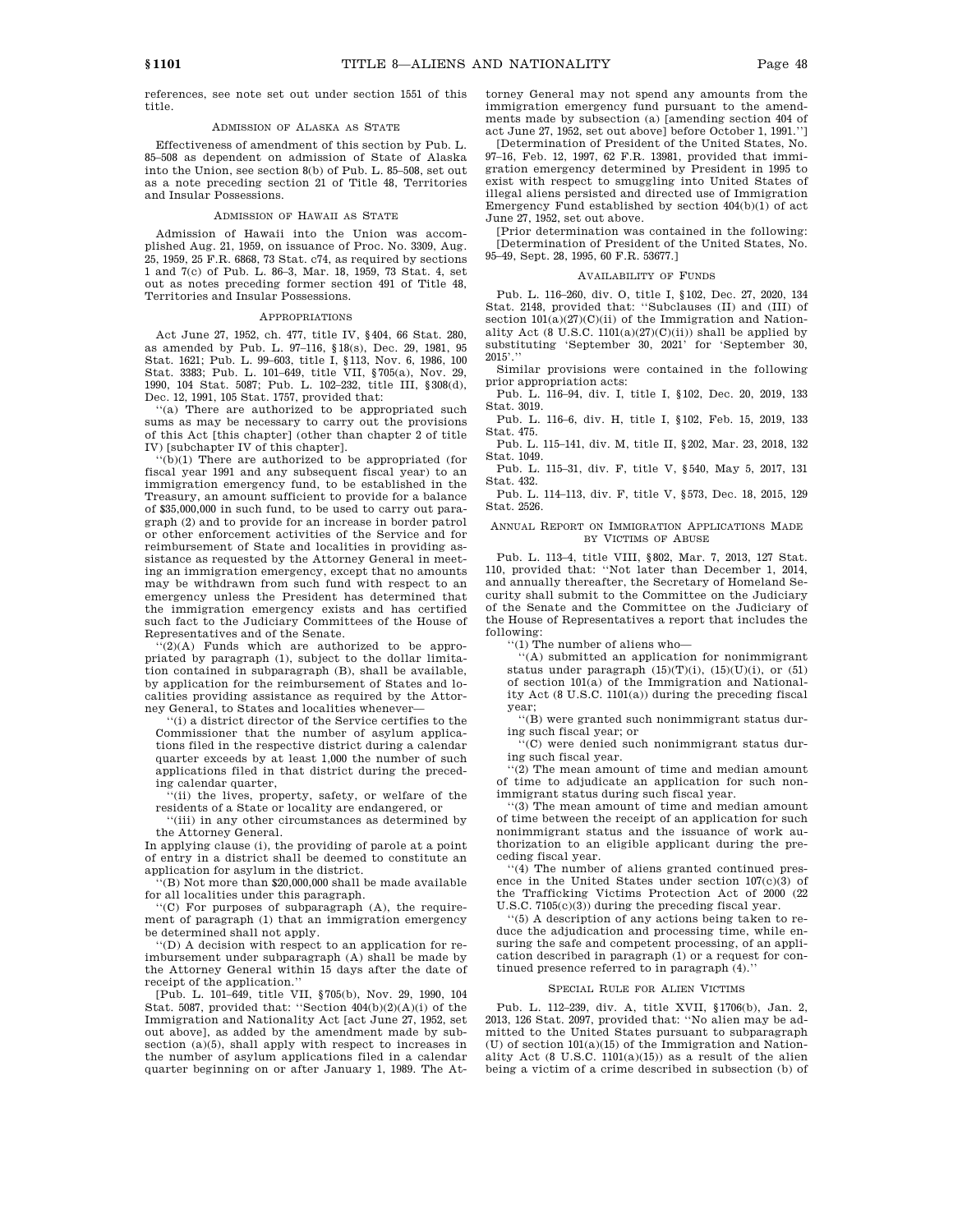section 1351 of title 18, United States Code, as added by subsection (a).'

NO AUTHORITY FOR NATIONAL IDENTIFICATION CARD

Pub. L. 112–176, §5, Sept. 28, 2012, 126 Stat. 1326, provided that: ''Nothing in this Act [amending this section and provisions set out as notes under sections 1153, 1182, and 1324a of this title] may be construed to authorize the planning, testing, piloting, or development of a national identification card.''

### FEE INCREASES

Pub. L. 111–230, title IV, §402, Aug. 13, 2010, 124 Stat. 2487, as amended by Pub. L. 111–347, title III, §302, Jan. 2, 2011, 124 Stat. 3667, provided that:

''(a) Notwithstanding any other provision of this Act or any other provision of law, during the period beginning on the date of the enactment of this Act [Aug. 13, 2010] and ending on September 30, 2015, the filing fee and fraud prevention and detection fee required to be submitted with an application for admission as a nonimmigrant under section  $101(a)(15)(L)$  of the Immigration and Nationality Act (8 U.S.C.  $1101(a)(15)(L)$ ) shall be increased by \$2,250 for applicants that employ 50 or more employees in the United States if more than 50 percent of the applicant's employees are nonimmigrants admitted pursuant to section  $101(a)(15)(H)(i)(b)$ of such Act or section 101(a)(15)(L) of such Act.

'(b) Notwithstanding any other provision of this Act or any other provision of law, during the period beginning on the date of the enactment of this Act and ending on September 30, 2015, the filing fee and fraud prevention and detection fee required to be submitted with an application for admission as a nonimmigrant under section  $101(a)(15)(H)(i)(b)$  of the Immigration and Nationality Act (8 U.S.C.  $1101(a)(15)(H)(i)(b)$ ) shall be increased by \$2,000 for applicants that employ 50 or more employees in the United States if more than 50 percent of the applicant's employees are such nonimmigrants or nonimmigrants described in section 101(a)(15)(L) of such Act.

''(c) During the period beginning on the date of the enactment of this Act and ending on September 30, 2015, all amounts collected pursuant to the fee increases authorized under this section shall be deposited in the General Fund of the Treasury.''

### AFGHAN ALLIES PROTECTION

Pub. L. 111–8, div. F, title VI, Mar. 11, 2009, 123 Stat. 807, as amended by Pub. L. 111–118, div. A, title VIII, §8120(b), Dec. 19, 2009, 123 Stat. 3457; Pub. L. 113–66, div. A, title XII, §1219, Dec. 26, 2013, 127 Stat. 913; Pub. L. 113–76, div. K, title VII, §7034(*o*), Jan. 17, 2014, 128 Stat. 516; Pub. L. 113–160, §1, Aug. 8, 2014, 128 Stat. 1853; Pub. L. 113–291, div. A, title XII, §1227, Dec. 19, 2014, 128 Stat. 3552; Pub. L. 114–92, div. A, title XII, §1216, Nov. 25, 2015, 129 Stat. 1045; Pub. L. 114–328, div. A, title XII, §1214, Dec. 23, 2016, 130 Stat. 2479; Pub. L. 115–31, div. J, title VII, §7083(a), May 5, 2017, 131 Stat. 718; Pub. L. 115–91, div. A, title XII, §1213, Dec. 12, 2017, 131 Stat. 1649; Pub. L. 115–232, div. A, title XII, §1222, Aug. 13, 2018, 132 Stat. 2028; Pub. L. 116–6, div. F, title VII, §7076(a), Feb. 15, 2019, 133 Stat. 391; Pub. L. 116–92, div. A, title XII, §1219, Dec. 20, 2019, 133 Stat. 1636; Pub. L. 116–94, div. G, title VII, §7034(*l*)(11), Dec. 20, 2019, 133 Stat. 2873; Pub. L. 116–260, div. K, title VII, §7034(*l*)(11), Dec. 27, 2020, 134 Stat. 1750; Pub. L. 116–283, div. A, title XII, §1212, Jan. 1, 2021, 134 Stat. 3919, provided that:

''SEC. 601. SHORT TITLE.

''This title may be cited as the 'Afghan Allies Protection Act of 2009'.

''SEC. 602. PROTECTION FOR AFGHAN ALLIES.

''(a) APPROPRIATE COMMITTEES OF CONGRESS DE-FINED.—In this section, the term 'appropriate committees of Congress' means—

''(1) the Committee on Armed Services, the Committee on Foreign Relations, and the Committee on the Judiciary of the Senate; and

''(2) the Committee on Armed Services, the Committee on Foreign Affairs, and the Committee on the Judiciary of the House of Representatives.

''(b) SPECIAL IMMIGRANT STATUS FOR CERTAIN AF-GHANS.—

''(1) IN GENERAL.—Subject to paragraph (3), the Secretary of Homeland Security, or, notwithstanding any other provision of law, the Secretary of State in consultation with the Secretary of Homeland Security, may provide an alien described in subparagraph (A), (B), or (C) of paragraph (2) with the status of a special immigrant under section 101(a)(27) of the Immigration and Nationality Act (8 U.S.C. 1101(a)(27)), if the alien—

''(A) or an agent acting on behalf of the alien, submits a petition for classification under section 203(b)(4) of such Act (8 U.S.C. 1153(b)(4));

''(B) is otherwise eligible to receive an immigrant visa;

''(C) is otherwise admissible to the United States for permanent residence (excluding the grounds for inadmissibility specified in section 212(a)(4) of such Act (8 U.S.C. 1182(a)(4))[)]; and

''(D) clears a background check and appropriate screening, as determined by the Secretary of Homeland Security.

'(2) ALIENS DESCRIBED.

''(A) PRINCIPAL ALIENS.—An alien is described in this subparagraph if the alien—

''(i) is a citizen or national of Afghanistan;

''(ii) was or is employed in Afghanistan on or after October 7, 2001, for not less than 1 year, or, if submitting a petition after September 30, 2015, for a period of not less than 2 years-

''(I) by, or on behalf of, the United States

Government; or<br>"(II) by the International Security Assistance Force (or any successor name for such Force) in a capacity that required the alien—

'(aa) while traveling off-base with United States military personnel stationed at International Security Assistance Force (or any successor name for such Force), to serve as an interpreter or translator for such United States military personnel; or

''(bb) to perform sensitive and trusted activities for United States military personnel stationed at International Security Assistance Force (or any successor name for such Force);

''(iii) provided faithful and valuable service to an entity or organization described in clause (ii), which is documented in a positive recommendation or evaluation, subject to subparagraph (D), from the employee's senior supervisor or the person currently occupying that position, or a more senior person, if the employee's senior supervisor has left the employer or has left Afghanistan; and

''(iv) has experienced or is experiencing an ongoing serious threat as a consequence of the alien's employment described in clause (ii).

''(B) SPOUSE OR CHILD.—An alien is described in this subparagraph if the alien—

''(i) is the spouse or child of a principal alien described in subparagraph (A); and

''(ii) is accompanying or following to join the principal alien in the United States.

 $f(C)$  SURVIVING SPOUSE OR CHILD.—An alien is described in this subparagraph if the alien—

''(i) was the spouse or child of a principal alien described in subparagraph (A) who had a petition for classification approved pursuant to this section or section 1059 of the National Defense Authorization Act for Fiscal Year 2006 (Public Law 109–163; 8 U.S.C. 1101 note) which included the alien as an accompanying spouse or child; and

''(ii) due to the death of the principal alien—

''(I) such petition was revoked or terminated

(or otherwise rendered null); and ''(II) such petition would have been approved if the principal alien had survived.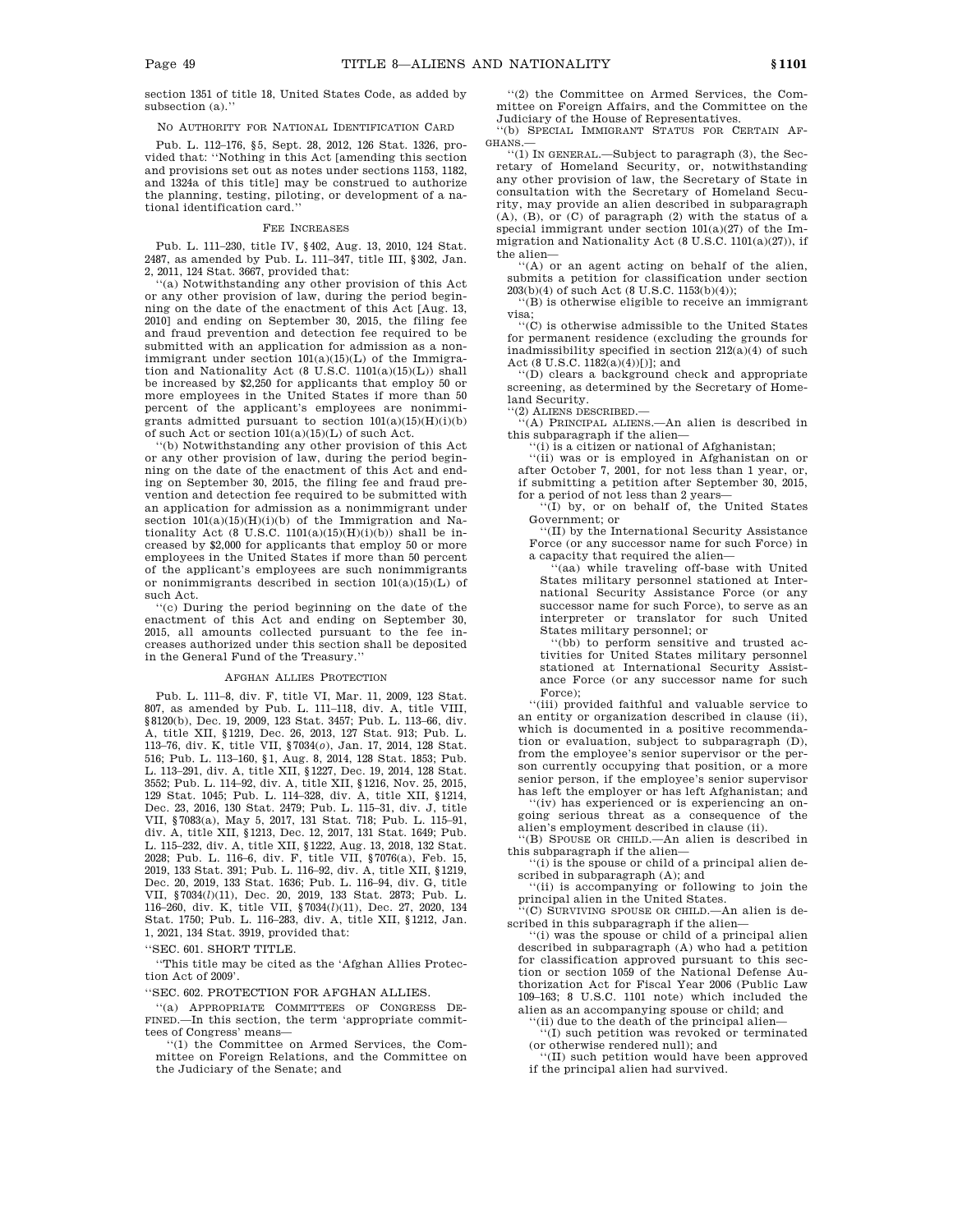''(D) APPROVAL BY CHIEF OF MISSION REQUIRED.—

''(i) IN GENERAL.—Except as provided under clause (ii), a recommendation or evaluation required under subparagraph (A)(iii) shall be accompanied by approval from the appropriate Chief of Mission, or the designee of the appropriate Chief of Mission, who shall conduct a risk assessment of the alien and an independent review of records maintained by the United States Government or hiring organization or entity to confirm employment and faithful and valuable service to the United States Government prior to approval of a petition under this section.

(ii) REVIEW PROCESS FOR DENIAL BY CHIEF OF MISSION.—

''(I) IN GENERAL.—An applicant who has been denied Chief of Mission approval shall—

''(aa) receive a written decision that provides, to the maximum extent feasible, information describing the basis for the denial, including the facts and inferences underlying the individual determination; and

''(bb) be provided not more than one written appeal—

''(AA) that shall be submitted not more than 120 days after the date that the applicant receives such decision in writing; and

''(BB) that may request reopening of such decision and provide additional information, clarify existing information, or explain any unfavorable information.

''(II) AFGHAN SPECIAL IMMIGRANT VISA CO-ORDINATOR.—The Secretary of State shall designate, in the Embassy of the United States in Kabul, Afghanistan, an Afghan Special Immigrant Visa Coordinator responsible for overseeing the efficiency and integrity of the processing of special immigrant visas under this section, who shall be given—

''(aa) sufficiently high security clearance to review information supporting Chief of Mission denials if an appeal of a denial is filed;

'(bb) responsibility for ensuring that an applicant described in subclause (I) receives the information described in subclause (I)(aa); and

''(cc) responsibility for ensuring that every applicant is provided a reasonable opportunity to provide additional information, clarify existing information, or explain any unfavorable information pursuant to [sub]clause (I)(bb).

''(E) EVIDENCE OF SERIOUS THREAT.—A credible sworn statement depicting dangerous country conditions, together with official evidence of such country conditions from the United States Government, should be considered as a factor in determination of whether the alien has experienced or is experiencing an ongoing serious threat as a consequence of the alien's employment by the United States Government for purposes of subparagraph  $(A)(iv)$ .

 $\sqrt{\left(F\right)}$  REPRESENTATION.—An alien applying for admission to the United States pursuant to this title may be represented during the application process, including at relevant interviews and examinations, by an attorney or other accredited representative. Such representation shall not be at the expense of the United States Government.

''(3) NUMERICAL LIMITATIONS.—

''(A) IN GENERAL.—Except as provided in subparagraph (C), the total number of principal aliens who may be provided special immigrant status under this section may not exceed 1,500 per year for each of the fiscal years 2009, 2010, 2011, 2012, and 2013.

''(B) EXCLUSION FROM NUMERICAL LIMITATIONS.— Aliens provided special immigrant status under this subsection shall not be counted against any numerical limitation under sections 201(d), 202(a), or 203(b)(4) of the Immigration and Nationality Act (8 U.S.C. 1151(d), 1152(a), and 1153(b)(4)).

''(C) CARRY FORWARD.—

''(i) FISCAL YEARS 2009 THROUGH 2013.—If the numerical limitation specified in subparagraph (A) is not reached during a given fiscal year, with respect to fiscal year 2009, 2010, 2011, 2012, or 2013, the numerical limitation specified in such subparagraph for the following fiscal year shall be increased by a number equal to the difference between—

''(I) the numerical limitation specified in sub-

paragraph (A) for the given fiscal year; and ''(II) the number of principal aliens provided special immigrant status under this section during the given fiscal year.

''(ii) FISCAL YEAR 2014.—If the numerical limitation determined under clause (i) is not reached in fiscal year 2013, the total number of principal aliens who may be provided special immigrant status under this subsection for fiscal year 2014 shall be equal to the difference between—

''(I) the numerical limitation determined under clause (i) for fiscal year 2013; and

''(II) the number of principal aliens provided such status under this section during fiscal year 2013.

''(D) ADDITIONAL FISCAL YEAR.—For fiscal year 2014, the total number of principal aliens who may be provided special immigrant status under this section may not exceed 3,000, except that any unused balance of the total number of principal aliens who may be provided special immigrant status in fiscal year 2014 may be carried forward and provided through the end of fiscal year 2015, notwithstanding the provisions of paragraph (C), except that the one year period during which an alien must have been employed in accordance with subsection (b)(2)(A)(ii) shall be the period from October 7, 2001 through December 31, 2014, and except that the principal alien seeking special immigrant status under this subparagraph shall apply to the Chief of Mission in accordance with subsection (b)(2)(D) no later than September 30, 2014. ''(E) SPECIAL RULE FOR END OF CALENDAR YEAR

2014.—

''(i) IN GENERAL.—During the period beginning on the date of the enactment of this subparagraph [Aug. 8, 2014] and ending on December 31, 2014, an additional 1,000 principal aliens may be provided special immigrant status under this section. For purposes of status provided under this subpara-

graph— ''(I) the period during which an alien must have been employed in accordance with para $graph (2)(A)(ii) must terminate on or before De$ cember 31, 2014;

''(II) the principal alien seeking special immigrant status under this subparagraph shall apply to the Chief of Mission in accordance with paragraph (2)(D) not later than December 31, 2014; and

''(III) the authority to provide such status shall terminate on December 31, 2014.

''(ii) CONSTRUCTION.—Clause (i) shall not be construed to affect the authority, numerical limitations, or terms for provision of status, under subparagraph (D).

 $f(F)$  FISCAL YEARS 2015 THROUGH 2021.—In addition to any unused balance under subparagraph (D), for the period beginning on the date of the enactment of this subparagraph [Dec. 19, 2014] until such time that available special immigrant visas under subparagraphs (D) and (E) and this subparagraph are exhausted,, [sic] the total number of principal aliens who may be provided special immigrant status under this section shall not exceed 22,620. For purposes of status provided under this subpara-

graph— ''(i) the period during which an alien must have been employed in accordance with paragraph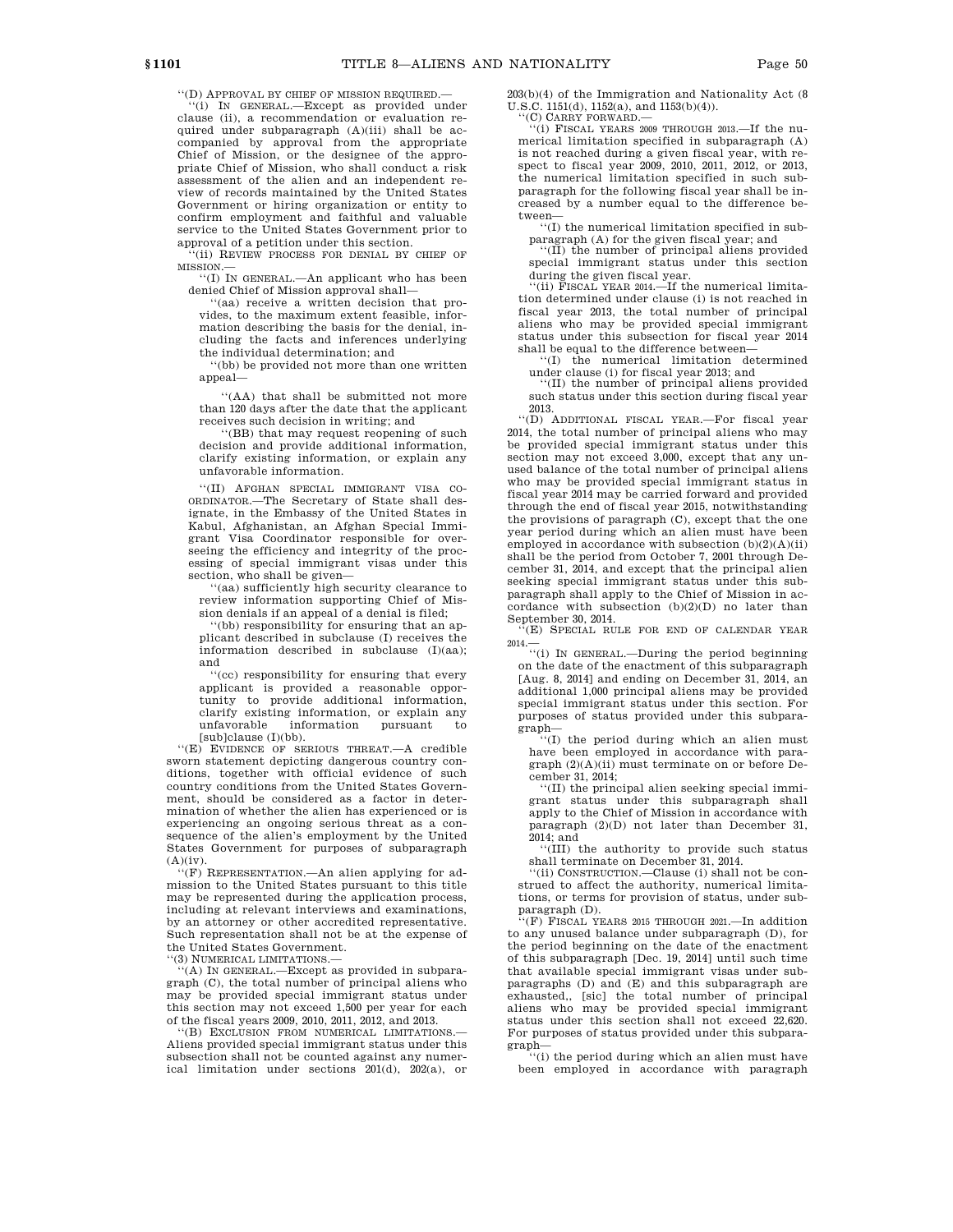$(2)(A)(ii)$  must terminate on or before December 31, 2022[;]

''(ii) the principal alien seeking special immigrant status under this subparagraph shall apply to the Chief of Mission in accordance with paragraph (2)(D) not later than December 31, 2022[;] and

''(iii) the authority to issue visas shall commence on the date of the enactment of this subparagraph [Dec. 19, 2014] and shall terminate on the date such visas are exhausted.

''(4) APPLICATION PROCESS.—

''(A) IN GENERAL.—Not later than 120 days after the date of the enactment of the National Defense Authorization Act for Fiscal Year 2014 [Dec. 26, 2013], the Secretary of State and the Secretary of Homeland Security, in consultation with the Secretary of Defense, shall improve the efficiency by which applications for special immigrant visas under paragraph (1), are processed so that all steps under the control of the respective departments incidental to the issuance of such visas, including required screenings and background checks, should be completed not later than 9 months after the date on which an eligible alien submits all required materials to complete an application for such visa.

'(B) CONSTRUCTION.—Nothing in this section shall be construed to limit the ability of a Secretary referred to in subparagraph (A) to take longer than 9 months to complete those steps incidental to the issuance of such visas in high-risk cases for which satisfaction of national security concerns requires additional time.

''(C) PROHIBITION ON FEES.—The Secretary of Homeland Security or the Secretary of State may not charge an alien described in subparagraph (A), (B), or (C) of paragraph (2) any fee in connection with an application for, or issuance of, a special immigrant visa under this section.

''(5) ASSISTANCE WITH PASSPORT ISSUANCE.—The Secretary of State shall make a reasonable effort to ensure that an alien described in subparagraph (A), (B), or (C) of paragraph (2) who is issued a special immigrant visa pursuant to this subsection is provided with the appropriate series Afghan passport necessary to enter the United States.

''(6) PROTECTION OF ALIENS.—The Secretary of State, in consultation with the heads of other appropriate Federal agencies, shall make a reasonable effort to provide an alien described in subparagraph (A), (B), or (C) of paragraph (2) who is seeking special immigrant status under this subsection protection or to immediately remove such alien from Afghanistan, if possible, if the Secretary determines, after consultation, that such alien is in imminent danger.

''(7) OTHER ELIGIBILITY FOR IMMIGRANT STATUS.—No alien shall be denied the opportunity to apply for admission under this subsection solely because such alien qualifies as an immediate relative or is eligible for any other immigrant classification.

''(8) RESETTLEMENT SUPPORT.—A citizen or national of Afghanistan who is granted special immigrant status described in section  $101(a)(27)$  of the Immigration and Nationality Act (8 U.S.C.  $1101(a)(27)$ ) shall be eligible for resettlement assistance, entitlement programs, and other benefits available to refugees admitted under section 207 of such Act (8 U.S.C. 1157) to the same extent, and for the same periods of time, as such refugees.

''(9) ADJUSTMENT OF STATUS.—Notwithstanding paragraph  $(2)$ ,  $(7)$ , or  $(8)$  of subsection  $(c)$  of section  $24\overline{5}$ of the Immigration and Nationality Act (8 U.S.C. 1255), the Secretary of Homeland Security may adjust the status of an alien described in subparagraph (A), (B), or (C) of paragraph (2) of this subsection or in section 1244(b) of the Refugee Crisis in Iraq Act of 2007 (Public Law 110–181; 122 Stat. 397) [8 U.S.C. 1157 note] to that of an alien lawfully admitted for permanent residence under subsection (a) of such section 245 if the alien—

''(A) was paroled or admitted as a nonimmigrant into the United States; and

''(B) is otherwise eligible for special immigrant status under—

''(i)(I) this subsection; or

 $\frac{\text{U}(1)}{\text{U}(1)}$  such section 1244(b); and

''(ii) the Immigration and Nationality Act (8 U.S.C. 1101 et seq.).

''(10) ANNUAL REPORT ON USE OF SPECIAL IMMIGRANT STATUS.—

'(A) REQUIREMENT.—Not later than 120 days after the date of the enactment of this Act, and annually thereafter, the Secretary of Homeland Security shall submit to the appropriate committees of Congress a report on the number of citizens or nationals of Afghanistan or Iraq who have applied for status as special immigrants under this subsection or section 1244 of the Refugee Crisis in Iraq Act of 2007 (Public Law 110–181; 122 Stat. 396) [8 U.S.C. 1157 note].

''(B) CONTENT.—Each report required by subpara-graph (A) submitted in a fiscal year shall include the following information for the previous fiscal year:

''(i) The number of citizens or nationals of Afghanistan or Iraq who submitted an application for status as a special immigrant pursuant to this section or section 1244 of the Refugee Crisis in Iraq Act of 2007 (Public Law 110–181; 122 Stat. 396), disaggregated—

 $(1)$  by the number of principal aliens applying for such status; and

''(II) by the number of spouses and children of principal aliens applying for such status. (ii) The number of applications referred to in

clause (i) that—

''(I) were approved; or

''(II) were denied, including a description of the basis for each denial.

''(11) REPORT ON IMPROVEMENTS.—

'(A) REQUIREMENT FOR REPORT.-Not later than 120 days after the date of the enactment of the John S. McCain National Defense Authorization Act for Fiscal Year 2019 [Aug. 13, 2018], the Secretary of State and the Secretary of Homeland Security, in consultation with the Secretary of Defense, shall submit to the appropriate committees of Congress a report, with a classified annex, if necessary.

''(B) CONTENTS.—The report required by subparagraph (A) shall describe the implementation of improvements to the processing of applications for special immigrant visas under this subsection, including information relating to—

''(i) enhancing existing systems for conducting background and security checks of persons applying for special immigrant status, which shall—

''(I) support immigration security; and

''(II) provide for the orderly processing of such applications without significant delay;

'(ii) the financial, security, and personnel considerations and resources necessary to carry out this section;

''(iii) the number of aliens who have applied for special immigrant visas under this subsection during each month of the preceding fiscal year;

''(iv) the reasons for the failure to process any applications that have been pending for longer than 9 months;

''(v) the total number of applications that are pending due to the failure—

''(I) to receive approval from the Chief of Mission;

''(II) of U.S. Citizenship and Immigration Services to complete the adjudication of the Form I–360;

'(III) to conduct a visa interview; or

''(IV) to issue the visa to an eligible alien;

''(vi) the average wait times for an applicant at each of the stages described in clause (v);

''(vii) the number of denials or rejections at each of the stages described in clause (v); and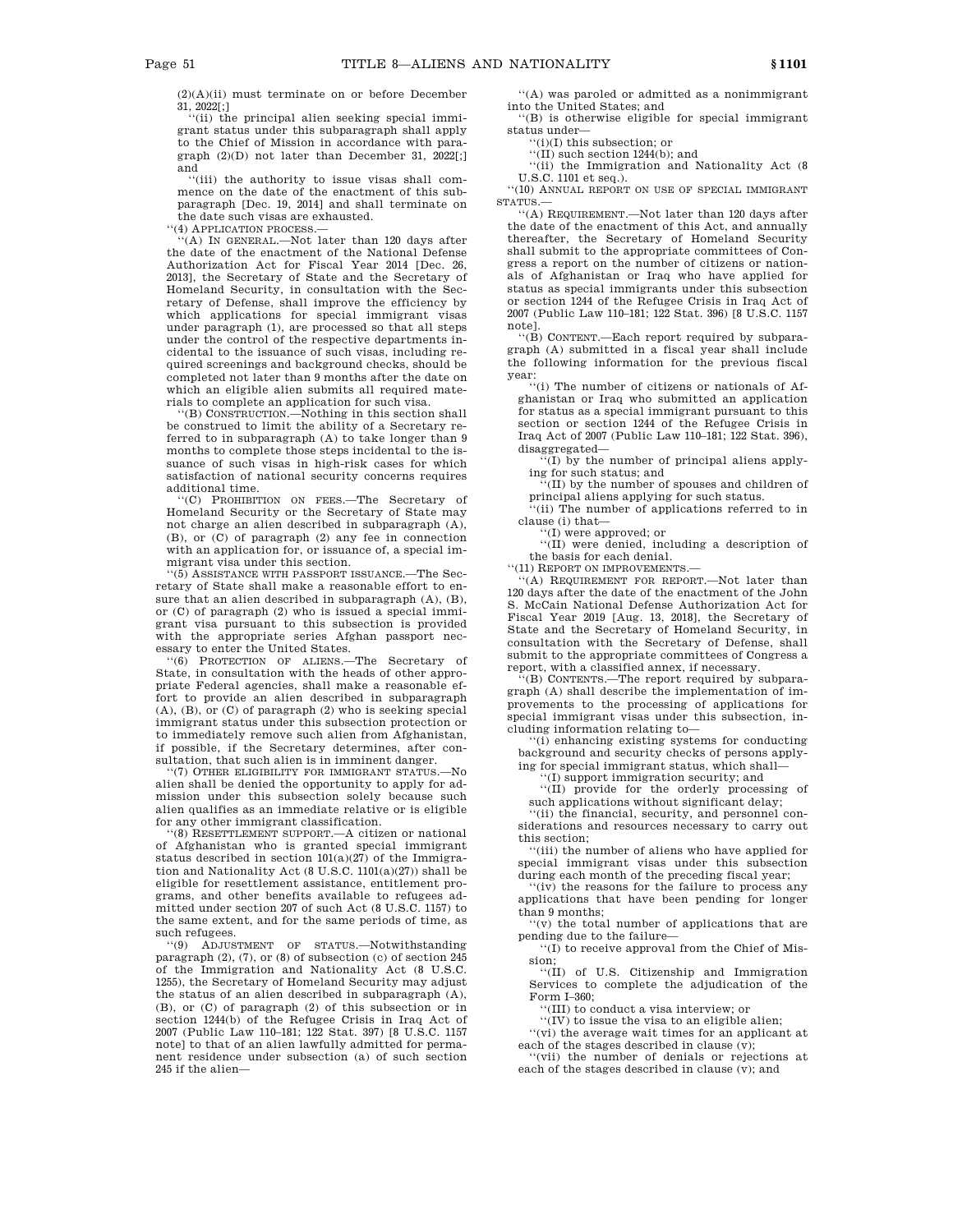''(viii) the reasons for denials by the Chief of Mission based on the categories already made available to denied special immigrant visa applicants in the denial letter sent to them by the Chief of Mission.

''(12) PUBLIC QUARTERLY REPORTS.—Not later than 120 days after the date of the enactment of the National Defense Authorization Act for Fiscal Year 2014 [Dec. 26, 2013], and every 3 months thereafter, the Secretary of State and the Secretary of Homeland Security, in consultation with the Secretary of Defense, shall publish a report on the website of the Department of State that describes the efficiency improvements made in the process by which applications for special immigrant visas under this subsection are processed, including information described in clauses (iii) through (viii) of paragraph  $(11)(B)$ .

''(13) REPORT.—Not later than December 31, 2016, and annually thereafter through January 31, 2023, the Secretary of State and the Secretary of Homeland Security, in consultation with the Secretary of Defense, shall submit a report to the appropriate committees of Congress containing the following information:

'(A) The occupations of aliens who-

''(i) were provided special immigrant status under subclause (I) or (II)(bb) of paragraph  $(2)(A)(ii)$ ; and

''(ii) were considered principal aliens for such purpose.

 $F(B)$  The number of appeals submitted under paragraph  $(2)(D)(ii)(I)(bb)$  from application denials by the Chief of Mission and the number of those applications that were approved pursuant to the appeal.

''(C) The number of applications denied by the Chief of Mission on the basis of derogatory information that were appealed and the number of those applications that were approved pursuant to the ap-

peal. ''(D) The number of applications denied by the Chief of Mission on the basis that the applicant did not establish faithful and valuable service to the United States Government that were appealed and the number of those applications that were approved pursuant to the appeal.

''(E) The number of applications denied by the Chief of Mission for failure to establish the oneyear period of employment required that were appealed and the number of those applications that were approved pursuant to the appeal.

 $(F)$  The number of applications denied by the Chief of Mission for failure to establish employment by or on behalf of the United States Government that were appealed and the number of those applications that were approved pursuant to the appeal. ''(G) The number of special immigrant status ap-

provals revoked by the Chief of Mission and the reason for each revocation.

''(H) The number of special immigrant status approvals revoked by the Chief of Mission that were appealed and the number of those revocations that were overturned pursuant to the appeal.

''(14) REPORTS INFORMING THE CONCLUSION OF THE AF-GHAN SPECIAL IMMIGRANT VISA PROGRAM.—Not later than June 1, 2016, and every six months thereafter, the Secretary of Defense, in conjunction with the Secretary of State, shall submit to the Committee on Armed Services and the Committee on the Judiciary of the Senate and the Committee on Armed Services and the Committee on the Judiciary of the House of Representatives a report that contains—

''(A) a description of the United States force presence in Afghanistan during the previous 6 months;

''(B) a description of the projected United States force presence in Afghanistan;

''(C) the number of citizens or nationals of Afghanistan who were employed by or on behalf of the entities described in paragraph (2)(A)(ii) during the previous 6 months; and

''(D) the projected number of such citizens or nationals who will be employed by or on behalf of such entities.

''(15) SENSE OF CONGRESS.—It is the sense of Congress that the necessity of providing special immigrant status under this subsection should be assessed at regular intervals by the Committee on Armed Services of the Senate and the Committee on Armed Services of the House of Representatives, taking into account the scope of the current and planned presence of United States troops in Afghanistan, the current and prospective numbers of citizens and nationals of Afghanistan employed by or on behalf of the entities described in paragraph (2)(A)(ii), and the security climate in Afghanistan. ''(c) RULE OF CONSTRUCTION.—Nothing in this section

may be construed to affect the authority of the Secretary of Homeland Security under section 1059 of the National Defense Authorization Act for Fiscal Year 2006 (Public Law 109–163; 8 U.S.C. 1101 note).''

[Pub. L. 116–283, div. A, title XII, §1212(a)(1), which directed amendment of section 602(b)(3)(F) of Pub. L. 111–8, set out above, by substituting ''2021'' for ''2020'' in heading, could not be executed because of the prior similar amendment by Pub. L. 116–260, div. K, title VII,

§7034(*l*)(11)(A).] [Pub. L. 116–283, div. A, title XII, §1212(a)(2), which directed amendment of section 602(b)(3)(F) of Pub. L. 111–8, set out above, by substituting ''22,620'' for ''22,500'' in introductory provisions, was executed by substituting ''22,620'' for ''26,500'', to reflect the probable intent of Congress and the intervening amendment

by Pub. L. 116–260, div. K, title VII, §7034(*l*)(11)(B).] [Pub. L. 116–283, div. A, title XII, §1212(a)(3), which directed amendment of section 602(b)(3)(F) of Pub. L. 111–8, set out above, by substituting ''December 31, 2022'' for ''December 31, 2021'' in cl. (i), could not be executed because of the prior identical amendment by Pub. L. 116–260, div. K, title VII, §7034(*l*)(11)(C).] [Pub. L. 116–283, div. A, title XII, §1212(a)(4), which di-

rected amendment of section 602(b)(3)(F) of Pub. L. 111–8, set out above, by substituting ''December 31, 2022'' for ''December 31, 2021'' in cl. (ii), could not be executed because of the prior identical amendment by Pub. L. 116–260, div. K, title VII, §7034(*l*)(11)(C).]

SPECIAL IMMIGRANT STATUS FOR PERSONS SERVING AS TRANSLATORS WITH UNITED STATES ARMED FORCES

Pub. L. 110–242, §2, June 3, 2008, 122 Stat. 1567, provided that:

''(a) IN GENERAL.—The Secretary of Homeland Security or the Secretary of State may convert an approved petition for special immigrant status under section 1059 of the National Defense Authorization Act for Fiscal Year 2006 [Pub. L. 109–163] (8 U.S.C. 1101 note) with respect to which a visa under such section 1059 is not immediately available to an approved petition for special immigrant status under section 1244 of the National Defense Authorization Act for Fiscal Year 2008 (Public Law 110–181) [8 U.S.C. 1157 note] notwithstanding any requirement of subsection (a) or (b) of such section 1244 but subject to the numerical limitations applicable under subsection (c) of such section 1244, as amended by this Act.

''(b) DURATION.—The authority under subsection (a) shall be available only with respect to petitions filed before October 1, 2008.''

Pub. L. 109–163, div. A, title X, §1059, Jan. 6, 2006, 119 Stat. 3443, as amended by Pub. L. 110–28, title III, §3812, May 25, 2007, 121 Stat. 151; Pub. L. 110–36, §1, June 15, 2007, 121 Stat. 227; Pub. L. 110–161, div. J, title VI, §699J, Dec. 26, 2007, 121 Stat. 2373; Pub. L. 112–227, §1(a), Dec. 28, 2012, 126 Stat. 1608, provided that:

''(a) IN GENERAL.—For purposes of the Immigration and Nationality Act (8 U.S.C. 1101 et seq.), subject to subsection (c)(1), the Secretary of Homeland Security may provide an alien described in subsection (b) with the status of a special immigrant under section  $101(a)(27)$  of such Act (8 U.S.C.  $1101(a)(27)$ ), if the alien-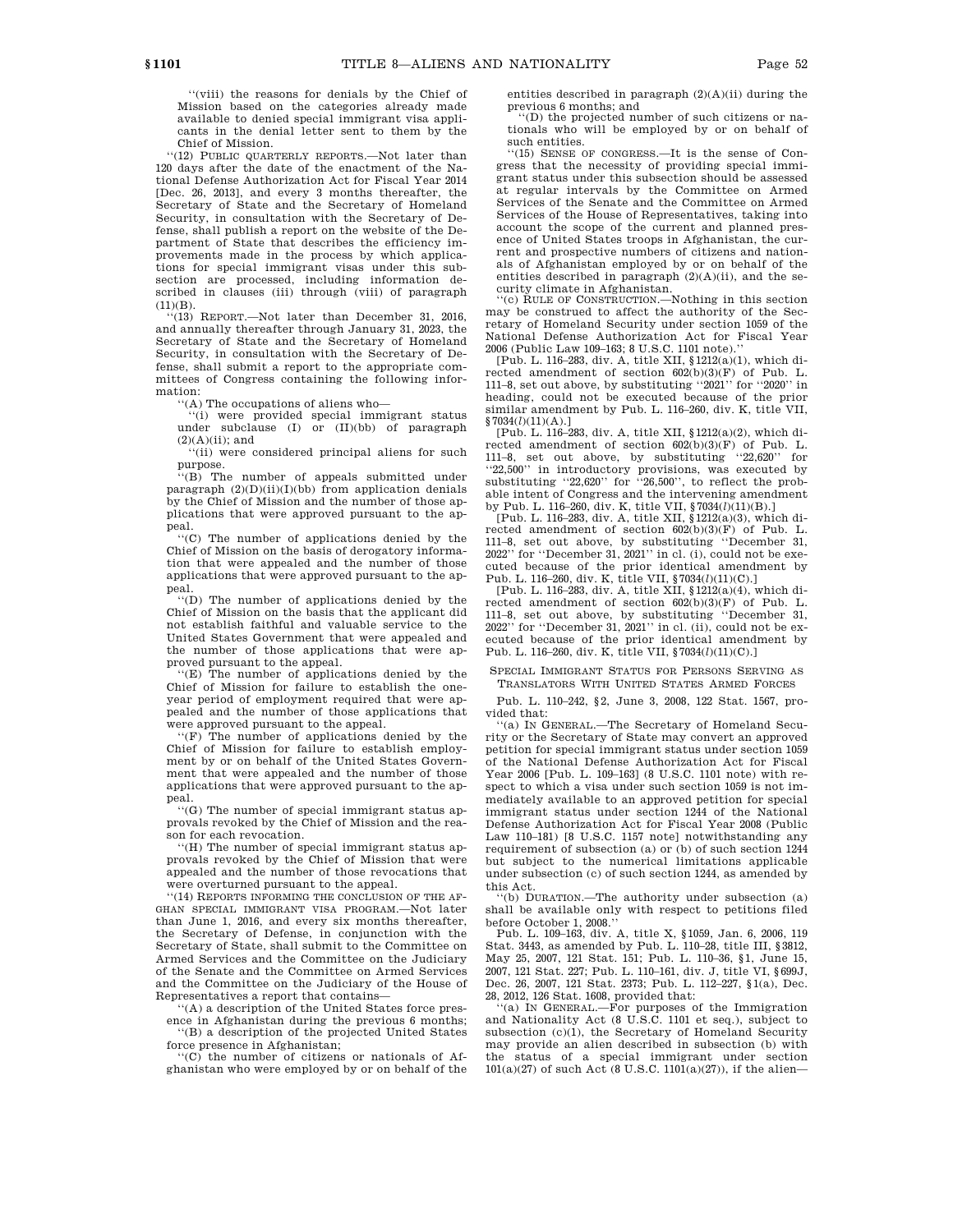''(1) files with the Secretary of Homeland Security a petition under section 204 of such Act (8 U.S.C. 1154) for classification under section 203(b)(4) of such Act (8 U.S.C. 1153(b)(4)); and

''(2) is otherwise eligible to receive an immigrant visa and is otherwise admissible to the United States for permanent residence, except in determining such admissibility, the grounds for inadmissibility specified in section  $212(a)(4)$  of such Act  $(8 \text{ U.S.C. } 1182(a)(4))$ shall not apply.

''(b) ALIENS DESCRIBED.—

''(1) PRINCIPAL ALIENS.—An alien is described in this subsection if the alien—

''(A) is a national of Iraq or Afghanistan;

''(B) worked directly with United States Armed Forces, or under Chief of Mission authority, as a translator or interpreter for a period of at least 12 months;

''(C) obtained a favorable written recommendation from the Chief of Mission or a general or flag officer in the chain of command of the United States Armed Forces unit that was supported by the alien; and

''(D) before filing the petition described in subsection (a)(1), cleared a background check and screening, as determined by the Chief of Mission or a general or flag officer in the chain of command of the United States Armed Forces unit that was supported by the alien.

'(2) SPOUSES AND CHILDREN.—An alien is described in this subsection if the alien is the spouse or child of a principal alien described in paragraph (1), and is following or accompanying to join the principal alien.

''(c) NUMERICAL LIMITATIONS.—

''(1) IN GENERAL.—The total number of principal aliens who may be provided special immigrant status under this section—

''(A) during each of the fiscal years 2007 and 2008, shall not exceed 500; and

''(B) during any other fiscal year shall not exceed 50.

''(2) ALIENS EXEMPT FROM EMPLOYMENT-BASED NU-MERICAL LIMITATIONS.—For purposes of the application of sections 201 through 203 of the Immigration and Nationality Act (8 U.S.C. 1151–1153) in any fiscal year, aliens eligible to be provided status under this section shall be treated as special immigrants described in section  $101(a)(27)$  of such Act (8 U.S.C.  $1101(a)(27)$ ) who are not described in subparagraph  $(A)$ , (B), (C), or (K) of such section and shall not be counted against the numerical limitations under sections  $201(d)$ ,  $202(a)$ , and  $203(b)(4)$  of the Immigration and Nationality Act (8 U.S.C. 1151(d), 1152(a), and 1153(b)(4)).

''(3) CARRY FORWARD.—If the numerical limitation described in paragraph (1) is not reached during a given fiscal year, the numerical limitation for the following fiscal year shall be increased by a number equal to the difference between the number of visas authorized for the given fiscal year and the number of aliens provided special immigrant status during the given fiscal year.

''(d) ADJUSTMENT OF STATUS.—Notwithstanding paragraphs (2), (7) and (8) of section 245(c) of the Immigration and Nationality Act (8 U.S.C. 1255(c)), the Secretary of Homeland Security may adjust the status of an alien to that of a lawful permanent resident under section 245(a) of such Act if the alien—

''(1) was paroled or admitted as a nonimmigrant into the United States; and

''(2) is otherwise eligible for special immigrant status under this section and under the Immigration and Nationality Act [8 U.S.C. 1101 et seq.].

''(e) NATURALIZATION.—

'(1) IN GENERAL.—A period of absence from the United States described in paragraph (2)—

''(A) shall not be considered to break any period for which continuous residence or physical presence in the United States is required for naturalization under title III of the Immigration and Nationality Act (8 U.S.C. 1401 et seq.); and

''(B) shall be treated as a period of residence and physical presence in the United States for purposes of satisfying the requirements for naturalization under such title.

''(2) PERIOD OF ABSENCE DESCRIBED.—A period of absence described in this paragraph is a period of absence from the United States due to a person's employment by the Chief of Mission or United States Armed Forces, under contract with the Chief of Mission or United States Armed Forces, or by a firm or corporation under contract with the Chief of Mission or United States Armed Forces, if—

''(A) such employment involved supporting the Chief of Mission or United States Armed Forces as a translator, interpreter, or in a security-related position in an executive or managerial capacity; and

''(B) the person spent at least a portion of the time outside the United States working directly with the Chief of Mission or United States Armed Forces as a translator, interpreter, or in a securityrelated position in an executive or managerial capacity.

''(f) APPLICATION OF IMMIGRATION AND NATIONALITY ACT PROVISIONS.—The definitions in subsections (a) and (b) of section 101 of the Immigration and Nationality Act (8 U.S.C. 1101) shall apply in the administration of this section.''

[Pub. L. 112–227, §1(b), Dec. 28, 2012, 126 Stat. 1609, provided that: ''The amendment made by subsection (a) [amending section 1059(e) of Pub. L. 109–163, set out above] shall take effect as if included in the enactment of section 1059(e) of the National Defense Authorization Act for Fiscal Year 2006 [Pub. L. 109–163] (8 U.S.C. 1101 note).'']

[Pub. L. 110–28 and Pub. L. 110–36 made identical amendments to section 1059 of Pub. L. 109–163, set out above, except for the redesignation of subsec. (d) and addition of subsec. (e). Amendments by Pub. L. 110–36 were executed in lieu of the amendments by Pub. L. 110–28, to reflect the probable intent of Congress.]

BATTERED IMMIGRANT WOMEN; FINDINGS AND PURPOSES

Pub. L. 106–386, div. B, title V, §1502, Oct. 28, 2000, 114 Stat. 1518, provided that:

 $(a)$  FINDINGS.—Congress finds that—

''(1) the goal of the immigration protections for battered immigrants included in the Violence Against Women Act of 1994 [Pub. L. 103–322, title IV, see Tables for classification] was to remove immigration laws as a barrier that kept battered immigrant women and children locked in abusive relationships;

'(2) providing battered immigrant women and children who were experiencing domestic violence at home with protection against deportation allows them to obtain protection orders against their abusers and frees them to cooperate with law enforcement and prosecutors in criminal cases brought against their abusers and the abusers of their children without fearing that the abuser will retaliate by withdrawing or threatening withdrawal of access to an immigration benefit under the abuser's control; and

''(3) there are several groups of battered immigrant women and children who do not have access to the immigration protections of the Violence Against Women Act of 1994 which means that their abusers are virtually immune from prosecution because their victims can be deported as a result of action by their abusers and the Immigration and Naturalization Service cannot offer them protection no matter how compelling their case under existing law.

''(b) PURPOSES.—The purposes of this title [see Short Title of 2000 Amendments note above] are—

''(1) to remove barriers to criminal prosecutions of persons who commit acts of battery or extreme cruelty against immigrant women and children; and

''(2) to offer protection against domestic violence occurring in family and intimate relationships that are covered in State and tribal protection orders, domestic violence, and family law statutes.''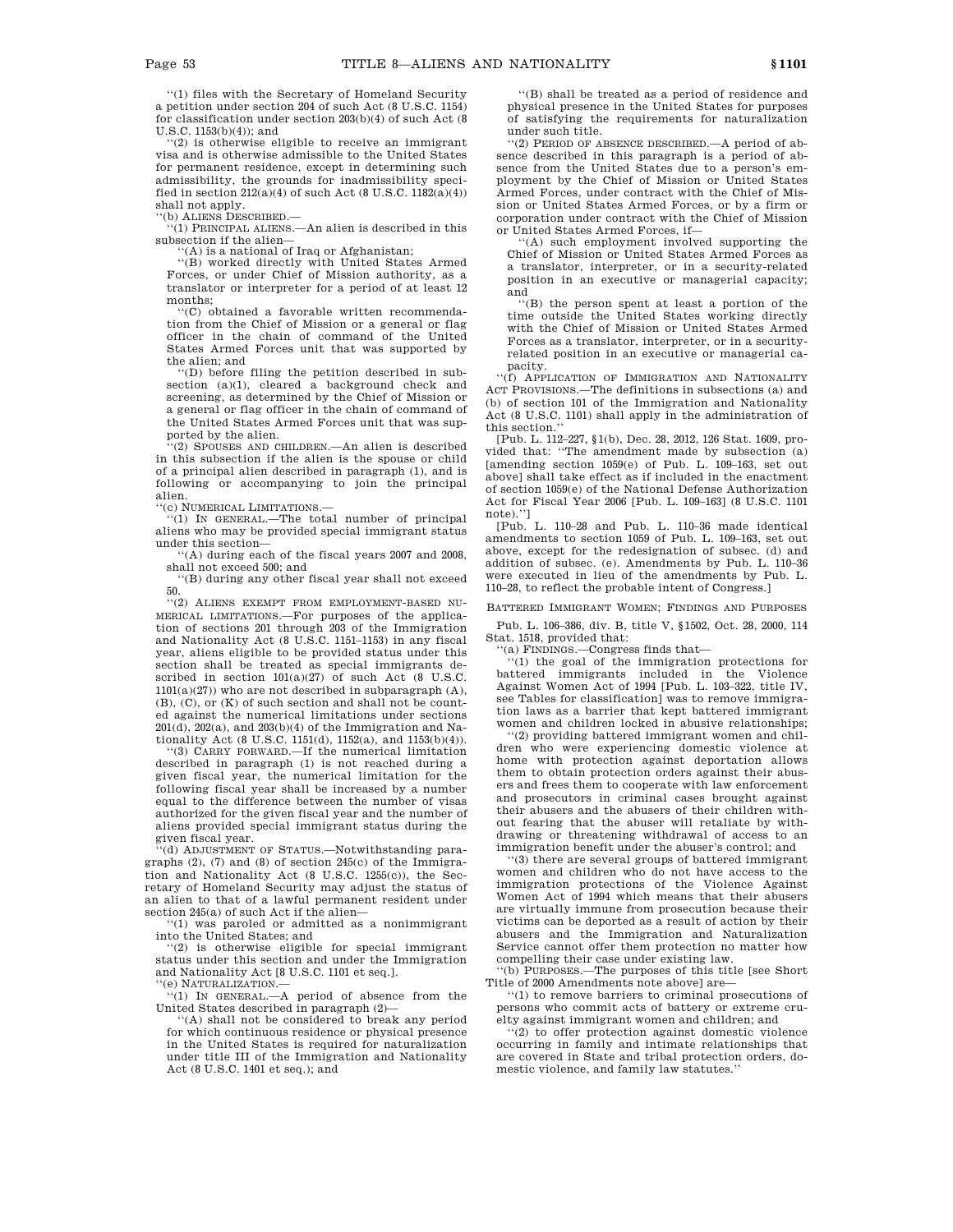PROTECTION FOR CERTAIN CRIME VICTIMS INCLUDING VICTIMS OF CRIMES AGAINST WOMEN

Pub. L. 106–386, div. B, title V, §1513(a), Oct. 28, 2000, 114 Stat. 1533, provided that:

'(a) FINDINGS AND PURPOSE.—

''(1) FINDINGS.—Congress makes the following findings: ''(A) Immigrant women and children are often

targeted to be victims of crimes committed against them in the United States, including rape, torture, kidnaping, trafficking, incest, domestic violence, sexual assault, female genital mutilation, forced prostitution, involuntary servitude, being held hostage or being criminally restrained.

''(B) All women and children who are victims of these crimes committed against them in the United States must be able to report these crimes to law enforcement and fully participate in the investigation of the crimes committed against them and the prosecution of the perpetrators of such crimes.

''(2) PURPOSE.—

''(A) The purpose of this section [amending this section and sections 1182, 1184, 1255, and 1367 of this title] is to create a new nonimmigrant visa classification that will strengthen the ability of law enforcement agencies to detect, investigate, and prosecute cases of domestic violence, sexual assault, trafficking of aliens, and other crimes described in section  $101(a)(15)(U)(iii)$  of the Immigration and Nationality Act [8 U.S.C. 1101(a)(15)(U)(iii)] committed against aliens, while offering protection to victims of such offenses in keeping with the humanitarian interests of the United States. This visa will encourage law enforcement officials to better serve immigrant crime victims and to prosecute crimes committed against aliens.

''(B) Creating a new nonimmigrant visa classification will facilitate the reporting of crimes to law enforcement officials by trafficked, exploited, victimized, and abused aliens who are not in lawful immigration status. It also gives law enforcement officials a means to regularize the status of cooperating individuals during investigations or prosecutions. Providing temporary legal status to aliens who have been severely victimized by criminal activity also comports with the humanitarian interests of the United States.

''(C) Finally, this section gives the Attorney General discretion to convert the status of such nonimmigrants to that of permanent residents when doing so is justified on humanitarian grounds, for family unity, or is otherwise in the public interest.''

### PHILIPPINE TRADERS AS NONIMMIGRANTS

Philippine traders classifiable as nonimmigrants under subsec.  $(a)(15)(E)$  of this section, see section 1184a of this title.

### IRISH PEACE PROCESS CULTURAL AND TRAINING PROGRAM

Pub. L. 105–319, Oct. 30, 1998, 112 Stat. 3013, as amended by Pub. L. 107–234, §1, Oct. 4, 2002, 116 Stat. 1481; Pub. L. 108–449, §1(a), Dec. 10, 2004, 118 Stat. 3469, known as the Irish Peace Process Cultural and Training Program Act of 1998, which related to the Irish Peace Process Cultural and Training Program, was repealed by section 2(c)(1) of Pub. L. 105–319, effective Oct. 1, 2008.

COORDINATION OF AMENDMENTS BY PUB. L. 104–208

Pub. L. 104–208, div. C, §1(b), Sept. 30, 1996, 110 Stat. 3009–546, provided that: ''Except as otherwise specifically provided—

 $\dddot{H}(1)$  whenever in this division [see Tables for classification] an amendment or repeal is expressed as the amendment or repeal of a section or other provision, the reference shall be considered to be made to that section or provision in the Immigration and Nationality Act [8 U.S.C. 1101 et seq.]; and

''(2) amendments to a section or other provision are to such section or other provision before any amendment made to such section or other provision elsewhere in this division.''

### APPLICABILITY OF TITLE V OF DIVISION C OF PUB. L. 104–208 TO FOREIGN ASSISTANCE

Pub. L. 104–208, div. C, title V, §592, Sept. 30, 1996, 110 Stat. 3009–688, provided that: ''This title [see Effective Date of 1996 Amendment note above] does not apply to any Federal, State, or local governmental program, assistance, or benefits provided to an alien under any program of foreign assistance as determined by the Secretary of State in consultation with the Attorney General.''

NOTIFICATION TO PUBLIC AND PROGRAM RECIPIENTS OF CHANGES REGARDING ELIGIBILITY FOR PROGRAMS

Pub. L. 104–208, div. C, title V, §593, Sept. 30, 1996, 110 Stat. 3009–688, provided that:

''(a) IN GENERAL.—Each agency of the Federal Government or a State or political subdivision that administers a program affected by the provisions of this title [see Effective Date of 1996 Amendment note above], shall, directly or through the States, provide general notification to the public and to program recipients of the changes regarding eligibility for any such program pursuant to this title.

''(b) FAILURE TO GIVE NOTICE.—Nothing in this section shall be construed to require or authorize continuation of eligibility if the notice under this section is not provided.

REPORT ON ALIENS GRANTED REFUGEE STATUS OR ASY-LUM DUE TO PERSECUTION FOR RESISTANCE TO COER-CIVE POPULATION CONTROL METHODS

Pub. L. 104–208, div. C, title VI, §601(a)(2), Sept. 30, 1996, 110 Stat. 3009–689, provided that: ''Not later than 90 days after the end of each fiscal year, the Attorney General shall submit a report to the Committee on the Judiciary of the House of Representatives and the Committee on the Judiciary of the Senate describing the number and countries of origin of aliens granted refugee status or asylum under determinations pursuant to the amendment made by paragraph (1) [amending this section]. Each such report shall also contain projections regarding the number and countries of origin of aliens that are likely to be granted refugee status or asylum for the subsequent 2 fiscal years.''

### SENSE OF CONGRESS REGARDING AMERICAN-MADE PRODUCTS; REQUIREMENTS FOR NOTICE

Pub. L. 104–208, div. C, title VI, §648, Sept. 30, 1996, 110 Stat. 3009–711, provided that:

''(a) PURCHASE OF AMERICAN-MADE EQUIPMENT AND PRODUCTS.—It is the sense of the Congress that, to the greatest extent practicable, all equipment and products purchased with funds made available under this division [see Tables for classification] should be Americanmade.

''(b) NOTICE TO RECIPIENTS OF GRANTS.—In providing grants under this division, the Attorney General, to the greatest extent practicable, shall provide to each recipient of a grant a notice describing the statement made in subsection (a) by the Congress.''

### IMPROVING BORDER CONTROLS

Pub. L. 103–322, title XIII, §130006, Sept. 13, 1994, 108 Stat. 2028, provided that:

''(a) AUTHORIZATION OF APPROPRIATIONS.—There are authorized to be appropriated for the Immigration and Naturalization Service to increase the resources for the Border Patrol, the Inspections Program, and the Deportation Branch to apprehend illegal aliens who attempt clandestine entry into the United States or entry into the United States with fraudulent documents or who remain in the country after their nonimmigrant visas expire—

''(1) \$228,000,000 for fiscal year 1995;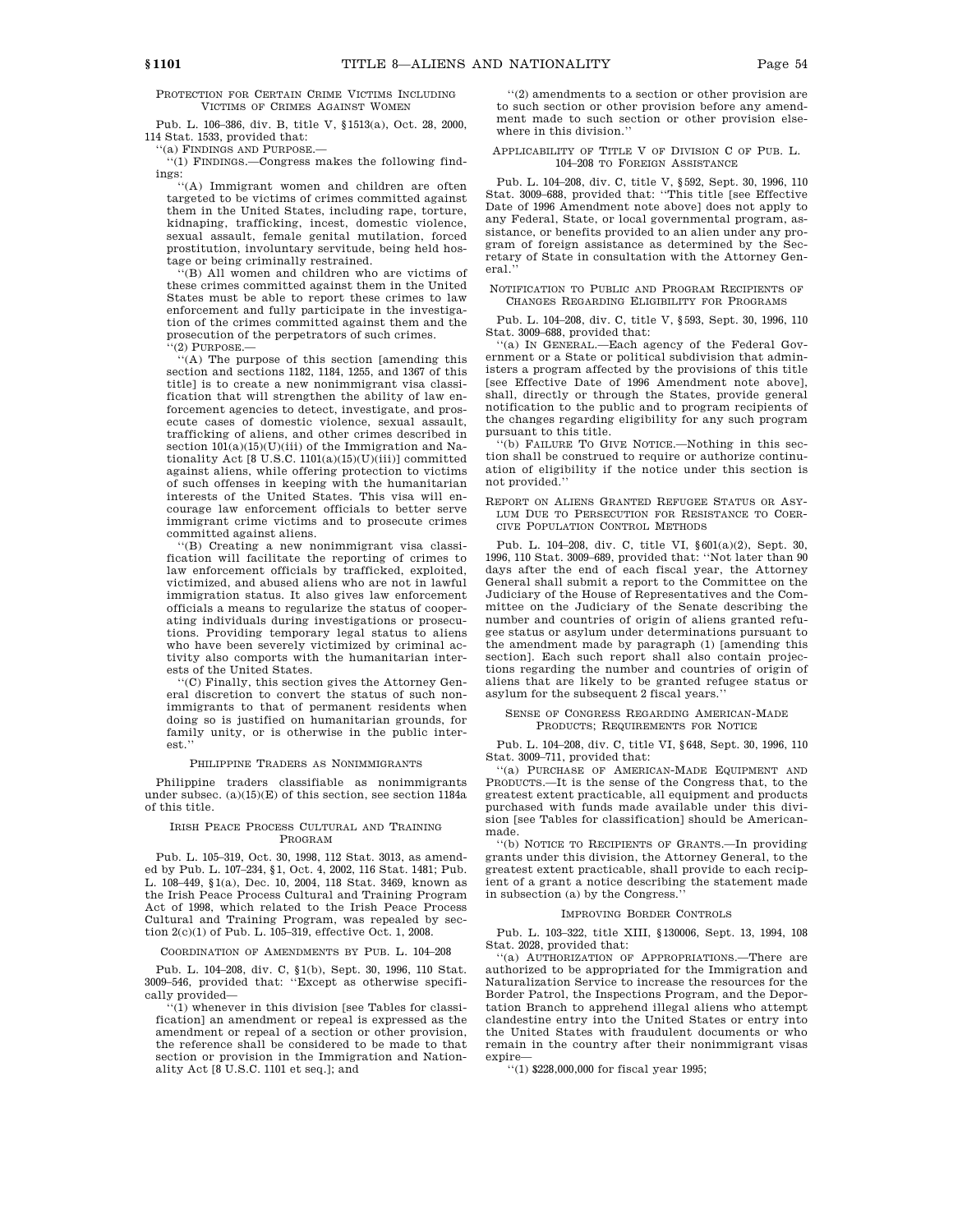''(2) \$185,000,000 for fiscal year 1996;

''(3) \$204,000,000 for fiscal year 1997; and

''(4) \$58,000,000 for fiscal year 1998.

''Of the sums authorized in this section, all necessary funds shall, subject to the availability of appropriations, be allocated to increase the number of agent positions (and necessary support personnel positions) in the Border Patrol by not less than 1,000 full-time equivalent positions in each of fiscal years 1995, 1996, 1997, and 1998 beyond the number funded as of October 1, 1994.

''(b) REPORT.—By September 30, 1996 and September 30, 1998, the Attorney General shall report to the Congress on the programs described in this section. The report shall include an evaluation of the programs, an outcome-based measurement of performance, and an analysis of the cost effectiveness of the additional resources provided under this Act [see Tables for classification].''

### VISAS FOR OFFICIALS OF TAIWAN

Pub. L. 103–416, title II, §221, Oct. 25, 1994, 108 Stat. 4320, as amended by Pub. L. 104–208, div. C, title III, §308(d)(3)(E), title VI, §671(b)(12), Sept. 30, 1996, 110 Stat. 3009–617, 3009–722, provided that: ''Whenever the President of Taiwan or any other high-level official of Taiwan shall apply to visit the United States for the purposes of discussions with United States Federal or State government officials concerning—

''(1) trade or business with Taiwan that will reduce the United States-Taiwan trade deficit,

''(2) prevention of nuclear proliferation,

''(3) threats to the national security of the United States,

''(4) the protection of the global environment,

''(5) the protection of endangered species, or

''(6) regional humanitarian disasters,

the official shall be admitted to the United States, unless the official is otherwise inadmissible under the immigration laws of the United States.''

### CONSTRUCTION OF EXPEDITED DEPORTATION REQUIREMENTS

Pub. L. 103–416, title II, §225, Oct. 25, 1994, 108 Stat. 4324, as amended by Pub. L. 104–132, title IV, §436(b)(2), Apr. 24, 1996, 110 Stat. 1275; Pub. L. 104–208, div. C, title III, §308(c)(4)(B), Sept. 30, 1996, 110 Stat. 3009–616, provided that: ''No amendment made by this Act [see Tables for classification] shall be construed to create any substantive or procedural right or benefit that is legally enforceable by any party against the United States or its agencies or officers or any other person.''

[Amendment by Pub. L. 104–132 effective as if included in enactment of Pub. L. 103–416, see section 436(b)(3) of Pub. L. 104–132 set out as an Effective Date of 1996 Amendment note under section 1252 of this title.]

### REPORT ON ADMISSION OF CERTAIN NONIMMIGRANTS

Pub. L. 102–232, title II, §202(b), Dec. 12, 1991, 105 Stat. 1737, directed Comptroller General, by not later than Oct. 1, 1994, to submit to Committees on the Judiciary of Senate and of House of Representatives a report containing information relating to the admission of artists, entertainers, athletes, and related support personnel as nonimmigrants under 8 U.S.C.  $1101(a)(15)(O)$ , (P), and information on the laws, regulations, and practices in effect in other countries that affect United States citizens and permanent resident aliens in the arts, entertainment, and athletics, in order to evaluate the impact of such admissions, laws, regulations, and practices on such citizens and aliens, directed Chairman of the Committee on the Judiciary of Senate to make the report available to interested parties and to hold a hearing respecting the report and directed such Committee to report to Senate its findings and any legislation it deems appropriate.

DELAY UNTIL APRIL 1, 1992, IN IMPLEMENTATION OF PROVISIONS RELATING TO NONIMMIGRANT ARTISTS, ATHLETES, ENTERTAINERS, AND FASHION MODELS

Pub. L. 102–110, §3, Oct. 1, 1991, 105 Stat. 557, provided that: ''Section 214(g)(1)(C) of the Immigration and Nationality Act [8 U.S.C.  $1184(g)(1)(C)$ ] shall not apply to the issuance of visas or provision of status before April 1, 1992. Aliens seeking nonimmigrant admission as artists, athletes, entertainers, or fashion models (or for the purpose of accompanying or assisting in an artistic or athletic performance) before April 1, 1992, shall not be admitted under subparagraph (O)(i), (O)(ii), (P)(i), or (P)(iii) of section  $101(a)(15)$  of such Act [8 U.S.C.  $1101(a)(15)$ ], but may be admitted under the terms of subparagraph  $(H)(i)(b)$  of such section (as in effect on September 30, 1991).''

### COMMISSION ON IMMIGRATION REFORM

Pub. L. 101–649, title I, §141, Nov. 29, 1990, 104 Stat. 5001, as amended by Pub. L. 102–232, title III, §302(c)(1), Dec. 12, 1991, 105 Stat. 1744, provided that:

''(a) ESTABLISHMENT AND COMPOSITION OF COMMIS-SION.—(1) Effective October 1, 1991, there is established a Commission on Immigration Reform (in this section referred to as the 'Commission') which shall be composed of 9 members to be appointed as follows:

 $(A)$  One member who shall serve as Chairman, to be appointed by the President.

''(B) Two members to be appointed by the Speaker of the House of Representatives who shall select such members from a list of nominees provided by the Chairman of the Committee on the Judiciary of the House of Representatives.

''(C) Two members to be appointed by the Minority Leader of the House of Representatives who shall select such members from a list of nominees provided by the ranking minority member of the Subcommittee on Immigration, Refugees, and International Law of the Committee on the Judiciary of the House of Representatives.

'(D) Two members to be appointed by the Majority Leader of the Senate who shall select such members from a list of nominees provided by the Chairman of the Subcommittee on Immigration and Refugee Affairs of the Committee on the Judiciary of the Senate.

''(E) Two members to be appointed by the Minority Leader of the Senate who shall select such members from a list of nominees provided by the ranking minority member of the Subcommittee on Immigration and Refugee Affairs of the Committee on the Judiciary of the Senate.

''(2) Initial appointments to the Commission shall be made during the 45-day period beginning on October 1, 1991. A vacancy in the Commission shall be filled in the same manner in which the original appointment was made.

''(3) Members shall be appointed to serve for the life of the Commission, except that the term of the member described in paragraph (1)(A) shall expire at noon on January 20, 1993, and the President shall appoint an individual to serve for the remaining life of the Commission.

''(b) FUNCTIONS OF COMMISSION.—The Commission shall—

''(1) review and evaluate the impact of this Act and the amendments made by this Act [see Tables for classification], in accordance with subsection (c); and ''(2) transmit to the Congress—

 $\cdot$ <sup>"</sup>(A) not later than September 30, 1994, a first report describing the progress made in carrying out paragraph (1), and

''(B) not later than September 30, 1997, a final report setting forth the Commission's findings and recommendations, including such recommendations for additional changes that should be made with re-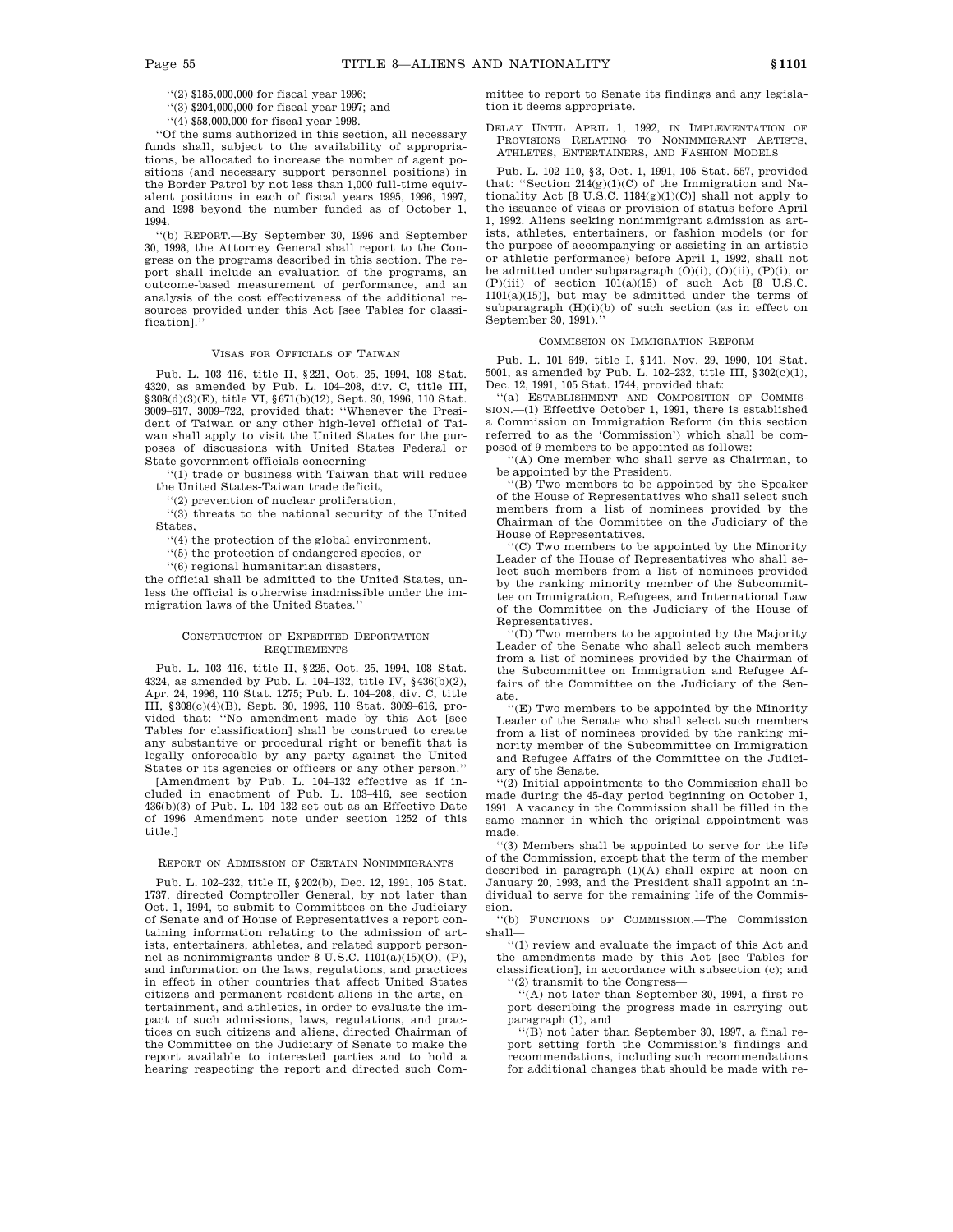spect to legal immigration into the United States as the Commission deems appropriate. ''(c) CONSIDERATIONS.—

''(1) PARTICULAR CONSIDERATIONS.—In particular, the Commission shall consider the following:

''(A) The requirements of citizens of the United States and of aliens lawfully admitted for permanent residence to be joined in the United States by immediate family members and the impact which the establishment of a national level of immigration has upon the availability and priority of family preference visas.

''(B) The impact of immigration and the implementation of the employment-based and diversity programs on labor needs, employment, and other economic and domestic conditions in the United States.

''(C) The social, demographic, and natural resources impact of immigration.

''(D) The impact of immigration on the foreign policy and national security interests of the United States.

''(E) The impact of per country immigration levels on family-sponsored immigration.

''(F) The impact of the numerical limitation on the adjustment of status of aliens granted asylum.

''(G) The impact of the numerical limitations on the admission of nonimmigrants under section 214(g) of the Immigration and Nationality Act [8 U.S.C. 1184(g)].

''(2) DIVERSITY PROGRAM.—The Commission shall analyze the information maintained under section 203(c)(3) of the Immigration and Nationality Act [8 U.S.C. 1153(c)(3)] and shall report to Congress in its report under subsection (b)(2) on—

''(A) the characteristics of individuals admitted under section 203(c) of the Immigration and Nationality Act, and

''(B) how such characteristics compare to the characteristics of family-sponsored immigrants and employment-based immigrants.

The Commission shall include in the report an assessment of the effect of the requirement of paragraph (2) of section 203(c) of the Immigration and Nationality Act on the diversity, educational, and skill level of aliens admitted.

''(d) COMPENSATION OF MEMBERS.—(1) Each member of the Commission who is not an officer or employee of the Federal Government is entitled to receive, subject to such amounts as are provided in advance in appropriations Acts, pay at the daily equivalent of the minimum annual rate of basic pay in effect for grade GS–18 of the General Schedule. Each member of the Commission who is such an officer or employee shall serve without additional pay.

'(2) While away from their homes or regular places of business in the performance of services for the Commission, members of the Commission shall be allowed travel expenses, including per diem in lieu of subsistence.

'(e) MEETINGS, STAFF, AND AUTHORITY OF COMMIS-SION.—The provisions of subsections (e) through (g) of section 304 of the Immigration Reform and Control Act of 1986 [Pub. L. 99–603, set out as a note under section 1160 of this title] shall apply to the Commission in the same manner as they apply to the Commission established under such section, except that paragraph (2) of subsection (e) thereof shall not apply.

''(f) AUTHORIZATION OF APPROPRIATIONS.—(1) There are authorized to be appropriated to the Commission such sums as may be necessary to carry out this section.

''(2) Notwithstanding any other provision of this section, the authority to make payments, or to enter into contracts, under this section shall be effective only to such extent, or in such amounts, as are provided in advance in appropriations Acts.

''(g) TERMINATION DATE.—The Commission shall terminate on the date on which a final report is required to be transmitted under subsection (b)(2)(B), except that the Commission may continue to function until January 1, 1998, for the purpose of concluding its activities, including providing testimony to standing committees of Congress concerning its final report under this section and disseminating that report.

''(h) CONGRESSIONAL RESPONSE.—(1) No later than 90 days after the date of receipt of each report transmitted under subsection (b)(2), the Committees on the Judiciary of the House of Representatives and of the Senate shall initiate hearings to consider the findings and recommendations of the report.

''(2) No later than 180 days after the date of receipt of such a report, each such Committee shall report to its respective House its oversight findings and any legislation it deems appropriate.

''(i) PRESIDENTIAL REPORT.—The President shall conduct a review and evaluation and provide for the transmittal of reports to the Congress in the same manner as the Commission is required to conduct a review and evaluation and to transmit reports under subsection  $(b)$ .

[References in laws to the rates of pay for GS–16, 17, or 18, or to maximum rates of pay under the General Schedule, to be considered references to rates payable under specified sections of Title 5, Government Organization and Employees, see section 529 [title I, §101(c)(1)] of Pub. L. 101–509, set out in a note under section 5376 of Title 5.]

SPECIAL IMMIGRANT STATUS FOR CERTAIN ALIENS EM-PLOYED AT UNITED STATES MISSION IN HONG KONG (D SPECIAL IMMIGRANTS)

Pub. L. 101–649, title I, §152, Nov. 29, 1990, 104 Stat. 5005, as amended by Pub. L. 102–232, title III, §302(d)(1), Dec. 12, 1991, 105 Stat. 1744, provided that:

''(a) IN GENERAL.—Subject to subsection (c), an alien described in subsection (b) shall be treated as a special immigrant described in section 101(a)(27)(D) of the Immigration and Nationality Act [8 U.S.C. 1101(a)(27)(D)]. ''(b) ALIENS COVERED.—An alien is described in this

subsection if— ''(1) the alien is—

''(A) an employee at the United States consulate in Hong Kong under the authority of the Chief of Mission (including employment pursuant to section 5913 of title 5, United States Code) and has performed faithful service as such an employee for a total of three years or more, or

''(B) a member of the immediate family (as defined in 6 Foreign Affairs Manual 117k as of the date of the enactment of this Act [Nov. 29, 1990]) of an employee described in subparagraph (A) who has been living with the employee in the same household;

 $(2)$  the welfare of the employee or such an immediate family member is subject to a clear threat due directly to the employee's employment with the United States Government or under a United States Government official; and

''(3) the principal officer in Hong Kong, in the officer's discretion, has recommended the granting of special immigrant status to such alien in exceptional circumstances and the Secretary of State approves such recommendation and finds that it is in the national interest to grant such status.

''(c) EXPIRATION.—Subsection (a) shall only apply to aliens who file an application for special immigrant status under this section by not later than January 1, 2002.

''(d) LIMITED WAIVER OF NUMERICAL LIMITATIONS.— The first 500 visas made available to aliens as special immigrants under this section shall not be counted against any numerical limitation established under section 201 or 202 of the Immigration and Nationality Act [8 U.S.C. 1151 or 1152].''

### NAPPLICABILITY OF AMENDMENT BY PUB. L. 101-649

Amendment by section 203(c) of Pub. L. 101–649 not to affect performance of longshore work in United States by citizens or nationals of United States, see section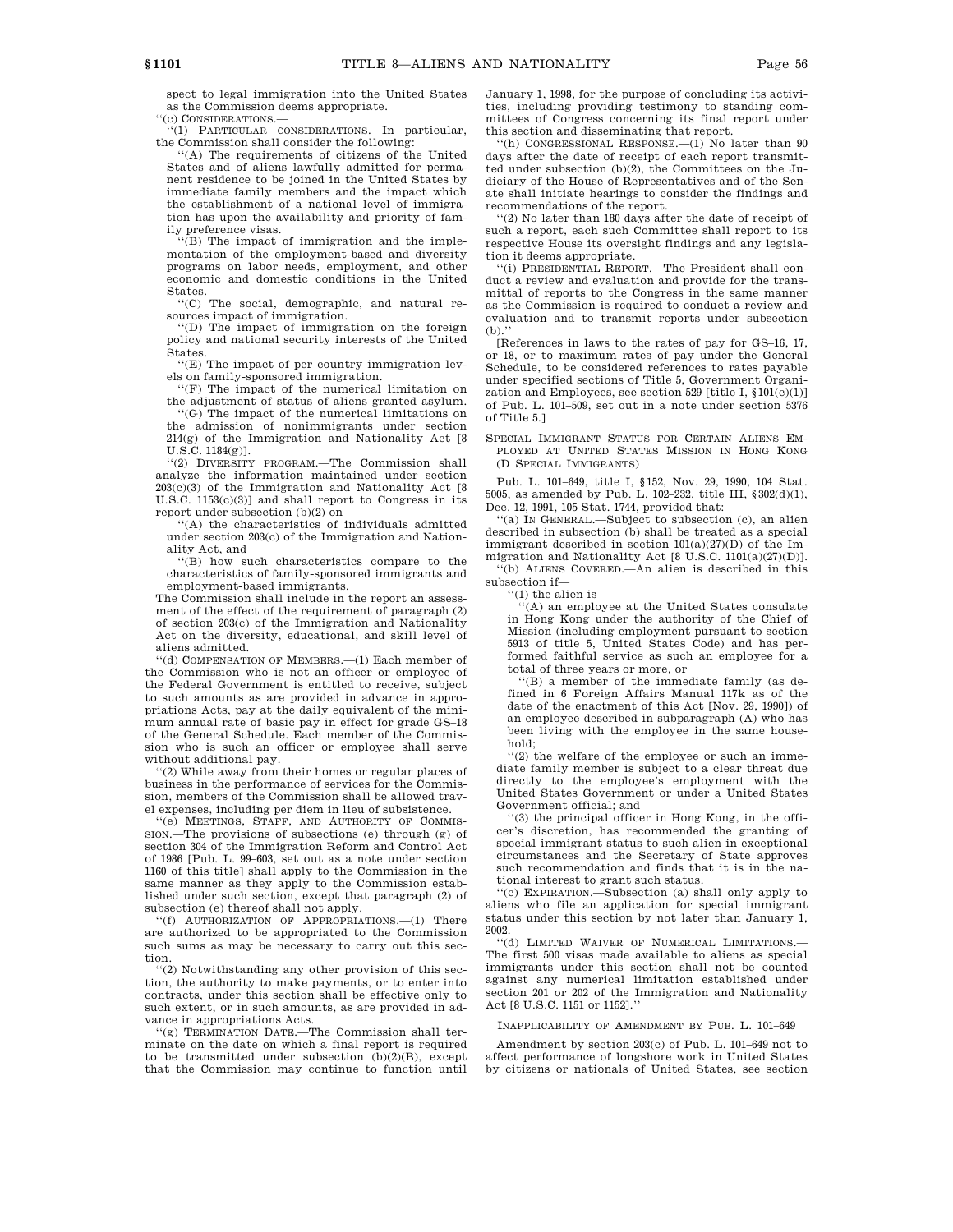203(a)(2) of Pub. L. 101–649, set out as a note under section 1288 of this title.

#### APPLICATION OF TREATY TRADER FOR CERTAIN FOREIGN **STATES**

Pub. L. 115–226, §2, Aug. 1, 2018, 132 Stat. 1625, provided that: ''For purposes of clauses (i) and (ii) of section 101(a)(15)(E) of the Immigration and Nationality Act (8 U.S.C.  $1101(a)(15)(E)$ ), New Zealand shall be considered to be a foreign state described in such section if the Government of New Zealand provides similar nonimmigrant status to nationals of the United States.''

Pub. L. 112–130, §1, June 8, 2012, 126 Stat. 376, provided that: ''Israel shall be deemed to be a foreign state described in section 101(a)(15)(E) of the Immigration and Nationality Act (8 U.S.C.  $1101(a)(15)(E)$ ) for purposes of clauses (i) and (ii) of such section if the Government of Israel provides similar nonimmigrant status to nationals of the United States.''

Pub. L. 101–649, title II, §204(b), Nov. 29, 1990, 104 Stat. 5019, provided that: ''Each of the following foreign states shall be considered, for purposes of section  $101(a)(15)(E)$  of the Immigration and Nationality Act [8] U.S.C.  $1101(a)(15)(E)$ ], to be a foreign state described in such section if the foreign state extends reciprocal nonimmigrant treatment to nationals of the United States:

''(1) The largest foreign state in each region (as defined in section 203(c)(1) of the Immigration and Nationality Act [8 U.S.C. 1153 $(c)(1)$ ]) which  $(A)$  has 1 or more dependent areas (as determined for purposes of section 202 of such Act [8 U.S.C. 1152]) and (B) does not have a treaty of commerce and navigation with the United States.

''(2) The foreign state which (A) was identified as an adversely affected foreign state for purposes of section 314 of the Immigration Reform and Control Act of 1986 [Pub. L. 99–603, set out as a note under section 1153 of this title] and (B) does not have a treaty of commerce and navigation with the United States, but (C) had such a treaty with the United States before 1925.''

### CLARIFICATION OF TREATMENT OF CERTAIN INTER-NATIONAL ACCOUNTING AND MANAGEMENT CONSULTING FIRMS

Pub. L. 101–649, title II, §206(a), Nov. 29, 1990, 104 Stat. 5022, as amended by Pub. L. 102–232, title III, §303(a)(9), Dec. 12, 1991, 105 Stat. 1748; Pub. L. 106–95, §6, Nov. 12, 1999, 113 Stat. 1319, provided that: ''In applying sections  $101(a)(15)(L)$  and  $203(b)(1)(C)$  of the Immigration and Nationality Act [8 U.S.C. 1101(a)(15)(L), 1153(b)(1)(C)], and for no other purpose, in the case of a partnership that is organized in the United States to provide accounting or management consulting services and that markets its accounting or management consulting services under an internationally recognized name under an agreement with a worldwide coordinating organization that is collectively owned and controlled by the member accounting and management consulting firms or by the elected members (partners, shareholders, members, employees) thereof, an entity that is organized outside the United States to provide accounting or management consulting services shall be considered to be an affiliate of the United States accounting or management consulting partnership if it markets its accounting or management consulting services under the same internationally recognized name directly or indirectly under an agreement with the same worldwide coordinating organization of which the United States partnership is also a member. Those partnerships organized within the United States and entities organized outside the United States which are considered affiliates under this subsection shall continue to be considered affiliates to the extent such firms enter into a plan of association with a successor worldwide coordinating organization, which need not be collectively owned and controlled.''

ADMISSION OF NONIMMIGRANTS FOR COOPERATIVE RE-SEARCH, DEVELOPMENT, AND COPRODUCTION PROJECTS

Pub. L. 101–649, title II, §222, Nov. 29, 1990, 104 Stat. 5028, as amended by Pub. L. 102–232, title III, §303(b)(3), Dec. 12, 1991, 105 Stat. 1748, provided that:

''(a) IN GENERAL.—Subject to subsection (b), the Attorney General shall provide for nonimmigrant status in the case of an alien who—

''(1) has a residence in a foreign country which the alien has no intention of abandoning, and

''(2) is coming to the United States, upon a basis of reciprocity, to perform services of an exceptional nature requiring such merit and ability relating to a cooperative research and development project or a coproduction project provided under a government-togovernment agreement administered by the Secretary of Defense, but not to exceed a period of more than 10 years,

or who is the spouse or minor child of such an alien if accompanying or following to join the alien.

''(b) NUMERICAL LIMITATION.—The number of aliens who may be admitted as (or otherwise be provided the status of) a nonimmigrant under this section at any time may not exceed 100.''

### ESTABLISHMENT OF SPECIAL EDUCATION EXCHANGE VISITOR PROGRAM

Pub. L. 101–649, title II, §223, Nov. 29, 1990, 104 Stat. 5028, as amended by Pub. L. 102–232, title III, §303(b)(4), Dec. 12, 1991, 105 Stat. 1748, provided that:

''(a) IN GENERAL.—Subject to subsection (b), the Attorney General shall provide for nonimmigrant status in the case of an alien who—

''(1) has a residence in a foreign country which the alien has no intention of abandoning, and

''(2) is coming temporarily to the United States (for a period not to exceed 18 months) as a participant in a special education training program which provides for practical training and experience in the education of children with physical, mental, or emotional disabilities,

or who is the spouse or minor child of such an alien if accompanying or following to join the alien.

''(b) NUMERICAL LIMITATION.—The number of aliens who may be admitted as (or otherwise be provided the status of) a nonimmigrant under this section in any fiscal year may not exceed 50.''

EXTENSION OF H–1 IMMIGRATION STATUS FOR CERTAIN NONIMMIGRANTS EMPLOYED IN COOPERATIVE RE-SEARCH AND DEVELOPMENT PROJECTS AND COPRODUC-TION PROJECTS

Pub. L. 101–189, div. A, title IX, §937, Nov. 29, 1989, 103 Stat. 1538, provided that: ''The Attorney General shall provide for the extension through December 31, 1991, of nonimmigrant status under section 101(a)(15)(H)(i) of the Immigration and Nationality Act (8 U.S.C.  $1101(a)(15)(H)(i)$  for an alien to perform temporarily services relating to a cooperative research and development project or a coproduction project provided under a government-to-government agreement administered by the Secretary of Defense in the case of an alien who has had such status for a period of at least five years if such status has not expired as of the date of the enactment of this Act [Nov. 29, 1989] but would otherwise expire during 1989, 1990, or 1991, due only to the time limitations with respect to such status.''

### EXTENSION OF H–1 STATUS FOR CERTAIN REGISTERED NURSES THROUGH DECEMBER 31, 1989

Pub. L. 100–658, §4, Nov. 15, 1988, 102 Stat. 3909, provided that: ''The Attorney General shall provide for the extension through December 31, 1989, of nonimmigrant status under section  $101(a)(15)(H)(i)$  of the Immigration and Nationality Act [8 U.S.C. 1101(a)(15)(H)(i)] for an alien to perform temporarily services as a registered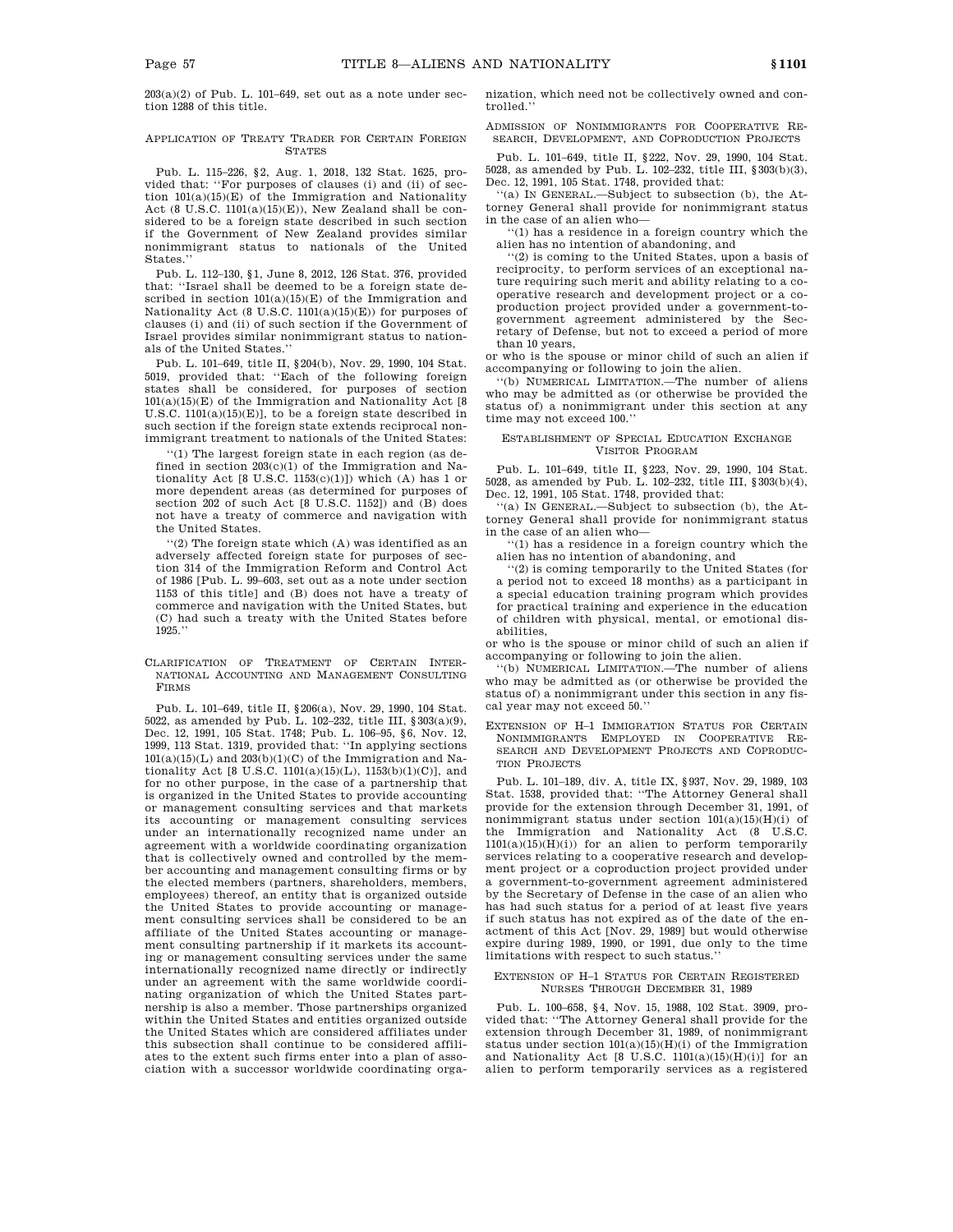''(1) such status has not expired as of the date of the enactment of this Act [Nov. 15, 1988] but would otherwise expire during 1988 or 1989, due only to the time limitation with respect to such status; or

 $((2)(A)$  the alien's status as such a nonimmigrant expired during the period beginning on January 1, 1987, and ending on the date of the enactment of this Act, due only to the time limitation with respect to such status,

''(B) the alien is present in the United States as of the date of the enactment of this Act,

''(C) the alien has been employed as a registered nurse in the United States since the date of expiration of such status, and

''(D) in the case of an alien whose status expired during 1987, the alien's employer has filed with the Immigration and Naturalization Service, before the date of the enactment of this Act, an appeal of a petition filed in connection with the alien's application for extension of such status.''

### RESIDENCE WITHIN UNITED STATES CONTINUED DURING PERIOD OF ABSENCE

Pub. L. 100–525, §2(*o*)(2), Oct. 24, 1988, 102 Stat. 2613, provided that: ''Only for purposes of section 101(a)(27)(I) of the Immigration and Nationality Act [8 U.S.C.  $1101(a)(27)(I)$ ], an alien who is or was an officer or employee of an international organization (or is the unmarried son or daughter or surviving spouse of such an officer or employee or former officer or employee) is considered to be residing and physically present in the United States during a period in which the alien is residing in the United States but is absent from the United States because of the officer's or employee's need to conduct official business on behalf of the organization or because of customary leave, but only if during the period of the absence the officer or employee continues to have a duty station in the United States and, in the case of such an unmarried son or daughter, the son or daughter is not enrolled in a school outside the United States.''

#### NONIMMIGRANT TRADERS AND INVESTORS UNDER UNITED STATES-CANADA FREE-TRADE AGREEMENT

For provisions allowing Canadian citizens to be classifiable as nonimmigrants under subsec.  $(a)(15)(E)$  of this section upon a basis of reciprocity secured by the United States-Canada Free-Trade Agreement, see section 307(a) of Pub. L. 100–449, set out in a note under section 2112 of Title 19, Customs Duties.

### AMERASIAN IMMIGRATION

Pub. L. 100–461, title II, Oct. 1, 1988, 102 Stat. 2268–15, as amended by Pub. L. 101–167, title II, Nov. 21, 1989, 103 Stat. 1211; Pub. L. 101–302, title II, May 25, 1990, 104 Stat. 228; Pub. L. 101–513, title II, Nov. 5, 1990, 104 Stat. 1996, provided: ''That the provisions of subsection (c) of section 584 of the Foreign Operations, Export Financing, and Related Programs Appropriations Act, 1988, as contained in section 101(e) of Public Law 100–202 [set out below], shall apply to an individual who (1) departs from Vietnam after the date of the enactment of this Act [Oct. 1, 1988], and (2) is described in subsection (b) of such section, but who is issued an immigrant visa under section 201(b) or 203(a) of the Immigration and Nationality Act [8 U.S.C. 1151(b), 1153(a)] (rather than under subsection (a) of such section), or would be described in subsection (b) of such section if such section also applied to principal aliens who were citizens of the United States (rather than merely to aliens)''.

Pub. L. 100–202, §101(e) [title V, §584], Dec. 22, 1987, 101 Stat. 1329–183, as amended by Pub. L. 101–167, title II, Nov. 21, 1989, 103 Stat. 1211; Pub. L. 101–513, title II, Nov. 5, 1990, 104 Stat. 1996; Pub. L. 101–649, title VI, §603(a)(20), Nov. 29, 1990, 104 Stat. 5084; Pub. L. 102–232, title III, §307(*l*)(8), Dec. 12, 1991, 105 Stat. 1757, provided that:

''(a)(1) Notwithstanding any numerical limitations specified in the Immigration and Nationality Act [8 U.S.C. 1101 et seq.], the Attorney General may admit aliens described in subsection (b) to the United States as immigrants if—

'(A) they are admissible (except as otherwise provided in paragraph (2)) as immigrants, and

''(B) they are issued an immigrant visa and depart from Vietnam on or after March 22, 1988.

"(2) The provisions of paragraphs  $(4)$ ,  $(5)$ , and  $(7)(A)$  of section 212(a) of the Immigration and Nationality Act  $[8 \text{ U.S.C. } 1182(a)(4), (5), \text{ and } (7)(A)]$  shall not be applicable to any alien seeking admission to the United States under this section, and the Attorney General on the recommendation of a consular officer may waive any other provision of such section (other than paragraph  $(2)(C)$  or subparagraph  $(A)$ ,  $(B)$ ,  $(C)$ , or  $(E)$  of paragraph (3)) with respect to such an alien for humanitarian purposes, to assure family unity, or when it is otherwise in the public interest. Any such waiver by the Attorney General shall be in writing and shall be granted only on an individual basis following an investigation by a consular officer.

''(3) Notwithstanding section 221(c) of the Immigration and Nationality Act [8 U.S.C. 1201(c)], immigrant visas issued to aliens under this section shall be valid for a period of one year.

 $'(b)(1)$  An alien described in this section is an alien who, as of the date of the enactment of this Act [Dec. 22, 1987], is residing in Vietnam and who establishes to the satisfaction of a consular officer or an officer of the Immigration and Naturalization Service after a faceto-face interview, that the alien—

''(A)(i) was born in Vietnam after January 1, 1962, and before January 1, 1976, and (ii) was fathered by a citizen of the United States (such an alien in this section referred to as a 'principal alien');

'(B) is the spouse or child of a principal alien and is accompanying, or following to join, the principal alien; or

''(C) subject to paragraph (2), either (i) is the principal alien's natural mother (or is the spouse or child of such mother), or (ii) has acted in effect as the principal alien's mother, father, or next-of-kin (or is the spouse or child of such an alien), and is accompanying, or following to join, the principal alien.

''(2) An immigrant visa may not be issued to an alien under paragraph (1)(C) unless the officer referred to in paragraph (1) has determined, in the officer's discretion, that (A) such an alien has a bona fide relationship with the principal alien similar to that which exists between close family members and (B) the admission of such an alien is necessary for humanitarian purposes or to assure family unity. If an alien described in para $graph (1)(C)(ii)$  is admitted to the United States, the natural mother of the principal alien involved shall not, thereafter, be accorded any right, privilege, or status under the Immigration and Nationality Act [8 U.S.C. 1101 et seq.] by virtue of such parentage.

'(3) For purposes of this section, the term 'child' has the meaning given such term in section  $101(b)(1)(A)$ , (B), (C), (D), and (E) of the Immigration and Nationality Act [8 U.S.C. 1101(b)(1)(A)–(E)].

''(c) Any alien admitted (or awaiting admission) to the United States under this section shall be eligible for benefits under chapter 2 of title IV of the Immigration and Nationality Act [8 U.S.C. 1521 et seq.] to the same extent as individuals admitted (or awaiting admission) to the United States under section 207 of such Act [8 U.S.C. 1157] are eligible for benefits under such chapter.

''(d) The Attorney General, in cooperation with the Secretary of State, shall report to Congress 1 year, 2 years, and 3 years, after the date of the enactment of this Act [Dec. 22, 1987] on the implementation of this section. Each such report shall include the number of aliens who are issued immigrant visas and who are admitted to the United States under this section and number of waivers granted under subsection (a)(2) and the reasons for granting such waivers.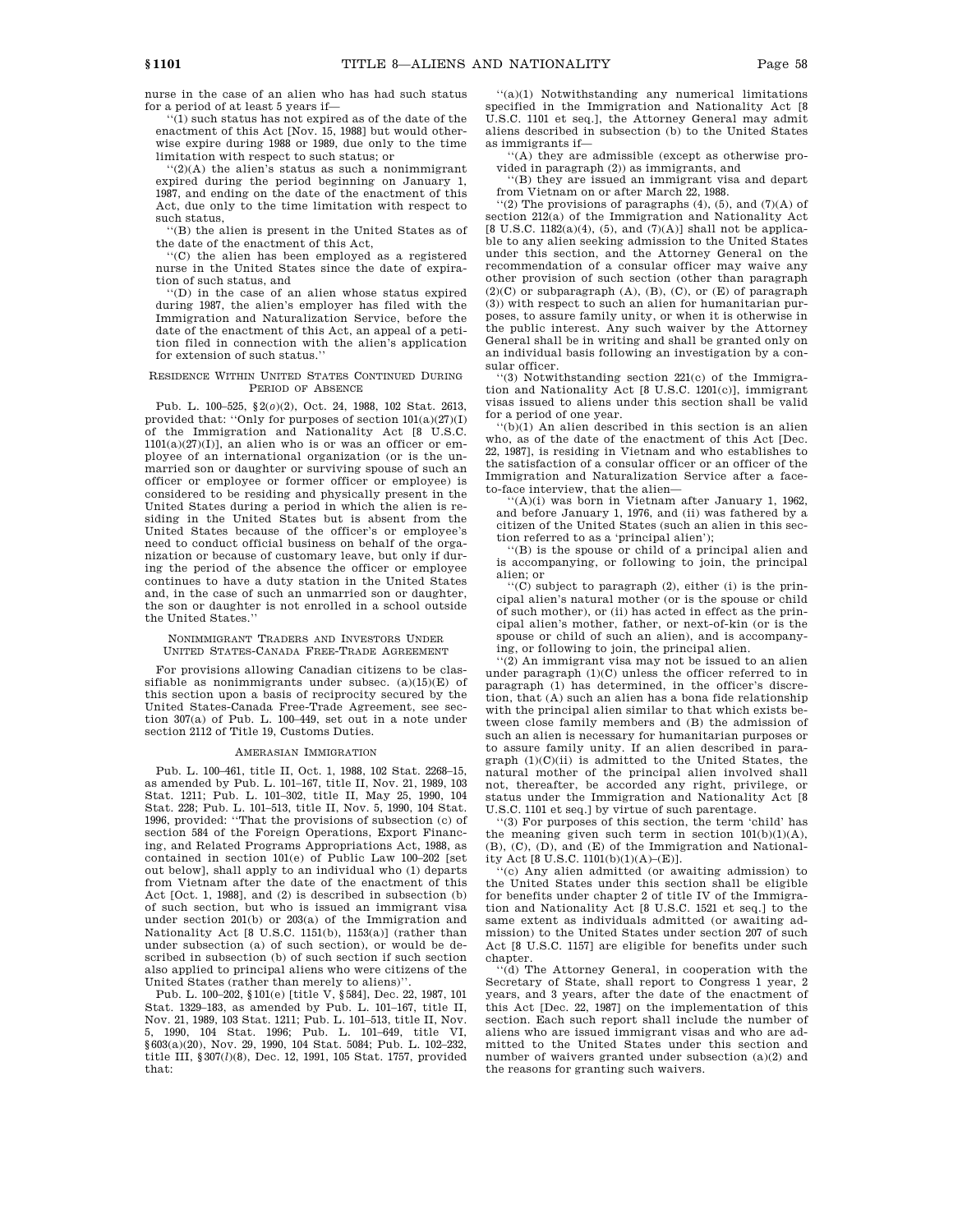''(e) Except as otherwise specifically provided in this section, the definitions contained in the Immigration and Nationality Act [8 U.S.C. 1101 et seq.] shall apply in the administration of this section and nothing contained in this section shall be held to repeal, amend, alter, modify, effect, or restrict the powers, duties, functions, or authority of the Attorney General in the administration and enforcement of such Act or any other law relating to immigration, nationality, or naturalization. The fact that an alien may be eligible to be granted the status of having been lawfully admitted for permanent residence under this section shall not preclude the alien from seeking such status under any other provision of law for which the alien may be eligible.''

[Pub. L. 102–232, title III, §307(*l*)(8), Dec. 12, 1991, 105 Stat. 1757, provided that the amendment made by section 307( $l$ )(8) to section 101(e) [title V, §584(a)(2)] of Pub. L. 100–202, set out above, is effective as if included in section 603(a) of the Immigration Act of 1990, Pub. L. 101–649.]

[Pub. L. 101–513, title II, Nov. 5, 1990, 104 Stat. 1996, provided that the amendment made by Pub. L. 101–513 to Pub. L. 100–202, §101(e) [title V, §584(b)(2)], set out above, is effective Dec. 22, 1987.]

AUTHORIZATION OF APPROPRIATIONS FOR ENFORCEMENT AND SERVICE ACTIVITIES OF IMMIGRATION AND NATU-RALIZATION SERVICE

Pub. L. 99–603, title I, §111, Nov. 6, 1986, 100 Stat. 3381, provided that:

'(a) TWO ESSENTIAL ELEMENTS.—It is the sense of Congress that two essential elements of the program of immigration control established by this Act [see Short Title of 1986 Amendments note above] are—

''(1) an increase in the border patrol and other inspection and enforcement activities of the Immigration and Naturalization Service and of other appropriate Federal agencies in order to prevent and deter the illegal entry of aliens into the United States and the violation of the terms of their entry, and

'(2) an increase in examinations and other service activities of the Immigration and Naturalization Service and other appropriate Federal agencies in order to ensure prompt and efficient adjudication of petitions and applications provided for under the Immigration and Nationality Act [this chapter].

''(b) INCREASED AUTHORIZATION OF APPROPRIATIONS FOR INS AND EOIR.—In addition to any other amounts authorized to be appropriated, in order to carry out this Act there are authorized to be appropriated to the Department of Justice—

''(1) for the Immigration and Naturalization Service, for fiscal year 1987, \$422,000,000, and for fiscal year 1988, \$419,000,000; and

''(2) for the Executive Office of Immigration Review, for fiscal year 1987, \$12,000,000, and for fiscal year 1988, \$15,000,000.

Of the amounts authorized to be appropriated under paragraph (1) sufficient funds shall be available to provide for an increase in the border patrol personnel of the Immigration and Naturalization Service so that the average level of such personnel in each of fiscal years 1987 and 1988 is at least 50 percent higher than such level for fiscal year 1986.

'(c) USE OF FUNDS FOR IMPROVED SERVICES.-- Of the funds appropriated to the Department of Justice for the Immigration and Naturalization Service, the Attorney General shall provide for improved immigration and naturalization services and for enhanced community outreach and in-service training of personnel of the Service. Such enhanced community outreach may include the establishment of appropriate local community taskforces to improve the working relationship between the Service and local community groups and organizations (including employers and organizations representing minorities).

''(d) SUPPLEMENTAL AUTHORIZATION OF APPROPRIA-TIONS FOR WAGE AND HOUR ENFORCEMENT.—There are authorized to be appropriated, in addition to such sums as may be available for such purposes, such sums as may be necessary to the Department of Labor for enforcement activities of the Wage and Hour Division and the Office of Federal Contract Compliance Programs within the Employment Standards Administration of the Department in order to deter the employment of unauthorized aliens and remove the economic incentive for employers to exploit and use such aliens.''

### ELIGIBILITY OF H–2 AGRICULTURAL WORKERS FOR CERTAIN LEGAL ASSISTANCE

Pub. L. 99–603, title III, §305, Nov. 6, 1986, 100 Stat. 3434, provided that: ''A nonimmigrant worker admitted to or permitted to remain in the United States under section  $101(a)(15)(H)(ii)(a)$  of the Immigration and Nationality Act (8 U.S.C.  $1101(a)(15)(H)(ii)(a)$ ) for agricultural labor or service shall be considered to be an alien described in section 101(a)(20) of such Act (8 U.S.C. 1101(a)(20)) for purposes of establishing eligibility for legal assistance under the Legal Services Corporation Act (42 U.S.C. 2996 et seq.), but only with respect to legal assistance on matters relating to wages, housing, transportation, and other employment rights as provided in the worker's specific contract under which the nonimmigrant was admitted.''

### DENIAL OF CREW MEMBER NONIMMIGRANT VISA IN CASE OF STRIKES

Pub. L. 99–603, title III, §315(d), Nov. 6, 1986, 100 Stat. 3440, provided that:

''(1) Except as provided in paragraph (2), during the one-year period beginning on the date of the enactment of this Act [Nov. 6, 1986], an alien may not be admitted to the United States as an alien crewman (under section 101(a)(15)(D) of the Immigration and Nationality Act, 8 U.S.C. 1101(a)(15)(D)) for the purpose of performing service on board a vessel or aircraft at a time when there is a strike in the bargaining unit of the employer in which the alien intends to perform such service.

''(2) Paragraph (1) shall not apply to an alien employee who was employed before the date of the strike concerned and who is seeking admission to enter the United States to continue to perform services as a crewman to the same extent and on the same routes as the alien performed such services before the date of the strike.''

#### SENSE OF CONGRESS RESPECTING CONSULTATION WITH MEXICO

Pub. L. 99–603, title IV, §407, Nov. 6, 1986, 100 Stat. 3443, provided that: ''It is the sense of the Congress that the President of the United States should consult with the President of the Republic of Mexico within 90 days after enactment of this Act [Nov. 6, 1986] regarding the implementation of this Act [see Short Title of 1986 Amendments note above] and its possible effect on the United States or Mexico. After the consultation, it is the sense of the Congress that the President should report to the Congress any legislative or administrative changes that may be necessary as a result of the consultation and the enactment of this legislation.''

COMMISSION FOR THE STUDY OF INTERNATIONAL MIGRATION AND COOPERATIVE ECONOMIC DEVELOPMENT

Pub. L. 99–603, title VI, §601, Nov. 6, 1986, 100 Stat. 3444, as amended by Pub. L. 100–525, §2(r), Oct. 24, 1988, 102 Stat. 2614, provided for establishment, membership, etc., of a Commission for the Study of International Migration and Cooperative Economic Development to examine, in consultation with governments of Mexico and other sending countries in Western Hemisphere, the conditions which contribute to unauthorized migration to United States and mutually beneficial reciprocal trade and investment programs to alleviate conditions leading to such unauthorized migration and to report to President and Congress, not later than 3 years after appointment of members of Commission, on results of Commission's examination with recommendations on providing mutually beneficial reciprocal trade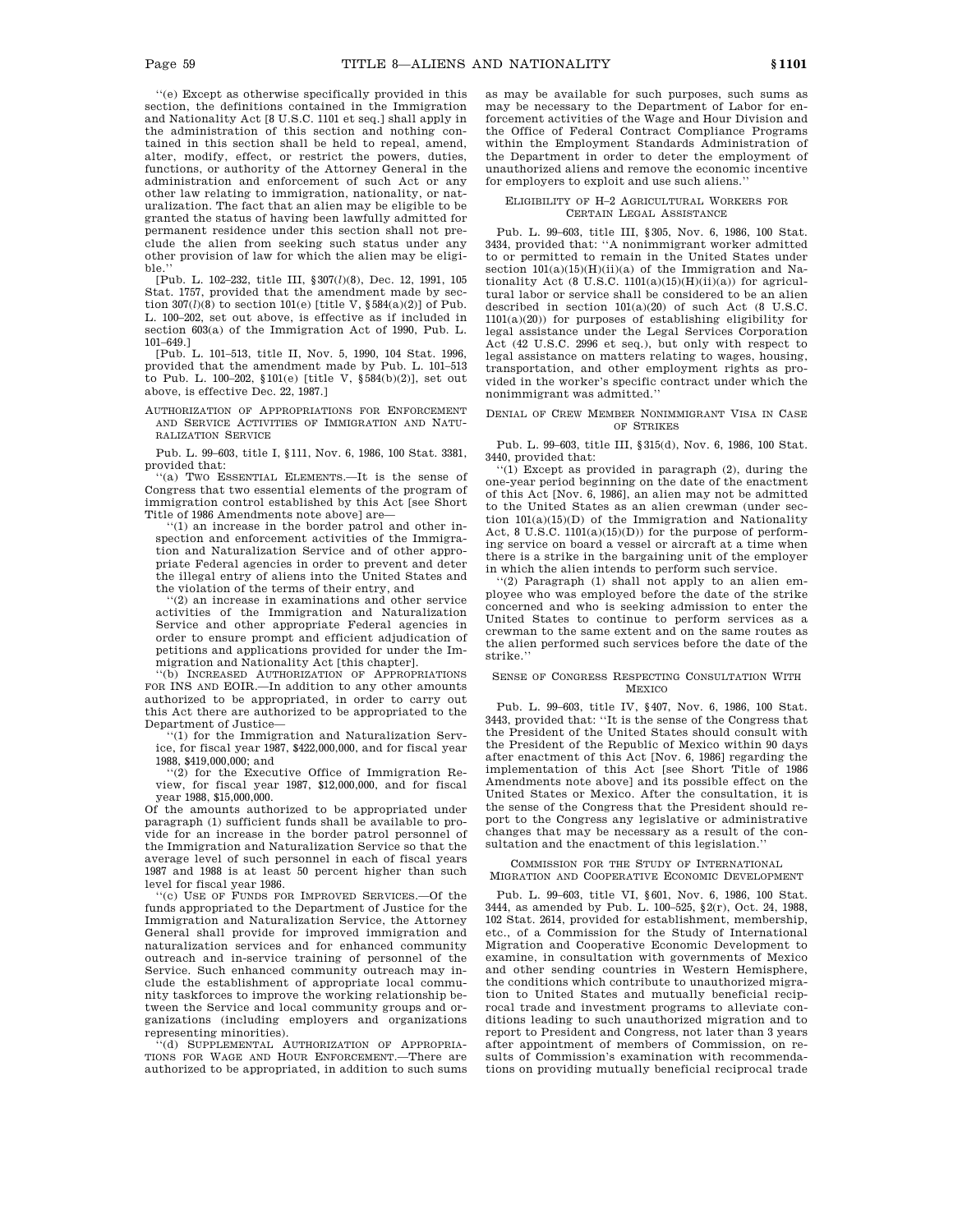and investment programs to alleviate such unauthorized migration.

### TREATMENT OF DEPARTURES FROM GUAM

Pub. L. 99–505, §2, Oct. 21, 1986, 100 Stat. 1806, provided that: "In the administration of section  $101(a)(15)(D)(ii)$ of the Immigration and Nationality Act [8 U.S.C.  $1101(a)(15)(D)(ii)$ ] (added by the amendment made by section 1 of this Act), an alien crewman shall be considered to have departed from Guam after leaving the territorial waters of Guam, without regard to whether the alien arrives in a foreign state before returning to Guam.

ALIEN EMPLOYEES OF AMERICAN UNIVERSITY OF BEIRUT

Priv. L. 98–53, Oct. 30, 1984, 98 Stat. 3437, provided: ''That an alien lawfully admitted to the United States for permanent residence shall be considered, for purposes of section 101(a)(27)(A) of the Immigration and Nationality Act (8 U.S.C.  $1101(a)(27)(A)$ ), to be temporarily visiting abroad during any period (before or after the date of the enactment of this Act [Oct. 30, 1984]) in which the alien is employed by the American University of Beirut.''

STUDY AND EVALUATION OF EXCHANGE PROGRAMS FOR GRADUATE MEDICAL EDUCATION OF ALIEN GRADUATES OF FOREIGN MEDICAL SCHOOLS; REPORT TO CONGRESS NOT LATER THAN JANUARY 15, 1983

Pub. L. 97–116, §5(e), Dec. 29, 1981, 95 Stat. 1614, directed Secretary of Health and Human Services, after consultation with Attorney General, Secretary of State, and Director of the International Communication Agency, to evaluate effectiveness and value to foreign nations and United States of exchange programs for graduate medical education or training of aliens who were graduates of foreign medical schools, and to report to Congress, not later than Jan. 15, 1983, on such evaluation, and include such recommendations for changes in legislation and regulations as appropriate.

ADJUSTMENT OF STATUS OF NONIMMIGRANT ALIENS RE-SIDING IN THE VIRGIN ISLANDS TO PERMANENT RESI-DENT ALIEN STATUS

Upon application during the one-year period beginning Sept. 30, 1982, by an alien who was inspected and admitted to the Virgin Islands of the United States either as a nonimmigrant alien worker under subsec.  $(a)(15)(H)(ii)$  of this section or as a spouse or minor child of such worker, and has resided continuously in the Virgin Islands since June 30, 1975, the Attorney General may adjust the status of such nonimmigrant alien to that of an alien lawfully admitted for permanent residence, provided certain conditions are met, and such alien is not to be deported for failure to maintain nonimmigrant status until final action is taken on the alien's application for adjustment, see section 2(a), (b) of Pub. L. 97–271, set out as a note under section 1255 of this title.

### LIMITATION ON ADMISSION OF ALIENS SEEKING EMPLOYMENT IN THE VIRGIN ISLANDS

Notwithstanding any other provision of law, the Attorney General not to be authorized, on or after Sept. 30, 1982, to approve any petition filed under section 1184(c) of this title in the case of importing any alien as a nonimmigrant under subsec.  $(a)(15)(H)(ii)$  of this section for employment in the Virgin Islands of the United States other than as an entertainer or as an athlete and for a period not exceeding 45 days, see section 3 of Pub. L. 97–271, set out as a note under section 1255 of this title.

LIMITATION ON ADMISSION OF SPECIAL IMMIGRANTS

Pub. L. 96–70, title III, §3201(c), Sept. 27, 1979, 93 Stat. 497, provided that notwithstanding any other provision of law, not more than 15,000 individuals could be admitted to the United States as special immigrants under subparagraphs  $(E)$ ,  $(F)$ , and  $(G)$  of subsec.  $(a)(27)$  of this section, of which not more than 5,000 could be admitted in any fiscal year, prior to repeal by Pub. L. 103–416, title II, §212(a), Oct. 25, 1994, 108 Stat. 4314.

### **DEFINITIONS**

Pub. L. 104–208, div. C, §1(c), Sept. 30, 1996, 110 Stat. 3009–546, provided that: ''Except as otherwise specifically provided in this division [see Tables for classification], for purposes of titles I [enacting section 1225a of this title and section 758 of Title 18, Crimes and Criminal Procedure, amending this section and sections 1103, 1182, 1251, 1325, 1356, and 1357 of this title, and enacting provisions set out as notes under this section, sections 1103, 1182, 1221, 1325, and 1356 of this title, and section 758 of Title 18] and VI [enacting sections 1363b and 1372 to 1375 of this title and section 116 of Title 18, amending this section, sections 1105a, 1151, 1152, 1154, 1157, 1158, 1160, 1182, 1184, 1187, 1189, 1201, 1202, 1251, 1252a, 1255 to 1255b, 1258, 1288, 1483, 1323, 1324, 1324b, 1356, and 1522 of this title, section 112 of Title 32, National Guard, and section 191 of Title 50, War and National Defense, enacting provisions set out as notes under this section, sections 1153, 1158, 1161, 1182, 1187, 1189, 1202, 1255, 1433, and 1448 of this title, section 301 of Title 5, Government Organization and Employees, section 116 of Title 18, and section 405 of Title 42, The Public Health and Welfare, and amending provisions set out as notes under sections 1159, 1182, 1252, 1255a, 1323, 1401, and 1430 of this title] of this division, the terms 'alien', 'Attorney General', 'border crossing identification card', 'entry', 'immigrant', 'immigrant visa', 'lawfully admitted for permanent residence', 'national', 'naturalization', 'refugee', 'State', and 'United States' shall have the meaning given such terms in section 101(a) of the Immigration and Nationality Act [8 U.S.C. 1101(a)].''

Pub. L. 104–208, div. C, title V, §594, Sept. 30, 1996, 110 Stat. 3009–688, provided that: ''Except as otherwise provided in this title [see Effective Date of 1996 Amendment note above], for purposes of this title—

''(1) the terms 'alien', 'Attorney General', 'national', 'naturalization', 'State', and 'United States' shall have the meaning given such terms in section 101(a) of the Immigration and Nationality Act [8 U.S.C. 1101(a)]; and

''(2) the term 'child' shall have the meaning given such term in section 101(c) of the Immigration and Nationality Act.''

Pub. L. 85–316, §14, Sept. 11, 1957, 71 Stat. 643, provided that: ''Except as otherwise specifically provided in this Act, the definitions contained in subsections (a) and (b) of section 101 of the Immigration and Nationality Act [8 U.S.C. 1101(a), (b)] shall apply to sections 4, 5, 6, 7, 8, 9, 12, 13, and 15 of this Act [enacting sections 1182b, 1182c, 1201a, 1205, 1251a, 1255a, and 1255b of this title and provisions set out as notes under section 1153 of this title and section 1971a of the former Appendix to Title 50, War and National Defense.]''

### **Executive Documents**

EX. ORD. NO. 12711. POLICY IMPLEMENTATION WITH RESPECT TO NATIONALS OF PEOPLE'S REPUBLIC OF CHINA

Ex. Ord. No. 12711, Apr. 11, 1990, 55 F.R. 13897, provided:

By the authority vested in me as President by the Constitution and laws of the United States of America, the Attorney General and the Secretary of State are hereby ordered to exercise their authority, including that under the Immigration and Nationality Act (8 U.S.C. 1101–1557), as follows:

SECTION 1. The Attorney General is directed to take any steps necessary to defer until January 1, 1994, the enforced departure of all nationals of the People's Republic of China (PRC) and their dependents who were in the United States on or after June 5, 1989, up to and including the date of this order (hereinafter ''such PRC nationals'').

SEC. 2. The Secretary of State and the Attorney General are directed to take all steps necessary with re-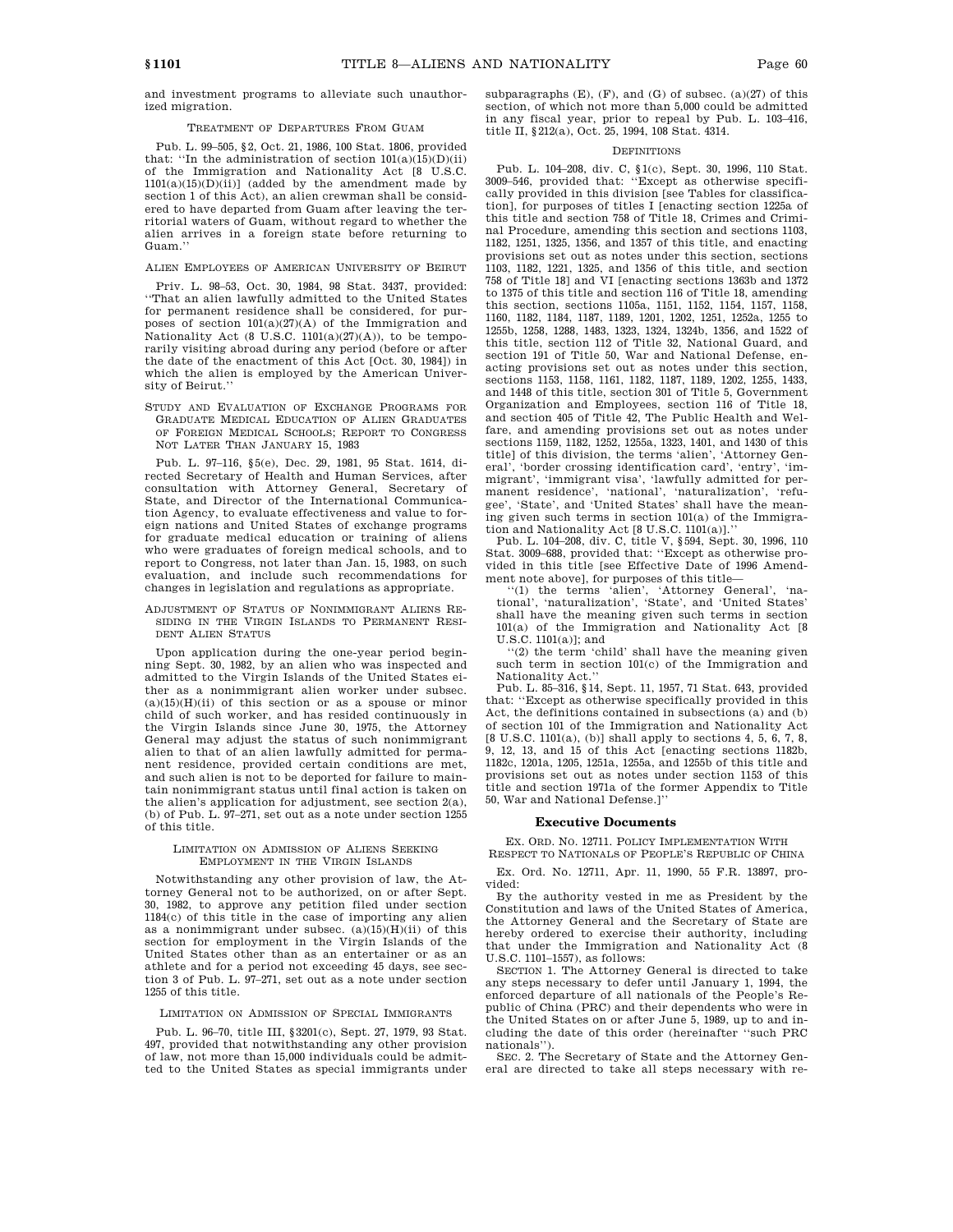spect to such PRC nationals (a) to waive through January 1, 1994, the requirement of a valid passport and (b) to process and provide necessary documents, both within the United States and at U.S. consulates overseas, to facilitate travel across the borders of other nations and reentry into the United States in the same status such PRC nationals had upon departure.

SEC. 3. The Secretary of State and the Attorney General are directed to provide the following protections:

(a) irrevocable waiver of the 2-year home country residence requirement that may be exercised until January 1, 1994, for such PRC nationals;

(b) maintenance of lawful status for purposes of adjustment of status or change of nonimmigrant status for such PRC nationals who were in lawful status at any time on or after June 5, 1989, up to and including the date of this order;

(c) authorization for employment of such PRC nationals through January 1, 1994; and

(d) notice of expiration of nonimmigrant status (if applicable) rather than the institution of deportation proceedings, and explanation of options available for such PRC nationals eligible for deferral of enforced departure whose nonimmigrant status has expired.

SEC. 4. The Secretary of State and the Attorney General are directed to provide for enhanced consideration under the immigration laws for individuals from any country who express a fear of persecution upon return to their country related to that country's policy of forced abortion or coerced sterilization, as implemented by the Attorney General's regulation effective January 29, 1990.

SEC. 5. The Attorney General is directed to ensure that the Immigration and Naturalization Service finalizes and makes public its position on the issue of training for individuals in F–1 visa status and on the issue of reinstatement into lawful nonimmigrant status of such PRC nationals who have withdrawn their applications for asylum.

SEC. 6. The Departments of Justice and State are directed to consider other steps to assist such PRC nationals in their efforts to utilize the protections that I have extended pursuant to this order.

SEC. 7. This order shall be effective immediately.

#### GEORGE BUSH.

### DETERRING ILLEGAL IMMIGRATION

Memorandum of President of the United States, Feb. 7, 1995, 60 F.R. 7885, provided:

Memorandum for the Heads of Executive Departments and Agencies

It is a fundamental right and duty for a nation to protect the integrity of its borders and its laws. This Administration shall stand firm against illegal immigration and the continued abuse of our immigration laws. By closing the back door to illegal immigration, we will continue to open the front door to legal immigrants.

My Administration has moved swiftly to reverse the course of a decade of failed immigration policies. Our initiatives have included increasing overall Border personnel by over 50 percent since 1993. We also are strengthening worksite enforcement and work authorization verification to deter employment of illegal aliens. Asylum rules have been reformed to end abuse by those falsely claiming asylum, while offering protection to those in genuine fear of persecution. We are cracking down on smugglers of illegal aliens and reforming criminal alien deportation for quicker removal. And we are the first Administration to obtain funding to reimburse States for a share of the costs of incarcerating criminal illegal aliens.

While we already are doing more to stem the flow of illegal immigration than has any previous Administration, more remains to be done. In conjunction with the Administration's unprecedented budget proposal to support immigration initiatives, this directive provides a blueprint of policies and priorities for this Administration's continuing work to curtail illegal immigration. With its focus on strong border deterrence backed up by effective worksite enforcement, removal of criminal and other deportable aliens and assistance to states, this program protects the security of our borders, our jobs and our communities for all Americans citizens and legal immigrants alike.

## COMPREHENSIVE BORDER CONTROL STRATEGY

### **A.** *Deterring Illegal Immigration At Our Borders*

I have directed the Attorney General to move expeditiously toward full implementation of our comprehensive border control strategy, including efforts at the southwest border. To support sustained long-term strengthening of our deterrence capacity, the Administration shall seek funding to add new Border Patrol agents to reach the goal of at least 7,000 agents protecting our borders by the year 2000.

### *Flexible Border Response Capacity*

To further this strategy, the Department of Justice shall implement the capacity to respond to emerging situations anywhere along our national borders to deter buildups of illegal border crossers, smuggling operations, or other developing problems.

### *Strategic Use of High Technology*

Through the strategic use of sensors, night scopes, helicopters, light planes, all-terrain vehicles, fingerprinting and automated recordkeeping, we have freed many Border Patrol agents from long hours of bureaucratic tasks and increased the effectiveness of these highly-trained personnel. Because these tools are essential for the Immigration and Naturalization Service (INS) to do its job, I direct the Attorney General to accelerate to the greatest extent possible their utilization and enhancement to support implementation of our deterrence strategy.

*Strong Enforcement Against Repeat Illegal Crossers*

The Department of Justice shall assess the effectiveness of efforts underway to deter repeat illegal crossers, such as fingerprinting and dedicating prosecution resources to enforce the new prosecution authority provided by the Violent Crime Control and Law Enforcement Act of 1994 [Pub. L. 103–322, see Tables for classification].

The Department of Justice shall determine whether accelerated expansion of these techniques to additional border sectors is warranted.

### **B.** *Deterring Alien Smuggling*

This Administration has had success deterring large ship-based smuggling directly to United States shores. In response, smugglers are testing new routes and tactics. Our goal: similar success in choking off these attempts by adjusting our anti-smuggling initiatives to anticipate shifting smuggling patterns.

To meet new and continuing challenges posed along transport routes and in foreign locations by smuggling organizations, we will augment diplomatic and enforcement resources at overseas locations to work with host governments, and increase related intelligence gathering efforts.

The Departments of State and Justice, in cooperation with other relevant agencies, will report to the National Security Council within 30 days on the structure of interagency coordination to achieve these objectives.

Congressional action will be important to provide U.S. law enforcement agencies with needed authority to deal with international smuggling operations. I will propose that the Congress pass legislation providing wiretap authority for investigation of alien smuggling cases and providing authorization to seize the assets of groups engaged in trafficking in human cargo.

In addition, I will propose legislation to give the Attorney General authority to implement procedures for expedited exclusion to deal with large flows of undocumented migrants, smuggling operations, and other extraordinary migration situations.

## **C.** *Visa Overstay Deterrence*

Nearly half of this country's illegal immigrants come into the country legally and then stay after they are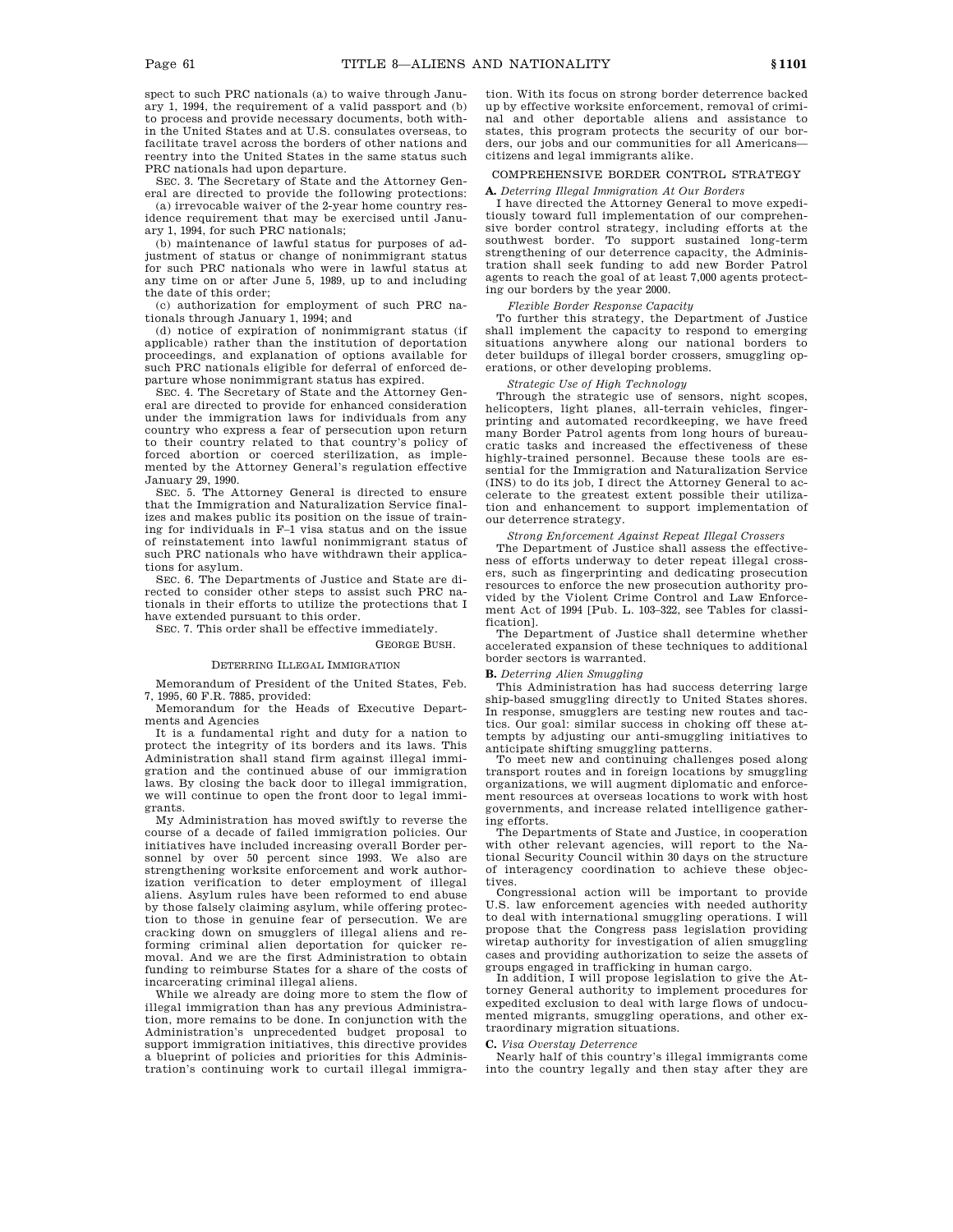required by law to depart, often using fraudulent documentation. No Administration has ever made a serious effort to identify and deport these individuals. This Administration is committed to curtailing this form of illegal immigration.

Therefore, relevant departments and agencies are directed to review their policies and practices to identify necessary reforms to curtail visa overstayers and to enhance investigations and prosecution of those who fraudulently produce or misuse passports, visas, and other travel related documents. Recommendations for administrative initiatives and legislative reform shall be presented to the White House Interagency Working Group on Immigration by June 30, 1995.

# REDUCING THE MAGNET OF WORK OPPORTUNI-TIES, WORKSITE ENFORCEMENT, AND DETER-RENCE

Border deterrence cannot succeed if the lure of jobs in the United States remains. Therefore, a second major component of the Administration's deterrence strategy is to toughen worksite enforcement and employer sanctions. Employers who hire illegal immigrants not only obtain unfair competitive advantage over law-abiding employers, their unlawful use of illegal immigrants suppresses wages and working conditions for our country's legal workers. Our strategy, which targets enforcement efforts at employers and industries that historically have relied upon employment of illegal immigrants, will not only strengthen deterrence of illegal immigration, but better protect American workers and businesses that do not hire illegal immigrants.

Central to this effort is an effective, nondiscriminatory means of verifying the employment authorization of all new employees. The Administration fully supports the recommendation of the Commission on Legal Immigration Reform to create pilot projects to test various techniques for improving workplace verification, including a computer database test to validate a new worker's social security number for work authorization purposes. The Immigration and Naturalization Service (INS) and Social Security Administration are directed to establish, implement, monitor, and review the pilots and provide me with an interim report on the progress of this program by March 1, 1996.

In addition, the INS is directed to finalize the Administration's reduction of the number of authorized documents to support work verification for noncitizens. Concurrently, the Administration will seek further reduction legislatively in the number of documents that are acceptable for proving identity and work authorization. The Administration will improve the security of existing documents to be used for work authorization and seek increased penalties for immigration fraud, including fraudulent production and use of documents.

The Department of Labor shall intensify its investigations in industries with patterns of labor law violations that promote illegal immigration.

I also direct the Department of Labor, INS, and other relevant Federal agencies to expand their collaboration in cracking down on those who subvert fair competi-tion by hiring illegal aliens. This may include increased Federal authority to confiscate assets that are the fruits of that unfair competition.

The White House Interagency Working Group on Immigration shall further examine the link between immigration and employment, including illegal immigration, and recommend to me other appropriate measures.

### DETENTION AND REMOVAL OF DEPORTABLE ILLEGAL ALIENS

The Administration's deterrence strategy includes strengthening the country's detention and deportation capability. No longer will criminals and other high risk deportable aliens be released back into communities because of a shortage of detention space and ineffective deportation procedures.

### **A.** *Comprehensive Deportation Process Reform*

The Department of Justice, in consultation with other relevant agencies, shall develop a streamlined, fair, and effective procedure to expedite removal of deportable aliens. As necessary, additional legislative authority will be sought in this area. In addition, the Department of Justice shall increase its capacity to staff deportation and exclusion hearings to support these objectives.

### **B.** *National Detention and Removal Plan*

To address the shortage of local detention space for illegal aliens, the Administration shall devise a National Detention, Transportation, and Removal Policy that will permit use of detention space across the United States and improve the ability to remove individuals with orders of deportation. The Department of Justice, in consultation with other agencies as appropriate and working under the auspices of the White House Interagency Working Group on Immigration, shall finalize this plan by April 30, 1995.

The Administration will seek support and funding from the Congress for this plan and for our efforts to double the removal of illegal aliens with final orders of deportation.

#### **C.** *Identification and Removal of Criminal Aliens*

The Institutional Hearing Program is successfully expediting deportation of incarcerated criminal aliens after they serve their sentences.

To further expedite removal of criminal aliens from this country and reduce costs to Federal and State governments, the Department of Justice is directed to develop an expanded program of verification of the immigration status of criminal aliens within our country's prisons. In developing this program, the viability of expanding the work of the Law Enforcement Support Center should be assessed and all necessary steps taken to increase coordination and cooperative efforts with State, and local law enforcement officers in identification of criminal aliens.

### TARGETED DETERRENCE AREAS

Many of the Administration's illegal immigration enforcement initiatives are mutually reinforcing. For example, strong interior enforcement supports border control. While there have been efforts over the years at piecemeal cooperation, this Administration will examine, develop, and test a more comprehensive coordinated package of deterrence strategies in selected metropolitan areas by multiple Federal, State, and local agencies.

The White House Interagency Working Group on Immigration shall coordinate the development of this interagency and intergovernmental operation.

### VERIFICATION OF ELIGIBILITY FOR BENEFITS

The law denies most government benefits to illegal aliens. The government has a duty to assure that taxpayer-supported public assistance programs are not abused. As with work authorization, enforcement of eligibility requirements relies upon a credible system of verification. The INS, working with the White House Interagency Working Group on Immigration as appropriate, shall review means of improving the existing benefits verification program. In addition, we will seek new mechanisms—including increased penalties for false information used to qualify for benefits—to protect the integrity of public programs.

### ANTI-DISCRIMINATION

Our efforts to combat illegal immigration must not violate the privacy and civil rights of legal immigrants and U.S. citizens. Therefore, I direct the Attorney General, the Secretary of Health and Human Services, the Chair of the Equal Employment Opportunity Commission, and other relevant Administration officials to vigorously protect our citizens and legal immigrants from immigration-related instances of discrimination and harassment. All illegal immigration enforcement